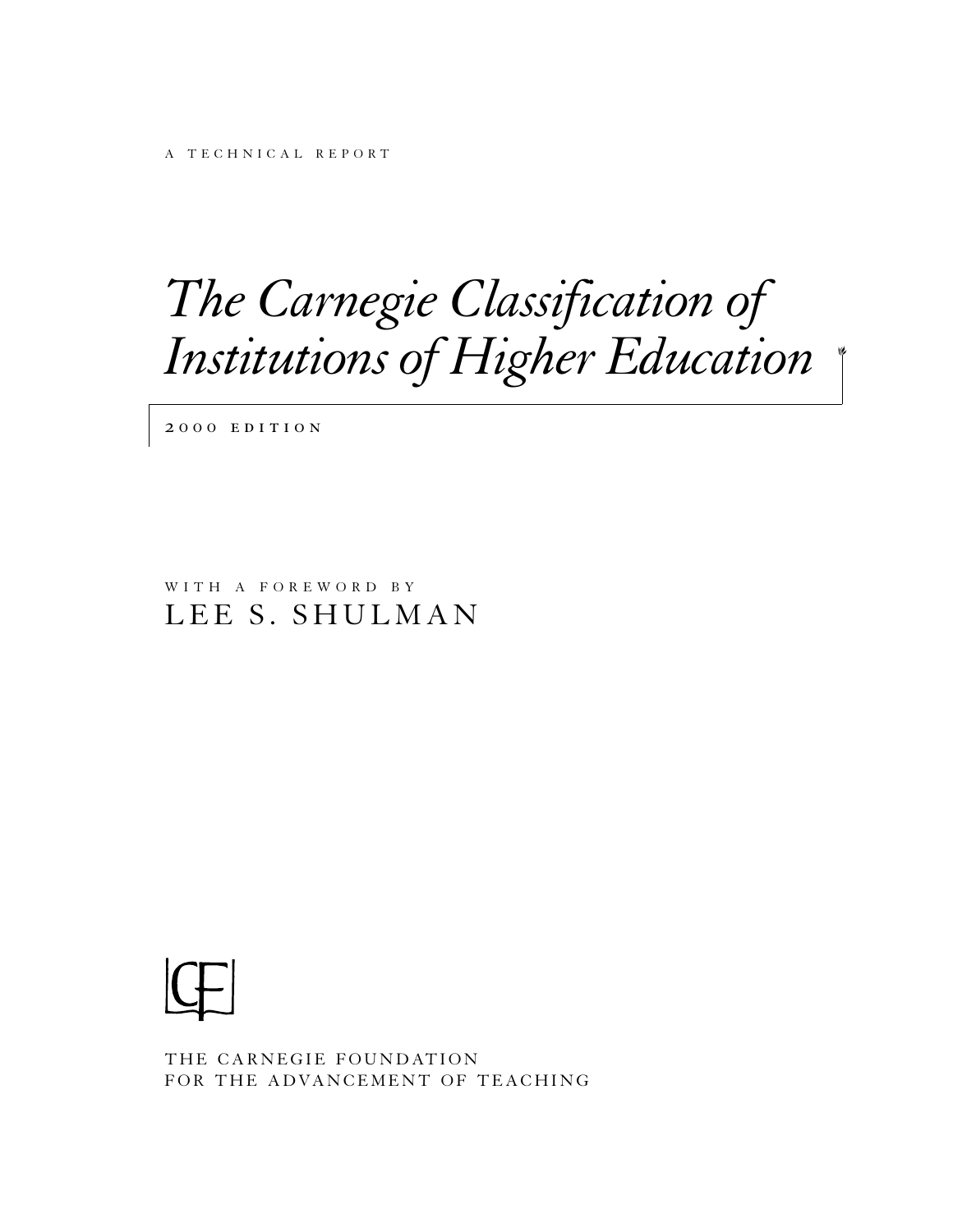© 2001 The Carnegie Foundation for the Advancement of Teaching All rights reserved. Printed in the United States of America.

Library of Congress Cataloging-in-Publication Data

The Carnegie classification of institutions of higher education / with a foreword by Lee S. Shulman. p. cm. — (A technical report) Rev. ed. of: A classification of institutions of higher education. 1994 ed. c1994. Includes index. ISBN 0-931050-69-3 (pbk. : alk. paper) 1. Universities and colleges—United States—Evaluation. 2. College attendance—United States—States—Statistics. 3. Educational surveys—United States—States. I. Carnegie Foundation for the Advancement of Teaching. II. Classification of institutions of higher education. III. Series: Technical report (Carnegie Foundation for the Advancement of Teaching) LA227.4.C53 2001 378.73—dc21

2001003054

For more information about The Carnegie Foundation for the Advancement of Teaching, please visit our website at **www.carnegiefoundation.org**.

Additional copies of this publication are available from:

**Carnegie Publications The Carnegie Foundation for the Advancement of Teaching 555 Middlefield Road Menlo Park, California 94025 Phone: 650/566-5128 Fax: 650/326-0278**

Single copies are \$18. For information on bulk orders, contact Carnegie Publications.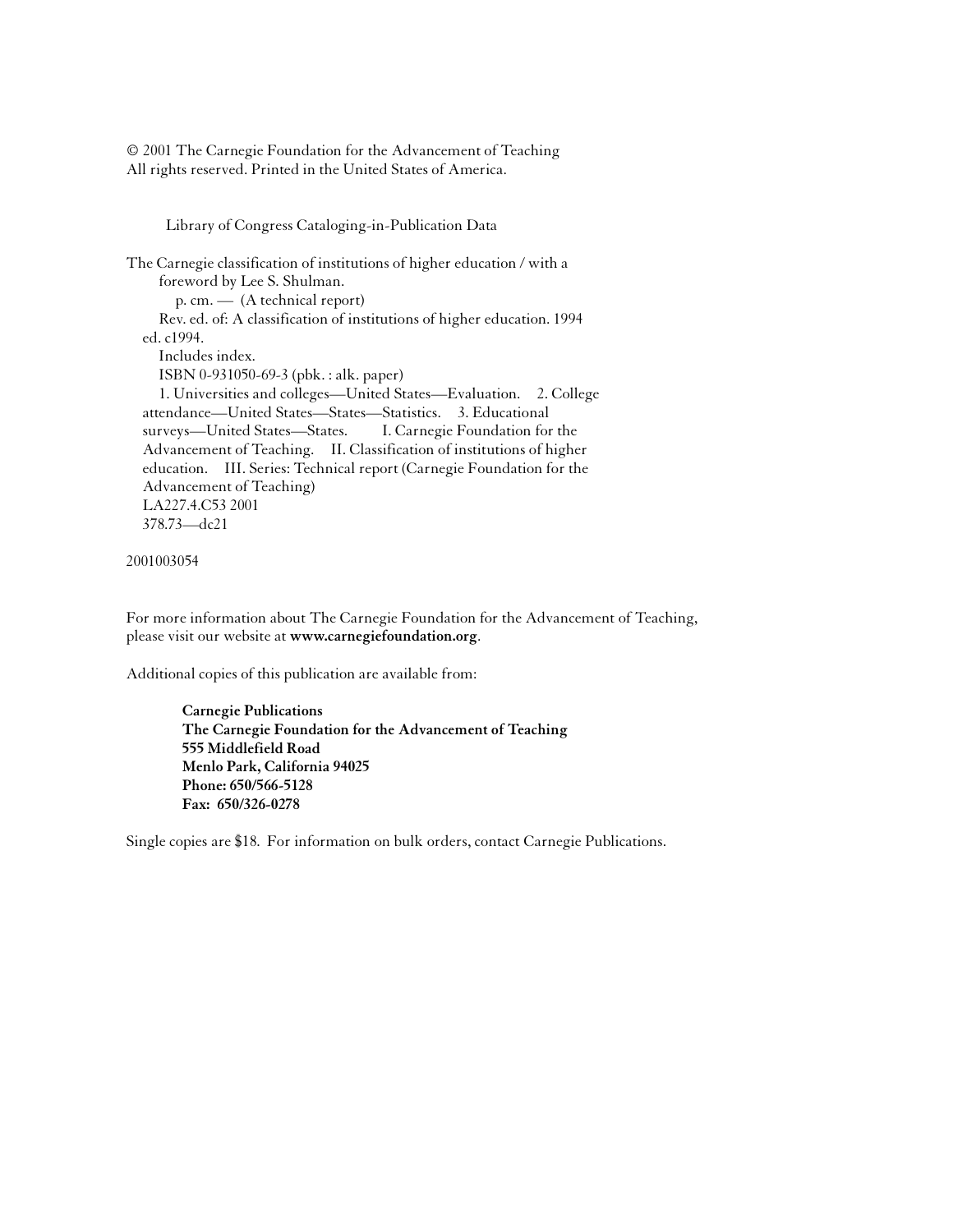# THE CARNEGIE FOUND ATION FOR THE ADVANCEMENT OF TEACHING

### *The Carnegie Classification of Institutions of Higher Education, 2000 Edition*  **Corrections and Changes**

October 29, 2004

#### *Please note the following corrections:*

- Page 100: Replace the first occurrence of "WISCONSIN" with "WASHINGTON"
- Page 117: Delete the line containing "Art Insitute of Los Angeles, The CA"
- Page 118: Insert "Art Institute of Los Angeles, The CA" with the designation "ASSOCIATE'S" after the line containing "Art Institute of Houston, The TX"

#### *Please note the following changes:*

Alderson-Broaddus College (West Virginia)

- Page 63: Insert "Alderson-Broaddus College†" after "WEST VIRGINIA"
- Page 98: Delete "WEST VIRGINIA" and "Alderson Broaddus College"
- Page 115: Replace "Alderson Broaddus College WV" with "Alderson-Broaddus College† WV" and change its designation to "BACCALAUREATE—GENERAL"

The Art Institute of Boston at Lesley University (Massachusetts)

- Page 103: Insert "Art Institute of Boston at Lesley University, The" before "Berklee College of Music"
- Page 117: Insert "Art Institute of Boston at Lesley University, The MA" with the designation "SPECIALIZED—ART, MUSIC, AND DESIGN" at the bottom of the page

Baltimore Hebrew University (Maryland)

- Page 90: Delete "Baltimore Hebrew University"
- Page 110: Insert "Baltimore Hebrew University" before "Sojourner Douglass College"
- Page 119: Baltimore Hebrew University MD should now be designated "SPECIALIZED—OTHER"

Berea College (Kentucky)

- Page 56: Delete "Berea College"
- Page 61: Insert "Berea College†" after "Asbury College"
- Page 120: Replace "Berea College KY" with "Berea College† KY" and change its designation to "BACCALAUREATE—GENERAL"

Bryant College (Rhode Island)

- Page 49: Insert "Bryant College†" after "RHODE ISLAND"
- Page 101: Delete "RHODE ISLAND" and "Bryant College"
- Page 122: Replace "Bryant College RI" with "Bryant College† RI" and change its designation to "MASTER'S I"

Divine Word College (Iowa)

- Page 90: Insert "Divine Word College" after "IOWA"
- Page 110: Delete "IOWA" and "Divine Word College"
- Page 133: Change the designation of "Divine Word College IA" to "SPECIALIZED—FAITH-RELATED"

Loras College (Iowa)

- Page 52: Delete "Loras College"
- Page 61: Insert "Loras College†" after "Iowa Wesleyan College"
- Page 151: Replace "Loras College IA" with "Loras College† IA" and change its designation to "BACCALAUREATE—GENERAL"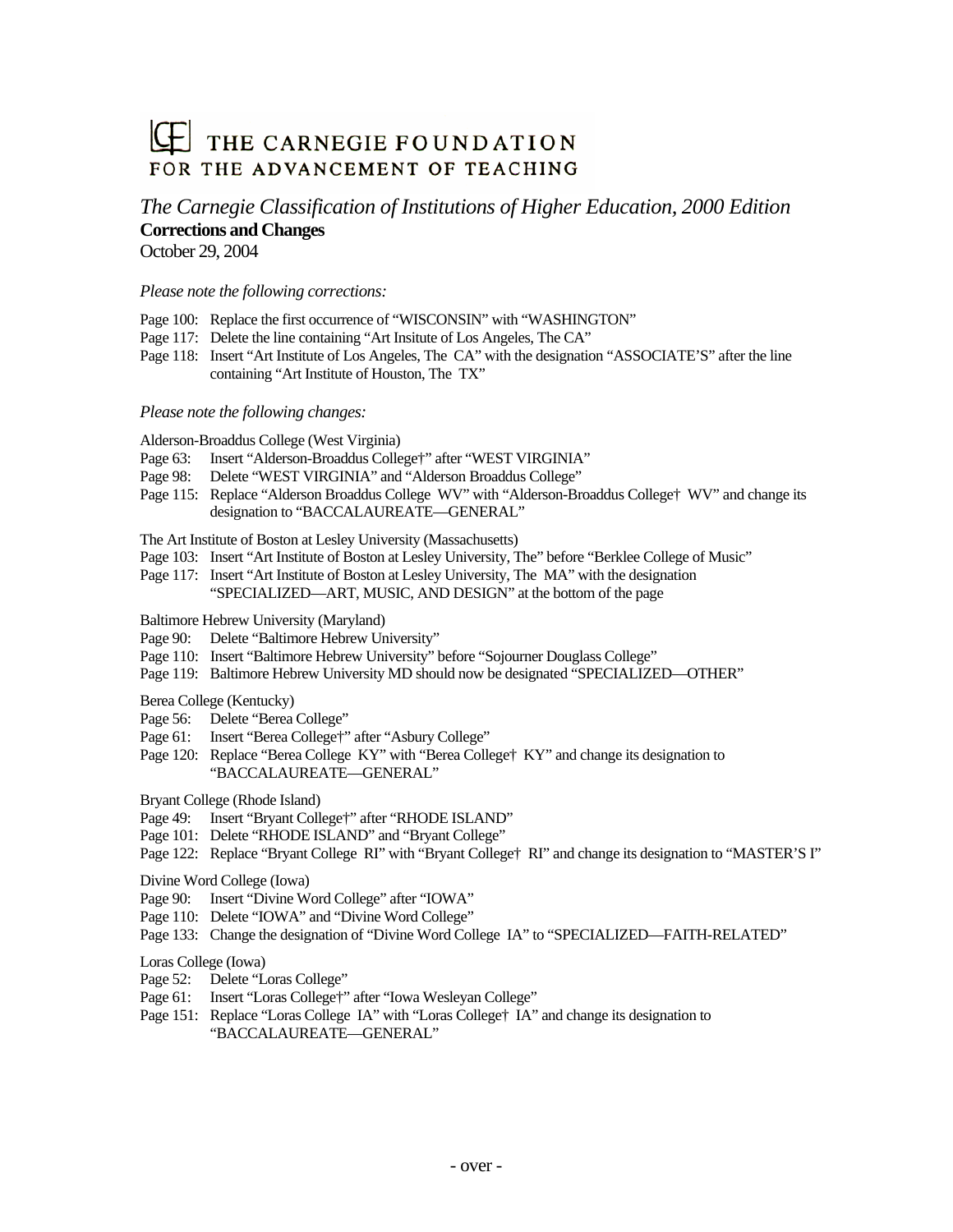- Mary Washington College (Virginia)
- Page 51: Insert "VIRGINIA" and "Mary Washington College†" before "VIRGIN ISLANDS"
- Page 55: Delete "Mary Washington College"
- Page 153: Replace "Mary Washington College VA" with "Mary Washington College† VA" and change its designation to "MASTER'S II"
- Pratt Institute (New York)
- Page 48: Delete "Pratt Institute†"
- Page 104: Insert "Pratt Institute†" after "New York School of Interior Design"
- Page 166: Pratt Institute† NY should now be designated "SPECIALIZED—ART, MUSIC, AND DESIGN"

Southeastern College of the Assemblies of God (Florida)

- Page 89: Delete "Southeastern College of the Assemblies of God"
- Page 60: Insert "Southeastern College of the Assemblies of God†" after "Jones College†"
- Page 174: Replace "Southeastern College of the Assemblies of God FL" with "Southeastern College of the Assemblies of God† FL" and change its designation to "BACCALAUREATE—GENERAL"

Texas College (Texas)

- Page 58: Delete "Texas College"
- Page 63: Insert "Texas College†" after "Southwestern Adventist University"
- Page 178: Replace "Texas College TX" with "Texas College† TX" and change its designation to "BACCALAUREATE—GENERAL"
- University of Richmond (Virginia)
- Page 49: Delete "University of Richmond"
- Page 58: Insert "University of Richmond†" after "Sweet Briar College"
- Page 184: Replace "University of Richmond VA" with "University of Richmond† VA" and change its designation to "BACCALAUREATE—LIBERAL ARTS"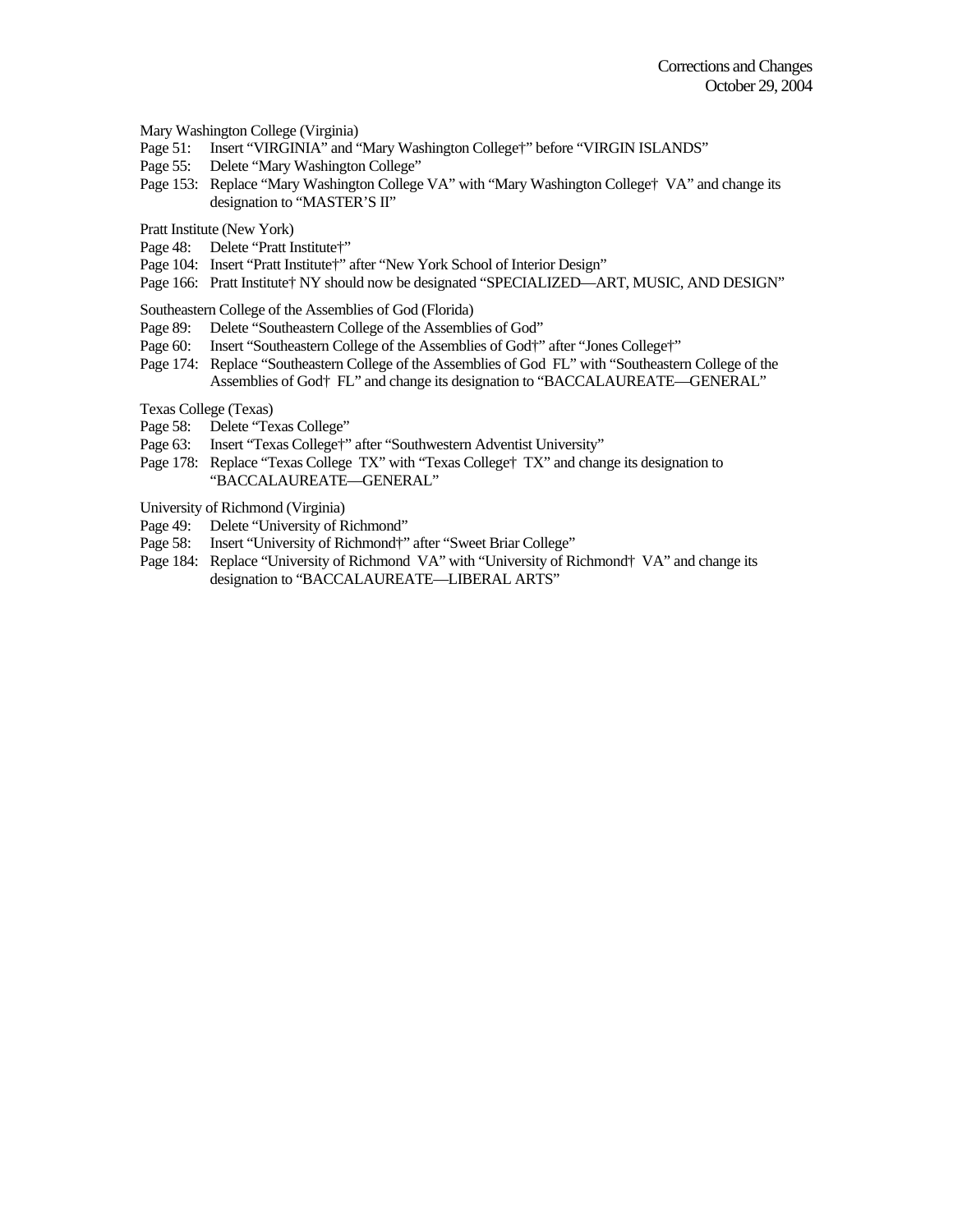vii Foreword

١¢

- *By Lee S. Shulman* ix Acknowledgments Category Definitions Technical Notes Summary Information The 2000 Carnegie Classification: Background and Description *By Alexander C. McCormick* References 33 List of Institutions by Carnegie Classification, Control, and State Doctoral/Research Universities—Extensive Doctoral/Research Universities—Intensive Master's Colleges and Universities I Master's Colleges and Universities II Baccalaureate Colleges—Liberal Arts Baccalaureate Colleges—General Baccalaureate/Associate's Colleges Associate's Colleges Specialized Institutions—Theological seminaries and other specialized faith-related institutions Specialized Institutions—Medical schools and medical centers Specialized Institutions—Other separate health profession schools Specialized Institutions—Schools of engineering and technology Specialized Institutions—Schools of business and management Specialized Institutions—Schools of art, music, and design Specialized Institutions—Schools of law Specialized Institutions—Teachers colleges Specialized Institutions—Other specialized institutions Tribal Colleges and Universities Alphabetical Index of Institutions
- Appendix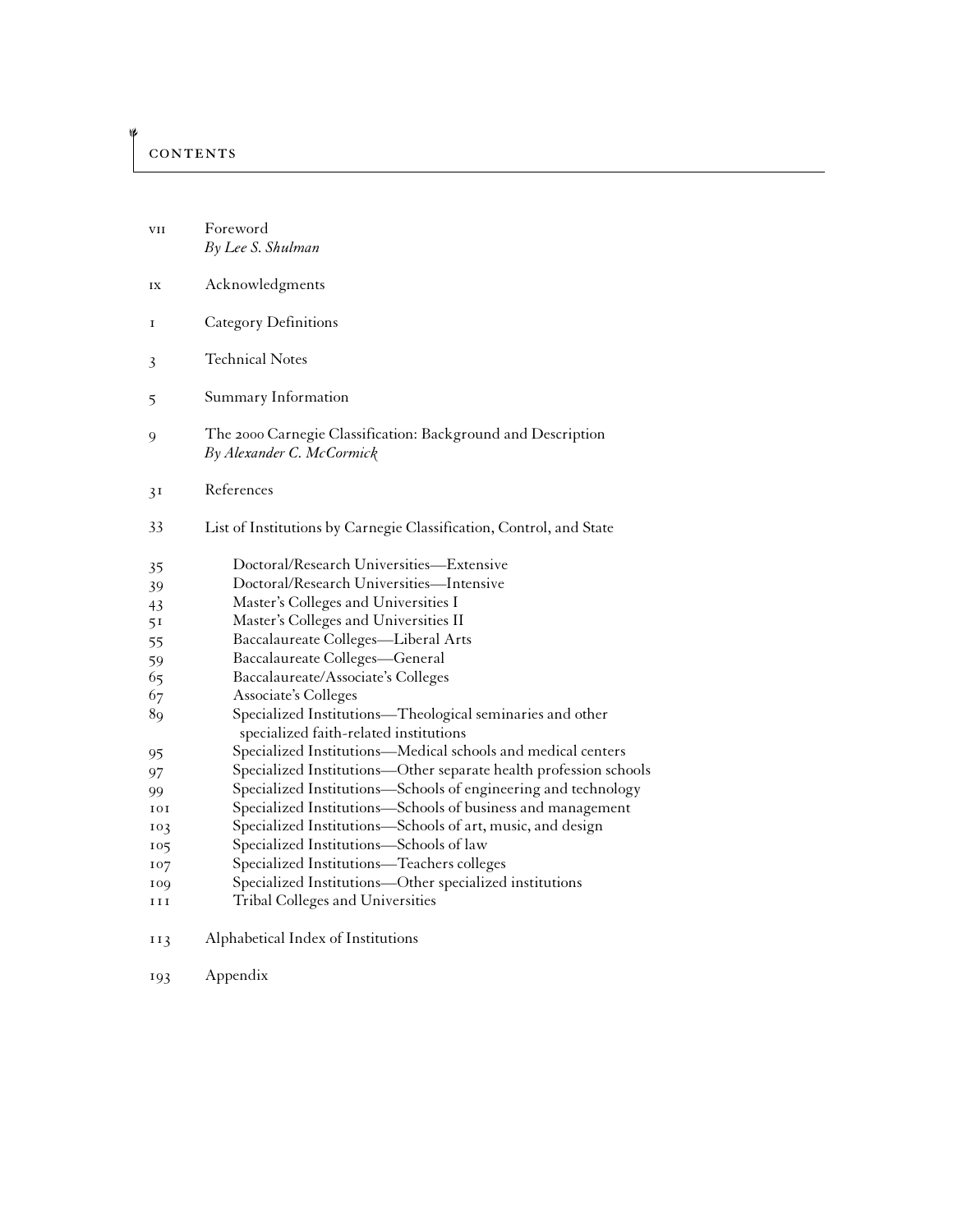١¢

- **Table 1** Distribution of Higher Education Institutions by 2000 Carnegie Classification
- **Table 2** Distribution of Higher Education Institutions by 2000 Carnegie Classification and Control
- **Table 3** The Carnegie Classification of Institutions of Higher Education: 1973 and 1994
- **Table 4** Changing Criteria for Research Universities I and II: 1973–94
- **Table 5** Distribution of Higher Education Institutions by Carnegie Classification: 1973–2000
- **Table 6** Enrollment in Institutions of Higher Education by 2000 Carnegie Classification: Fall 1998
- **Table 7** Total Undergraduate Degrees Conferred by Institutions of Higher Education by 2000 Carnegie Classification: 1997-98
- **Table 8** Percentage of Bachelor's Degree Recipients with Majors in Liberal Arts Fields, by 2000 Carnegie Classification: 1997-98
- **Table 9** Total Graduate and First-Professional Degrees Conferred by Institutions of Higher Education by 2000 Carnegie Classification: 1997-98
- **Table 10** Among Doctoral/Research Universities and Master's Colleges and Universities, Master's Degrees Conferred and Number of Fields Represented by 2000 Carnegie Classification: 1997-98
- **Table 11** Among Doctoral/Research Universities, Doctoral Degrees Conferred and Number of Fields Represented by 2000 Carnegie Classification: 1997-98
- **Table 12** Federal Science and Engineering Obligations for Research and Development to Colleges and Universities by 2000 Carnegie Classification: Fiscal Year 1998 (in thousands)
- **Table 13** Expenditures for Research and Development at Colleges and Universities by 2000 Carnegie Classification: Fiscal Year 1998 (in thousands)
- **Table A1** Changing Criteria for Doctoral Universities: 1973–94
- **Table A2** Changing Criteria for Comprehensive and Master's Institutions: 1973–94
- **Table A3** Changing Criteria for Liberal Arts and Baccalaureate Colleges: 1973–94
- **Table A4** Changes in the Carnegie Classification: 1994 to 2000
- **Table A5** Number of Institutions Included in Text Tables 6–13
- **Table A6** Standard Deviations Corresponding to Averages in Tables 6, 8, and 10–13
- **Figure 1** Percentage Distribution of Higher Education Institutions by 2000 Carnegie Classification
- **Figure 2** Number of Institutions Classified as Research Universities I and II: 1973–94
- **Figure 3** Percentage Distribution of Institutions and 1998 Fall Enrollment by 2000 Carnegie Classification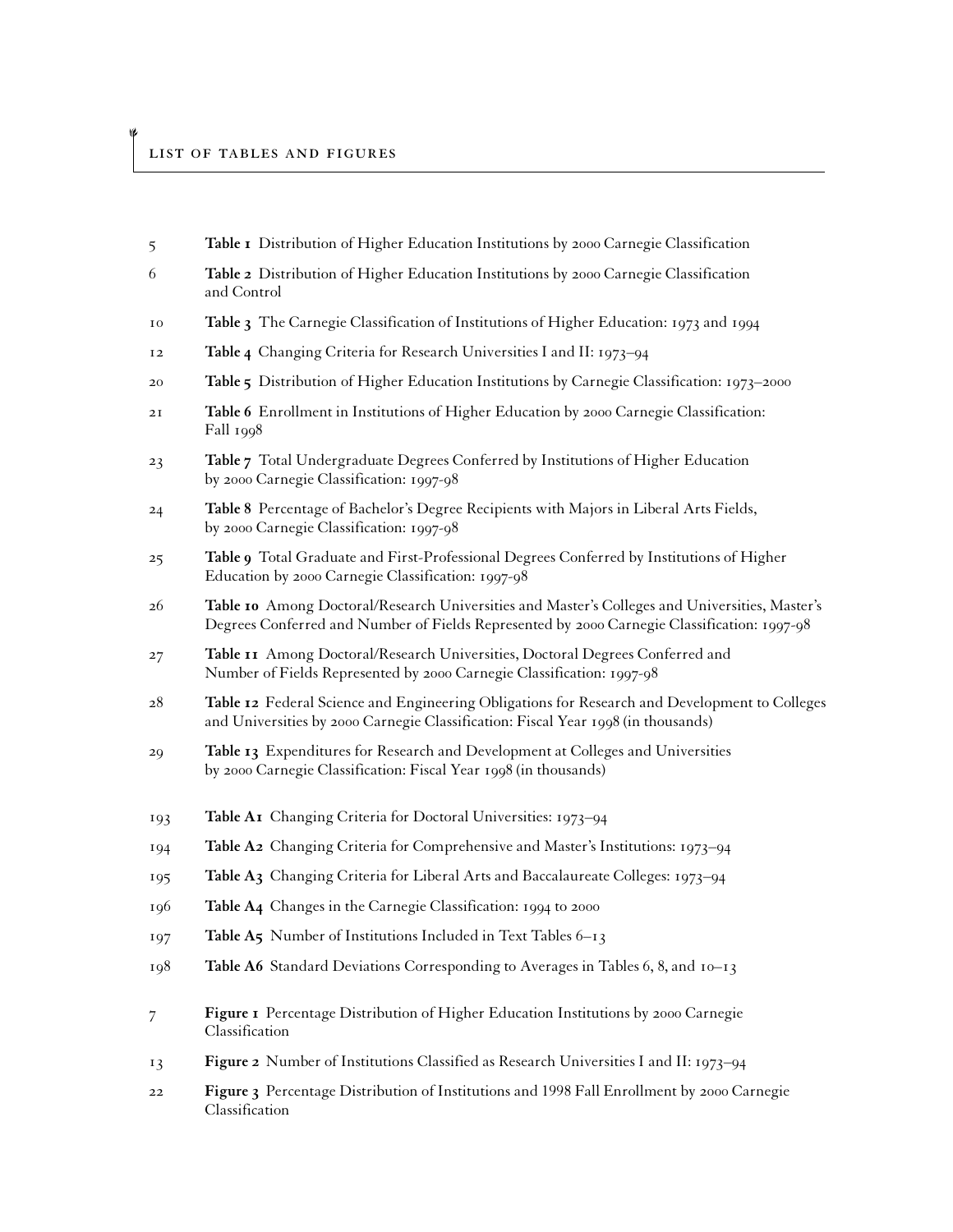foreword

١¢

*Lee S. Shulman, President The Carnegie Foundation for the Advancement of Teaching*

CLASSIFICATION IS ONE OF THE MOST CHALLENGING TASKS that human b should be shelved together in a library? Which disciplines should be of or colleges in a university? On what basis should students be grouped institutions sh lassification is one of the most challenging tasks that human beings confront. Which books should be shelved together in a library? Which disciplines should be organized into the same school or colleges in a university? On what basis should students be grouped together in a school? Which

What you hold in your hands or see on your screen is the 2000 edition of the *Carnegie Classification of Institutions of Higher Education*, the first step of our two-stage plan to revamp the Classification. Following this foreword you will find:

- A list of categories and definitions;
- Technical notes;
- Summary information about the 2000 edition;
- A detailed introduction;
- A listing of institutions by Classification category; and
- $\blacksquare$  An alphabetical index of institutions.

In this foreword my goal is to set a context for the 2000 Edition by providing a brief history of the Classification, by reflecting on what the Classification is and is not, and finally, by describing our long-term goals for the 2005 Classification.

The Carnegie Classification of Institutions of Higher Education is the framework in which institutional diversity in United States higher education is commonly described. Developed in 1971 under the leadership of Clark Kerr by the Carnegie Commission on Higher Education, the Classification was designed to support research in higher education by identifying categories of colleges and universities that would be "homogeneous with respect to the functions of the institutions and characteristics of students and faculty members." Published in 1973, 1976, 1987, and 1994, the Classification groups American colleges and universities according to their missions as revealed in existing data on their behavior. Over the years, it has been a useful tool for researchers and institutional personnel interested in analyzing individual institutions, students and faculty, and the system of higher education as a whole.

The Classification has been widely used for unintended purposes as well, some benign and others not. *U.S. News & World Report* uses the Classification to organize its influential college rankings. Some governmental bodies consult the categories when making decisions about institutional funding. Some foundations target certain grant programs to institutions based on the Classification. Some higher education organizations use the Classification in determining membership dues. Campus officials regularly look to the Classification to gauge where their college fits into the academic pecking order, and to identify peer institutions for comparison purposes. Indeed, because many people perceive the Classification as a ranking system, some institutional leaders adopt "moving up the Carnegie Classification" as an explicit institutional goal.

This complicated situation leaves us at the Foundation with a challenging dilemma. How do we responsibly meet the needs of the research community that has used this tool for decades? How do we mitigate the effects of misinterpretation of the Classification as a ranking system? Most importantly, are there other ways to capture the institutional universe that would make the Classification a more flexible and informative tool, better reflecting the complexity of higher education? Shortly after assuming the presidency of the Foundation in 1997, I convened a group of scholars and experts in the field to consider and weigh these very issues.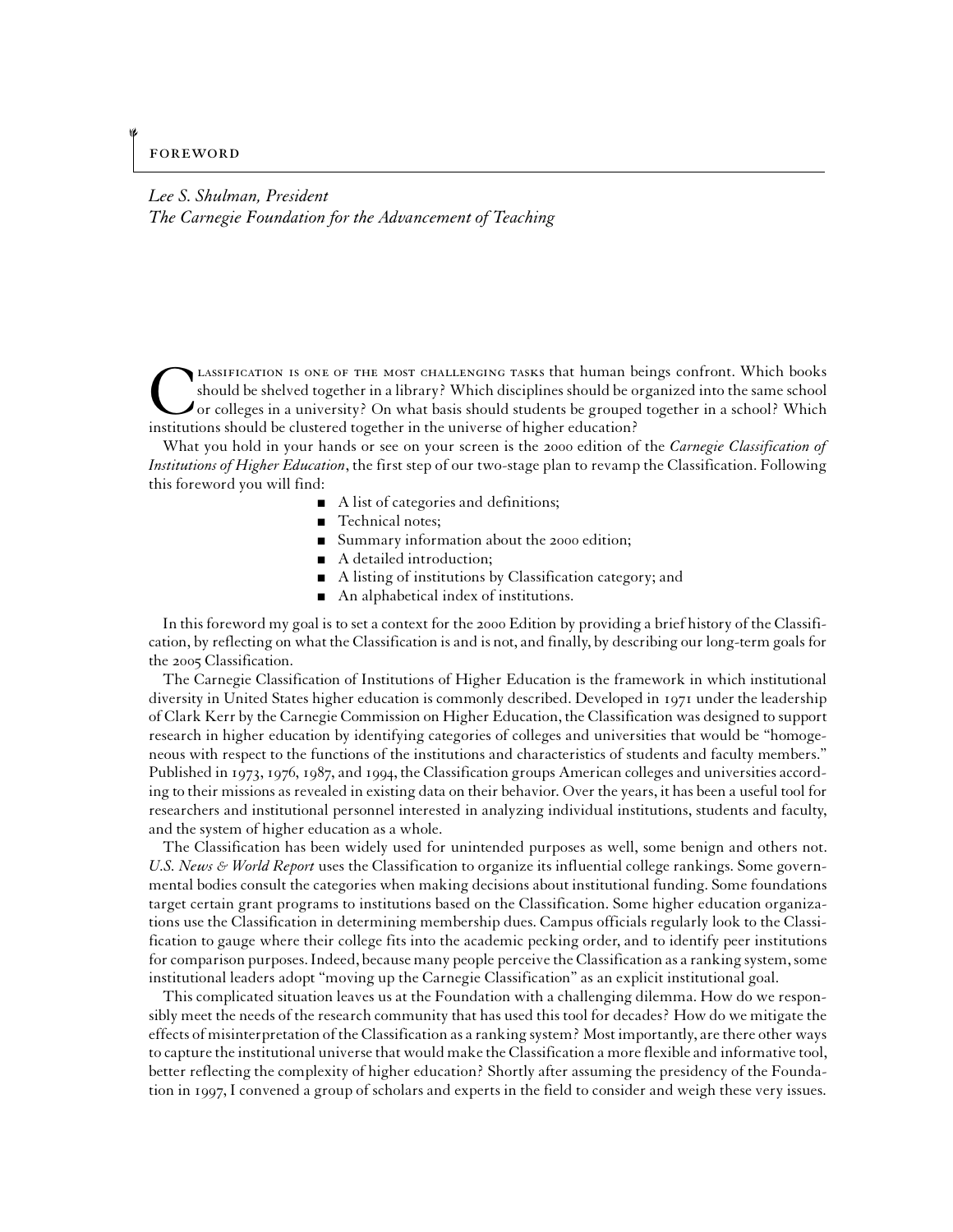We came up with an ambitious two-stage plan. We would publish an updated Classification in 2000 that uses current data and makes limited changes. By 2005 we intend to put in place a Classification system that will replace the present single scheme with a series of classifications that will recognize the many dimensions of institutional commonality and difference.

The 2000 Edition of the Classification represents the first stage of this plan. Our overriding concern in this edition is to update information that has become seriously outdated since 1994. Indeed, the 2000 Classification retains the basic structure of the earlier versions with just a few relatively small changes to definitions and categories. Issues of data comparability, dissatisfaction with certain criteria that have been used in the past, and discomfort with the influence of the Classification in shaping institutional priorities were the factors driving the few changes we made. It is not our intention to signal a new set of standards or targets with this edition, and we have no plans to issue any further editions prior to 2005.

One example of a change is the reduction of the number of categories used to group doctorate-granting institutions from four to two in this edition. We feel that the use of federal obligations (as based on data published by the National Science Foundation) as the *sole* measure of research activity in an institution is inadequate. While we believe that research is an extremely important element of institutional mission, we are also convinced that a nuanced set of measures is needed to reveal research activity more comprehensively. We have chosen to suspend measurement of this attribute until a satisfactory set of indicators has been developed, as well as indicators for other defining components of mission, including teaching and service.

The second stage of the plan, which is already underway, is to conduct the research necessary to implement a 2005 edition of the Classification that will provide a sophisticated, adaptive set of tools that allows users to cluster institutions in several different ways. Our goal in developing a multiple classification system is to provide a series of lenses through which to examine and analyze institutional mission and other important differences among institutions. Users of such a system will have to make deliberate choices about which dimensions are relevant for a given purpose. Our hope is that this system will reveal varied pictures of the institutional universe, capturing in a more authentic way the true complexity of the U.S. higher education system. Such a system should serve the needs of both the higher education research community and other users more faithfully than a single monolithic classification scheme.

One of the greatest strengths of the higher education system in the United States is its diversity of institutions. One pernicious effect of the Carnegie Classification from the perspective of the Foundation is the tendency for many institutions to emulate the model of a large research university. It is our hope that the multiple lenses of the 2005 classification system will encourage institutions to fulfill their distinct missions. Until then, we present this update of the classic Carnegie Classification of Institutions of Higher Education.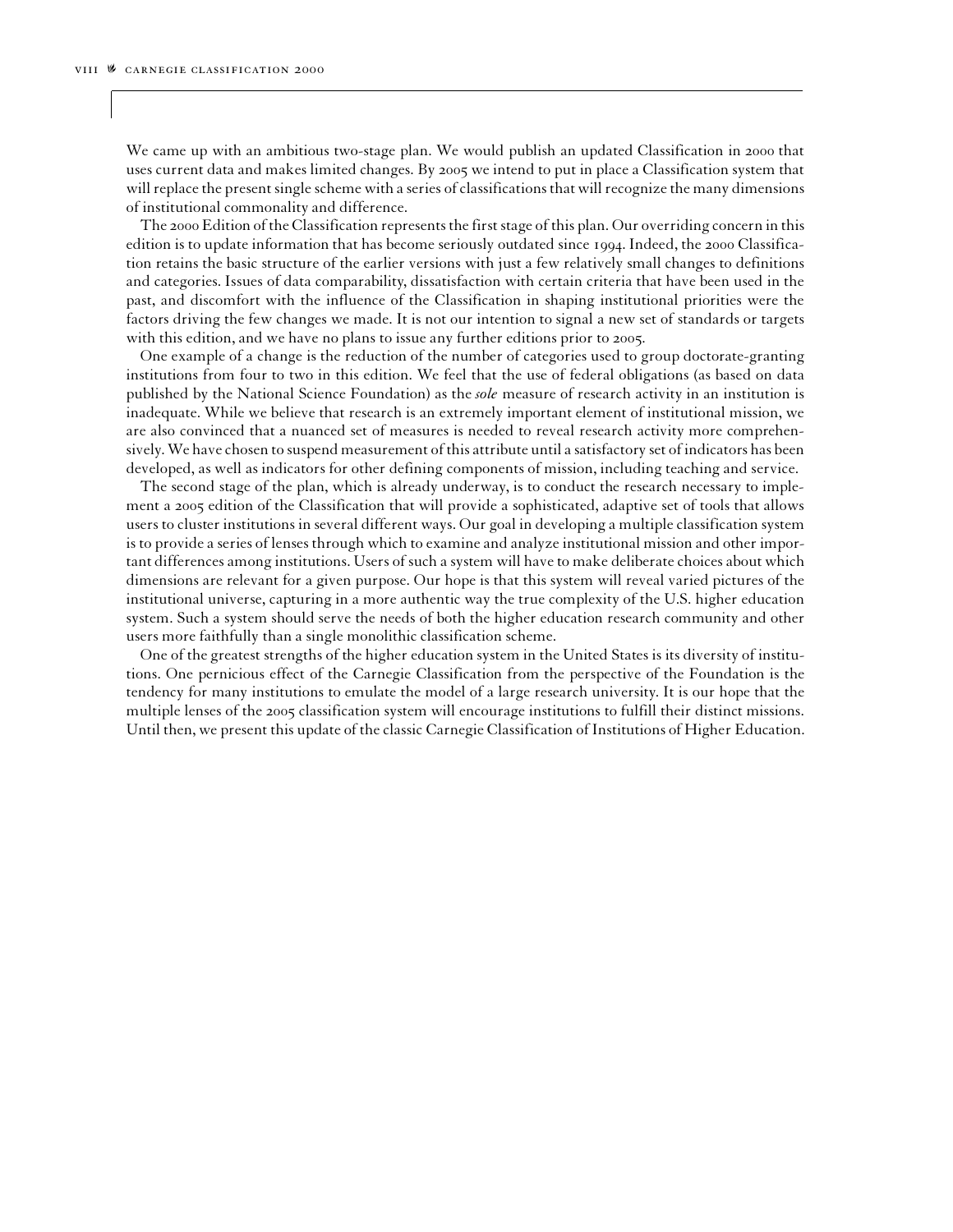١¢

IN SING EMPIRICAL DATA TO CLASSIFY ALL INSTITUTIONS of higher education is<br>many people have contributed to the 2000 edition of the Carnegie Classi:<br>Early in our process, Clark Kerr and Marion Gade gave generously c<br>valuabl sing empirical data to classify all institutions of higher education is a complex enterprise, and many people have contributed to the 2000 edition of the Carnegie Classification.

Early in our process, Clark Kerr and Marion Gade gave generously of their time and provided

At the Carnegie Foundation, Mary Taylor Huber supplied valuable institutional memory on the Classification's history at the Foundation. She also chaired the internal committee that guided the difficult choices we confronted in creating this revision. Other members included Foundation President Lee Shulman, Executive Vice President John Barcroft, Secretary Johanna Wilson, and Senior Scholars Thomas Ehrlich and Alexander McCormick. Jacki Calvert fielded countless telephone and e-mail inquiries regarding the revision of the Classification and assisted in the preparation of this publication. Gay Clyburn helped to craft our dissemination plan, handled inquiries from the press, and edited this publication with assistance from Amanda Yu. Gary Otake redesigned the Classification section of the Foundation's web site, and formatted both preliminary and final versions of the 2000 edition for the web. Sarah Gilbert provided vital assistance at every stage of the project, and Sandra Stalkis assisted with the publication.

Mary Jean Whitelaw, former director of Data Management at the Foundation, served as consultant to the project, generously sharing her knowledge of the Classification and also researching various alternatives for this edition. John Minter of JMA Associates also contributed valuable information on the Classification's history and uses. Ellen Liebman provided vital statistical programming support, creating the analysis files on which the 2000 Classification is based.

At the National Center for Education Statistics, C. Dennis Carroll, Roslyn Korb, Susan Broyles, and Samuel Barbett each facilitated our use of data from the Integrated Postecondary Education Data System (IPEDS). Fritz Hafner of Higher Education Publications, Inc. generously provided a data file from which the Classification universe was derived. Judy Irwin of the American Council on Education arranged a meeting with members of the Washington Higher Education Secretariat to discuss our proposed revisions, and association representatives in attendance provided informative and helpful feedback. In the course of preparing *The Chronicle of Higher Education*'s coverage of this revision, Julianne Basinger and Jean Evangelauf helped to identify errors in the preliminary version.

Jackie Arthur of Leap O Faith Design designed the publication.

Finally, countless institutional personnel assisted us in resolving data questions and in appropriately classifying their institutions.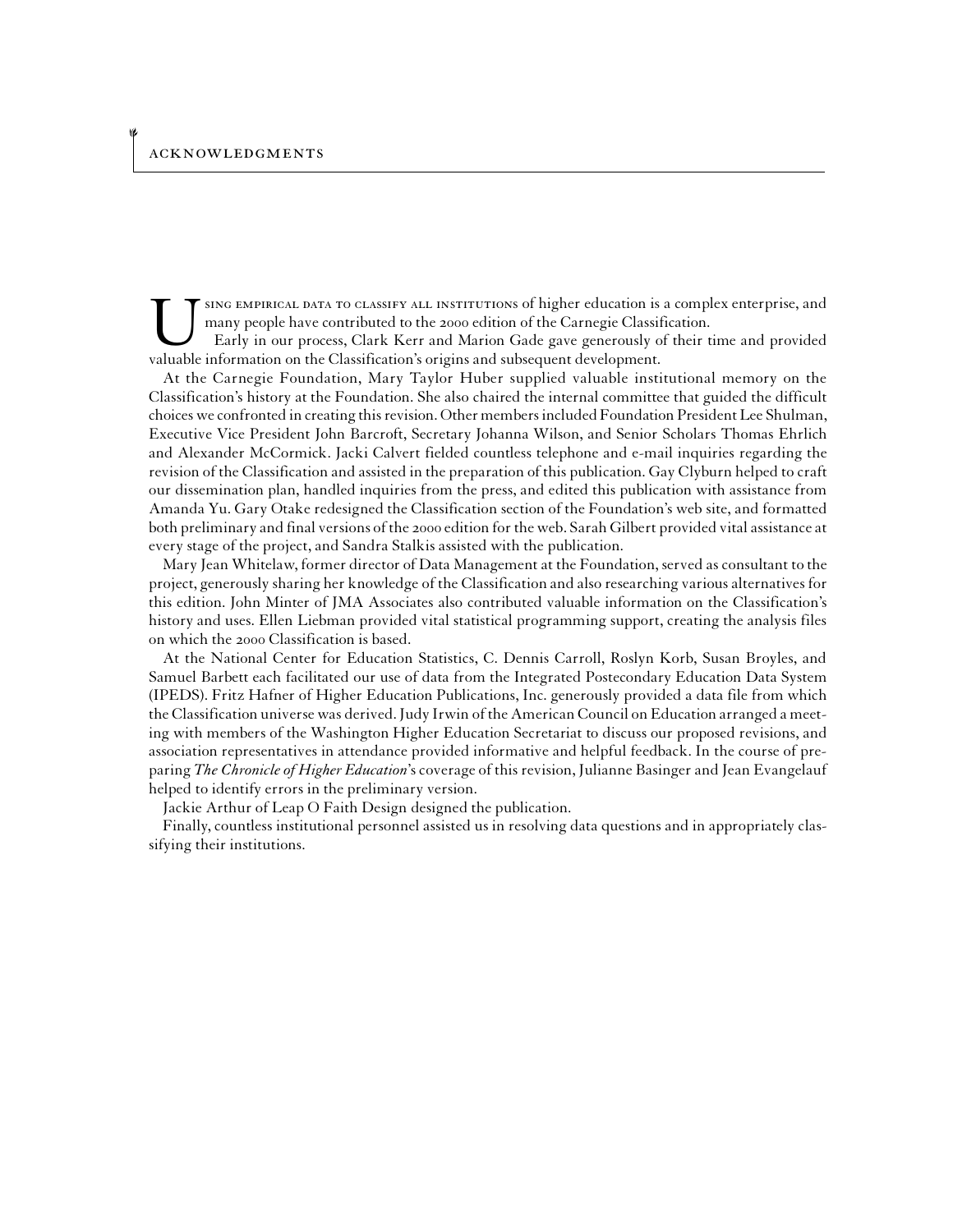١¢

The 2000 Carnegie Classification includes all colleges and universities in the United States that are degree-granting and accredited by an agency recognized by the U.S. Secretary of Education. The 2000 edition classifies institutions based on their degree-granting activities from 1995-96 through 1997-98. For definitions and detailed information on classification procedures, refer to the Technical Notes. In addition, important limitations are documented in The 2000 Carnegie Classification: Background and Description.

### **Doctoral/Research Universities**

*Doctoral/Research Universities—Extensive:* These institutions typically offer a wide range of baccalaureate programs, and they are committed to graduate education through the doctorate. During the period studied, they awarded 50 or more doctoral degrees per year across at least 15 disciplines.

*Doctoral/Research Universities—Intensive:* These institutions typically offer a wide range of baccalaureate programs, and they are committed to graduate education through the doctorate. During the period studied, they awarded at least 10 doctoral degrees per year across three or more disciplines, or at least 20 doctoral degrees per year overall.

#### **Master's Colleges and Universities**

*Master's Colleges and Universities I:* These institutions typically offer a wide range of baccalaureate programs, and they are committed to graduate education through the master's degree. During the period studied, they awarded 40 or more master's degrees per year across three or more disciplines.

*Master's Colleges and Universities II:* These institutions typically offer a wide range of baccalaureate programs, and they are committed to graduate education through the master's degree. During the period studied, they awarded 20 or more master's degrees per year.

#### **Baccalaureate Colleges**

*Baccalaureate Colleges—Liberal Arts:* These institutions are primarily undergraduate colleges with major emphasis on baccalaureate programs. During the period studied, they awarded at least half of their baccalaureate degrees in liberal arts fields.

*Baccalaureate Colleges—General:* These institutions are primarily undergraduate colleges with major emphasis on baccalaureate programs. During the period studied, they awarded less than half of their baccalaureate degrees in liberal arts fields.

*Baccalaureate/Associate's Colleges:* These institutions are undergraduate colleges where the majority of conferrals are below the baccalaureate level (associate's degrees and certificates). During the period studied, bachelor's degrees accounted for at least 10 percent of undergraduate awards.

### **Associate's Colleges**

These institutions offer associate's degree and certificate programs but, with few exceptions, award no baccalaureate degrees.<sup>1</sup> This group includes institutions where, during the period studied, bachelor's degrees represented less than 10 percent of all undergraduate awards.

\_\_\_\_\_\_\_\_\_\_\_\_\_

<sup>&</sup>lt;sup>1</sup> This group includes community, junior, and technical colleges.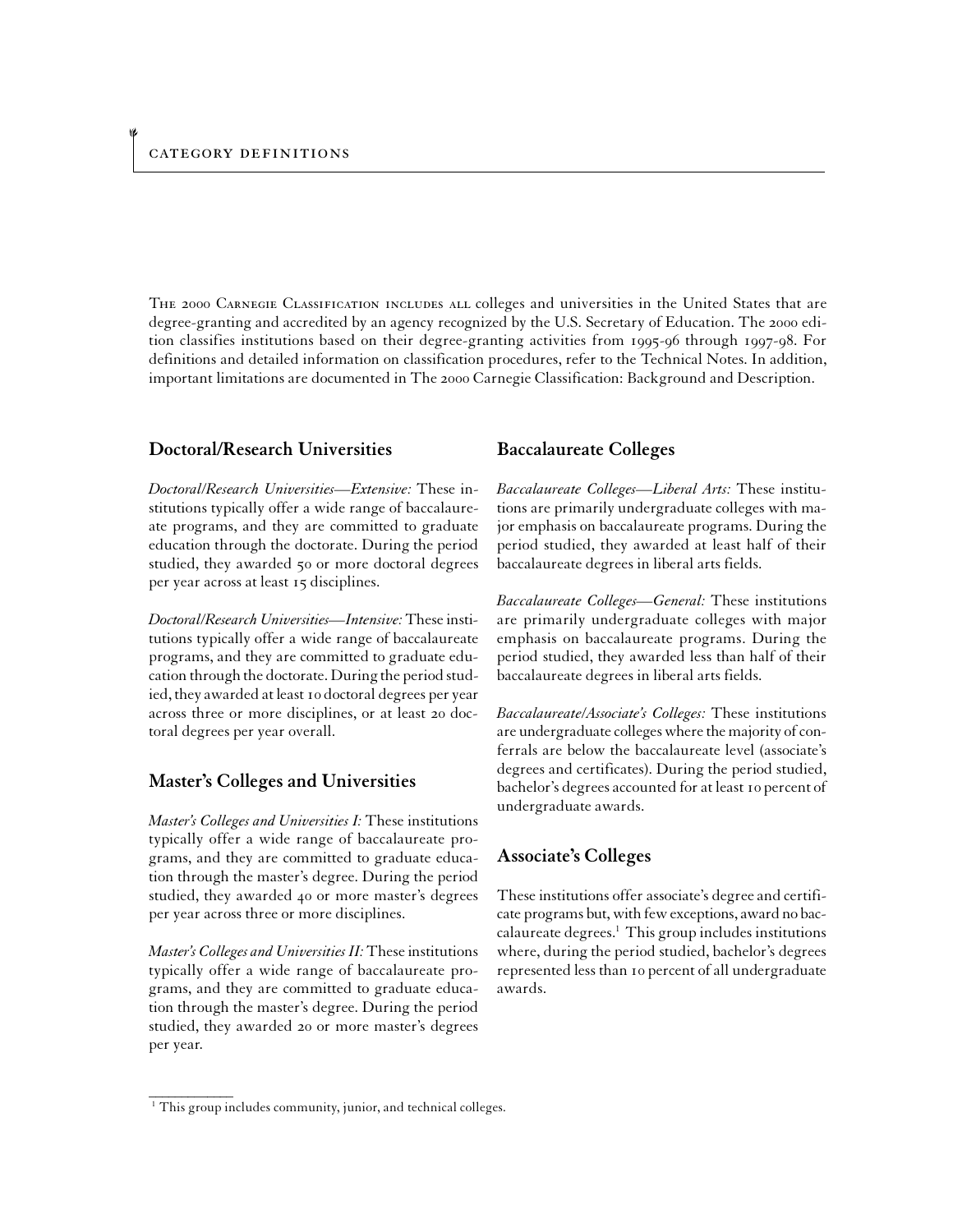#### **Specialized Institutions**

These institutions offer degrees ranging from the bachelor's to the doctorate, and typically award a majority of degrees in a single field. The list includes only institutions that are listed as separate campuses in the *2000 Higher Education Directory.*

*Theological seminaries and other specialized faith-related institutions:* These institutions primarily offer religious instruction or train members of the clergy.

*Medical schools and medical centers:* These institutions award most of their professional degrees in medicine. In some instances, they include other health professions programs, such as dentistry, pharmacy, or nursing.

*Other separate health profession schools:* These institutions award most of their degrees in such fields as chiropractic, nursing, pharmacy, or podiatry.

*Schools of engineering and technology:* These institutions award most of their bachelor's or graduate degrees in technical fields of study.

*Schools of business and management:* These institutions award most of their bachelor's or graduate degrees in business or businessrelated programs.

*Schools of art, music, and design:* These institutions award most of their bachelor's or graduate degrees in art, music, design, architecture, or some combination of such fields.

*Schools of law:* These institutions award most of their degrees in law.

*Teachers colleges:* These institutions award most of their bachelor's or graduate degrees in education or education-related fields.

*Other specialized institutions:* Institutions in this category include graduate centers, maritime academies, military institutes, and institutions that do not fit any other classification category.

#### **Tribal Colleges and Universities**

These colleges are, with few exceptions, tribally controlled and located on reservations. They are all members of the American Indian Higher Education Consortium.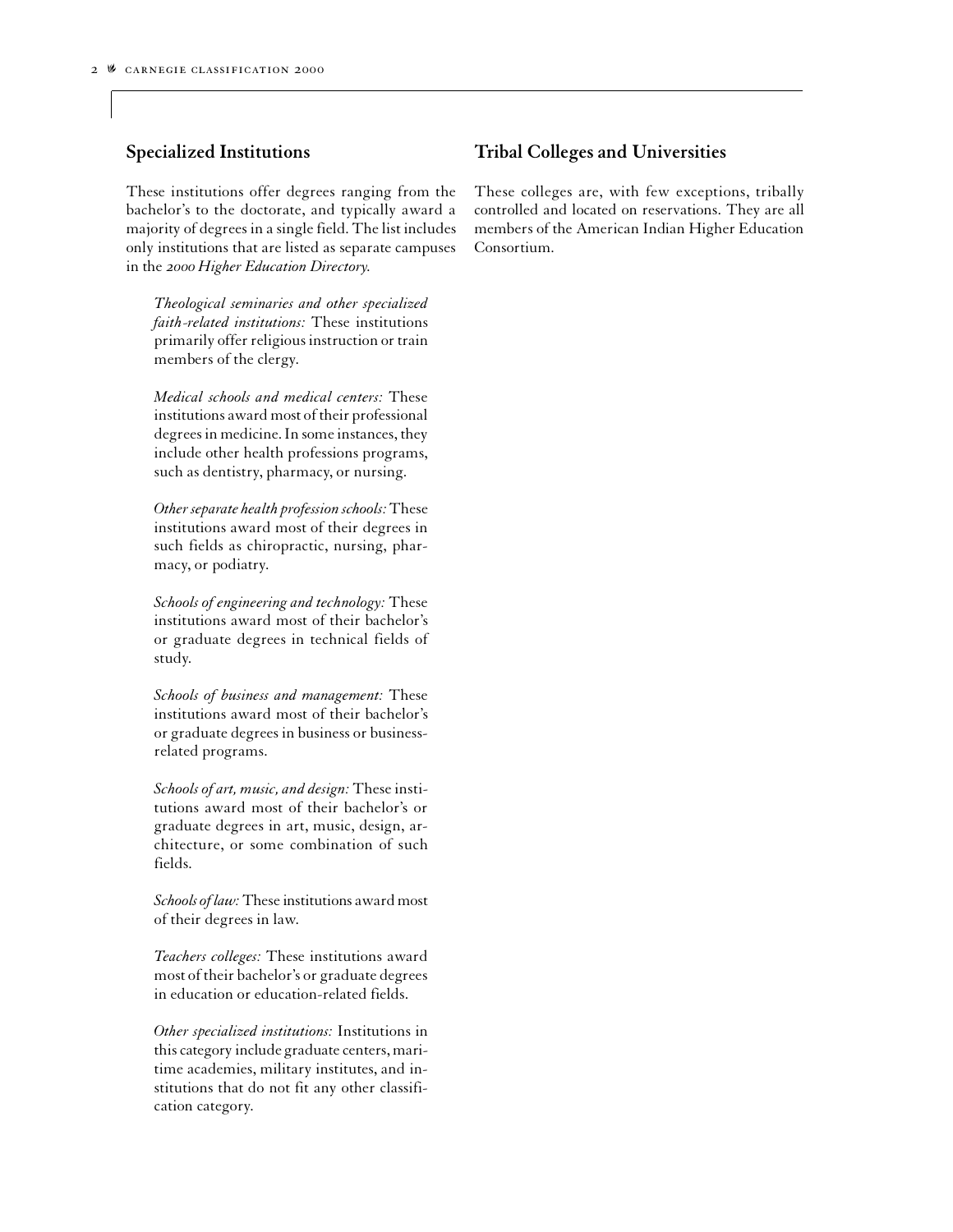١¢

#### **Institutional Universe**

The Carnegie Classification's universe of institutions is defined as all degree-granting colleges and universities that are accredited by an agency recognized by the U.S. Secretary of Education. Operationally, the universe is derived from the listings in the *2000 Higher Education Directory*, which is a comprehensive source on institutions' degree offerings and accreditation. With the exception of system offices and non-degreegranting institutions, every effort was made to assign a classification for each entity listed in the *Directory*.

#### **Data Source**

All analyses are based on the 1995-96 through 1997- 98 "Completions" surveys of the Integrated Postsecondary Education Data System (IPEDS) from the National Center for Education Statistics (NCES). The Carnegie Classification thus inherits the degree and field definitions used in IPEDS. For information on IPEDS, see: http://nces.ed.gov/ipeds.

### **Definitions**

#### *Doctoral degrees*

Doctoral degrees are defined in the IPEDS Completions survey to include the Ph.D. in any field as well as other doctoral-level degrees such as the Doctor of Education, Doctor of Juridical Science, and Doctor of Public Health. Degrees defined as first-professional degrees in IPEDS are not counted among doctoral degrees.

#### *Academic disciplines*

The IPEDS Completions data report degree conferrals by field of study according to a standard taxonomy called the *Classification of Instructional Programs* (CIP). The CIP uses a numeric coding scheme to organize

instructional programs into three levels of aggregation (the 2-, 4-, and 6-digit series under the CIP coding scheme) (Morgan, Hunt, and Carpenter, 1990). For information on the CIP, see: http://nces.ed.gov/ pubsearch/pubsinfo.asp?pubid=91396.

For the purpose of identifying distinct disciplines for master's degrees and doctorates, the intermediate aggregation of the CIP (4-digit series) was used, with two exceptions: for degrees reported under "Miscellaneous Biological Specializations" (26.06) and "Miscellaneous Physical Sciences" (40.07), the 6-digit codes were treated as distinct disciplines. Specialized institutions were identified in most cases by using the highest level of aggregation (2-digit series).

### *Liberal arts fields*

The liberal arts were defined to comprise the following categories from the CIP: English language and literature/letters; foreign languages and literatures; biological sciences/life sciences; mathematics; philosophy and religion; physical sciences; psychology; social sciences and history; visual and performing arts; area, ethnic, and cultural studies; liberal arts and sciences, general studies, and humanities; and multi/interdisciplinary studies.

#### **Determining an Institution's Classification**

Because the category definitions are not mutually exclusive, the categories were assigned in a particular order. At each successive step, only institutions not yet classified were considered. The following sequence was followed:

1. Institutions that conferred no degrees at or above the bachelor's level were assigned to the Associate's category. This included institutions with no conferral data whose highest offering (from IPEDS Institutional Characteristics or from the *Higher Education Directory*) was less than a bachelor's degree.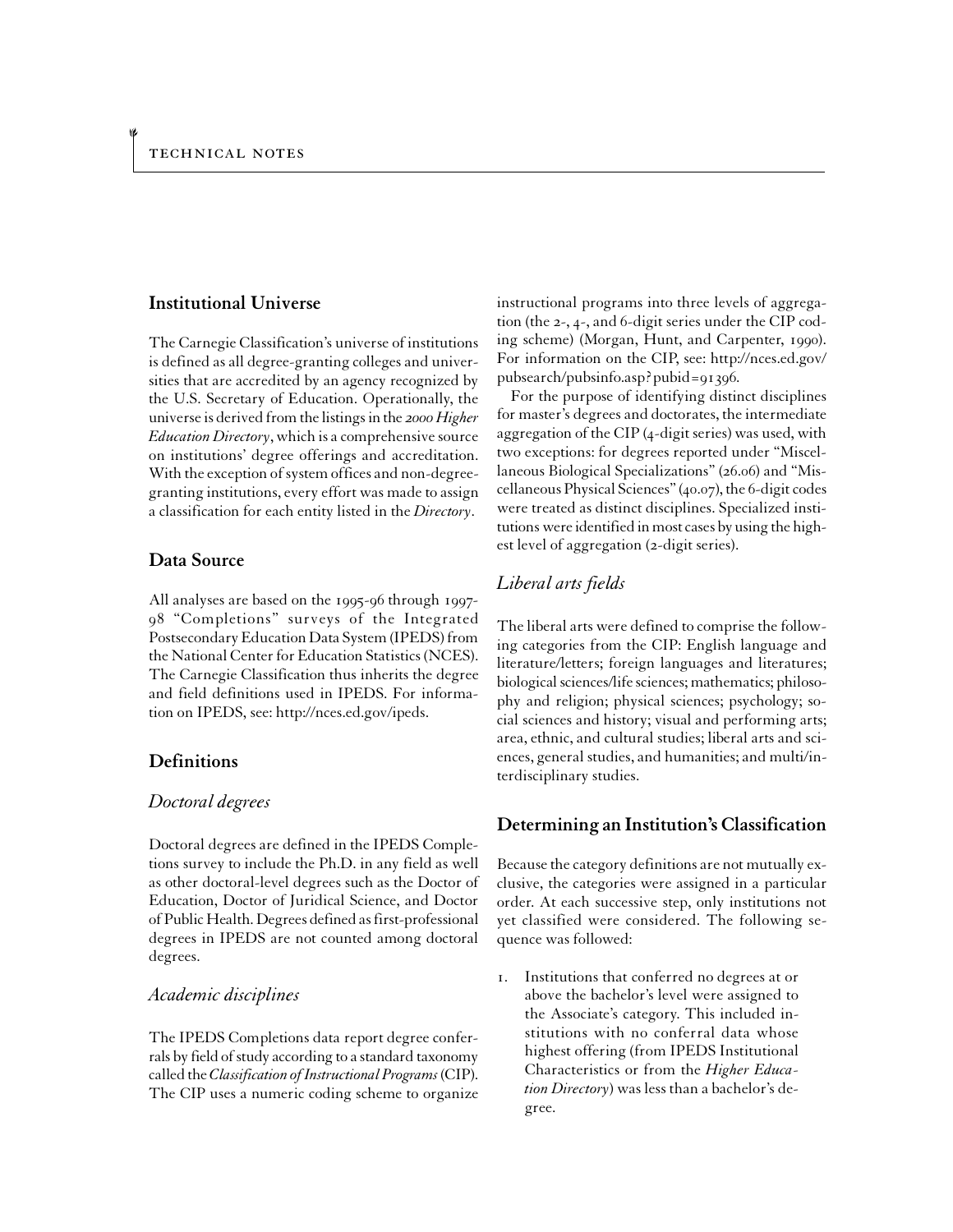- 2. The extent of an institution's concentration of degrees in a single field (across all degree levels) was examined for possible classification in one of the specialized categories.
- 3. Institutions conferring a total of at least 50 doctorates per year across at least 15 fields were assigned to Doctoral/Research Universities—Extensive.
- 4. Institutions conferring a total of at least 10 doctorates per year across at least 3 fields, or 20 doctorates overall, were assigned to Doctoral/Research Universities—Intensive.
- 5. Institutions conferring a total of at least 40 master's degrees per year across at least 3 fields were assigned to Master's Colleges and Universities I.
- 6. Institutions conferring a total of at least 20 master's degrees per year were assigned to Master's Colleges and Universities II.
- 7. Institutions where bachelor's degrees account for less than 10 percent of all undergraduate awards (including certificates) were assigned to Associate's Colleges.
- 8. Institutions where bachelor's degrees account for at least 10 percent but less than 50 percent of all undergraduate awards (including certificates) were assigned to Baccalaureate/Associate's Colleges.
- 9. Institutions where bachelor's degrees account for at least 50 percent of all undergraduate awards (including certificates) and where at least 50 percent of bachelor's degrees are in liberal arts fields were assigned to Baccalaureate Colleges—Liberal Arts.
- 10. Institutions where bachelor's degrees account for at least 50 percent of all undergraduate awards (including certificates) but less than 50 percent of bachelor's degrees are in liberal arts fields were assigned to Baccalaureate Colleges—General.

The 2000 Carnegie Classification was created using the most current data available for a three-year period, from 1995-96 through 1997-98. Each institution was classified twice: first by averaging data for the three years, and second by using the most recent year's data (1997-98) alone. In cases where the two approaches suggested different classifications, we contacted institutional leaders for assistance (the default classification was based on the three-year averages).

### **Additional Technical Notes**

- Data imputed by NCES were treated as equivalent to institutional responses.
- $\blacksquare$  The use of three-year averages means that a peryear statistic (number of degrees, number of fields, or proportion of degrees) was calculated using data from 1995-96 through 1997-98. When data were not available for all three years, averages were computed using available data.
- $\blacksquare$  When computing the three-year statistic for proportions (e.g., proportion of bachelor's degrees in the liberal arts), the data were summed across the three years and the proportion was then calculated (as opposed to calculating three proportions and averaging them).
- **Discipline counts are not cumulative (i.e., the** three-year average is a simple average of the number of disciplines represented by each year's conferrals).

### **Downloadable Data File**

The Carnegie Classification is available for download (as a spreadsheet file) from the Carnegie Foundation's web site at http://www.carnegiefoundation.org/classification.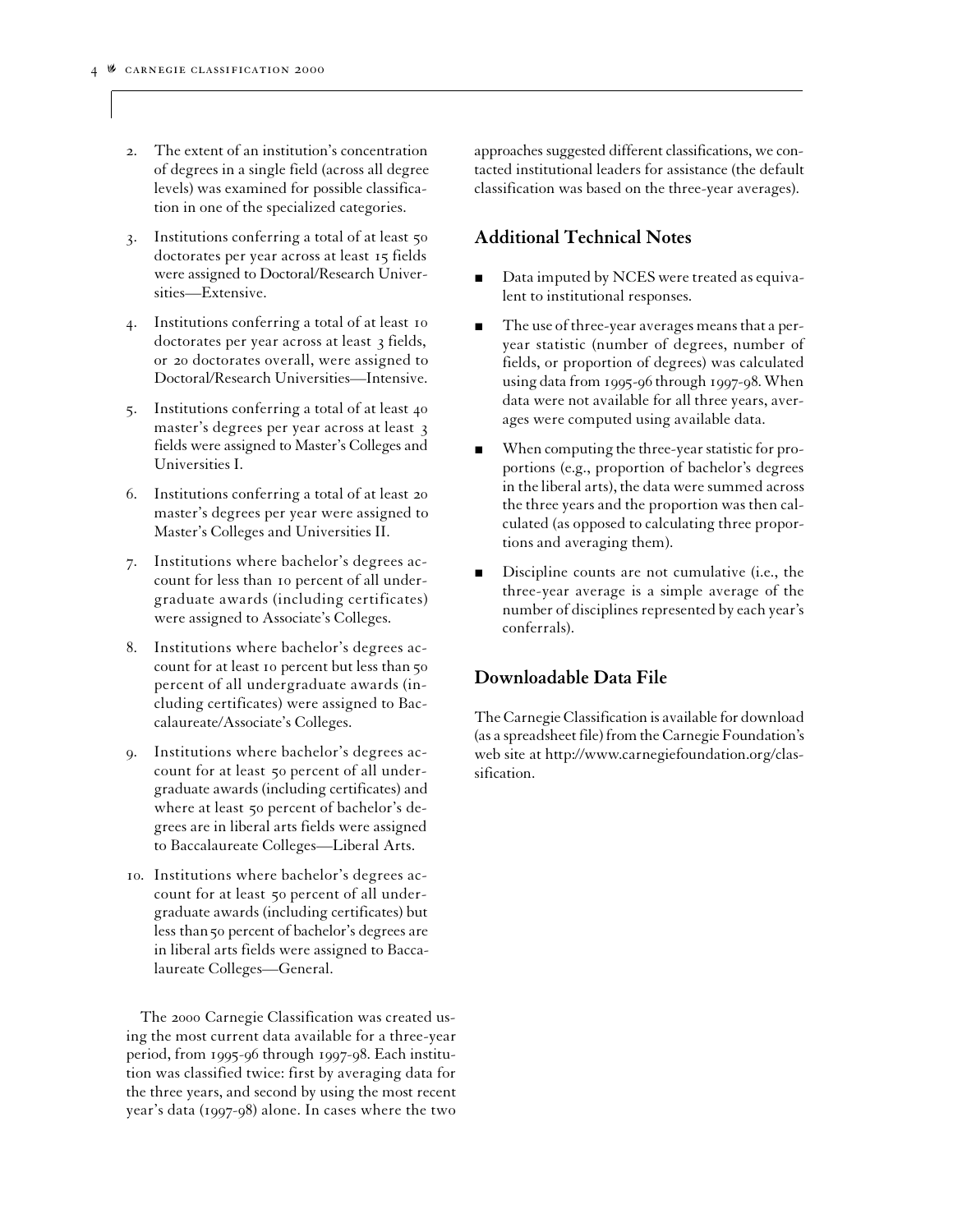١¢

| CATEGORY                                     | NUMBER OF INSTITUTIONS | PERCENTAGE DISTRIBUTION |
|----------------------------------------------|------------------------|-------------------------|
| Total                                        | 3,941                  | 100.0                   |
| Doctoral/Research Universities               | 26I                    | 6.6                     |
| Doctoral/Research Universities-Extensive     | 151                    | 3.8                     |
| Doctoral/Research Universities-Intensive     | 110                    | 2.8                     |
| Master's Colleges and Universities           | 6II                    | 15.5                    |
| Master's Colleges and Universities I         | 496                    | 12.6                    |
| Master's Colleges and Universities II        | 115                    | 2.9                     |
| <b>Baccalaureate Colleges</b>                | 606                    | 15.4                    |
| Baccalaureate Colleges-Liberal Arts          | 228                    | 5.8                     |
| Baccalaureate Colleges-General               | 32I                    | 8.1                     |
| Baccalaureate/Associate's Colleges           | 57                     | I.4                     |
| Associate's Colleges                         | 1,669                  | 42.3                    |
| Specialized Institutions                     | 766                    | 19.4                    |
| Theological seminaries and other specialized |                        |                         |
| faith-related institutions                   | 312                    | 7.9                     |
| Medical schools and medical centers          | 54                     | I.4                     |
| Other separate health profession schools     | 97                     | 2.5                     |
| Schools of engineering and technology        | 66                     | 1.7                     |
| Schools of business and management           | 49                     | I.2                     |
| Schools of art, music, and design            | 8 <sub>7</sub>         | 2.2                     |
| Schools of law                               | 25                     | 0.6                     |
| Teachers colleges                            | 6                      | 0.2                     |
| Other specialized institutions               | 70                     | 1.8                     |
| Tribal Colleges and Universities             | 28                     | 0.7                     |

### table 1 **DISTRIBUTION OF HIGHER EDUCATION INSTITUTIONS BY** <sup>2</sup>**000 CARNEGIE CLASSIFICATION**

**NOTES:** Figures in italics are aggregated from subcategories. Percentage details may not sum to totals due to rounding.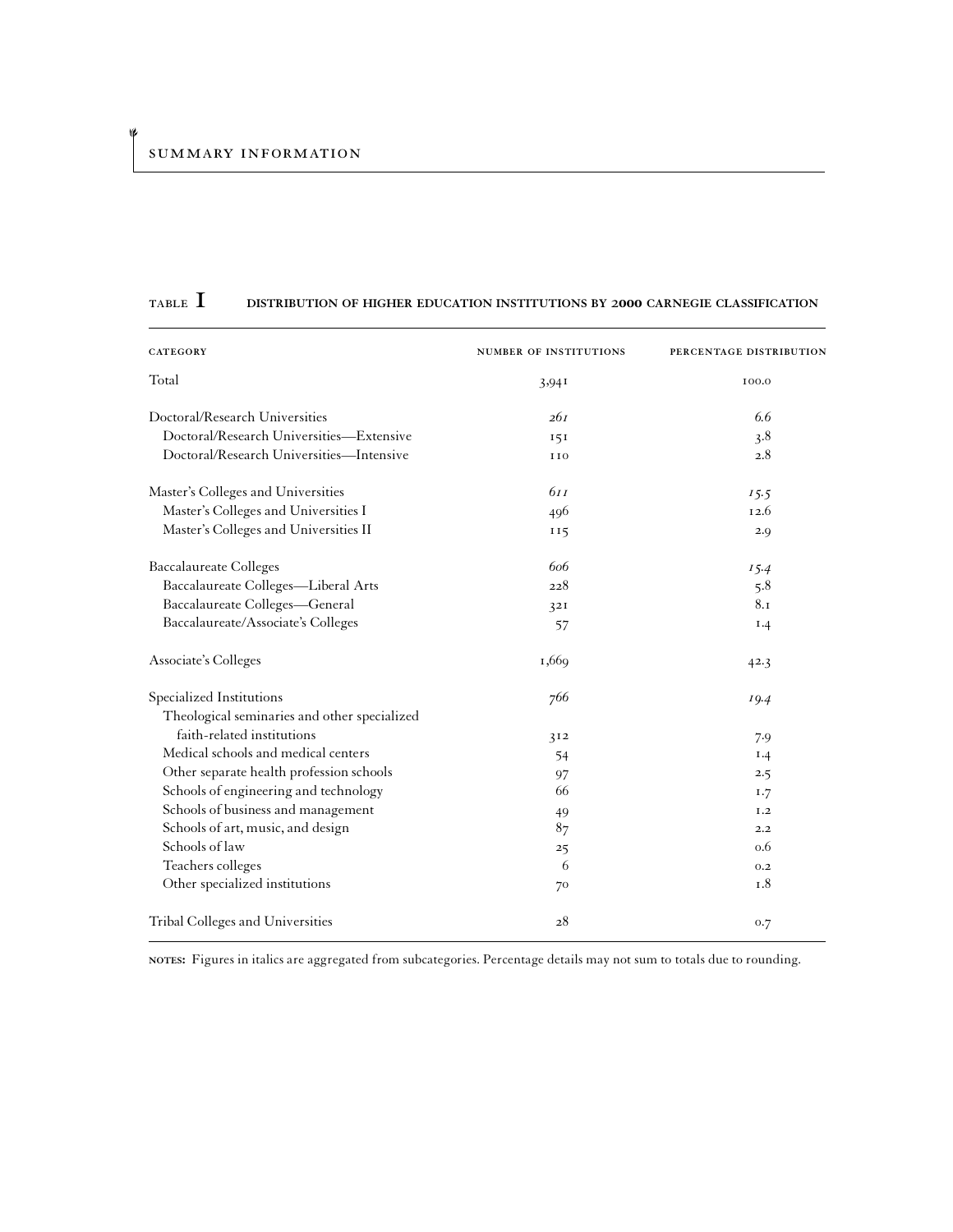|                                               |                | <b>NUMBER</b>                    |                                      |               | PERCENTAGE DISTRIBUTION <sup>1</sup> |                                      |  |
|-----------------------------------------------|----------------|----------------------------------|--------------------------------------|---------------|--------------------------------------|--------------------------------------|--|
| <b>CATEGORY</b>                               | <b>PUBLIC</b>  | <b>PRIVATE</b><br><b>NOT-FOR</b> | <b>PRIVATE</b><br>-PROFIT FOR-PROFIT | <b>PUBLIC</b> | <b>PRIVATE</b><br>NOT-FOR            | <b>PRIVATE</b><br>-PROFIT FOR-PROFIT |  |
| Total                                         | 1,643          | 1,681                            | 617                                  | 41.7          | 42.7                                 | 15.7                                 |  |
| Doctoral/Research Universities                | 166            | 93                               | $\overline{a}$                       | 63.6          | 35.6                                 | 0.8                                  |  |
| Doctoral/Research Universities-Extensive      | 102            | 49                               | $\mathbf{O}$                         | 67.5          | 32.5                                 | $\circ$                              |  |
| Doctoral/Research Universities—Intensive      | 64             | 44                               | $\mathbf{2}$                         | 58.2          | 40.0                                 | 1.8                                  |  |
| Master's Colleges and Universities            | 272            | 33I                              | 8                                    | 44.5          | 54.2                                 | $I.\,$                               |  |
| Master's Colleges and Universities I          | 249            | 246                              | $\mathbf I$                          | 50.2          | 49.6                                 | 0.2                                  |  |
| Master's Colleges and Universities II         | 23             | 85                               | 7                                    | 20.0          | 73.9                                 | 6.1                                  |  |
| Baccalaureate Colleges                        | 91             | 499                              | 16                                   | 15.0          | 82.3                                 | 2.6                                  |  |
| Baccalaureate Colleges-Liberal Arts           | 26             | 202                              | $\circ$                              | II.4          | 88.6                                 | $\Omega$                             |  |
| Baccalaureate Colleges-General                | 50             | 266                              | 5                                    | 15.6          | 82.9                                 | I.6                                  |  |
| Baccalaureate/Associate's Colleges            | 15             | 3I                               | $\mathbf I$ I                        | 26.3          | 54.4                                 | 19.3                                 |  |
| Associate's Colleges                          | 1,025          | 159                              | 485                                  | 61.4          | 9.5                                  | 20.1                                 |  |
| Specialized Institutions                      | 67             | 593                              | 106                                  | 8.7           | 77.4                                 | 13.8                                 |  |
| Theological seminaries and other specialized  |                |                                  |                                      |               |                                      |                                      |  |
| faith-related institutions                    | $\circ$        | 311                              | $\mathbf I$                          | $\mathbf O$   | 99.7                                 | 0.3                                  |  |
| Medical schools and medical centers           | 30             | 24                               | $\mathbf O$                          | 55.6          | 44.4                                 | $\mathbf O$                          |  |
| Other separate health profession schools      | $\overline{2}$ | 84                               | II                                   | 2.1           | 86.6                                 | 11.3                                 |  |
| Schools of engineering and technology         | 9              | 16                               | 4I                                   | 13.6          | 24.2                                 | 62.1                                 |  |
| Schools of business and management            | $\Omega$       | 34                               | 15                                   | $\circ$       | 69.4                                 | 30.6                                 |  |
| Schools of art, music, and design             | 5              | 57                               | 25                                   | 5.7           | 65.5                                 | 28.7                                 |  |
| Schools of law                                | $\overline{2}$ | 2I                               | $\overline{2}$                       | 8.0           | 84.0                                 | 8.0                                  |  |
| Teachers colleges                             | $\mathbf I$    | 5                                | $\mathbf{o}$                         | 16.7          | 83.3                                 | $\circ$                              |  |
| Other specialized institutions                | 18             | 4I                               | $_{II}$                              | 25.7          | 58.6                                 | 15.7                                 |  |
| Tribal Colleges and Universities <sup>2</sup> | 22             | 6                                | $\circ$                              | 78.6          | 21.4                                 | $\mathbf{o}$                         |  |

### table 2 **DISTRIBUTION OF HIGHER EDUCATION INSTITUTIONS BY 2000 CARNEGIE CLASSIFICATION AND CONTROL**

**NOTES:** Figures in italics are aggregated from subcategories. Percentage details may not sum to totals due to rounding.

<sup>1</sup> Rows sum to 100 percent.

<sup>2</sup> Tribally-controlled institutions are included in the Public columns.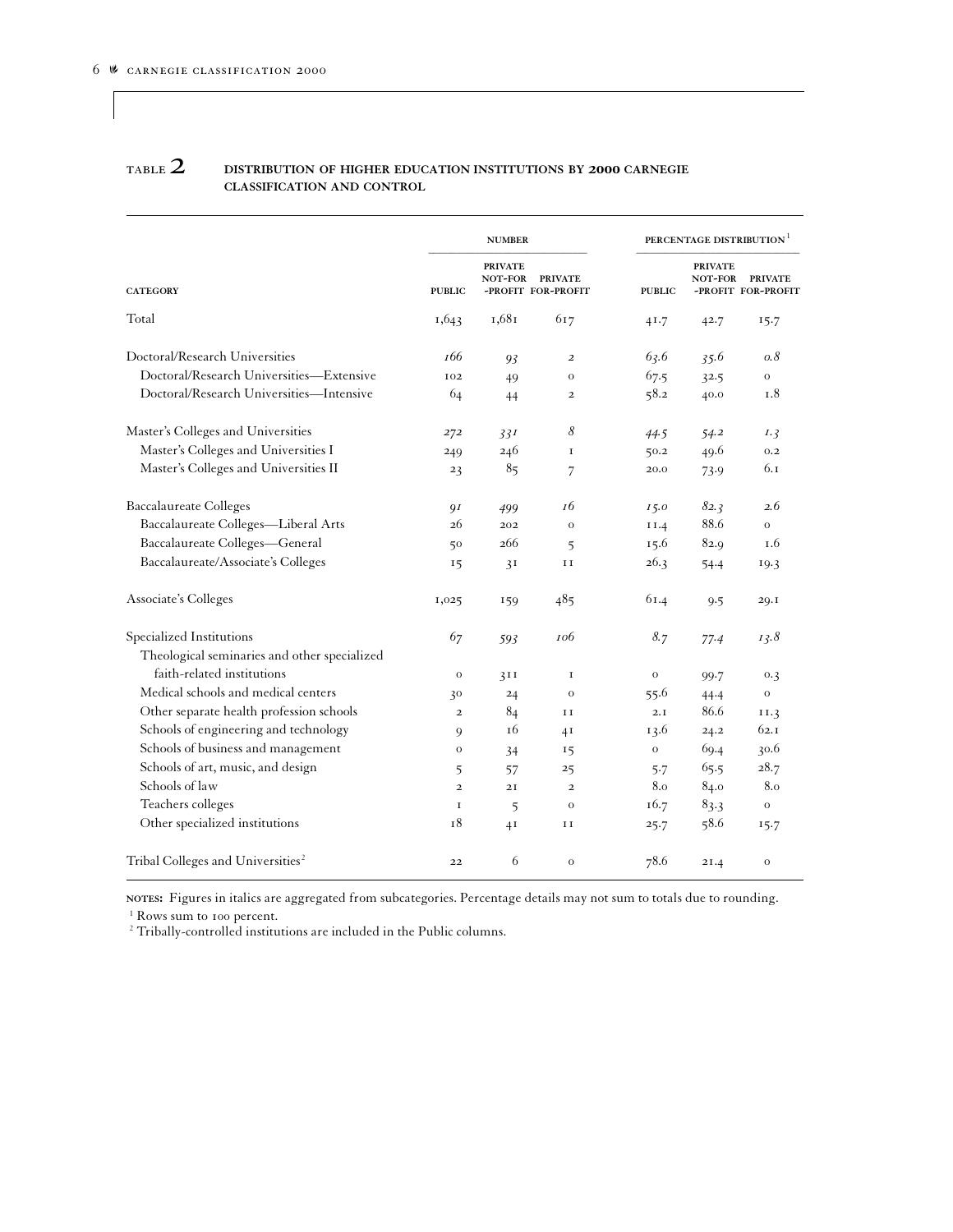### figure 1 **PERCENTAGE DISTRIBUTION OF HIGHER EDUCATION INSTITUTIONS BY 2000 CARNEGIE CLASSIFICATION**

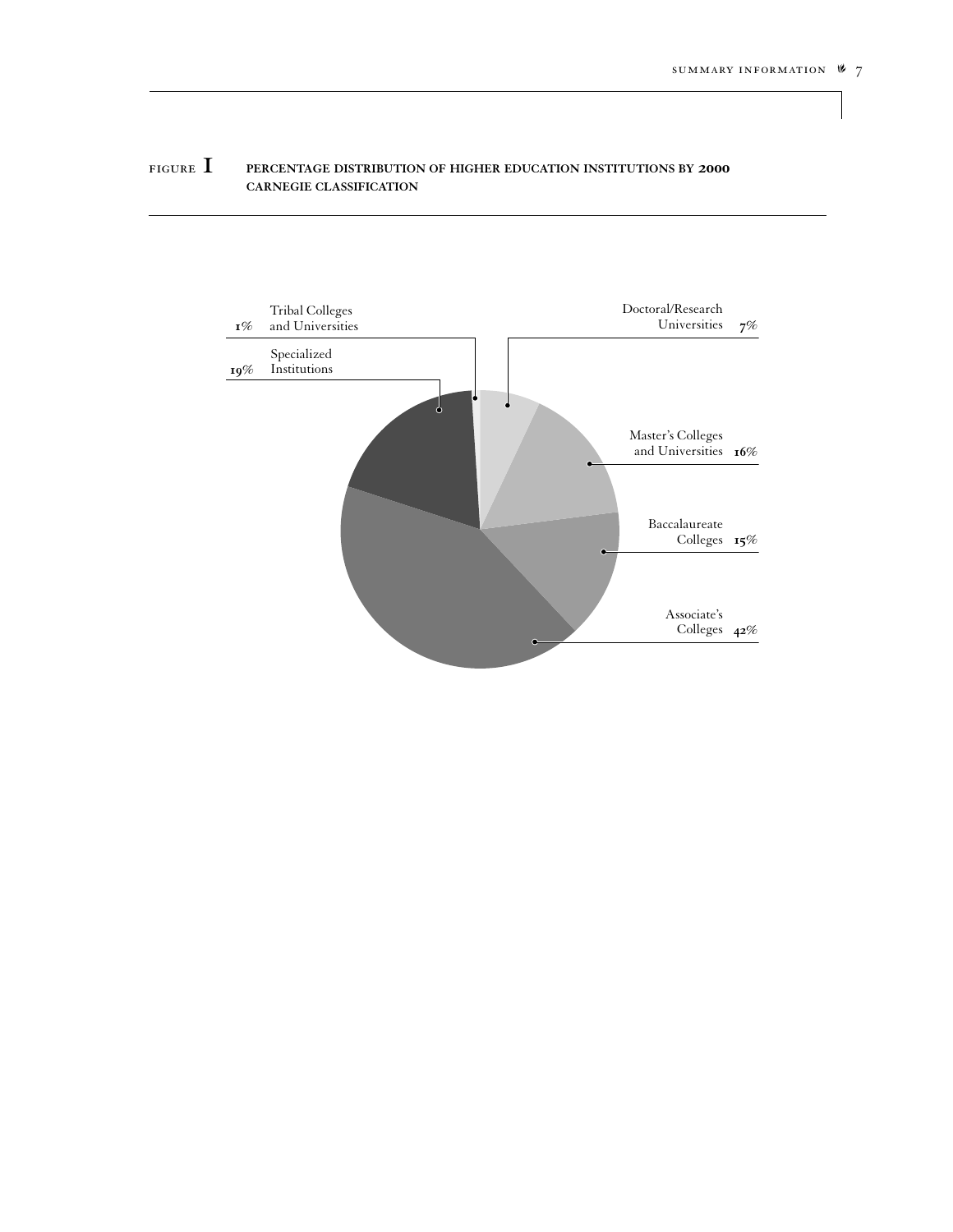*Alexander C. McCormick, Senior Scholar The Carnegie Foundation for the Advancement of Teaching*

THE CARNEGIE CLASSIFICATION OF INSTITUTIONS OF HIGHER EDUCATION is a taxonomy of U.S. higher education institutions that has been used for a wide variety of purposes over three decades. The following pages contain a brief he Carnegie Classification of Institutions of Higher Education is a taxonomy of U.S. higher education institutions that has been used for a wide variety of purposes over three decades. The following pages contain a brief outline of the Classification's history, a summary of noteworthy changes institutions in each of its categories.

#### **Background**

١¢

The Carnegie Classification was developed in the early 1970s by the Carnegie Commission on Higher Education to serve its policy research needs. Although it was used in Commission reports as early as 1971, a comprehensive list of institutions by Classification category was not published until 1973. In the foreword to that publication, Commission Chair Clark Kerr described the Classification's genesis and purpose:

At an early stage in its work, the Carnegie Commission on Higher Education recognized the need for a classification of institutions that would be more useful for purposes of analysis than existing classifications. We sought to identify categories of colleges and universities that would be relatively homogeneous with respect to the functions of the institutions as well as with respect to characteristics of students and faculty members. (Carnegie Commission, 1973, p. v)

Kerr went on to explain that the Commission "decided to make the Classification available in published form because we felt that it would be helpful to many individuals and organizations that are engaged in research on higher education" (p. vi). Thus, the Carnegie Classification was developed and subsequently disseminated as a research tool. It was intended neither as a ranking of institutions, nor as a policy lever to drive institutional change.

In *The Rise of American Research Universities* (1997), Hugh Davis Graham and Nancy Diamond write that "the Carnegie system was designed to pull the attention of policy makers away from the nation's research institutions, and to emphasize instead the variety and social importance of the vast majority of institutions that were not research oriented" (p. 53). Indeed, in one of the first reports to use the new system, the Commission recommended "preserving and even increasing the diversity of institutions of higher education by type and by program; resisting homogenization" and "holding steady the number of universities" (Carnegie Commission, 1971, pp. 8-9).

Because of its emphasis on institutional "functions," the Classification is widely interpreted as differentiating colleges and universities with respect to mission. In this respect, one of the Classification's strengths is its grounding in objective data on institutional behavior: to the extent that it differentiates institutions by mission, it is mission as revealed in institutional action.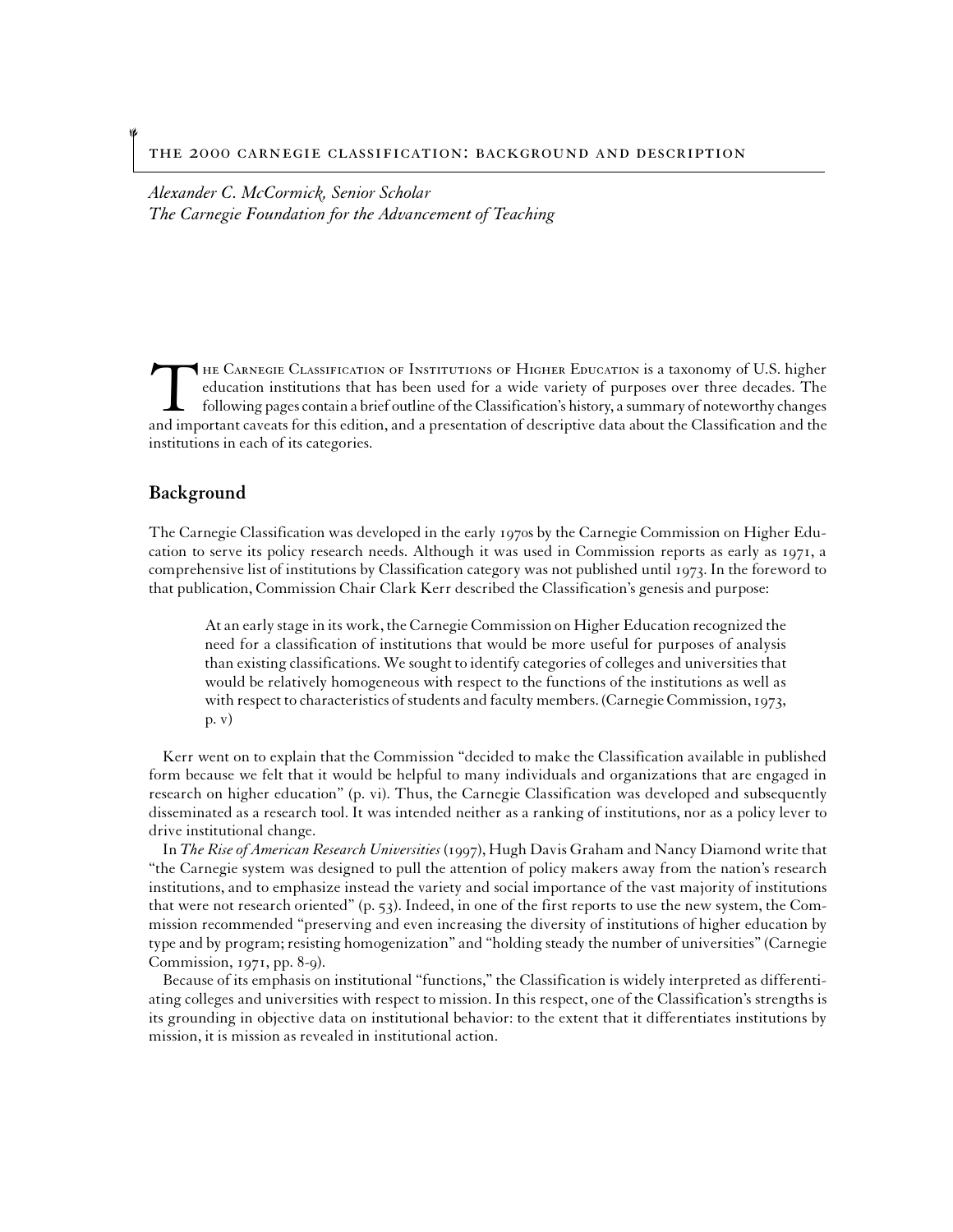\_\_\_\_\_\_\_\_\_\_\_\_\_

#### **The Carnegie Classification from 1973 through 1994**

The 1973 publication introduced the category labels that have come to be closely identified with the classification system (table 3).<sup>2</sup> Revised editions were published in 1976, 1987, and 1994, to take account of both changes within institutions as well as changes in the universe of institutions (e.g., new institutions, closures, and mergers). Each revision retained the structure of the 1973 edition, with the addition or deletion of special categories, $^3$  small changes to category labels in 1976 and 1987, and more substantial label changes in 1994.

### **1973 1994** Doctoral-Granting Institutions Doctorate-Granting Institutions Research Universities I Research Universities I Research Universities II and the Research Universities II and Research Universities II Doctoral-Granting Universities I Doctoral Universities I Doctoral-Granting Universities II Doctoral Universities II Comprehensive Universities and Colleges Master's (Comprehensive) Colleges and Universities Comprehensive Universities and Colleges I Master's (Comprehensive) Colleges and Universities I Comprehensive Universities and Colleges II Master's (Comprehensive) Colleges and Universities II Liberal Arts Colleges Baccalaureate Colleges Liberal Arts Colleges I Baccalaureate (Liberal Arts) Colleges I Liberal Arts Colleges II Baccalaureate Colleges II Two-Year Colleges and Institutes Associate of Arts Colleges Professional Schools and Other Specialized Institutions Specialized Institutions Theological seminaries, Bible colleges and other Theological seminaries, Bible colleges and other institutions offering degrees in religion institutions offering degrees in religion Medical schools and medical centers Medical schools and medical centers Other separate health professional schools Other separate health profession schools Schools of engineering and technology Schools of engineering and technology Schools of business and management Schools of business and management Schools of art, music, and design Schools of art, music, and design Schools of law Schools of law Schools of law Teachers colleges Teachers colleges Other specialized institutions Other specialized institutions

#### table 3 **THE CARNEGIE CLASSIFICATION OF INSTITUTIONS OF HIGHER EDUCATION: 1973 AND 1994**

**SOURCES:** Carnegie Commission on Higher Education, 1973 and Carnegie Foundation for the Advancement of Teaching, 1994.

Tribal Colleges and Universities

<sup>&</sup>lt;sup>2</sup> Many labels were different in the first published uses of the Classification. For example, in 1971 the four doctorategranting categories were identified as "Heavy emphasis on research," "Moderate emphasis on research," "Moderate emphasis on doctoral programs," and "Limited emphasis on doctoral programs" (Carnegie Commission, 1971). In 1972, these became "Research and doctoral granting universities" I and II and "Doctoral granting universities" I and II (Carnegie Commission, 1972).

<sup>3</sup> Institutions for Nontraditional Study (1976 only), Corporate-sponsored Institutions (1987 only), and Tribal Colleges and Universities (1994).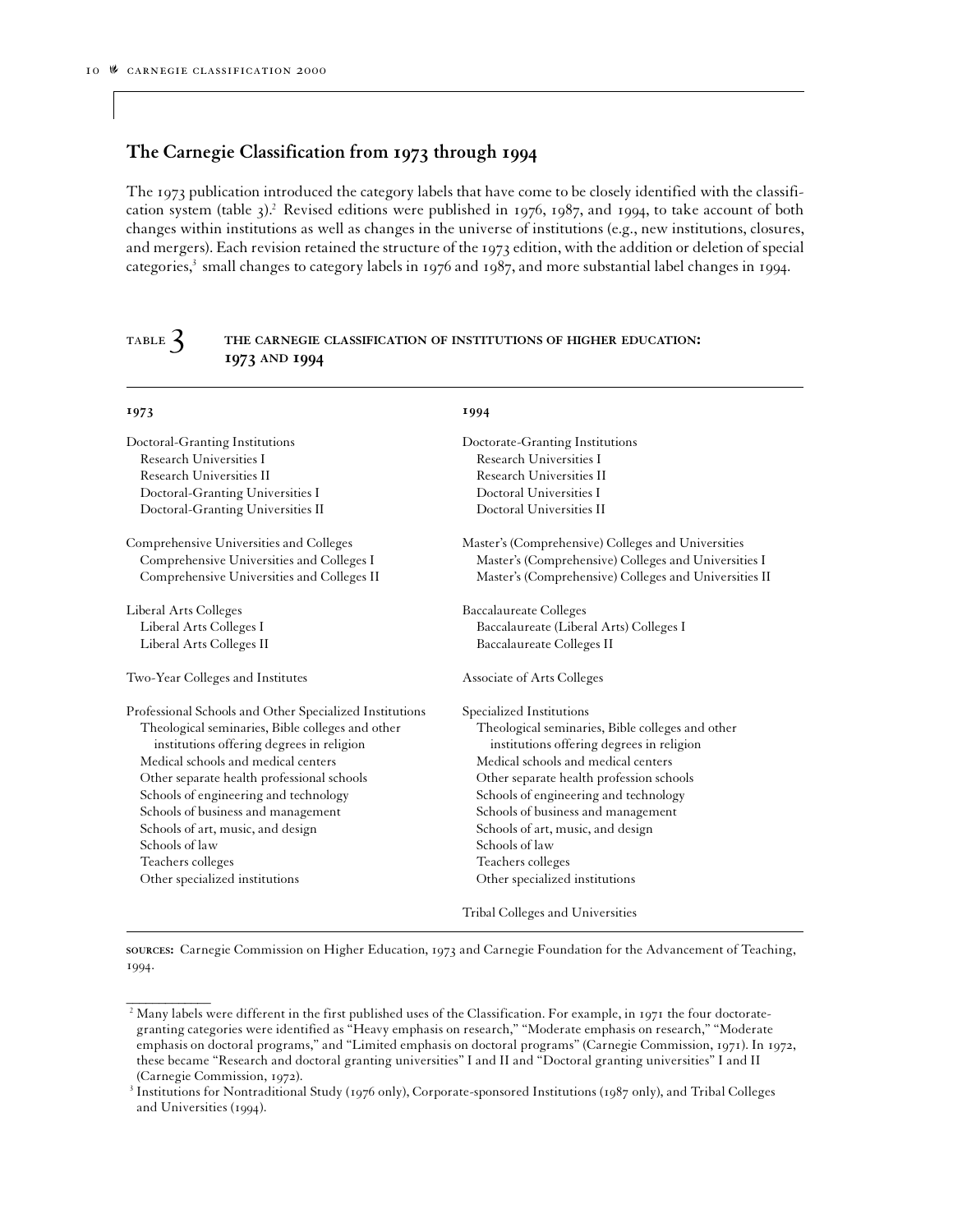Although the Classification's overall structure has been quite stable, it is important to recognize that category *definitions* have changed. This fact is frequently overlooked by those who undertake trend analysis using the Classification. A noteworthy example is the definition of Research Universities I and II (table 4). In 1973 and 1976, the Research I category was capped at 50 institutions, $^4$  and the number of institutions in Research I and II was kept in rough parity. While federal funding was a criterion in all four versions, the 1973 and 1976 criteria effectively limited the two categories to the top 50 and second 50 institutions in federal research support. In addition, the 1973 and 1976 criteria for Research II included national rank in doctoral production, which was dropped in later editions. In 1987, changes to the criteria both uncapped the size of these categories and eliminated their rough numerical parity. As a result, by 1994 the number of Research I universities was nearly twice what the original criteria allowed, almost equaling the combined size of the original Research I and II categories. In addition, by 1994 Research I universities made up a much larger share of the combined Research categories (89 out of 126 institutions) (figure 2). The definitions of the Doctoral, Comprehensive (or Master's) and Liberal Arts (or Baccalaureate) categories have also changed markedly over the Classification's history (appendix tables  $A_1$ – $A_3$ ). The point is not to question the desirability or appropriateness of these changes, but simply to illustrate the sometimes considerable discontinuities in what these categories have represented over time, despite the relative stability in the Classification's overall structure and organization.

\_\_\_\_\_\_\_\_\_\_\_\_\_

<sup>4</sup> There were slightly more than 50 Research Universities I in 1973 and 1976 because the Commission included some institutions by exception.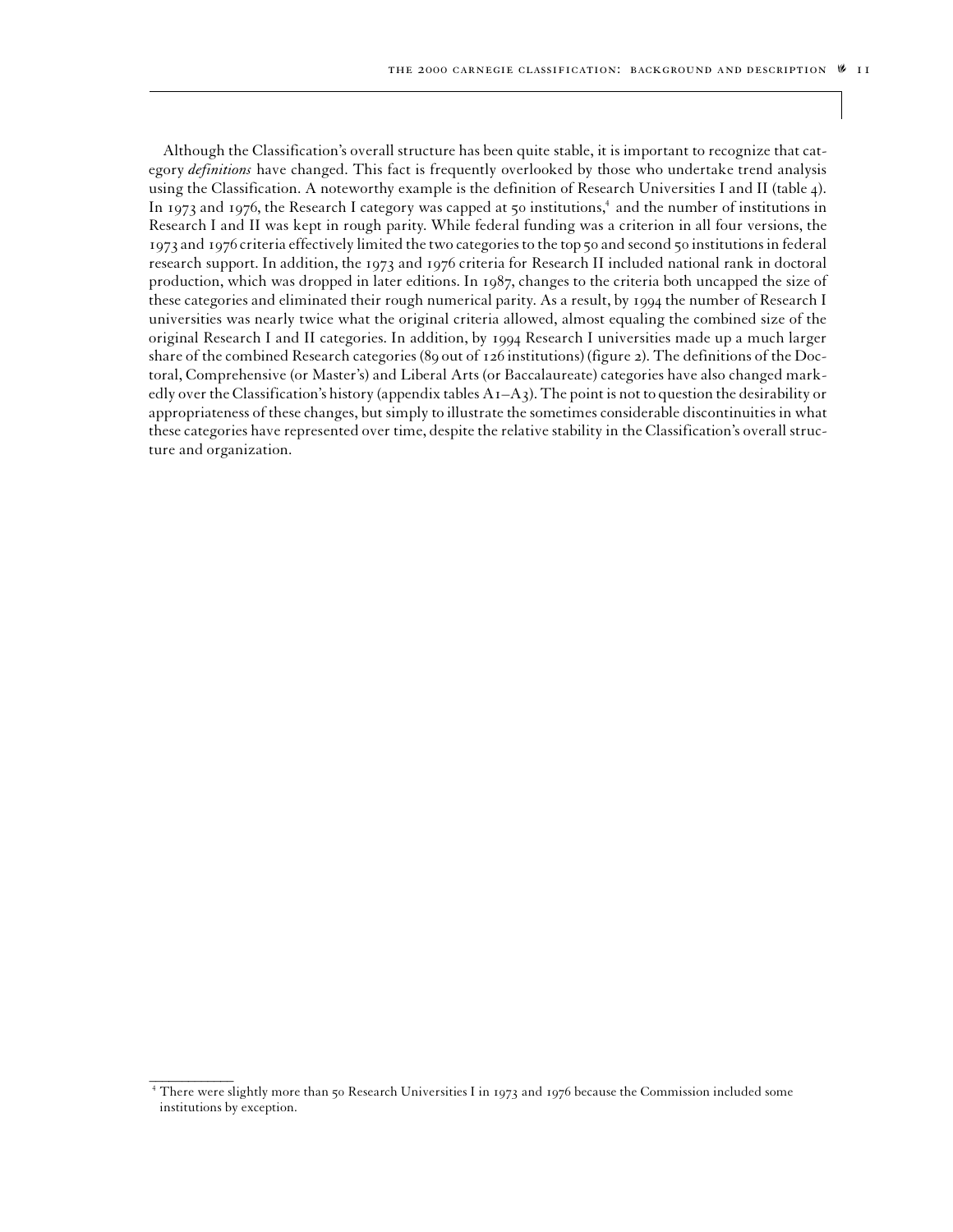#### table 4 **CHANGING CRITERIA FOR RESEARCH UNIVERSITIES <sup>I</sup> AND II: 1973–94**

#### **YEAR RESEARCH UNIVERSITIES I RESEARCH UNIVERSITIES II**

- 1973 The 50 leading universities in terms of federal financial support of academic science in at least two of the three academic years, 1968-69, 1969-70, and 1970-71, provided they awarded at least 50 Ph.D.s (plus M.D.s if a medical school was on the same campus) in 1969-70.
- 1976 The 50 leading universities in terms of federal financial support of academic science in at least two of the three academic years, 1972-73, 1973-74, and 1974-75, provided they awarded at least 50 Ph.D.s (plus M.D.s if a medical school was on the same campus) in 1973-74.
- 1987 These institutions offer a full range of baccalaureate programs, are committed to graduate education through the doctorate degree, and give high priority to research. They receive annually at least \$33.5 million in federal support and award at least 50 Ph.D. degrees each year.
- 1994 These institutions offer a full range of baccalaureate programs, are committed to graduate education through the doctorate degree, and give high priority to research. They award 50 or more doctoral degrees each year. In addition, they receive annually at least \$40 million or more in federal support.

These universities were on the list of the 100 leading institutions in terms of federal financial support in at least two out of the above three years and awarded at least 50 Ph.D.s (plus M.D.s if a medical school was on the same campus) in 1969-70, or they were among the leading 50 institutions in terms of the total number of Ph.D.s (plus M.D.s if a medical school was on the same campus) awarded during the years from 1960-61 to 1969-70.

These universities were on the list of the 100 leading institutions in terms of federal financial support in at least two out of the above three years and awarded at least 50 Ph.D.s (plus M.D.s if a medical school was on the same campus) in 1973-74. At least 25 of these degrees must have been Ph.D.s. Alternatively, the institution was among the leading 60 institutions in terms of the total number of Ph.D.s awarded during the years from 1965-66 to 1974-75.

These institutions offer a full range of baccalaureate programs, are committed to graduate education through the doctorate degree, and give high priority to research. They receive annually between \$12.5 million and \$33.5 million in federal support for research and development and award at least 50 Ph.D. degrees each year.

These institutions offer a full range of baccalaureate programs, are committed to graduate education through the doctorate degree, and give high priority to research. They award 50 or more doctoral degrees each year. In addition, they receive annually between \$15.5 million and \$40 million in federal support.

**SOURCES:** Carnegie Commission on Higher Education, 1973; Carnegie Council on Policy Studies in Higher Education, 1976; Carnegie Foundation for the Advancement of Teaching, 1987 and 1994.

**NOTE:** Additional wording concerning exceptional cases (1973 and 1976) has been excluded.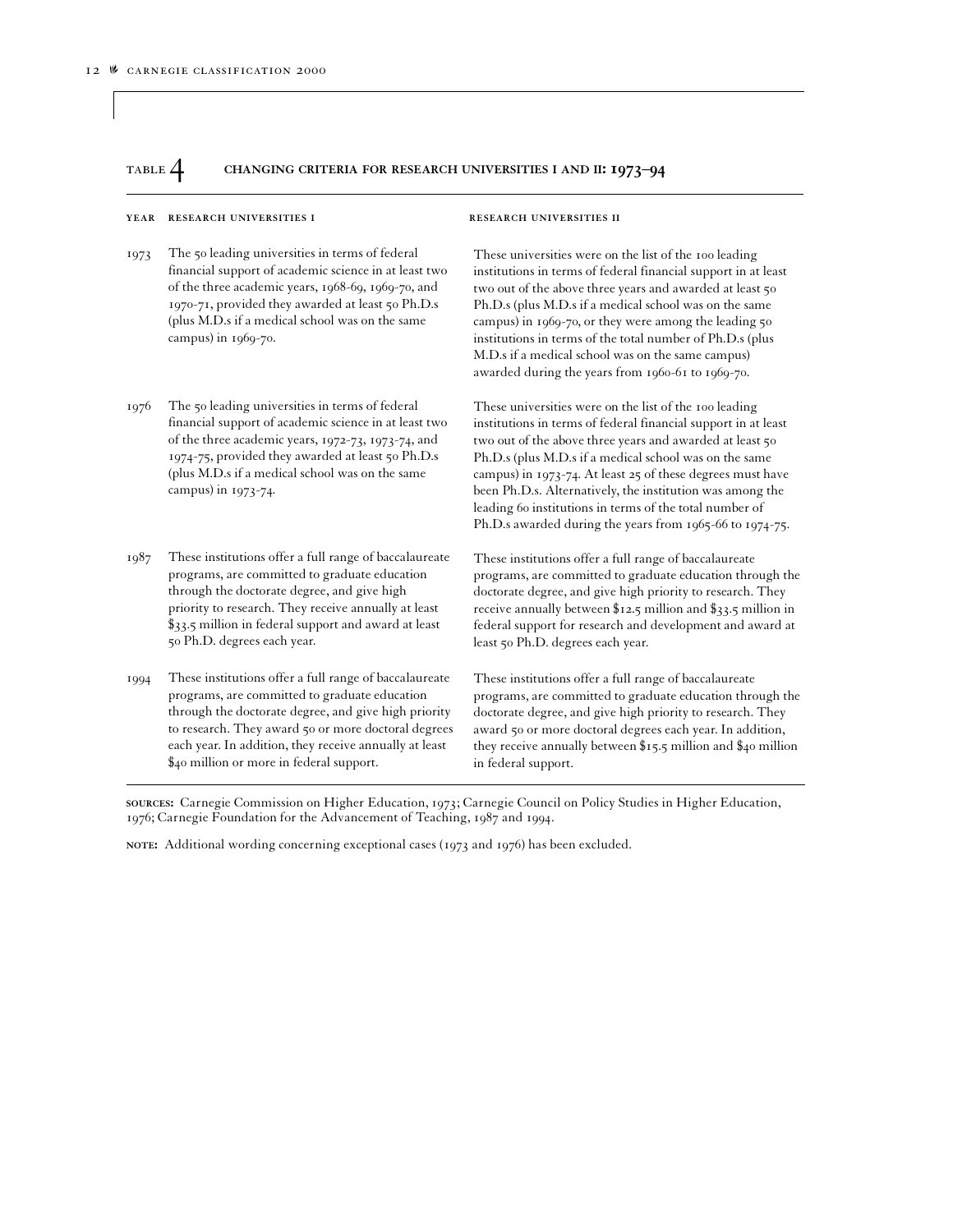



**Carnegie Classification Edition**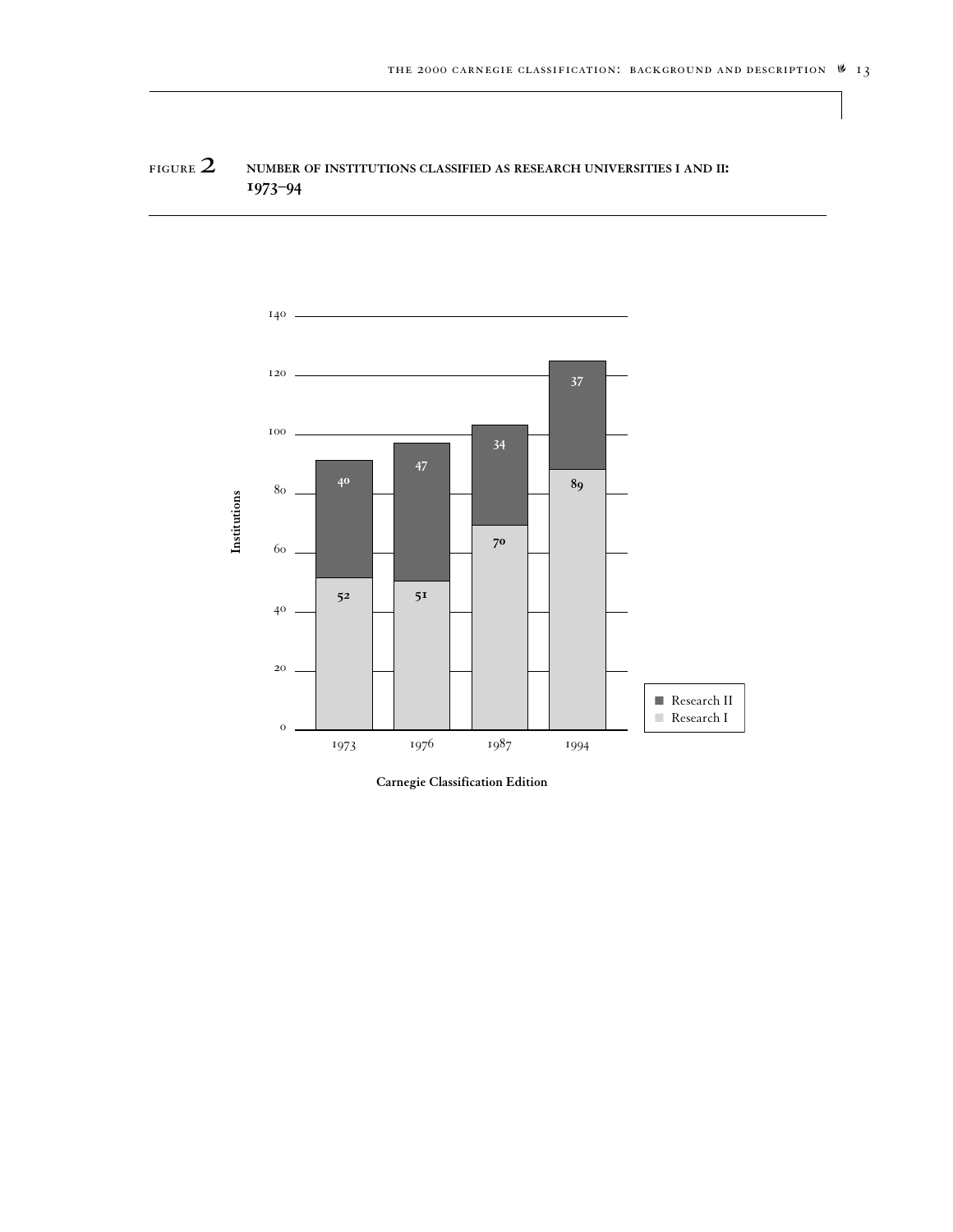#### **The 2000 Carnegie Classification**

The 2000 edition of the Carnegie Classification retains the basic structure that was established in 1971, with two changes: we have reduced the number of categories of doctorate-granting institutions from four to two, and we have added a new category of baccalaureate colleges. As in the past, we have also made changes to selected category definitions and labels. For the doctorate-granting categories, we have discontinued the use of federal support as a basis for classification. In its place we have extended the previous use of doctoral field coverage. Among baccalaureate colleges, we have discontinued the use of admissions selectivity as a criterion, and increased the proportion of majors in liberal arts fields for a college to be included in the liberal arts category.

In addition to structural changes, we have adopted new category labels when the underlying criteria are different from the previous edition.<sup>5</sup> In so doing, we intend to signal discontinuities in what the categories represent, thereby discouraging improper inferences about institutional change. The new labels do not use Roman numerals to identify distinct categories. While the numerals permit easy abbreviation and reduce verbiage in text and tables, we are concerned that their use may improperly suggest a ranking.<sup>6</sup> A brief explanation of this edition's changes appears below.

#### *Motivation for Changes: Doctorate-granting Institutions*

We eliminated the use of federal funding to differentiate doctorate-granting institutions for two reasons. First, federal support is at best a rough proxy for an institution's research activity that suffers from several weaknesses. Not all research is federally funded, and institutions differ in the proportion of all research that is funded from federal sources. Similarly, academic fields differ in their reliance on federal research funding and also in the costs associated with research. Thus a focus on federal dollars pays greater attention to fields that are heavily dependent on federal funding and also to fields where research requires substantial investments. The federal obligations data are also blind to the pass-through of funds from one institution to another, as happens in the case of large projects involving research teams at different institutions. All of these factors compromise the accuracy of federal obligations as a gauge of overall research activity.

Second, the previous definitions are not reproducible using current data. The 1994 edition used total federal obligations to institutions, using data from the National Science Foundation (NSF) report series, *Federal Support to Universities, Colleges, and Nonprofit Institutions.* These reports included data on federal agencies' obligations to colleges and universities for science and engineering (S&E) as well as non-S&E obligations. Beginning with fiscal year 1993 the NSF ceased reporting data on non-S&E obligations due to changes in data reporting by the U.S. Department of Education (which accounted for 91 percent of non-S&E obligations in 1993) (NSF, 1996: 11). While a statistical adjustment for this change would be feasible (in addition to adjustments for inflation and for other changes in federal support), the shift from total obligations to science and engineering obligations means that the new categories would not be comparable with the previous ones.

Given that a loss of comparability was inevitable, we decided against contriving an adjustment to afford continued use of an unsatisfactory measure. As noted in the foreword, we are planning a major overhaul of the classification system for 2005, and this agenda includes the development of more comprehensive and satisfactory measures of research activity.

The decision to discontinue the use of federal funding as a differentiating factor led us also to question the value of continuing four distinct categories of doctorate-granting institutions. This group of institutions, representing about 7 percent of the universe of institutions in the 1994 Classification, has been much more finely differentiated than the other major institutional groupings. In 1994 Master's Colleges and Universities and Baccalaureate Colleges, with two categories each, represented respectively about 15 and 18 percent

\_\_\_\_\_\_\_\_\_\_\_\_\_

<sup>5</sup> We have also changed selected labels in the interest of greater precision.

<sup>6</sup> The Master's Colleges and Universities categories retain the Roman numerals because the criteria are unchanged from the 1994 edition. Thus, just as label changes signal changes in the underlying criteria, continuity in these labels reflects the continuity in what they represent.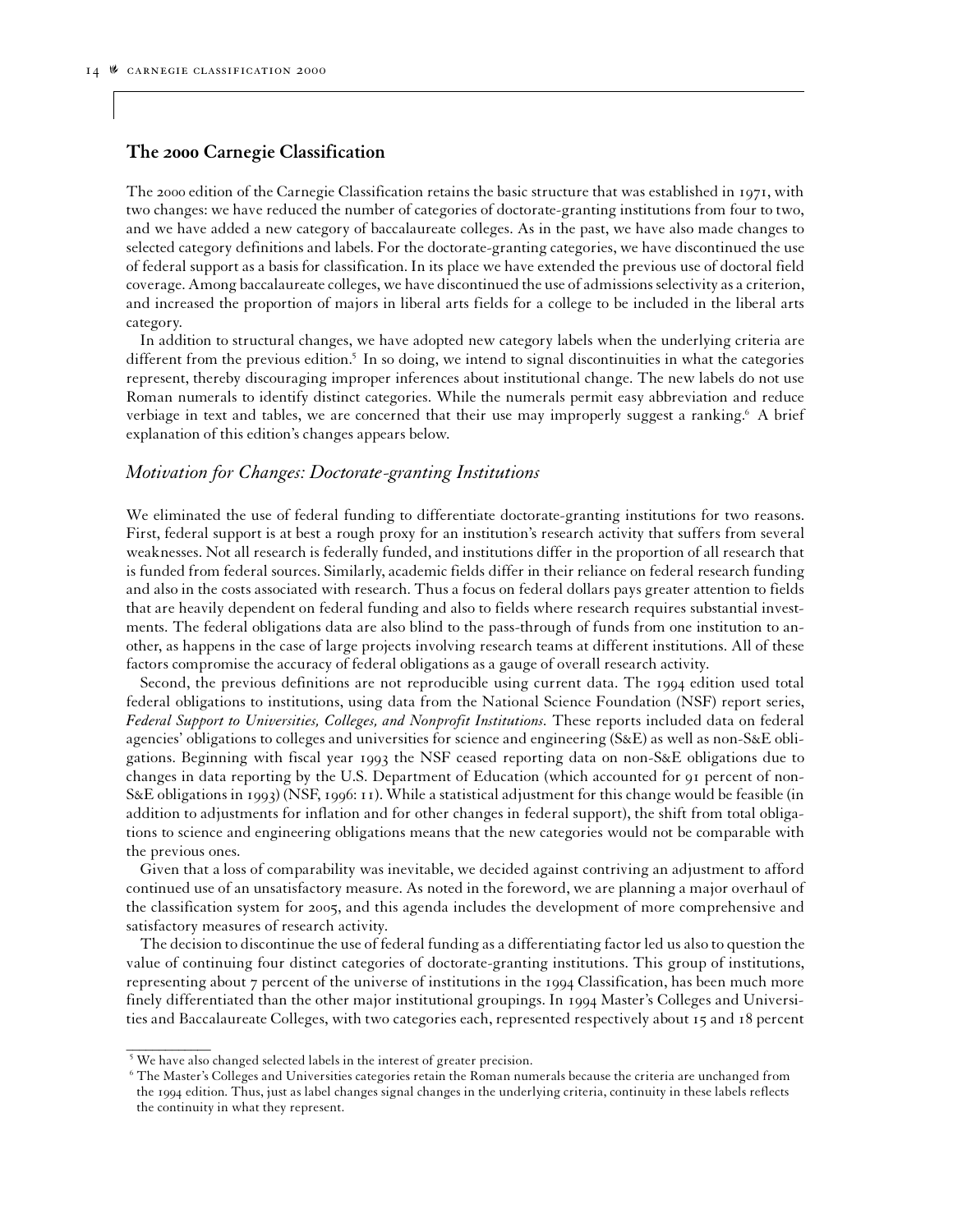of the universe of institutions, and Associate of Arts Colleges, with no further differentiation, represented 41 percent of the universe. We have also noted that when the Classification has been used in higher education research, the four categories of doctorate-granting institutions are frequently combined into two larger aggregates.

Finally, intense status competition exists among doctorate-granting universities, and at some institutions this has led to aspirations for mobility within the Carnegie Classification—despite our insistence that the classification system is not a ranking of institutions. A concern with "moving up the Carnegie Classification" is not necessarily irrational or dysfunctional. When queried as to the importance of an institution's classification in particular categories, many senior administrators posited a link to faculty and administrative recruitment. At public institutions, some cited the use of the Carnegie Classification for peer comparisons and the consequences for state funding, or the existence of mechanisms that designate different funding strata according to schemes based on or resembling the Classification. These factors notwithstanding, while we fully support the drive for institutional improvement and the measurement of progress toward institutional goals, we have serious reservations about the appropriateness of the Carnegie Classification for these purposes. Our decision to reduce the differentiation of doctorate-granting institutions reflected these concerns, as well.

Previous editions of the Classification have used the volume of doctoral production and also the number of academic fields represented by doctoral conferrals among the criteria to differentiate doctorate-granting institutions. For this edition, we have built upon this legacy to produce two categories of doctoral universities, Doctoral/Research Universities—Extensive, comprising institutions that award a substantial number of doctorates across a wide range of fields, and Doctoral/Research Universities—Intensive, which award doctorates in smaller numbers or in a more limited set of fields. As will be shown below, the close relationship between doctoral training and the conduct of academic research leads to a correspondence between these categories and two different measures of research funding.

#### *Motivation for Changes: Baccalaureate Colleges*

\_\_\_\_\_\_\_\_\_\_\_\_\_

As noted above, we have made two substantive changes to the Baccalaureate Colleges categories. We have discontinued the use of selectivity as a differentiating criterion, and we have introduced a third category, "Baccalaureate/Associate's Colleges."

In early versions of the Carnegie Classification, baccalaureate colleges were not differentiated according to their liberal arts emphasis. Indeed, all such institutions were identified as "Liberal Arts Colleges." The Classification instead differentiated colleges according to selectivity of admissions and the number of their graduates who went on to complete the Ph.D. at "leading" universities (appendix table A3). The latter criterion was dropped in  $1987$ , in favor of a measure of the proportion of students majoring in liberal arts fields. In 1994 this change was continued (with an adjustment to the threshold proportion) and reflected in the category labels, which were changed to "Baccalaureate (Liberal Arts) Colleges I" and "Baccalaureate Colleges II."

In reassessing these categories for the 2000 edition, we came to question the value of continued use of the selectivity criterion in light of the evolution of these categories to differentiate colleges according to their emphasis on the liberal arts. First, selectivity of undergraduate admissions is a characteristic that could be used to differentiate all institutions with an undergraduate program, and we were unable to justify its application to this subset of institutions alone. Second, selectivity is frequently used by researchers as a proxy for institutional "quality" and its usage may reinforce perceptions that the Classification makes quality distinctions among institutions. Third, the measure used is not a direct measure of selectivity, but rather a measure of achievement characteristics of entering students.<sup>7</sup> As such it merely measures one set of "inputs" to the educational process, without reference to the institutions' educational activities. Finally and most importantly, selectivity is neither a necessary condition nor a defining feature of a liberal arts education. Indeed, a

 $^7$  In 1994 the measure was an index combining students' scores on entrance examinations and their high school class rank. Even if one were satisfied with achievement characteristics as an indirect measure of selectivity, it would be preferable to use such measures for the entire group of admitted students rather than for the subset who chose to enroll.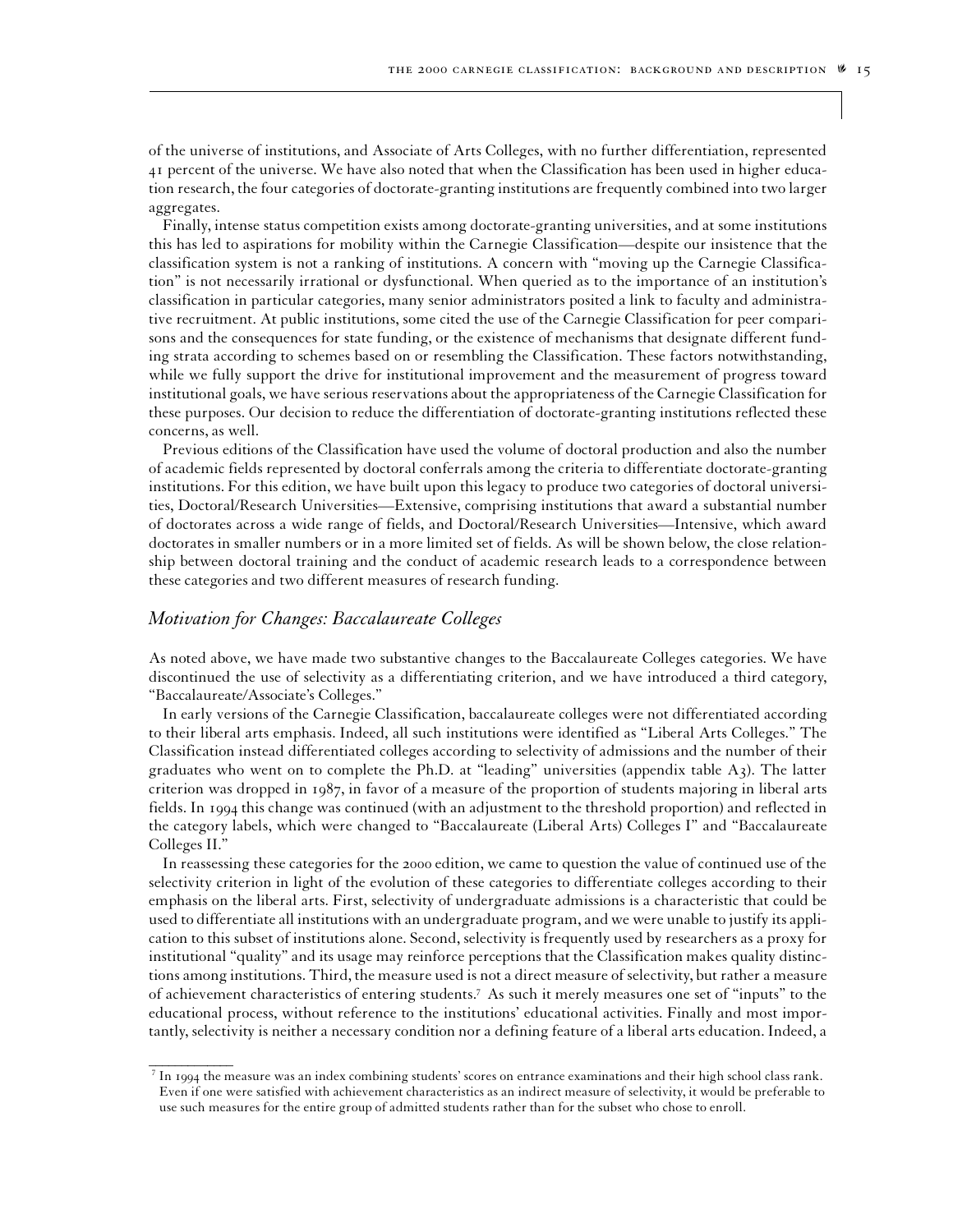reanalysis of the 1994 data shows that a number of institutions with a strong liberal arts emphasis (as revealed by the majors of their graduates) were excluded solely due to the achievement characteristics of entering students.

In addition to dropping selectivity, we increased the proportion of majors in the liberal arts that is required for classification in the "liberal arts" category (from 40 percent to 50 percent). In so doing, we have sharpened this category's focus on the liberal arts, such that it identifies colleges where a majority of graduates receive degrees in liberal arts fields.

We have added a third category of baccalaureate colleges where the majority of conferrals are at the subbaccalaureate level, but where bachelor's degrees account for at least 10 percent of all conferrals (unless they qualify for inclusion in one of the Specialized categories). In the past, whether to classify such institutions among Associate of Arts Colleges or Baccalaureate Colleges II was a matter of judgment. We felt it desirable to implement an explicit criterion for classifying these colleges. We also noted that a number of institutions are in the midst of a transition from two-year to four-year status. The addition of this hybrid category appropriately describes such institutions, and we expect that in future years a majority of their conferrals will be at the baccalaureate level.

#### *Constraints and Cautions*

The Carnegie Classification is a heuristic tool for grouping institutions. It identifies certain commonalities among institutions that are suggested by descriptive data about their activities during a specified time frame. The Classification is a great simplification of what colleges and universities do, and only one of countless ways that they might be grouped. It does not purport to identify the fundamental character of an institution, and many important facets of institutional activity and identity are not taken into account. A significant constraint for an exercise such as the Classification is the need for comparable data for all institutions. It is often necessary to strike a compromise between a concept of interest (e.g., liberal arts emphasis) and the way the concept can be operationalized using national data (proportion of graduates majoring in selected fields). And in many cases, data that would be useful for institutional differentiation are simply not available, or not available for all relevant institutions.

Considerable institutional diversity exists within most categories of the Classification, and many arguments can be made for further differentiation. However, no single differentiation scheme suits all purposes, and indeed arguments for still finer differentiation would remain. Fortunately, the array of available data on higher education institutions is much richer today than it was when the Classification was developed three decades ago, and technological advances have simplified the task of accessing and integrating data from multiple sources. Researchers who desire greater disaggregation can take advantage of these changes and make their own decisions about the data sources, variables, and subcategory definitions that are relevant to a given purpose.<sup>8</sup>

The remainder of this section highlights several important considerations that users of the Classification should understand. Previous editions of the Classification have not included such an explicit treatment of these concerns, but most, if not all, apply equally to previous editions.

#### **A SNAPSHOT OF INSTITUTIONAL BEHAVIOR**

\_\_\_\_\_\_\_\_\_\_\_\_\_

The Carnegie Classification is a retrospective snapshot of institutions' activities during a fixed time period, in this case academic years 1995-96 through 1997-98. 9 It is necessarily retrospective for several reasons:

- It requires objective data about institutional behavior, which necessitates a look backward in time;
- $\Box$  Data on degree conferrals reflect the completion of educational programs, and thus tell us about educational activities in the past; and

 $\rm{^8}$  The Carnegie Classification is available for download (as a spreadsheet file) from the Carnegie Foundation's web site at http://www.carnegiefoundation.org/classification. The file includes institutional identifiers that are commonly used in other data sets.

<sup>&</sup>lt;sup>9</sup> This period represents the most recent three years for which data were available.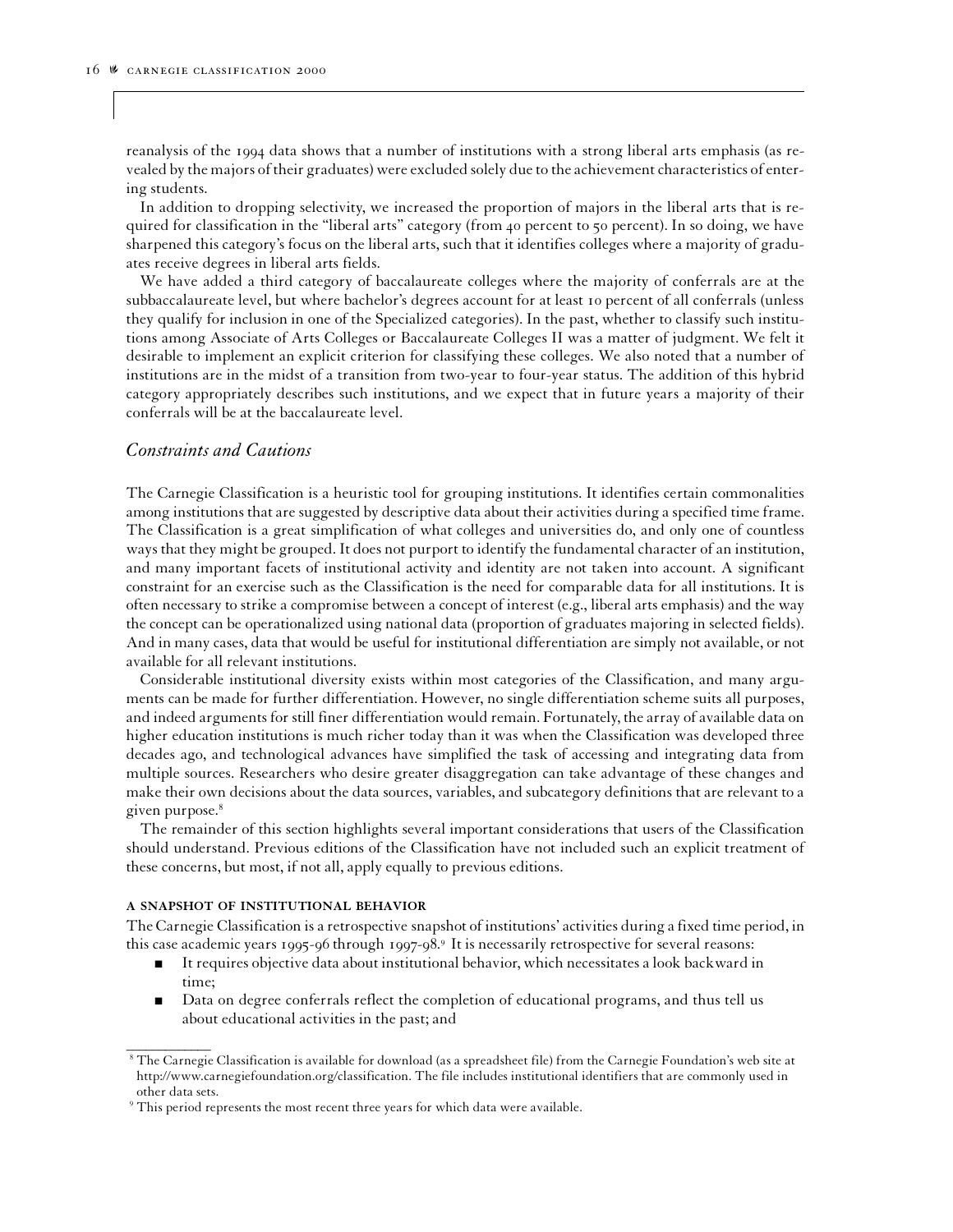Time lags exist between the conferral of degrees and the collection, editing, and release of national data on conferrals by all institutions.

Because it is a retrospective account, it is inevitable that changes at some institutions—such as the addition, expansion, or elimination of degree programs—will be too recent to be reflected in the Carnegie Classification. Users of the 2000 Classification should be mindful that it characterizes institutions' activities between 1995-96 and 1997-98, and that any number of institutions might be classified differently using more recent data. For many purposes, it may be inappropriate to "type" an institution rigidly based on its Carnegie Classification.

#### **SENSITIVITY TO CHANGES AND TRENDS**

The Carnegie Classification has traditionally used three-year averages to classify institutions. This approach has the advantage of smoothing out year-to-year fluctuations, but it can also mask trends in institutional change. For the 2000 edition, we modified our procedures to improve the Classification's sensitivity to trends and other recent changes that might be overlooked by exclusive reliance on three-year averages. We classified each institution twice, once using three-year averages and once using data from the most recent year (1997- 98) in isolation. In the vast majority of cases, the two procedures yielded identical conclusions. When they did not, we contacted the institution's leadership for assistance in assigning an appropriate classification.

#### **DISCRETE CATEGORY BORDERS**

As in the past, category definitions involve objective criteria such as the number of degrees awarded, the number of fields in which degrees were awarded, and the proportion of bachelor's degrees in liberal arts fields. Inevitably, some institutions fall very close to one of these criterion values, in effect on the boundary that separates categories of the Classification. Institutions close to—but on opposite sides of—such a boundary may be objectively quite similar and yet fall into different classification categories. For example, a baccalaureate college where 50 percent of graduates major in liberal arts fields would be classified among Baccalaureate Colleges—Liberal Arts, while another where 49 percent of graduates major in those fields would not. Yet the two institutions are objectively quite similar, perhaps even resembling each other more than they resemble most institutions in their assigned Carnegie Classification. Such results are common when continuous variables are converted to discrete categories. While it might be feasible to identify a margin around each criterion and permit institutions within these margins to select the appropriate category, this merely displaces the problem as some institutions would fall close to, but outside, each margin's boundary.

The dual classification procedure described above mitigates this difficulty to some extent, because each criterion was calculated twice using different time referents (three-year average and most recent year). This enabled us to identify institutions where the evidence supports their placement in either of two categories, in which case we sought assistance in assigning an appropriate classification. But there remain institutions close to category boundaries where both approaches yield the same result. This ambiguity near category borders is another reason why the Classification should not be interpreted as characterizing the fundamental nature of an institution, and why the rigid typing of institutions based on the Classification may not always be appropriate.

#### **CAMPUS FOCUS**

Although entities listed in the Carnegie Classification are referred to as "institutions," in some instances they are in fact campuses of a larger institution. Since its initial development, the Classification has made distinctions at the campus level. This is appropriate given its emphases on functions and student and faculty characteristics, and given that campuses are often functionally differentiated. However, distinct campuses are not always identified in the *Higher Education Directory*, and degree completion data are not always available by campus. These factors lead to some inconsistencies in the way multi-campus institutions are classified. As a general rule, if an entity was listed separately in the *Directory* and data were reported separately by the National Center for Education Statistics (NCES), it was listed separately in the Classification. In the absence of NCES data, every effort was made to acquire the information needed to assign a distinct classification.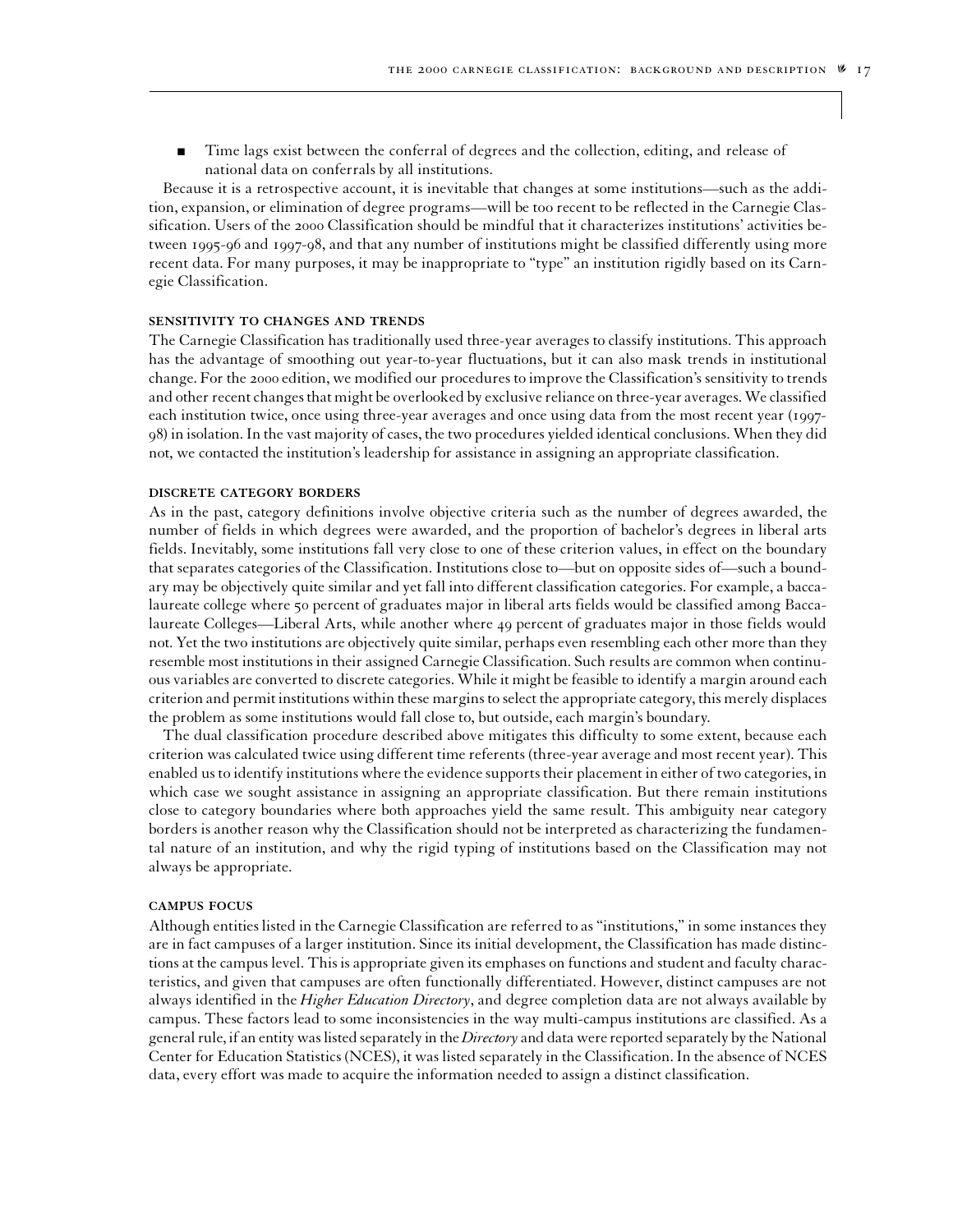#### **EXCEPTIONS AND SPECIAL CASES**

From the Classification's inception, certain institutions have been included in categories other than those that would result from strict application of the criteria. Despite some reservations about this practice—particularly concerns about modifying criteria and decision rules for certain institutions—for this edition we have followed precedent and made a small number of exceptions on a case-by-case basis. Many of these are institutions with strong traditions and identities as undergraduate colleges, despite the presence of graduate programs of a size sufficient for classification among Master's (or Comprehensive) or even doctorate-granting institutions. In many cases such graduate programs are separated, either geographically or temporally (e.g., summer-only), from the undergraduate program. Another category of exception includes institutions that may award a majority of degrees in a single field but that offer a wider range of programs than is suggested by a specialized classification.

#### **OTHER CONSIDERATIONS**

\_\_\_\_\_\_\_\_\_\_\_\_\_

Some groups of institutions share resources on a consortial basis. For example, some doctoral programs are housed within one institution but rely on the contributions of faculty at other consortium member institutions.<sup>10</sup> Such contributions may also occur on a less formal basis, when a student seeks advice, and sometimes formal representation on a dissertation committee, from a faculty member with special expertise who is located at another institution. For classification purposes, only the awarding institution receives "credit" for the doctorates conferred.

Finally, the data on which the Classification is based do not differentiate by division or student type within an institution or campus. Some institutions have a residential program serving a mostly traditional student body as well as evening, satellite, summer, or distance education programs that serve returning students and working adults. Despite considerable differences that may exist between the programs serving these different clienteles, the national data aggregate all of an institution's degree conferrals by degree type. In such cases it is not possible to differentiate degree conferrals along these dimensions, and this may lead to distortions in an institution's Classification.

#### **Descriptive Analysis of the 2000 Carnegie Classification**

In this section we present a range of descriptive information about the 2000 Carnegie Classification, as well as some comparisons with previous editions. The descriptive tables pay particular attention to those characteristics that define the Classification categories. This discussion will also highlight ways in which the classification nomenclature may conceal certain features of institutional activity.

Like its predecessors, the 2000 Classification shows considerable diversity in U.S. higher education with respect to degree offerings, field coverage, and specialization (table 1, in the Summary Information section). Of 3,941 institutions of higher education, about one in five (19 percent) offers specialized training in a single field at the bachelor's level or higher. Another fifth of the institutional universe is committed to graduate education: 16 percent through the master's degree, and another 7 percent through the doctorate. The remaining three-fifths are undergraduate colleges: 15 percent at the bachelor's level, and 42 percent at the associate's level (figure 1, in the Category Definitions section).

Almost equal numbers of colleges and universities are under public control or are private, not-for-profit institutions, accounting for 42 and 43 percent of the institutional universe, respectively, while the remaining 16 percent are operated as for-profit enterprises.11 For-profit institutions are especially common among

<sup>&</sup>lt;sup>10</sup> The City University of New York Graduate Center is an example. Faculty at the Graduate Center and at the senior colleges in the CUNY system teach and advise doctoral students and serve on dissertation committees, but the doctorates are attributed to the Graduate Center and it is thus the Graduate Center that is classified among doctorate-granting institutions.

<sup>&</sup>lt;sup>11</sup> Public institutions account for about three-quarters of all students in higher education, reflecting both size differences and the large number of students who attend public community colleges (U.S. Department of Education, 2000, tables 1 & 171).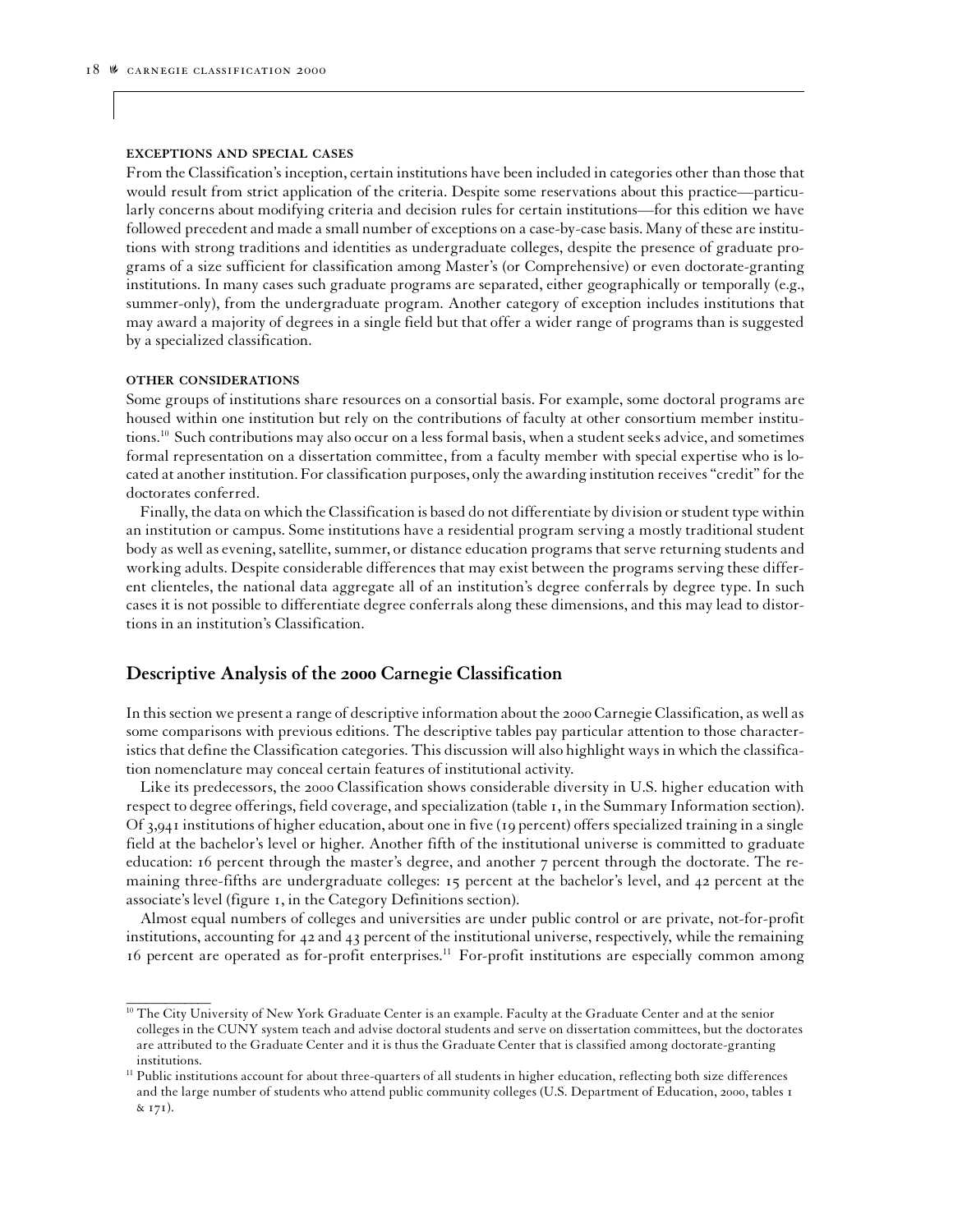Associate's Colleges (29 percent) and among certain specialized categories: schools of engineering and technology (62 percent); schools of business and management (31 percent); and schools of art, music, and design (29 percent) (table 2, in the Summary Information section).

A majority of doctorate-granting institutions are public, including fully two out of three in the Doctoral/ Research—Extensive category. While half of Master's I institutions are public, private institutions predominate among Master's II institutions and among Baccalaureate Colleges (80 and 85 percent, respectively). Among Associate's Colleges—the largest single category in the classification—about three out of five are public institutions.

Despite changes in category criteria over time and consequent limitations for trend analysis, it is useful to examine the distribution of institutions in the six editions of the Carnegie Classification. While the universe of institutions has grown substantially, from about 2,800 in 1973 to nearly 4,000 in 2000, the contours of the higher education system as captured by the Carnegie Classification have been relatively stable (table 5). The most noteworthy change is the decline in the proportion identified as baccalaureate colleges, from 25 percent in 1973 to 15 percent in 2000. While some colleges have closed their doors or merged with other institutions, much of this change is attributable to the growing market for master's-level training and the expansion of undergraduate colleges into this market (appendix table  $A_4$ ).<sup>12</sup> In addition, Associate's Colleges and Specialized Institutions now account for a somewhat greater proportion of institutions (the former's share rose from 38 to 42 percent, and the latter's share increased from 15 to 19 percent).

\_\_\_\_\_\_\_\_\_\_\_\_\_

 $12$  Because some institutions that now qualify for the Master's categories have been retained among Baccalaureate Colleges, the decline in strictly bachelor's-granting colleges is in fact slightly greater than that shown in table 5.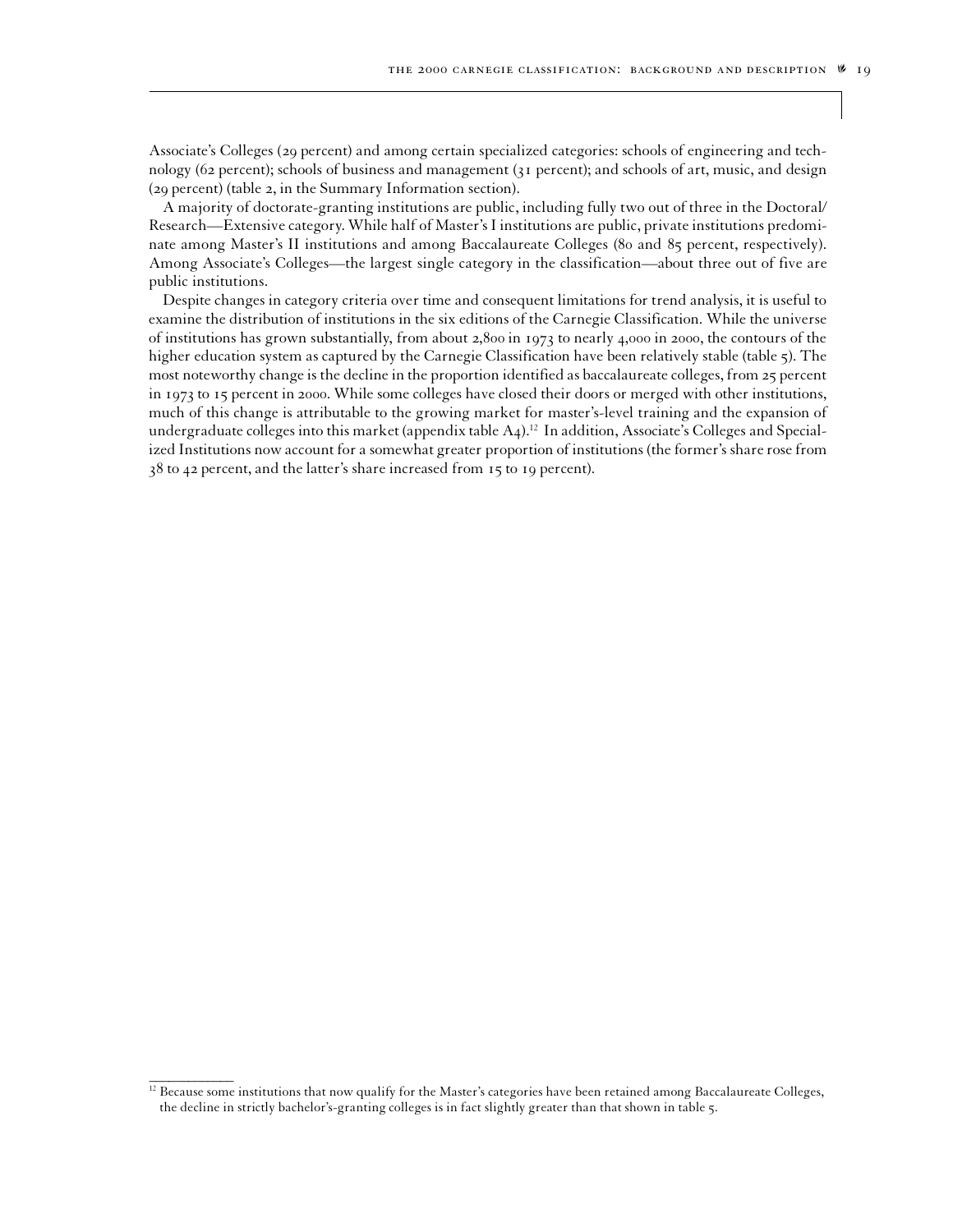|                                                   |                |                                       | <b>NUMBER</b> |     |     |             |      | <b>PERCENT</b> |                                       |      |
|---------------------------------------------------|----------------|---------------------------------------|---------------|-----|-----|-------------|------|----------------|---------------------------------------|------|
| $CATEGORY$ <sup>1</sup>                           |                | 1973 1976 1987 1994 <sup>2</sup> 2000 |               |     |     |             |      |                | 1973 1976 1987 1994 <sup>2</sup> 2000 |      |
| Total                                             |                | 2,837 3,072 3,389 3,596 3,941         |               |     |     |             |      |                | 100.0 100.0 100.0 100.0 100.0         |      |
| Doctoral/Research Universities                    | 173            | 184                                   | 213           | 236 | 261 | 6.1         | 6.0  | 6.3            | 6.6                                   | 6.6  |
| Research I & II,                                  |                |                                       |               |     |     |             |      |                |                                       |      |
| Doctoral/Research-Extensive                       | Q2             | 98                                    | 104           | 126 | 151 | 3.2         | 3.2  | 3.1            | 3.5                                   | 3.8  |
| Doctoral I & II,                                  |                |                                       |               |     |     |             |      |                |                                       |      |
| Doctoral/Research-Intensive                       | 8 <sub>I</sub> | 86                                    | 100           | 110 | 110 | 2.9         | 2.8  | 3.2            | 3.1                                   | 2.8  |
| Master's Colleges and Universities                | 456            | 594                                   | 595           | 533 | 611 | <i>16.1</i> | 19.3 | 17.6           | 14.8                                  | 15.5 |
| Comprehensive I, Master's I                       | 323            | 381                                   | 424           | 439 | 496 | II.4        | 12.4 | 12.5           | 12.2                                  | 12.6 |
| Comprehensive II, Master's II                     | 133            | 213                                   | 171           | 94  | 115 | 4.7         | 6.9  | 5.0            | 2.6                                   | 2.9  |
| <b>Baccalaureate Colleges</b>                     | 72I            | 583                                   | 572           | 645 | 606 | 25.4        | 19.0 | 16.9           | 17.9                                  | 15.4 |
| Liberal Arts I, Baccalaureate I,                  |                |                                       |               |     |     |             |      |                |                                       |      |
| Baccalaureate-Liberal Arts                        | 146            | 123                                   | 142           | 165 | 228 | 5.1         | 4.0  | 4.2            | 4.6                                   | 5.8  |
| Liberal Arts II, Baccalaureate II,                |                |                                       |               |     |     |             |      |                |                                       |      |
| Baccalaureate-General &                           |                |                                       |               |     |     |             |      |                |                                       |      |
| Baccalaureate/Associate's Colleges                | 575            | 460                                   | 430           | 480 | 378 | 20.3        | 15.0 | 12.7           | 13.3                                  | 9.6  |
| Two-year, Associate of Arts, Associate's Colleges |                | 1,063 1,146 1,367 1,463 1,669         |               |     |     | 37.5        | 37.3 | 40.3           | 40.7                                  | 42.3 |
| Specialized Institutions                          | 424            | 559                                   | 642           | 690 | 766 | 14.9        | 18.2 | 18.9           | 19.2                                  | 19.4 |
| Institutions for Nontraditional Study             |                | 6                                     |               |     |     |             | 0.2  |                |                                       |      |
| Tribal Colleges and Universities                  |                |                                       |               | 2Q  | 28  |             |      |                | $_{\rm 0.8}$                          | 0.7  |

#### table 5 **DISTRIBUTION OF HIGHER EDUCATION INSTITUTIONS BY CARNEGIE CLASSIFICATION: 1973–2000**

**NOTES:** Figures in italics are aggregated from subcategories. Percentage details may not sum to totals due to rounding.

<sup>1</sup> Category labels and definitions varied from one edition to the next. Not all categories are comparable over time.

<sup>2</sup> Figures for 1994 differ slightly from those previously published, reflecting revisions made in 1997.

—Not applicable.

#### *Enrollment*

Each category of the Carnegie Classification comprises institutions of varying size, but institutions in the two doctorate-granting categories tend to be much larger than others, with Doctoral/Research Universities— Extensive averaging about 20,700 students in Fall 1998, and Doctoral/Research Universities—Intensive averaging about 10,200 students (table 6). Thus although Doctoral/Research Universities make up only 7 percent of the institutional universe, they accounted for nearly 30 percent of higher education enrollment in Fall 1998 (figure 3). At the other extreme, Specialized Institutions tend to be quite small, enrolling an average of about 700 students in Fall 1998. While they make up about one-fifth of institutions, they only enroll about 3 percent of students.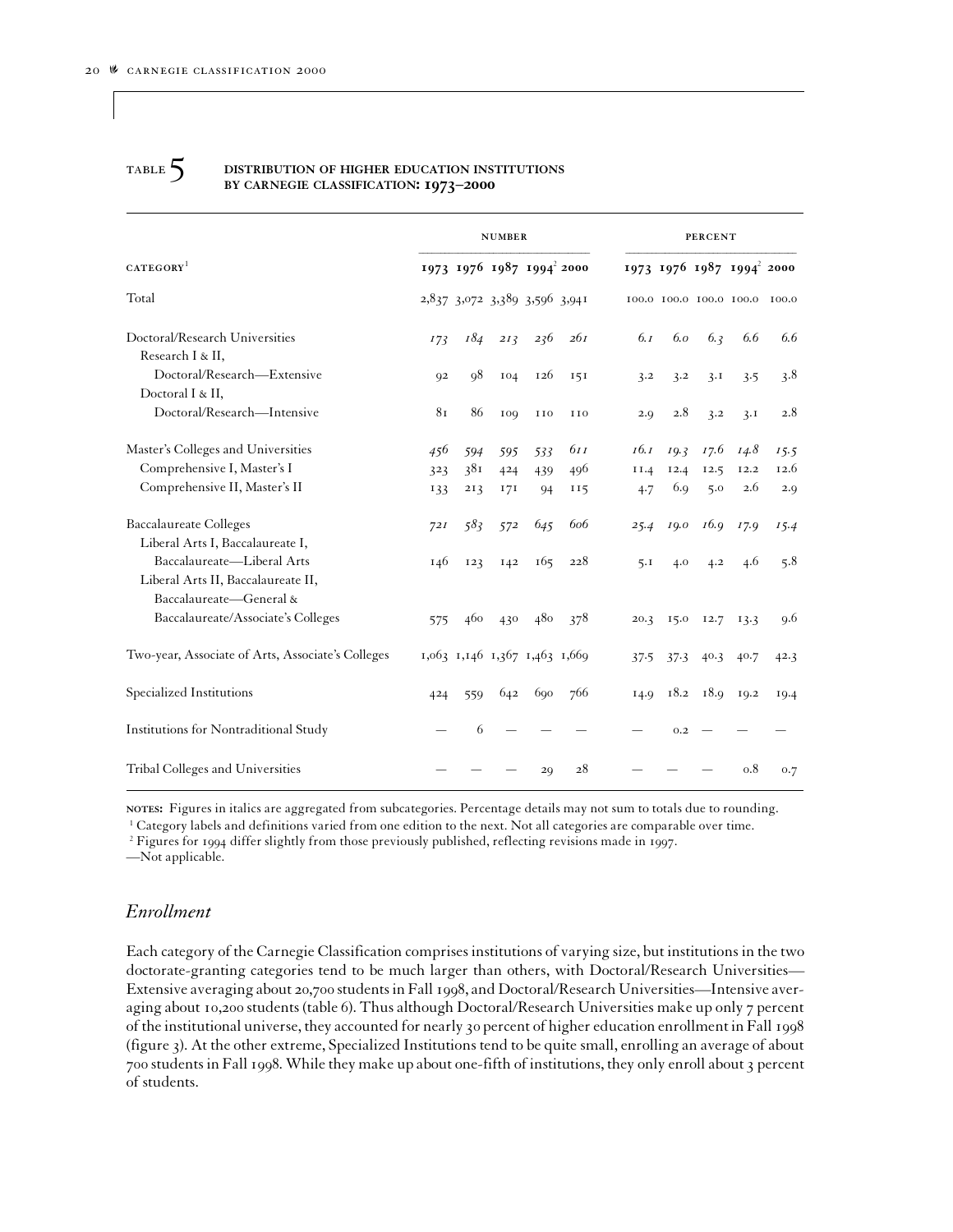| <b>CATEGORY</b>                          | <b>AVERAGE</b> | <b>MEDIAN</b>     | <b>CATEGORY</b><br><b>TOTAL</b> | <b>PERCENTAGE</b><br><b>DISTRIBUTION</b> |
|------------------------------------------|----------------|-------------------|---------------------------------|------------------------------------------|
| Total                                    | 3,961          | 1,617             | 15,079,149                      | 100.0                                    |
| Doctoral/Research Universities           | 16,258         | 14,319            | 4, 243, 433                     | 28.1                                     |
| Doctoral/Research Universities-Extensive | 20,672         | 20,016            | 3,121,462                       | 20.7                                     |
| Doctoral/Research Universities—Intensive | 10,200         | 8,917             | 1,121,971                       | $7-4$                                    |
| Master's Colleges and Universities       | 5,288          | 3,865             | 3, 230, 842                     | 2I.4                                     |
| Master's Colleges and Universities I     | 5,962          | 4,801             | 2,957,127                       | 19.6                                     |
| Master's Colleges and Universities II    | 2,380          | 1,932             | 273,715                         | 1.8                                      |
| <b>Baccalaureate Colleges</b>            | 1,729          | I, 322            | 1,039,020                       | 6.9                                      |
| Baccalaureate Colleges-Liberal Arts      | 1,651          | 1,436             | 373,138                         | 2.5                                      |
| Baccalaureate Colleges-General           | 1,682          | 1,272             | 536,543                         | 3.6                                      |
| Baccalaureate/Associate's Colleges       | 2,309          | 1,083             | 129,339                         | 0.9                                      |
| Associate's Colleges*                    | 3,785          | 1,68 <sub>1</sub> | 6,041,946                       | 40.I                                     |
| Specialized Institutions                 | 715            | 349               | 510,703                         | $3-4$                                    |
| Tribal Colleges and Universities         | 530            | 369               | 13,253                          | 0.I                                      |

### $\sigma_{\text{TABLE}}$  6 **ENROLLMENT** IN INSTITUTIONS OF HIGHER EDUCATION, **BY 2000 CARNEGIE CLASSIFICATION: FALL 1998**

**SOURCE:** National Center for Education Statistics, Integrated Postsecondary Education Data System.

**NOTES:** Enrollment data were not available for a small number of institutions (see appendix for cell sizes). Figures in italics are aggregated from subcategories. Percentage details may not sum to totals due to rounding.

\*One Associate's College showed enrollment of zero, and one showed enrollment of 384,002. Excluding these institutions, the category average is 3,550.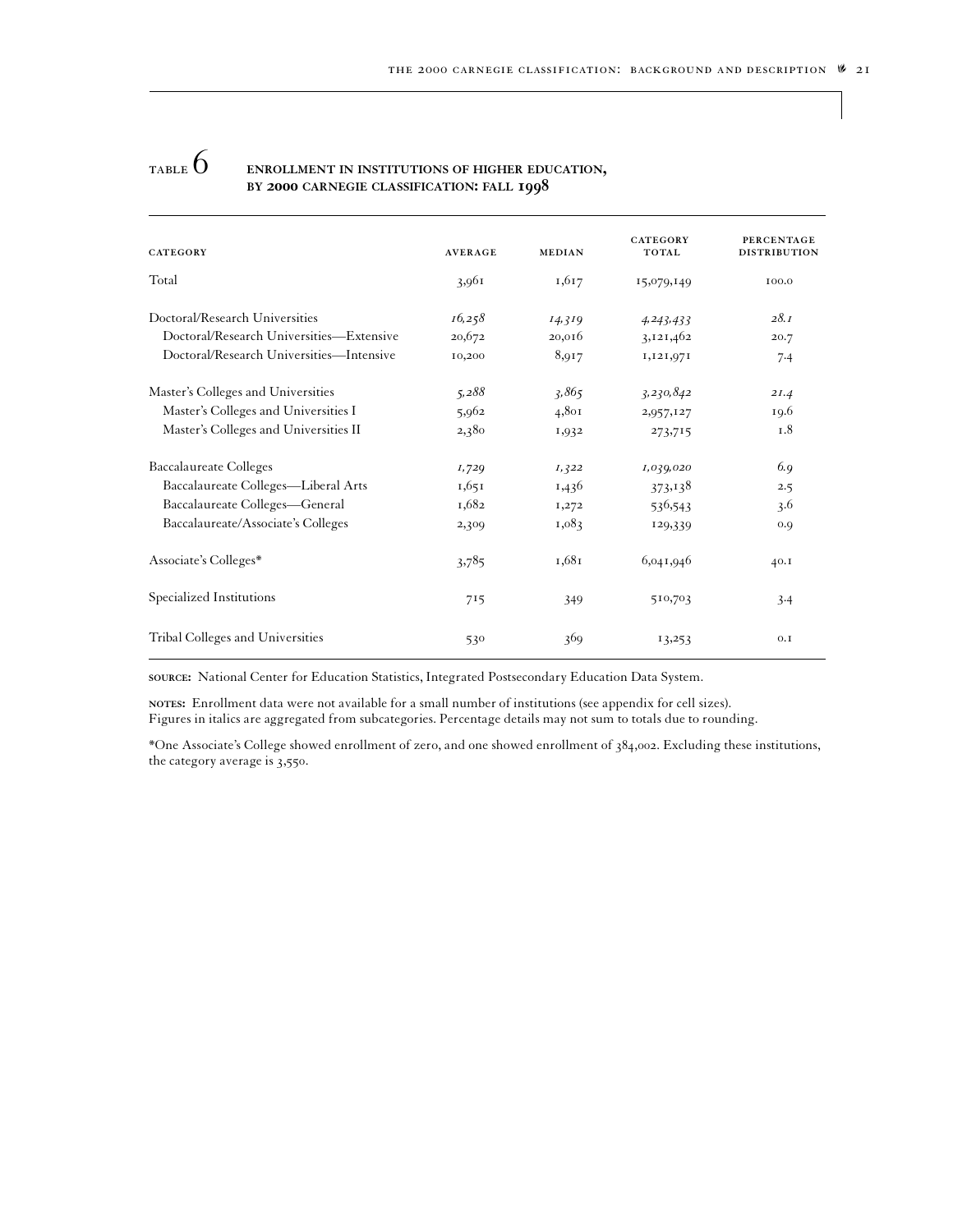#### figure 3 **PERCENTAGE DISTRIBUTION OF INSTITUTIONS AND 1998 FALL ENROLLMENT BY 2000 CARNEGIE CLASSIFICATION**



**2000 Carnegie Classification**

#### *Degrees*

Tables 7– 11 present information on degrees conferred by institutions of higher education in academic year 1997-98. Reflecting the size differences discussed above, doctorate-granting institutions are a major source of undergraduate degrees, accounting for nearly half of all bachelor's degrees. Doctoral/Research Universities— Extensive, at just 4 percent of the institutional universe (152 institutions), awarded 36 percent of all bachelor's degrees (table 7). Master's institutions are also a major source of bachelor's graduates, accounting for 37 percent of the total. One in three bachelor's degrees was completed at a Master's I institution. Baccalaureate Colleges awarded 13 percent of all bachelor's degrees in 1997-98.

Although one category of the Carnegie Classification identifies institutions that emphasize the liberal arts (as reflected in students' majors), the liberal arts are in evidence across the spectrum of institutions (see the Technical Notes for information on how the liberal arts were defined). Indeed, in 1997-98 Doctoral/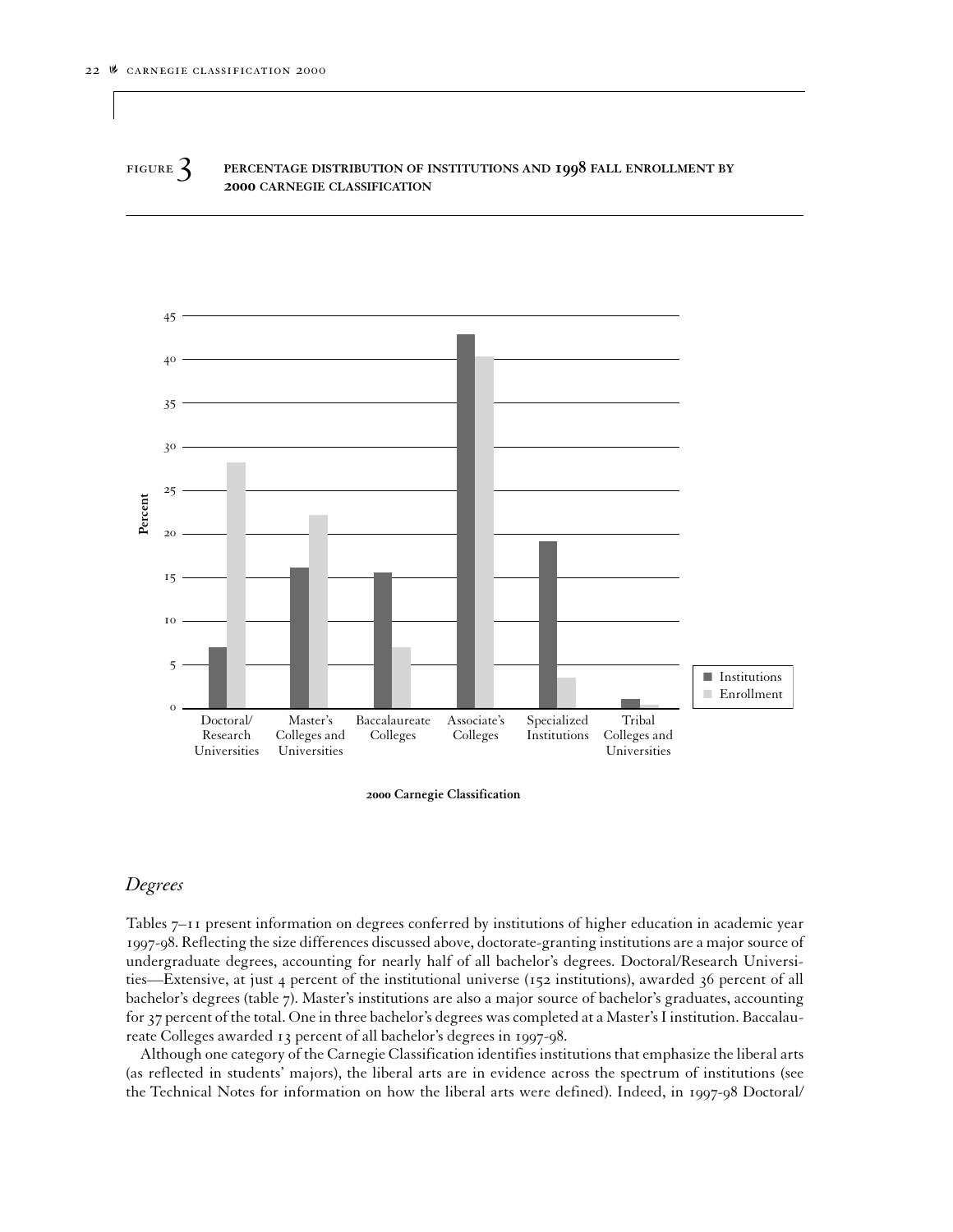Research Universities produced half of all bachelor's graduates with liberal arts majors, and Master's institutions produced another one-third of the total (table 7). Baccalaureate Colleges produced about 15 percent of liberal arts graduates.

The concentration of liberal arts majors was indeed highest at Baccalaureate Colleges—Liberal Arts, where about three out of four graduates majored in liberal arts fields (table 8). Nevertheless, each of the Doctoral/Research and Master's categories includes institutions where at least half of bachelor's degree recipients majored in liberal arts fields (as well as institutions where none did so). The institution-level proportions averaged 43 percent at Doctoral/Research Universities and 36 percent at Master's Colleges and Universities. Thus an institution's classification in one of these categories, rather than among Baccalaureate Colleges—Liberal Arts, does not necessarily signify an absence of liberal arts education.

#### table 7 **TOTAL UNDERGRADUATE DEGREES CONFERRED BY INSTITUTIONS OF HIGHER EDUCATION, BY 2000 CARNEGIE CLASSIFICATION: 1997-98**

|                                                     |                                 | <b>ASSOCIATE'S DEGREES</b>               |                                 | $A$ I.I.<br><b>BACHELOR'S DEGREES</b> | LIBERAL ARTS<br><b>BACHELOR'S DEGREES</b> |                                          |
|-----------------------------------------------------|---------------------------------|------------------------------------------|---------------------------------|---------------------------------------|-------------------------------------------|------------------------------------------|
| <b>CATEGORY</b>                                     | <b>CATEGORY</b><br><b>TOTAL</b> | <b>PERCENTAGE</b><br><b>DISTRIBUTION</b> | <b>CATEGORY</b><br><b>TOTAL</b> | PERCENTAGE<br><b>DISTRIBUTION</b>     | <b>CATEGORY</b><br><b>TOTAL</b>           | <b>PERCENTAGE</b><br><b>DISTRIBUTION</b> |
| Total                                               | 557,626                         | 100.0                                    | 1,192,487                       | 100.0                                 | 490,945                                   | 100.0                                    |
| Doctoral/Research Universities<br>Doctoral/Research | 11,328                          | 2.0                                      | 562,146                         | 47.1                                  | 244,334                                   | 49.8                                     |
| Universities—Extensive                              | 6,464                           | I.2                                      | 426,221                         | 35.7                                  | 194,814                                   | 39.7                                     |
| Doctoral/Research                                   |                                 |                                          |                                 |                                       |                                           |                                          |
| Universities—Intensive                              | 4,864                           | 0.9                                      | 135,925                         | II.4                                  | 49,520                                    | IO.I                                     |
| Master's Colleges and Universities                  | 22,955                          | 4.1                                      | 434,908                         | 36.5                                  | 159,504                                   | 32.5                                     |
| Master's Colleges and Universities I                | 16,933                          | 3.0                                      | 396,226                         | 33.2                                  | 147,194                                   | 30.0                                     |
| Master's Colleges and Universities II               | 6,022                           | I.I                                      | 38,682                          | 3.2                                   | 12,310                                    | 2.5                                      |
| Baccalaureate Colleges                              | 23,773                          | 4.3                                      | 151,551                         | 12.7                                  | 75,615                                    | 15.4                                     |
| Baccalaureate Colleges—Liberal Arts                 | 3,319                           | 0.6                                      | 69,252                          | 5.8                                   | 52,914                                    | 10.8                                     |
| Baccalaureate Colleges-General                      | 7,283                           | I.3                                      | 77,613                          | 6.5                                   | 21,967                                    | 4.5                                      |
| Baccalaureate/Associate's Colleges                  | 13,171                          | 2.4                                      | 4,686                           | 0.4                                   | 734                                       | 0.I                                      |
| Associate's Colleges                                | 481,306                         | 86.3                                     | 167                             | 0.0                                   | 7                                         | 0.0                                      |
| Specialized Institutions                            | 17,059                          | 3.1                                      | 43,628                          | 3.7                                   | 11,471                                    | 2.3                                      |
| Tribal Colleges and Universities                    | 1,205                           | 0.2                                      | 8 <sub>7</sub>                  | 0.0                                   | <b>14</b>                                 | 0.0                                      |

**SOURCE:** National Center for Education Statistics, Integrated Postsecondary Education Data System.

**NOTES:** Conferral data were not available for a small number of institutions (see appendix for cell sizes). Figures in italics are aggregated from subcategories. Percentage details may not sum to totals due to rounding. Degree totals may differ from those published by the National Center for Education Statistics because the Carnegie Classification universe is a subset of the universe of postsecondary institutions. Percentage details may not sum to totals due to rounding.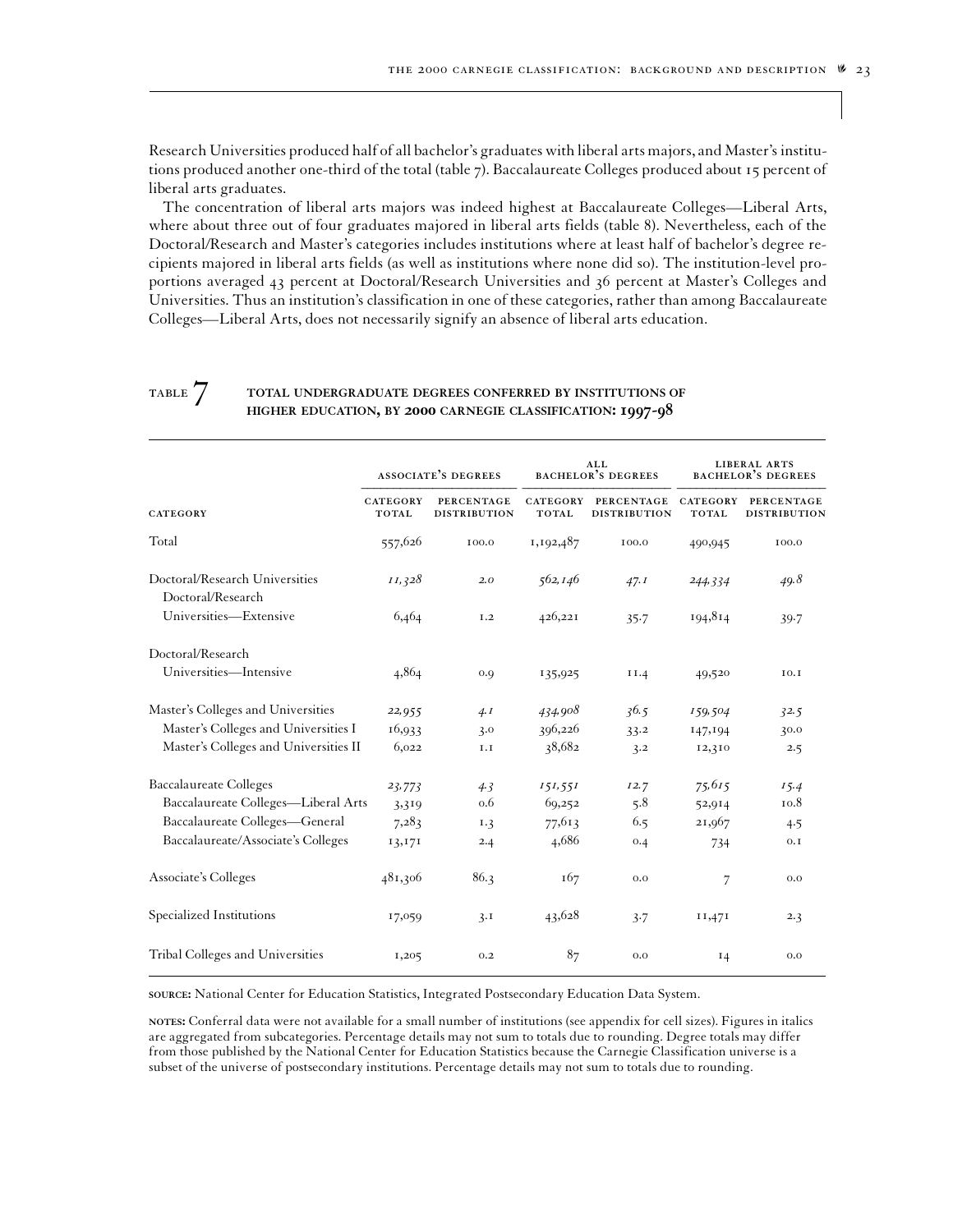## table 8 **PERCENTAGE OF BACHELOR'<sup>S</sup> DEGREE RECIPIENTS WITH MAJORS IN LIBERAL ARTS FIELDS, BY 2000 CARNEGIE CLASSIFICATION: 1997–98**

| <b>CATEGORY</b>                          | CATEGORY<br><b>PERCENTAGE</b> | <b>AVERAGE</b><br><b>INSTITUTION-LEVEL</b><br><b>PERCENTAGE</b> |
|------------------------------------------|-------------------------------|-----------------------------------------------------------------|
| Total                                    | 41.2                          | $37 - 4$                                                        |
| Doctoral/Research Universities           | 43.5                          | 42.5                                                            |
| Doctoral/Research Universities-Extensive | 45.7                          | 48.1                                                            |
| Doctoral/Research Universities—Intensive | 36.4                          | 34.5                                                            |
| Master's Colleges and Universities       | 36.7                          | 36.0                                                            |
| Master's Colleges and Universities I     | 37.1                          | 36.8                                                            |
| Master's Colleges and Universities II    | 31.8                          | 32.6                                                            |
| <b>Baccalaureate Colleges</b>            | 49.9                          | 44.9                                                            |
| Baccalaureate Colleges—Liberal Arts      | 76.4                          | 74.8                                                            |
| Baccalaureate Colleges-General           | 28.3                          | 27.9                                                            |
| Baccalaureate/Associate's Colleges       | 15.7                          | 18.3                                                            |
| Associate's Colleges                     | 4.2                           | Q. I                                                            |
| Specialized Institutions                 | 26.3                          | 27.0                                                            |
| Tribal Colleges and Universities         | 16.1                          | 10.8                                                            |

**SOURCE:** National Center for Education Statistics, Integrated Postsecondary Education Data System.

**HOW TO READ THIS TABLE:** The first column of figures presents the proportion of all bachelor's degrees conferred that were in liberal arts fields. The second column summarizes institution-level statistics. Thus 43.5 percent of all bachelor's degrees conferred by Doctoral/Research Universities were in liberal arts fields, and the institutional percentages average to 42.5.

**NOTES:** Figures pertain only to those institutions that awarded bachelor's degrees. Field data were not available for a small number of these institutions. Figures in italics are aggregated from subcategories. See technical notes for information on how liberal arts fields were defined.

Unlike bachelor's degrees, the conferral of associate's degrees was highly concentrated in one category of institutions: Associate's Colleges produced 86 percent of all such degrees. Nevertheless, associate's degree programs exist across the range of classification categories.

It should come as no surprise that Doctoral/Research Universities and Master's institutions produced the majority of graduate degrees in 1997-98. The former group awarded nine out of ten doctoral degrees (most of the remainder were awarded by Specialized Institutions). In addition, Doctoral/Research Universities awarded six out of ten master's degrees, with another third of the total awarded by Master's institutions (table 9). Doctoral/Research Universities—Extensive are defined as institutions that award doctoral degrees in large numbers across a wide range of disciplines, so it is also not surprising that this group accounted for the lion's share of doctoral degree production (80 percent).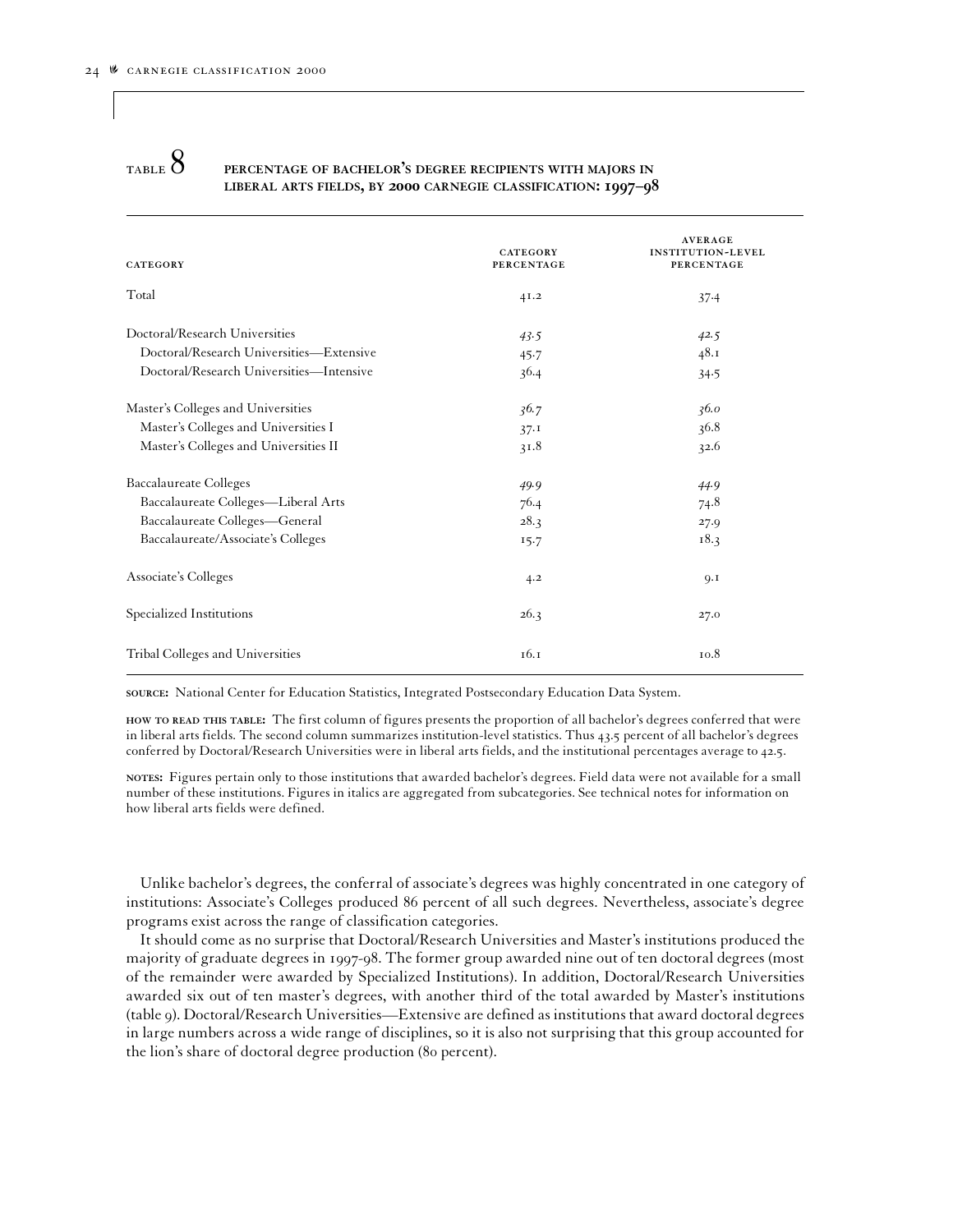|                                                     | MASTER'S DEGREES                |                                          |                          | DOCTORAL DEGREES                         | FIRST-<br>PROFESSIONAL DEGREES  |                                          |
|-----------------------------------------------------|---------------------------------|------------------------------------------|--------------------------|------------------------------------------|---------------------------------|------------------------------------------|
| CATEGORY                                            | <b>CATEGORY</b><br><b>TOTAL</b> | <b>PERCENTAGE</b><br><b>DISTRIBUTION</b> | CATEGORY<br><b>TOTAL</b> | <b>PERCENTAGE</b><br><b>DISTRIBUTION</b> | <b>CATEGORY</b><br><b>TOTAL</b> | <b>PERCENTAGE</b><br><b>DISTRIBUTION</b> |
| Total                                               | 429,653                         | 100.0                                    | 46,212                   | 100.0                                    | 78,920                          | 100.0                                    |
| Doctoral/Research Universities<br>Doctoral/Research | 250,221                         | 58.2                                     | 42,024                   | 90.9                                     | 45,103                          | 57.2                                     |
| Universities-Extensive                              | 184,202                         | 42.9                                     | 36,834                   | 79.7                                     | 35,550                          | 45.0                                     |
| Doctoral/Research                                   |                                 |                                          |                          |                                          |                                 |                                          |
| Universities—Intensive                              | 66,019                          | 15.4                                     | 5,190                    | II.2                                     | 9,553                           | I2.I                                     |
| Master's Colleges and Universities                  | 148,634                         | 34.6                                     | 617                      | $I.\,$                                   | 9,079                           | II.5                                     |
| Master's Colleges and Universities I                | 141,316                         | 32.9                                     | 615                      | I.3                                      | 8,354                           | 10.6                                     |
| Master's Colleges and Universities II               | 7,318                           | 1.7                                      | $\overline{2}$           | 0.0                                      | 725                             | 0.9                                      |
| <b>Baccalaureate Colleges</b>                       | 5,486                           | $I.\,$                                   | 199                      | 0.4                                      | 1,078                           | I.4                                      |
| Baccalaureate Colleges-Liberal Arts                 | 4,046                           | 0.9                                      | 199                      | 0.4                                      | 761                             | 1.0                                      |
| Baccalaureate Colleges-General                      | 1,416                           | 0.3                                      | $\mathbf{O}$             | $\mathbf{O}$                             | 208                             | 0.4                                      |
| Baccalaureate/Associate's Colleges                  | 24                              | 0.0                                      | $\mathbf{O}$             | $\mathbf{O}$                             | IQ                              | 0.0                                      |
| Associate's Colleges                                | $\mathbf{O}$                    | $\mathbf{O}$                             | $\mathbf O$              | $\mathbf{O}$                             | $\mathbf{O}$                    | $\mathbf{O}$                             |
| Specialized Institutions                            | 25,310                          | 5.9                                      | 3,372                    | 7.3                                      | 23,660                          | 30.0                                     |
| Tribal Colleges and Universities                    | $\overline{2}$                  | 0.0                                      | $\mathbf{O}$             | $\circ$                                  | $\mathbf{O}$                    | $\mathbf{O}$                             |

#### table 9 **TOTAL GRADUATE AND FIRST-PROFESSIONAL DEGREES CONFERRED BY INSTITUTIONS OF HIGHER EDUCATION, BY 2000 CARNEGIE CLASSIFICATION: 1997-98**

**SOURCE:** National Center for Education Statistics, Integrated Postsecondary Education Data System.

**NOTES:** Conferral data were not available for a small number of institutions (see appendix for cell sizes). Figures in italics are aggregated from subcategories. Percentage details may not sum to totals due to rounding. Degree totals may differ from those published by the National Center for Education Statistics because the Carnegie Classification universe is a subset of the universe of postsecondary institutions.

To be classified among Doctoral/Research Universities—Extensive, an institution must have awarded at least 50 doctorates per year across at least 15 academic fields (see the Technical Notes for information on how fields were defined). This is a diverse group in scale and scope: institutions in this category awarded an average of 244 doctorates in 1997-98, across an average of 35 fields; these institutions also averaged 1,220 master's degrees across 51 fields (tables 10 and 11). At the doctoral level, the highest-producing institution awarded 836 doctorates across 65 fields, and the institution with the most comprehensive field coverage awarded 757 doctorates across 81 fields. At the master's level, one Doctoral/Research University—Extensive awarded 4,966 degrees over 80 fields, and another awarded 1,884 degrees over 99 fields.

While Doctoral/Research Universities—Extensive are institutions that offer advanced training in a wide range of fields, Doctoral/Research Universities—Intensive focus their training in a smaller set of disciplines. These institutions also average about half the enrollment of those in the Extensive group (table 6). These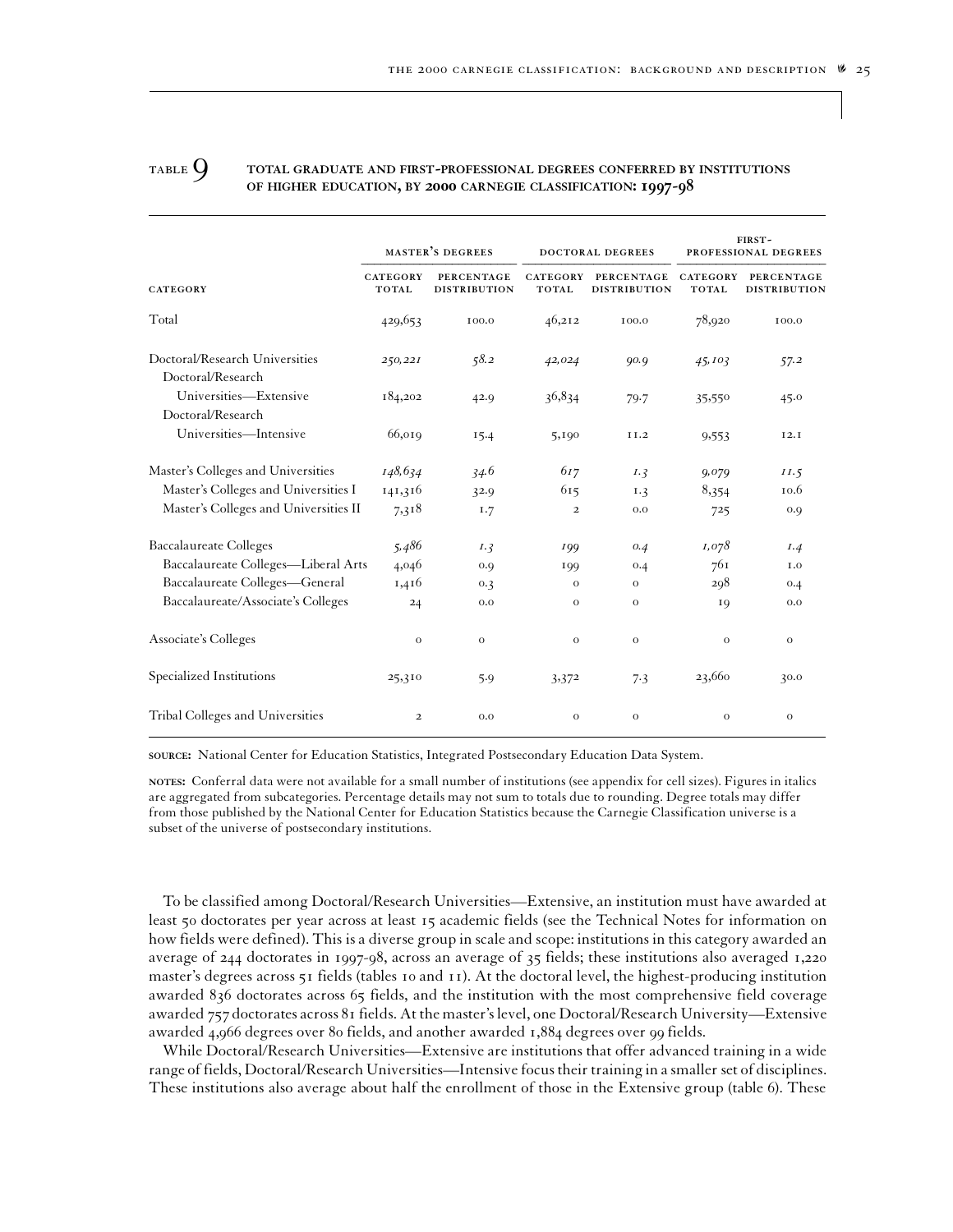differences are reflected in lower master's and doctoral degree production: institutions in this category awarded an average of 600 master's degrees and 48 doctoral degrees in 1997-98, across an average of 25 and 7 fields, respectively.

The Master's I category contains institutions that awarded at least 40 master's degrees across at least 3 fields,<sup>13</sup> but it too contains institutions that far exceed these criteria. On average, these institutions awarded 285 master's degrees in 1997-98, and these degrees were conferred in an average of 12 fields. The largest producer awarded 3,667 master's degrees in 28 fields, and the institution with broadest field coverage awarded 1,274 degrees in 57 fields.

As with the distinction between the two categories of Doctoral/Research Universities, Master's II institutions provide master's level training in fewer fields than Master's I institutions, and they average about 60 percent fewer students. The average institution in this group awarded 64 master's degrees in 2 fields in 1997-98.

### table 10 **AMONG DOCTORAL/RESEARCH UNIVERSITIES AND MASTER'<sup>S</sup> COLLEGES AND UNIVERSITIES, MASTER'<sup>S</sup> DEGREES CONFERRED AND NUMBER OF FIELDS REPRESENTED, BY 2000 CARNEGIE CLASSIFICATION: 1997-98**

|                                          | MASTER'S DEGREES |                | MASTER'S FIELDS* |                |  |
|------------------------------------------|------------------|----------------|------------------|----------------|--|
| <b>CATEGORY</b>                          | <b>AVERAGE</b>   | <b>MEDIAN</b>  | <b>AVERAGE</b>   | <b>MEDIAN</b>  |  |
| Total                                    | 458              | 248            | 19.2             | 12             |  |
| Doctoral/Research Universities           | 959              | 786            | 40.3             | 39             |  |
| Doctoral/Research Universities—Extensive | I,220            | 1,107          | 51.0             | 50             |  |
| Doctoral/Research Universities—Intensive | 600              | 510            | 25.3             | 25             |  |
| Master's Colleges and Universities       | 244              | 160            | $I$ 0.2          | 7              |  |
| Master's Colleges and Universities I     | 285              | 199            | 12.0             | T <sub>0</sub> |  |
| Master's Colleges and Universities II    | 64               | 4 <sup>I</sup> | 2.4              | $\mathbf{2}$   |  |

**SOURCE:** National Center for Education Statistics, Integrated Postsecondary Education Data System.

**NOTES:** Figures in italics are aggregated from subcategories. Field data were not available for a small number of institutions. See technical notes for information on how fields were defined.

\*Field statistics pertain only to those institutions that awarded master's degrees.

\_\_\_\_\_\_\_\_\_\_\_\_\_

<sup>&</sup>lt;sup>13</sup> This excludes institutions that were eligible for classification among Doctoral/Research Universities.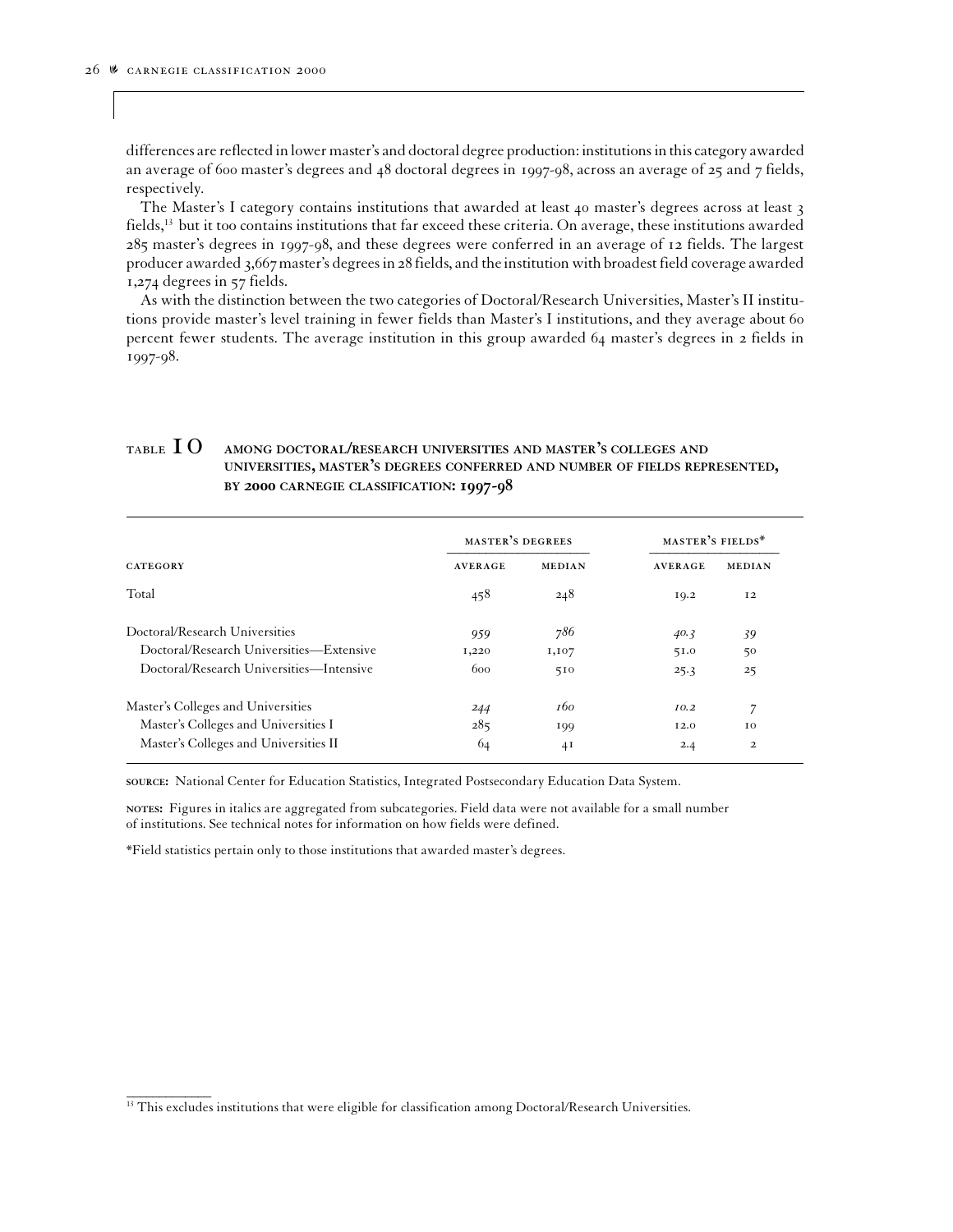|                                                                                      | DOCTORAL DEGREES |               | DOCTORAL FIELDS |               |  |
|--------------------------------------------------------------------------------------|------------------|---------------|-----------------|---------------|--|
| <b>CATEGORY</b>                                                                      | <b>AVERAGE</b>   | <b>MEDIAN</b> | <b>AVERAGE</b>  | <b>MEDIAN</b> |  |
| Total                                                                                | 162              | Q2            | 23.0            | 17            |  |
| Doctoral/Research Universities—Extensive<br>Doctoral/Research Universities—Intensive | 244<br>48        | 193<br>37     | 34.5<br>7.1     | 33<br>ד       |  |

### table 11 **AMONG DOCTORAL/RESEARCH UNIVERSITIES, DOCTORAL DEGREES CONFERRED AND NUMBER OF FIELDS REPRESENTED, BY 2000 CARNEGIE CLASSIFICATION: 1997-98**

**SOURCE:** National Center for Education Statistics, Integrated Postsecondary Education Data System.

**NOTES:** Figures in italics are aggregated from subcategories. Field data were not available for a small number of these institutions. See technical notes for information on how fields were defined.

#### *Funding for Research and Development*

Although research funding is no longer included among the classification criteria, users of the Carnegie Classification may be curious about the relationship between research funding and the classification categories. Information from two data collections by the National Science Foundation (NSF) is displayed in tables 12 and 13. Table 12 presents data from the NSF's Survey of Federal Science and Engineering Support to Universities, Colleges, and Nonprofit Institutions. These figures represent funding obligations for research and development (R&D) in science and engineering<sup>14</sup> by 19 federal agencies (as reported by the agencies, not institutions) (National Science Foundation [NSF], 2000b).<sup>15</sup> Table 13 presents data from the NSF's Survey of Research and Development Expenditures at Universities and Colleges. This is a survey of a subset of institutions judged most likely to have appreciable separately-budgeted R&D expenditures, plus a number that were included for other reasons (556 institutions were surveyed for fiscal year 1998) (NSF, 2000a: 3). Unlike the federal support survey, these data were reported by the institutions themselves and include funds from nonfederal sources. The two surveys offer different, but complementary, perspectives on R&D funding at higher education institutions.<sup>16</sup>

Most notably, both surveys locate the bulk of R&D funds in Doctoral/Research Universities, with close to 90 percent of the total. Furthermore, 80 percent of R&D funding was concentrated at Doctoral/Research Universities—Extensive. Both of these figures are very close to the shares of doctoral production observed in table 9. This should come as no surprise: in most fields the doctorate is a research degree, and doctoral training is closely linked with the academic research enterprise. Among Doctoral/Research Universities— Extensive, federal R&D obligations for science and engineering for 1998 averaged \$71.5 million, and total R&D expenditures averaged \$132.8 million. (The median values are notably lower—\$38.4 and \$94.5 million, respectively—reflecting the influence of extreme values on the averages.)

\_\_\_\_\_\_\_\_\_\_\_\_\_

<sup>15</sup> These figures are not comparable with total federal obligations data that were used in the 1994 Carnegie Classification.  $16$  The NSF data are not always reported at the campus level for multi-campus institutions. Both tables exclude data that could not be attributed to single entities in the Classification (e.g., aggregate data for a multi-campus institution, and

data reported for system offices). Consequently, these tables do not present comprehensive summaries and national totals.

<sup>&</sup>lt;sup>14</sup> The NSF's definition of science and engineering includes many social science fields.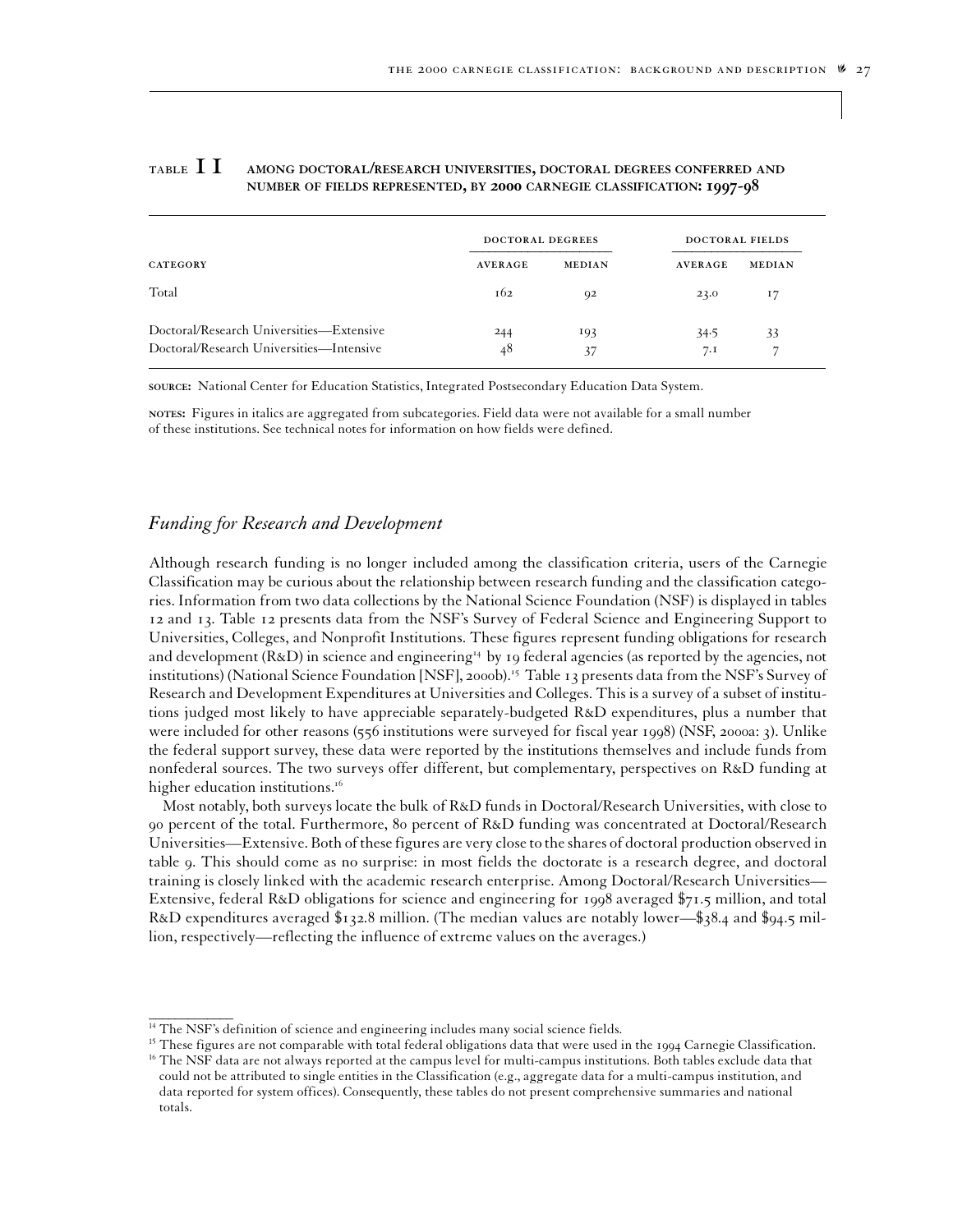By definition, Doctoral/Research Universities—Intensive offer doctoral training in fewer fields than their Extensive counterparts. This concentration of effort is reflected in lower average levels of R&D spending: \$9.7 million in federal obligations and \$21.9 million in total expenditures.

It is also noteworthy that institutions across the classification spectrum received federal funds for research and development in science and engineering.

| TABLE $I2$ FEDERAL SCIENCE AND ENGINEERING OBLIGATIONS FOR RESEARCH AND DEVELOPMENT |
|-------------------------------------------------------------------------------------|
| TO COLLEGES AND UNIVERSITIES, BY 2000 CARNEGIE CLASSIFICATION: FISCAL YEAR 1998     |
| (IN THOUSANDS)                                                                      |

| <b>CATEGORY</b>                          | $AVERAGE^1$ | $\text{MEDIAN}^1$ | <b>CATEGORY</b><br>$TOTAL^2$ | <b>PERCENTAGE</b><br><b>DISTRIBUTION</b> |
|------------------------------------------|-------------|-------------------|------------------------------|------------------------------------------|
| Total                                    | \$15,432    | \$556             | \$11,404,389                 | 100.0                                    |
| Doctoral/Research Universities           | \$46,191    | \$15,479          | \$10,023,442                 | 87.9                                     |
| Doctoral/Research Universities—Extensive | 71,536      | 38,409            | 9,156,555                    | 80.3                                     |
| Doctoral/Research Universities—Intensive | 9,740       | 3,415             | 866,887                      | 7.6                                      |
| Master's Colleges and Universities       | I,050       | 195               | 266,823                      | $2.\,$                                   |
| Master's Colleges and Universities I     | 1,104       | 2I <sub>I</sub>   | 260,645                      | 2.3                                      |
| Master's Colleges and Universities II    | 343         | 102               | 6,178                        | 0.1                                      |
| <b>Baccalaureate Colleges</b>            | 338         | II5               | 54,067                       | 0.5                                      |
| Baccalaureate Colleges—Liberal Arts      | 360         | 132               | 39,952                       | 0.4                                      |
| Baccalaureate Colleges-General           | 202         | 70                | 13,746                       | O.I                                      |
| Baccalaureate/Associate's Colleges       | 185         | 185               | 369                          | 0.0                                      |
| Associate's Colleges                     | 338         | 2I <sub>4</sub>   | 12,495                       | 0.1                                      |
| Specialized Institutions                 | 15,627      | 1,762             | 1,047,004                    | Q.2                                      |
| Tribal Colleges and Universities         | 140         | 69                | 558                          | 0.0                                      |

**SOURCE:** National Science Foundation, Survey of Federal Science and Engineering Support to Universities, Colleges, and Nonprofit Institutions.

**NOTES:** Excludes amounts that could not be attributed to a single institution in the Classification (i.e., amounts reported in the aggregate for a multi-campus institution or system, as well as amounts reported for system or central offices). The majority of these amounts would likely be properly attributed to doctorate-granting institutions. Figures in italics are aggregated from subcategories. Percentage details may not sum to totals due to rounding.

<sup>1</sup> Figures refer to institutions with federal science and engineering obligations for research and development (institutions with zero obligations are excluded; see appendix for cell sizes).

 $^{\rm 2}$  Because this table excludes amounts that could not be attributed to a single institution, totals do not represent comprehensive national totals.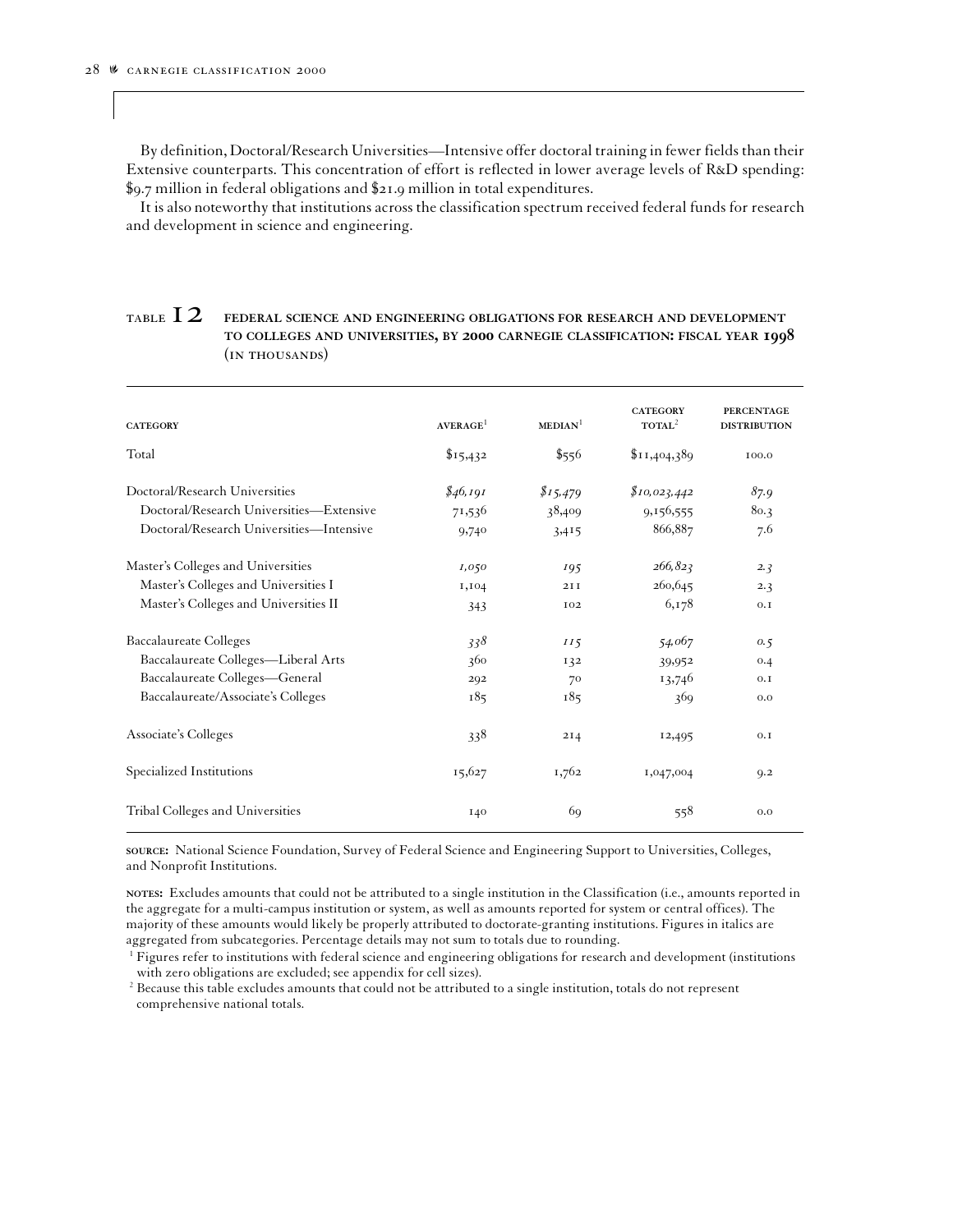| <b>CATEGORY</b>                                                                                                                       | AVERAGE <sup>1</sup>          | $\text{MEDIAN}^1$            | <b>CATEGORY</b><br>$TOTAL^2$            | <b>PERCENTAGE</b><br><b>DISTRIBUTION</b> |
|---------------------------------------------------------------------------------------------------------------------------------------|-------------------------------|------------------------------|-----------------------------------------|------------------------------------------|
| Total                                                                                                                                 | \$42,834                      | \$4,550                      | \$20,945,744                            | 100.0                                    |
| Doctoral/Research Universities<br>Doctoral/Research Universities-Extensive<br>Doctoral/Research Universities-Intensive                | \$88,287<br>132,750<br>21,854 | \$36,238<br>94,463<br>9,959  | \$18,716,881<br>16,859,308<br>1,857,573 | 89.4<br>80.5<br>8.9                      |
| Master's Colleges and Universities<br>Master's Colleges and Universities I<br>Master's Colleges and Universities II                   | 3,499<br>3,648<br>962         | <i>1,496</i><br>1,648<br>413 | 503,811<br>496,119<br>7,692             | 2.4<br>2.4<br>0.0                        |
| Baccalaureate Colleges<br>Baccalaureate Colleges—Liberal Arts<br>Baccalaureate Colleges-General<br>Baccalaureate/Associate's Colleges | 1,067<br>1,094<br>1,016       | 612<br>612<br>600            | 74.718<br>50,340<br>24,378              | 0.4<br>0.2<br>0.1                        |
| Associate's Colleges                                                                                                                  |                               |                              |                                         |                                          |
| Specialized Institutions                                                                                                              | 26,196                        | 6,672                        | 1,650,334                               | 7.9                                      |
| Tribal Colleges and Universities                                                                                                      |                               |                              |                                         |                                          |

# table 13 **EXPENDITURES FOR RESEARCH AND DEVELOPMENT AT COLLEGES AND UNIVERSITIES, BY 2000 CARNEGIE CLASSIFICATION: FISCAL YEAR 1998 (IN THOUSANDS)**

**SOURCE:** National Science Foundation, Survey of Research and Development Expenditures at Universities and Colleges.

**NOTES:** Excludes amounts that could not be attributed to a single institution in the Classification (i.e., amounts reported in the aggregate for a multi-campus institution or system, as well as amounts reported for system or central offices). The majority of these amounts would likely be properly attributed to doctorate-granting institutions. Figures in italics are aggregated from subcategories. Percentage details may not sum to totals due to rounding.

 $^1$  Figures refer to institutions with expenditures for research and development (institutions with zero expenditures and institutions not surveyed are excluded; see appendix for cell sizes).

 $^2$  Because this table excludes amounts that could not be attributed to a single institution, totals do not represent comprehensive national totals.

—Not applicable.

## *Concluding Comments*

The Carnegie Classification is a useful tool for identifying groups of comparable institutions, and it has served researchers, policy makers, and others for three decades. Despite the relative continuity of category labels from each edition to the next, there have been many changes to the underlying category definitions. Because it simplifies a very complex reality, users of the Classification should carefully consider the constraints and limitations outlined above, particularly its reference to a specific time frame: the 2000 edition is a snapshot of institutions based on data from 1995-96 through 1997-98, and any number of institutions might be classified differently based on more recent data.

This edition will be the last in a series of unitary classification schemes issued by The Carnegie Foundation for the Advancement of Teaching. The next edition, scheduled for release in 2005, will introduce a series of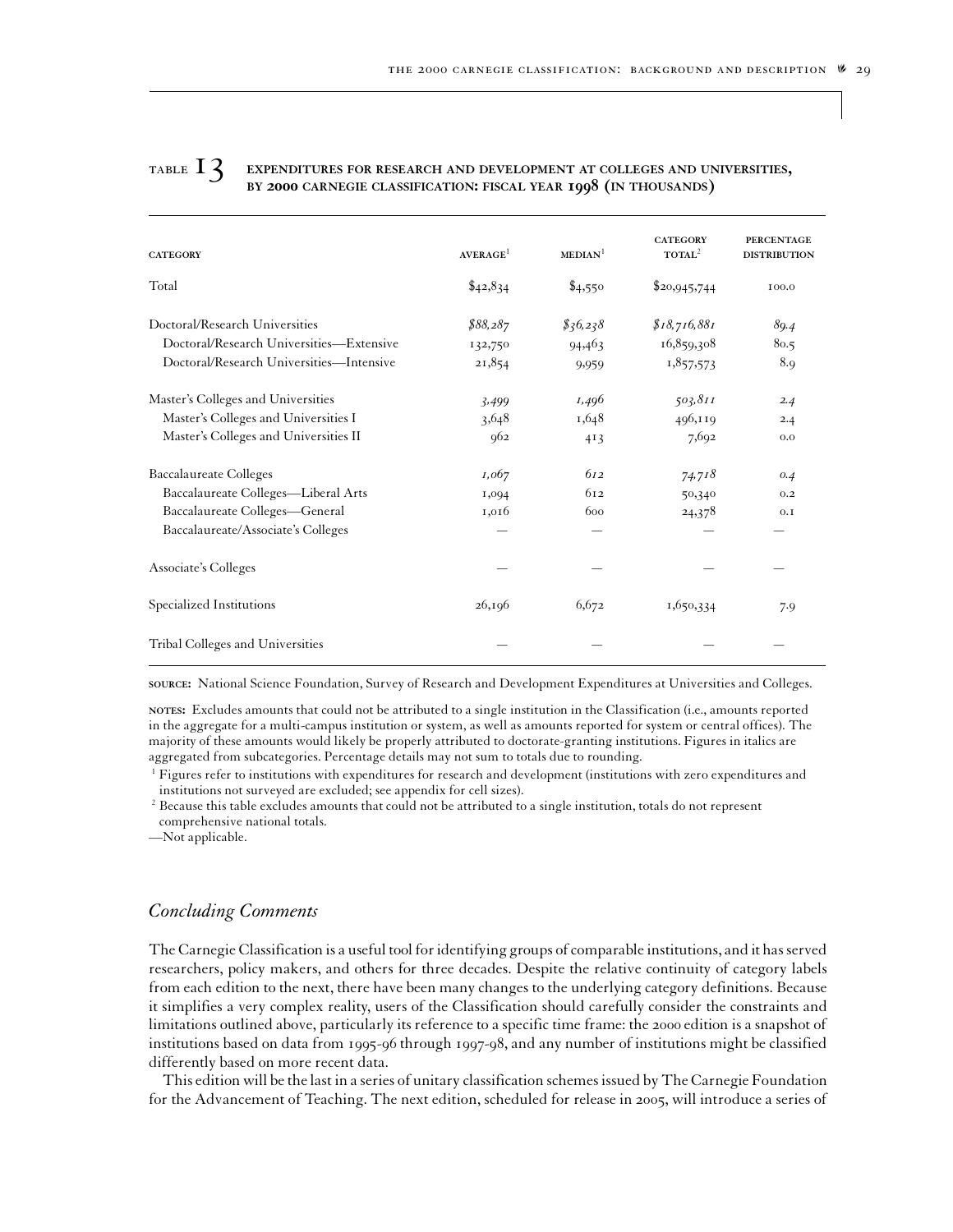distinct classifications that will offer users greater precision and flexibility. There are no plans to issue any revisions prior to 2005.

The 2000 Carnegie Classification shows a continuing healthy institutional diversity in U.S. higher education. The foregoing analysis also shows diversity within categories of the Classification, as well as some commonalities across categories that may be obscured in the present system. Both of these point to the value of rethinking the Classification system and seeking new ways to represent the range of commonalities and differences that exist across institutions of higher education.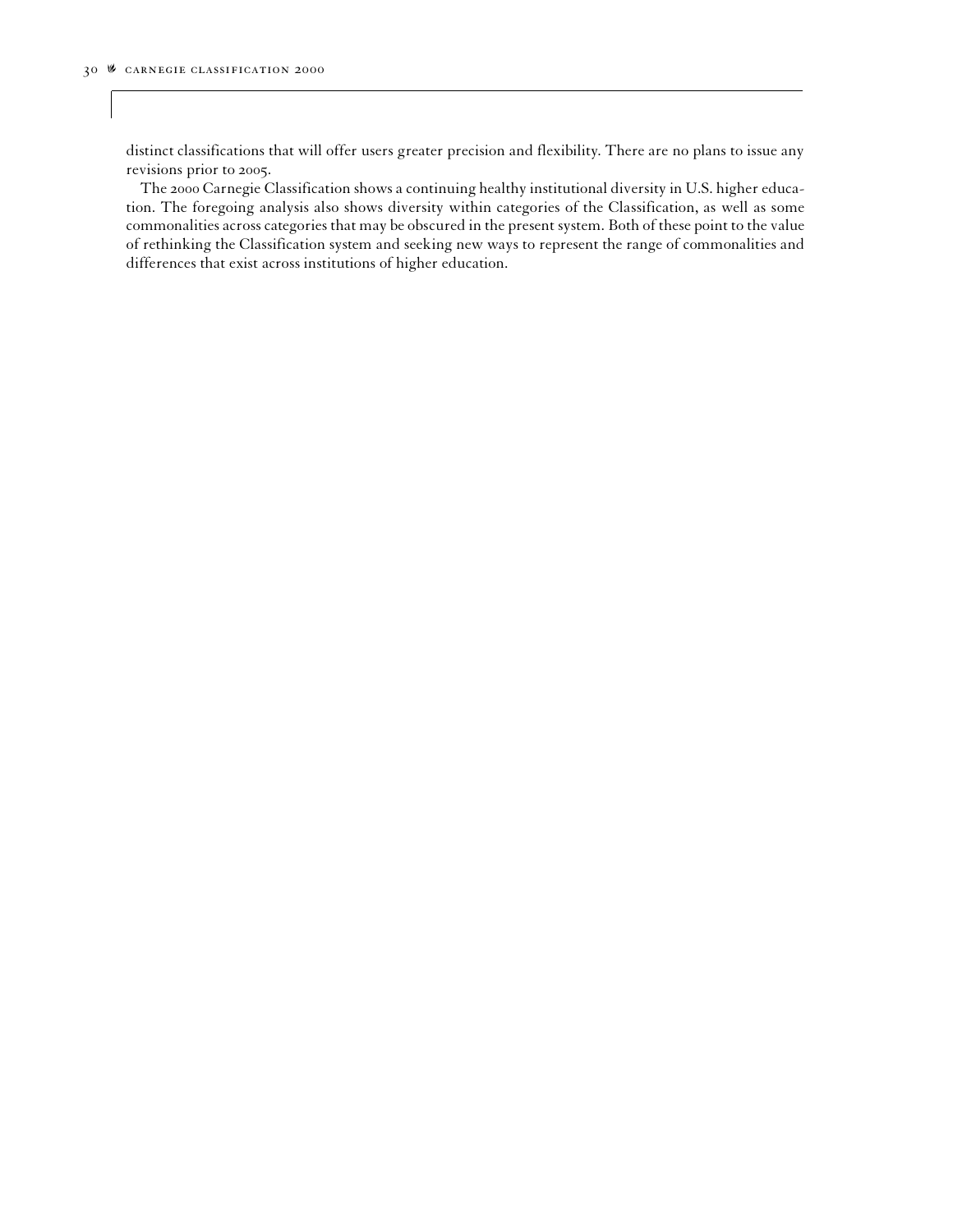١¢

Carnegie Commission on Higher Education. (1971). *New Students and New Places: Policies for the Future Growth and Development of American Higher Education.* New York: McGraw-Hill.

Carnegie Commission on Higher Education. (1972). *Institutional Aid: Federal Support to Colleges and Universities.* New York: McGraw-Hill.

Carnegie Commission on Higher Education. (1973). *A Classification of Institutions of Higher Education.* Berkeley: Author.

Carnegie Council on Policy Studies in Higher Education. (1976). *A Classification of Institutions of Higher Education, Revised Edition.* Berkeley: Author.

Carnegie Foundation for the Advancement of Teaching. (1987). *A Classification of Institutions of Higher Education, 1987 Edition.* Princeton: Author.

Carnegie Foundation for the Advancement of Teaching. (1994). *A Classification of Institutions of Higher Education, 1994 Edition.* Princeton: Author.

Graham, H. D. & Diamond, N. (1997). *The Rise of American Research Universities.* Baltimore: Johns Hopkins University Press.

Morgan, R. L., Hunt, E. S., & Carpenter, J. M. (1990). *Classification of Instructional Programs* (1990 ed.). Washington DC: U.S. Department of Education, National Center for Education Statistics.

National Science Foundation. (1996). *Federal Science and Engineering Support to Universities, Colleges, and Nonprofit Institutions: Fiscal Year 1994.* NSF 96-317. Washington DC: Author.

National Science Foundation. (2000a). *Academic Research and Development Expenditures: Fiscal Year 1998.* (NSF 00-330). Washington DC: Author.

National Science Foundation. (2000b). *Federal Science and Engineering Support to Universities, Colleges, and Nonprofit Institutions: Fiscal Year 1998.* (NSF 00-315). Washington DC: Author.

Rodenhouse, M. P. (Ed.). (2000). *2000 Higher Education Directory.* Falls Church, VA: Higher Education Publications, Inc.

U.S. Department of Education, National Center for Education Statistics. (2000). *Digest of Education Statistics, 2000*. (NCES 2001-034). Washington DC: Author.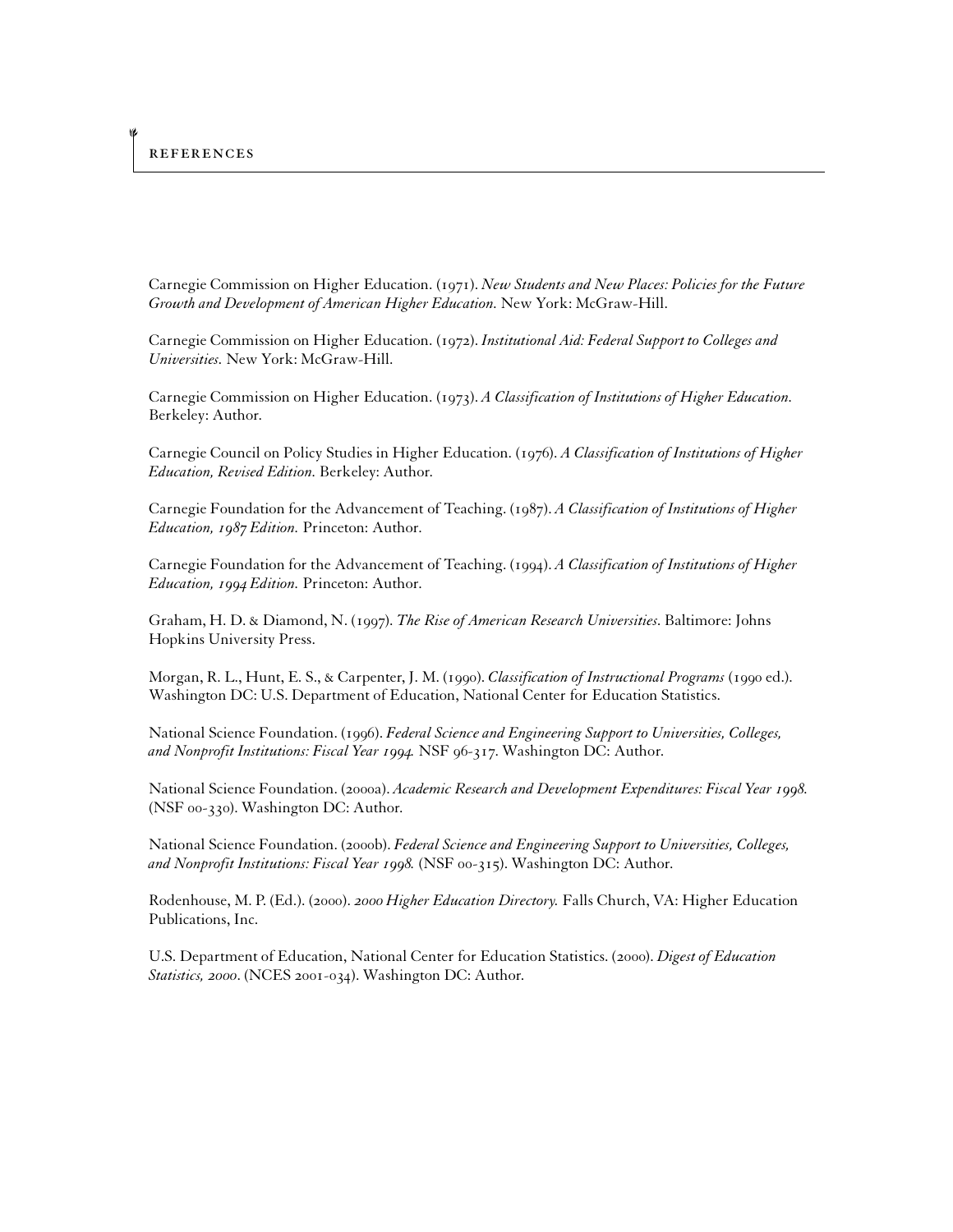*List of Institutions by Carnegie Classification, Control, and State*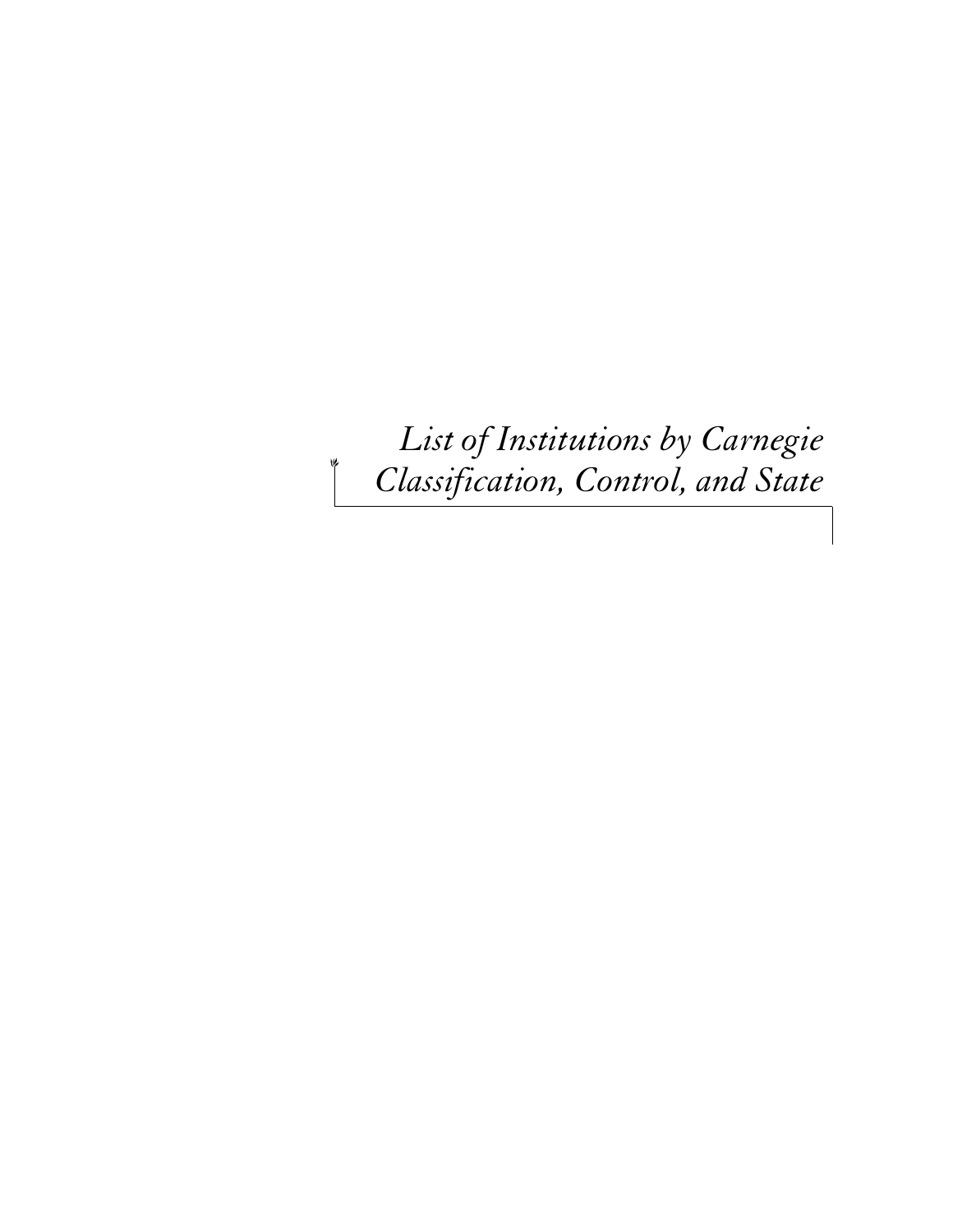# *Doctoral/Research Universities—Extensive*

# **PUBLIC INSTITUTIONS**

۴

ALABAMA Auburn University University of Alabama, The University of Alabama at Birmingham

ARIZONA Arizona State University Main University of Arizona

ARKANSAS University of Arkansas Main Campus

CALIFORNIA University of California-Berkeley University of California-Davis University of California-Irvine University of California-Los Angeles University of California-Riverside University of California-San Diego University of California-Santa Barbara University of California-Santa Cruz

COLORADO Colorado State University University of Colorado at Boulder

**CONNECTICUT** University of Connecticut

DELAWARE University of Delaware

FLORIDA Florida International University† Florida State University University of Florida University of South Florida

GEORGIA Georgia Institute of Technology† Georgia State University University of Georgia

HAWAII University of Hawaii at Manoa

IDAHO University of Idaho†

ILLINOIS Northern Illinois University† Southern Illinois University at Carbondale University of Illinois at Chicago University of Illinois at Urbana-Champaign

INDIANA Indiana University at Bloomington Purdue University Main Campus

IOWA Iowa State University University of Iowa

KANSAS Kansas State University University of Kansas Main Campus

KENTUCKY University of Kentucky University of Louisville†

LOUISIANA Louisiana State University and Agricultural and Mechanical College

MAINE University of Maine†

MARYLAND University of Maryland Baltimore County University of Maryland College Park

MASSACHUSETTS University of Massachusetts

MICHIGAN Michigan State University University of Michigan-Ann Arbor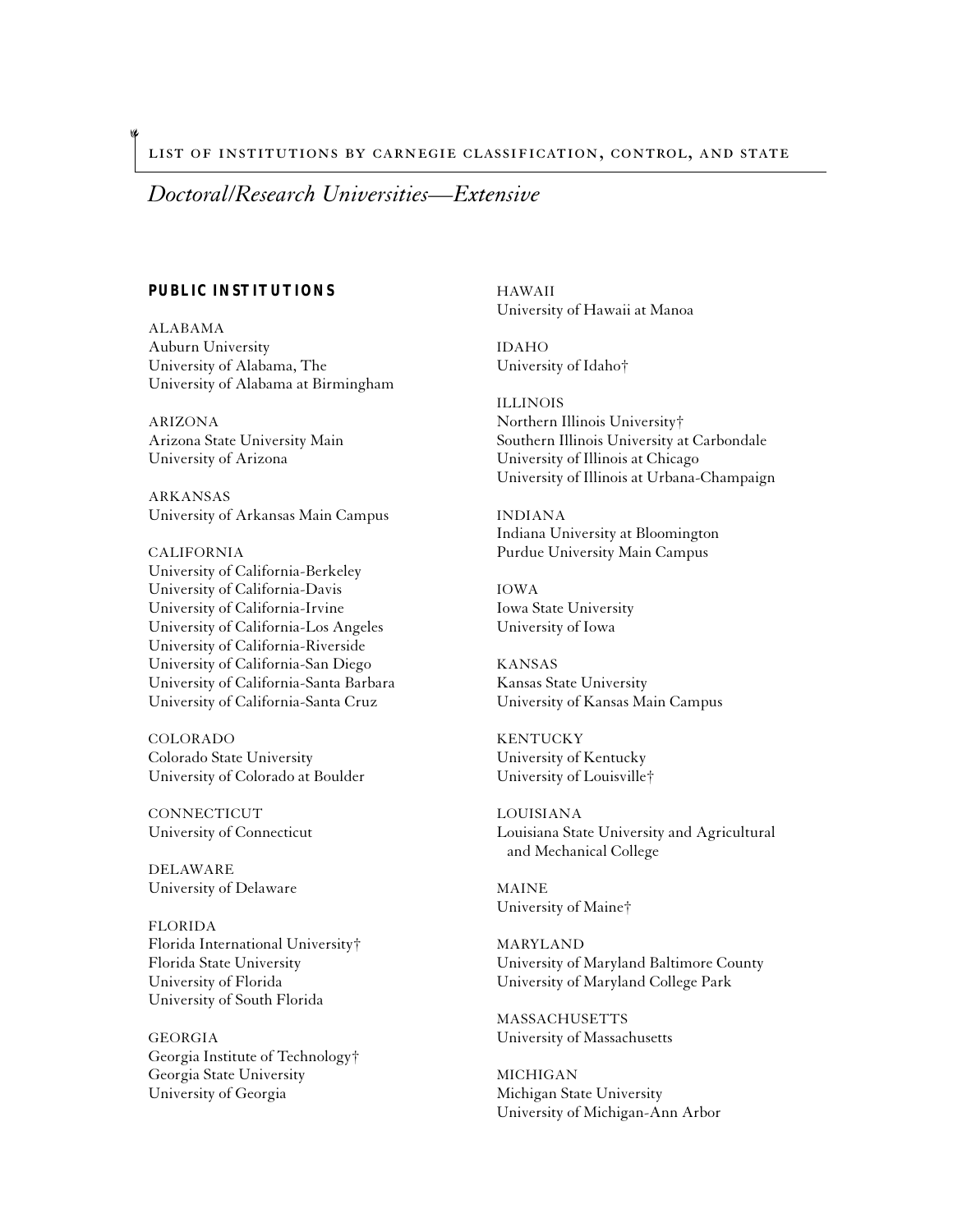Wayne State University Western Michigan University

MINNESOTA University of Minnesota-Twin Cities

MISSISSIPPI Mississippi State University University of Mississippi University of Southern Mississippi

MISSOURI University of Missouri-Columbia

NEBRASKA University of Nebraska-Lincoln

NEVADA University of Nevada, Reno

NEW HAMPSHIRE University of New Hampshire

NEW JERSEY Rutgers, The State University of New Jersey, New Brunswick Campus

NEW MEXICO New Mexico State University Main Campus University of New Mexico Main Campus

#### NEW YORK

City University of New York Graduate Center State University of New York at Albany State University of New York at Binghamton State University of New York at Buffalo State University of New York at Stony Brook

NORTH CAROLINA North Carolina State University University of North Carolina at Chapel Hill

#### OHIO

Kent State University Main Campus Ohio State University Main Campus, The Ohio University Main Campus University of Cincinnati Main Campus University of Toledo

OKLAHOMA Oklahoma State University Main Campus University of Oklahoma Norman Campus OREGON Oregon State University University of Oregon

PENNSYLVANIA Pennsylvania State University University Park Temple University University of Pittsburgh, Pittsburgh Campus

RHODE ISLAND University of Rhode Island

SOUTH CAROLINA Clemson University University of South Carolina-Columbia

TENNESSEE University of Memphis, The† University of Tennessee, Knoxville

TEXAS Texas A&M University Texas Tech University University of Houston University of North Texas University of Texas at Arlington University of Texas at Austin

UTAH University of Utah Utah State University

VERMONT University of Vermont†

VIRGINIA Old Dominion University University of Virginia Virginia Commonwealth University Virginia Polytechnic Institute and State University

WASHINGTON University of Washington Washington State University

WEST VIRGINIA West Virginia University

WISCONSIN University of Wisconsin-Madison University of Wisconsin-Milwaukee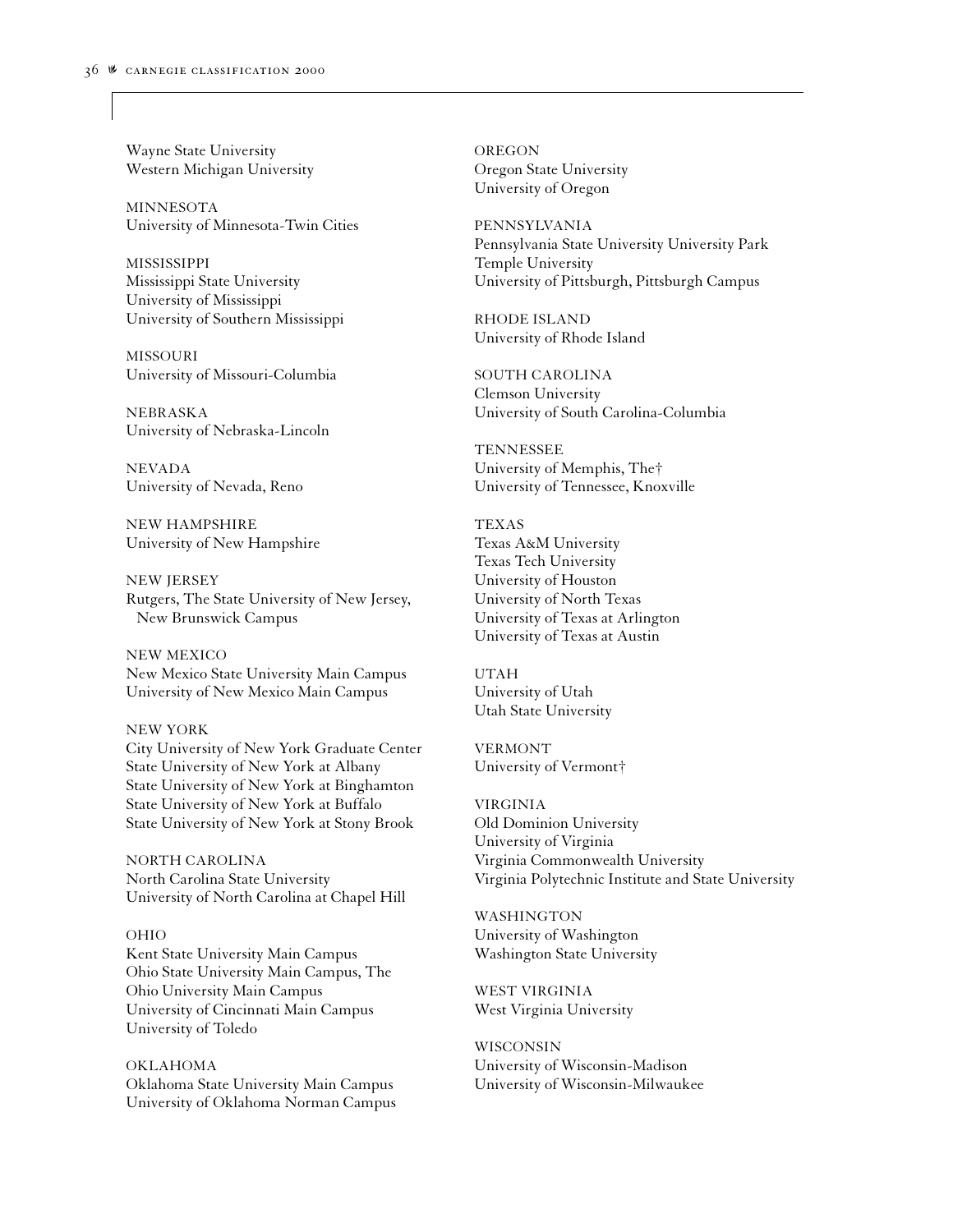WYOMING University of Wyoming

## **PRIVATE, NOT-FOR-PROFIT INSTITUTIONS**

CALIFORNIA California Institute of Technology† Claremont Graduate University Stanford University University of Southern California

COLORADO University of Denver

CONNECTICUT Yale University

DISTRICT OF COLUMBIA American University Catholic University of America, The George Washington University Georgetown University Howard University

FLORIDA University of Miami

GEORGIA Emory University

ILLINOIS Loyola University of Chicago Northwestern University University of Chicago

INDIANA University of Notre Dame

LOUISIANA Tulane University

MARYLAND Johns Hopkins University

MASSACHUSETTS Boston College Boston University Brandeis University Harvard University Massachusetts Institute of Technology Northeastern University Tufts University

MISSOURI Saint Louis University Washington University

NEW JERSEY Princeton University

NEW YORK Columbia University in the City of New York Cornell University Fordham University New York University Rensselaer Polytechnic Institute† Syracuse University Teachers College, Columbia University† University of Rochester Yeshiva University

NORTH CAROLINA Duke University

OHIO Case Western Reserve University

PENNSYLVANIA Carnegie Mellon University Lehigh University University of Pennsylvania

RHODE ISLAND Brown University

TENNESSEE Vanderbilt University

TEXAS Rice University Southern Methodist University†

UTAH Brigham Young University

WISCONSIN Marquette University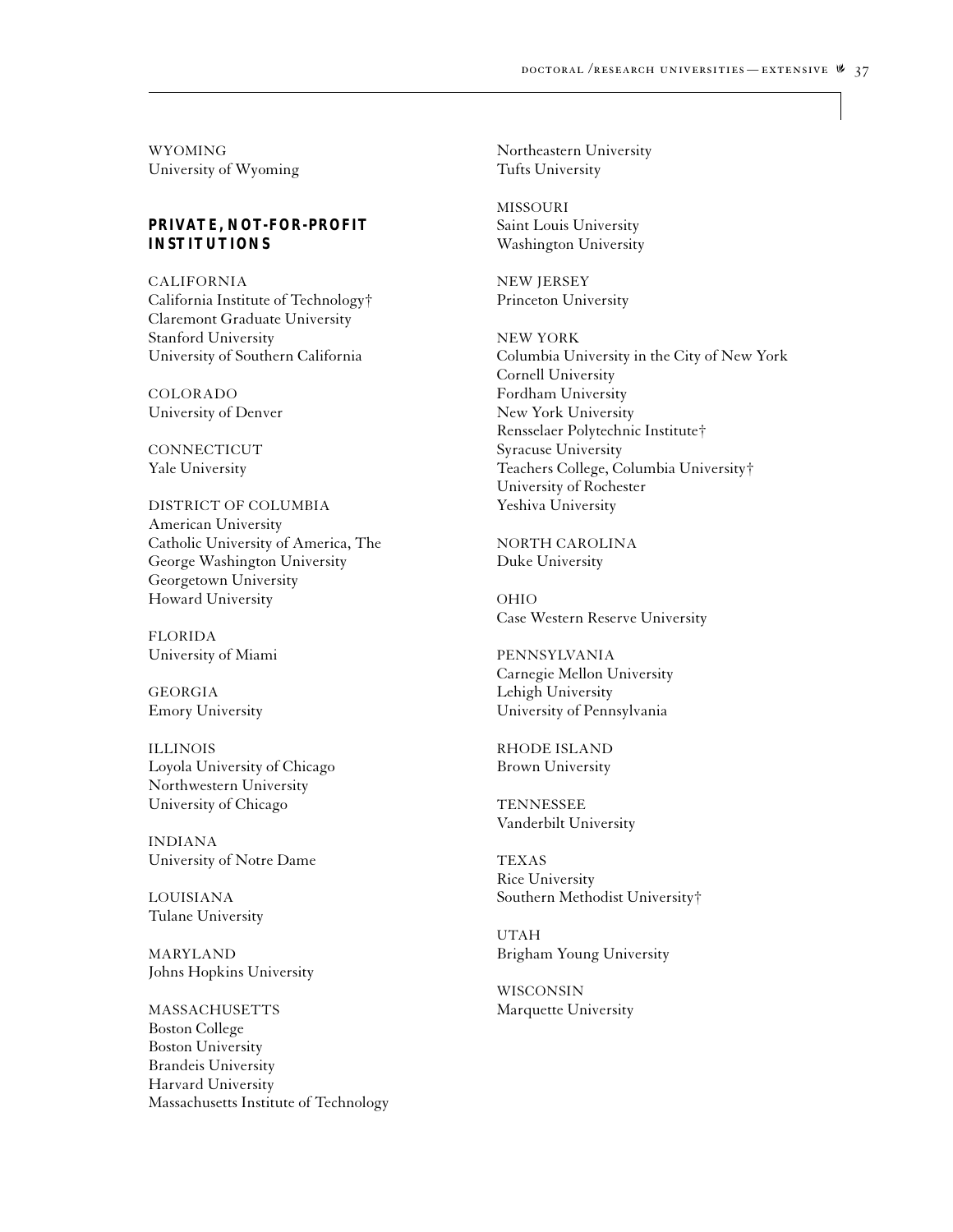# *Doctoral/Research Universities—Intensive*

### **PUBLIC INSTITUTIONS**

۴

ALABAMA Alabama Agricultural and Mechanical University† University of Alabama in Huntsville University of South Alabama

ALASKA University of Alaska Fairbanks

ARIZONA Northern Arizona University

ARKANSAS University of Arkansas at Little Rock

CALIFORNIA San Diego State University University of California-San Francisco†

COLORADO University of Colorado at Denver University of Northern Colorado†

FLORIDA Florida Atlantic University University of Central Florida

IDAHO Idaho State University

ILLINOIS Illinois State University

INDIANA Ball State University Indiana State University Indiana University-Purdue University Indianapolis

KANSAS Wichita State University

LOUISIANA Louisiana Tech University University of Louisiana at Lafayette University of New Orleans

MARYLAND University of Maryland Baltimore†

MASSACHUSETTS University of Massachusetts Boston University of Massachusetts Lowell

MICHIGAN Central Michigan University Michigan Technological University† Oakland University

MISSISSIPPI Jackson State University

MISSOURI University of Missouri-Kansas City University of Missouri-Rolla† University of Missouri-Saint Louis

MONTANA Montana State University-Bozeman† University of Montana, The

NEVADA University of Nevada-Las Vegas

NEW JERSEY New Jersey Institute of Technology Rutgers, The State University of New Jersey, Newark Campus

NEW MEXICO New Mexico Institute of Mining and Technology

NEW YORK State University of New York College of Environmental Science and Forestry†

NORTH CAROLINA East Carolina University University of North Carolina at Greensboro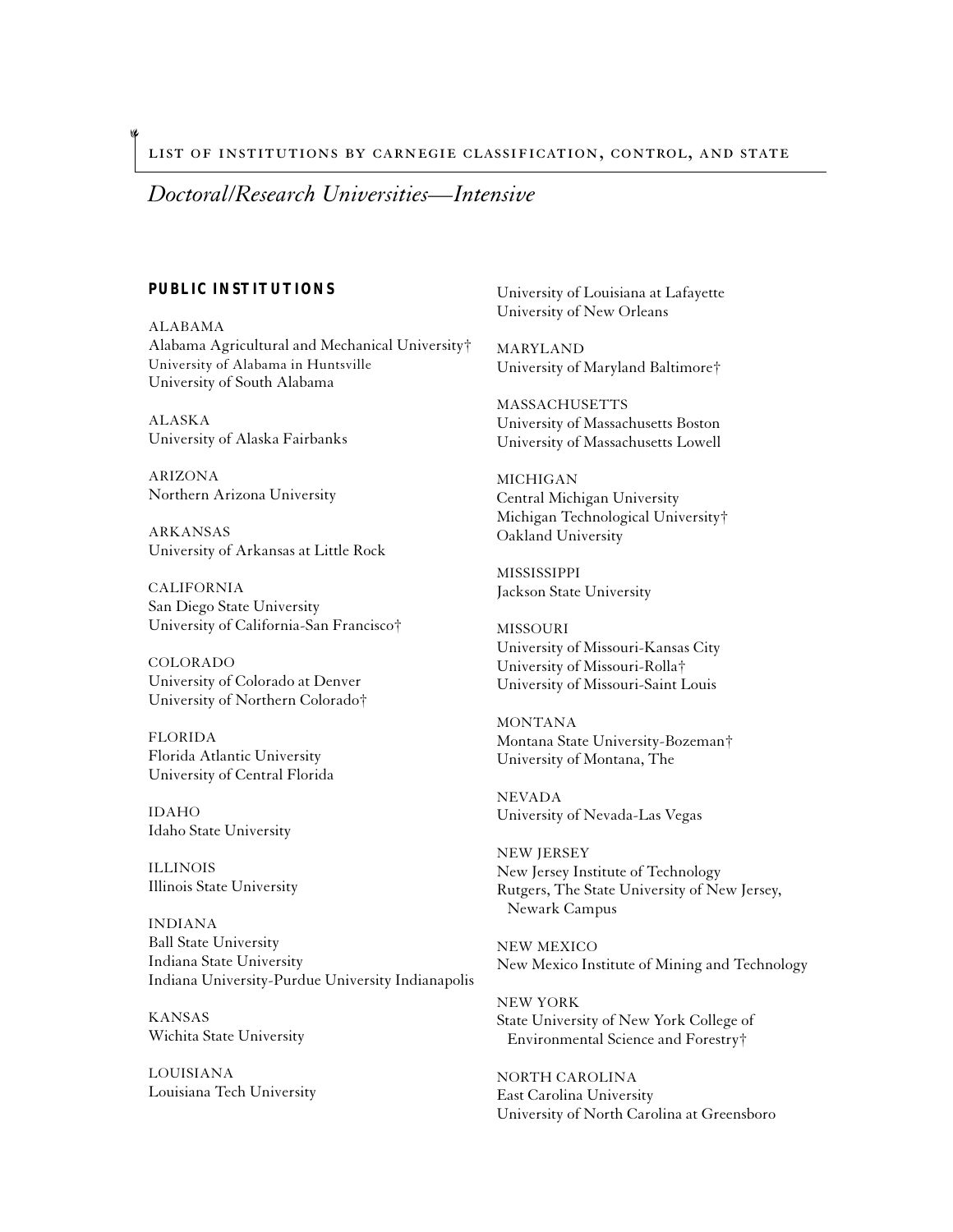NORTH DAKOTA North Dakota State University Main Campus University of North Dakota Main Campus

OHIO Bowling Green State University Cleveland State University Miami University University of Akron, Main Campus, The Wright State University Main Campus

OREGON Portland State University

PENNSYLVANIA Indiana University of Pennsylvania

SOUTH CAROLINA South Carolina State University†

SOUTH DAKOTA South Dakota State University University of South Dakota

TENNESSEE East Tennessee State University Middle Tennessee State University Tennessee State University

TEXAS Texas A&M University-Commerce Texas A&M University-Kingsville Texas Southern University Texas Woman's University University of Texas at Dallas University of Texas at El Paso†

VIRGINIA College of William and Mary George Mason University

PUERTO RICO University of Puerto Rico-Rio Piedras Campus

### **PRIVATE, NOT-FOR-PROFIT INSTITUTIONS**

CALIFORNIA Biola University Loma Linda University† Pepperdine University

United States International University University of La Verne University of San Diego† University of San Francisco University of the Pacific†

CONNECTICUT University of Bridgeport University of Hartford

DELAWARE Wilmington College

FLORIDA Florida Institute of Technology Nova Southeastern University

GEORGIA Clark Atlanta University

ILLINOIS DePaul University Illinois Institute of Technology National-Louis University

MASSACHUSETTS Clark University Worcester Polytechnic Institute†

MICHIGAN Andrews University

MINNESOTA Mayo Foundation-Mayo Graduate School University of Saint Thomas

NEW HAMPSHIRE Antioch New England Graduate School Dartmouth College

NEW JERSEY Seton Hall University Stevens Institute of Technology

NEW YORK Adelphi University Clarkson University† Hofstra University New School University Pace University New York Campus† Polytechnic University† Rockefeller University† Saint John's University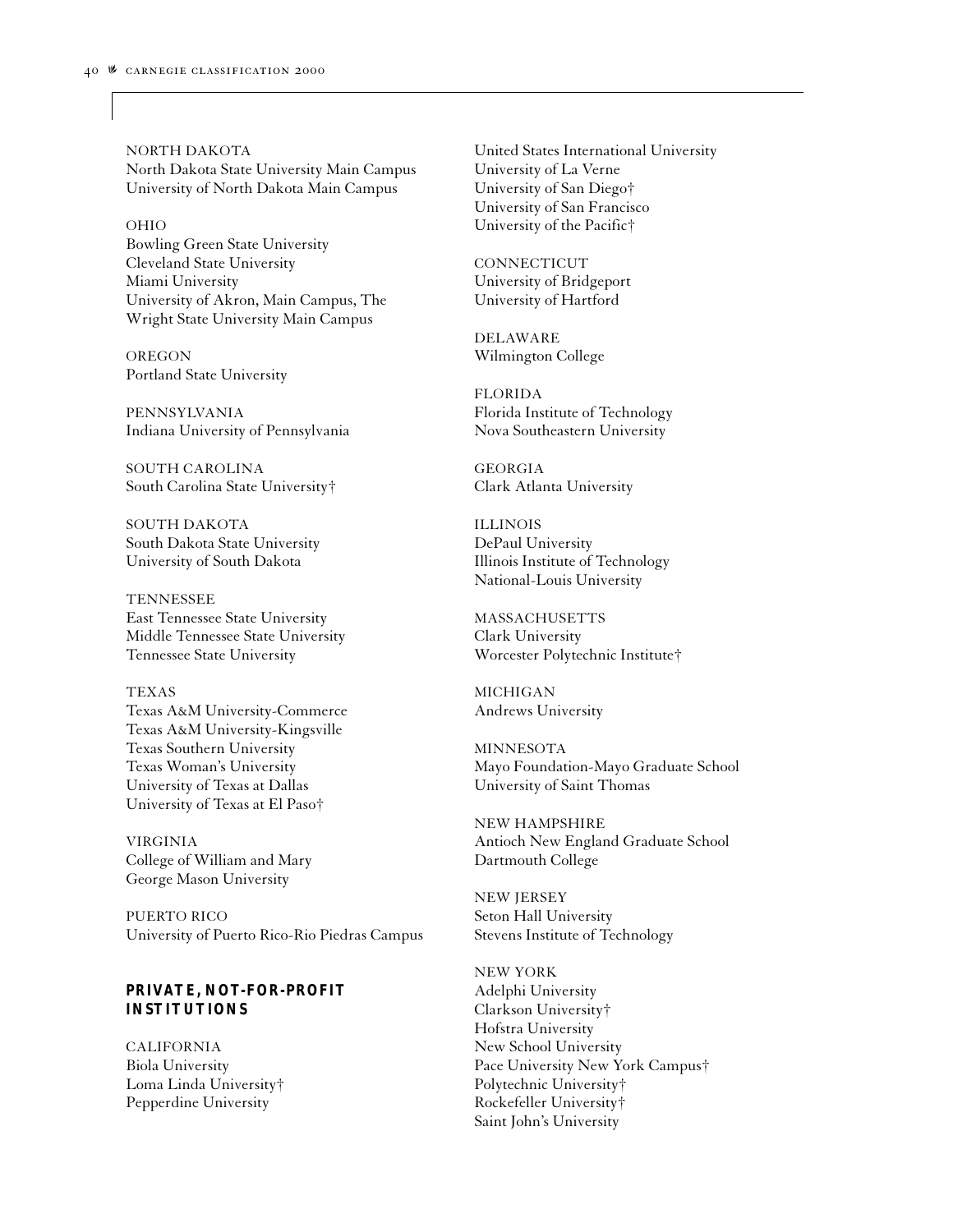NORTH CAROLINA Wake Forest University

OHIO Union Institute University of Dayton

OKLAHOMA University of Tulsa

PENNSYLVANIA Drexel University Duquesne University MCP Hahnemann University† Widener University

TEXAS Baylor University Texas Christian University

# **PRIVATE, FOR-PROFIT INSTITUTIONS**

FLORIDA University of Sarasota

MINNESOTA Walden University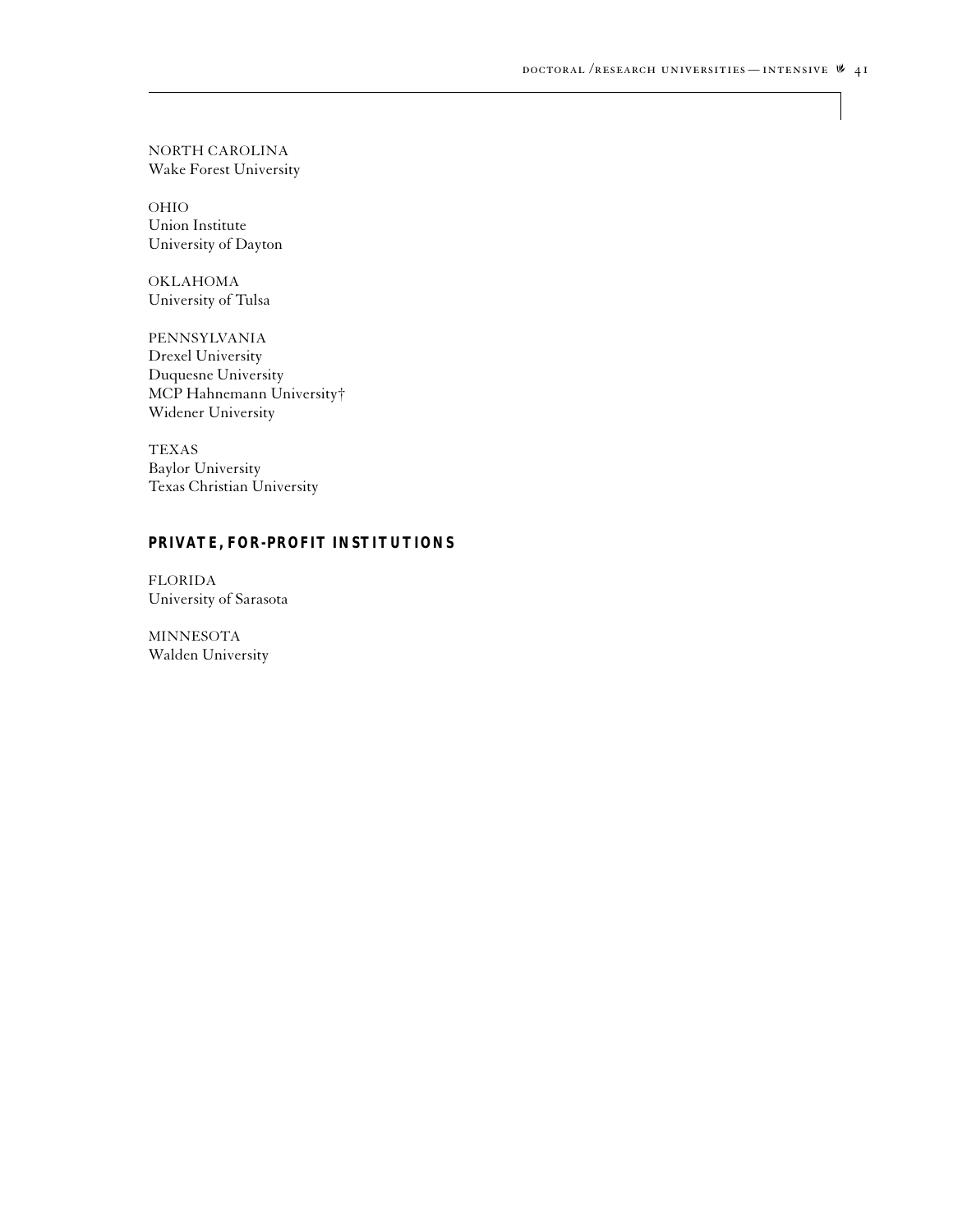# *Master's Colleges and Universities I*

### **PUBLIC INSTITUTIONS**

#### ALABAMA

۴

Alabama State University Auburn University at Montgomery Jacksonville State University Troy State University Troy State University Dothan Troy State University Montgomery University of Montevallo University of North Alabama University of West Alabama, The

ALASKA University of Alaska Anchorage University of Alaska Southeast

ARIZONA Arizona State University West

ARKANSAS Arkansas State University Arkansas Tech University Henderson State University Southern Arkansas University University of Central Arkansas

CALIFORNIA California Polytechnic State University-San Luis Obispo California State Polytechnic University-Pomona California State University-Bakersfield California State University-Chico California State University-Dominguez Hills California State University-Fresno California State University-Fullerton California State University-Hayward California State University-Long Beach California State University-Los Angeles California State University-Northridge California State University-Sacramento California State University-San Bernardino California State University-San Marcos California State University-Stanislaus Humboldt State University

San Francisco State University San Jose State University Sonoma State University

COLORADO Adams State College University of Colorado at Colorado Springs University of Southern Colorado

#### CONNECTICUT

Central Connecticut State University Eastern Connecticut State University Southern Connecticut State University Western Connecticut State University

DELAWARE Delaware State University

DISTRICT OF COLUMBIA University of the District of Columbia

FLORIDA Florida Agricultural and Mechanical University Florida Gulf Coast University University of North Florida University of West Florida

GEORGIA Albany State University Armstrong Atlantic State University Augusta State University Columbus State University Fort Valley State University Georgia College & State University Georgia Southern University Georgia Southwestern State University Kennesaw State University North Georgia College & State University State University of West Georgia Valdosta State University

IDAHO Boise State University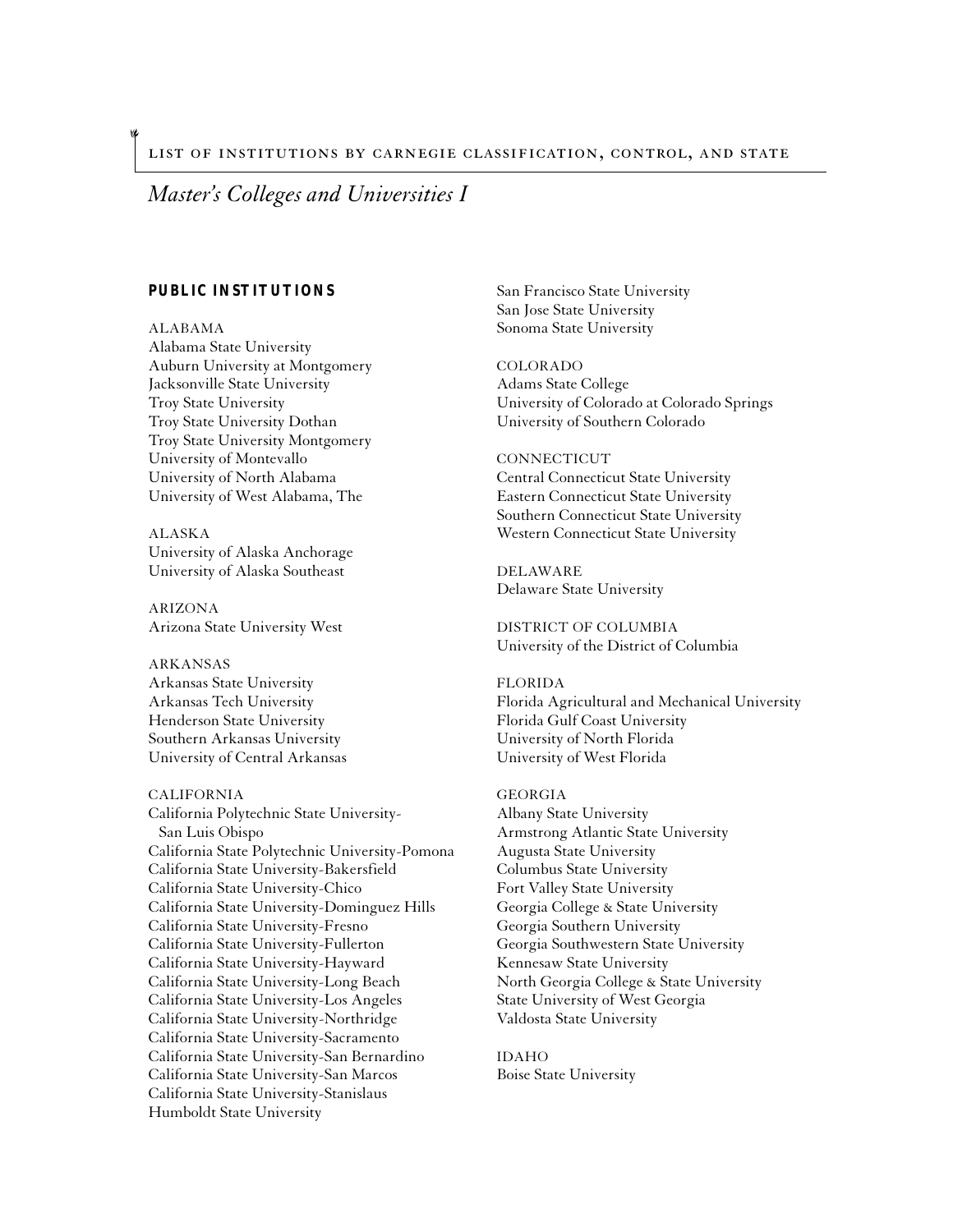ILLINOIS Chicago State University Eastern Illinois University Governors State University Northeastern Illinois University Southern Illinois University at Edwardsville University of Illinois at Springfield Western Illinois University

INDIANA Indiana University Northwest Indiana University South Bend Indiana University Southeast Indiana University-Purdue University Fort Wayne Purdue University Calumet University of Southern Indiana

IOWA University of Northern Iowa

KANSAS Emporia State University Fort Hays State University Pittsburg State University Washburn University of Topeka

KENTUCKY Eastern Kentucky University Morehead State University Murray State University Northern Kentucky University Western Kentucky University

LOUISIANA Grambling State University Louisiana State University in Shreveport McNeese State University Nicholls State University Northwestern State University Southeastern Louisiana University Southern University and Agricultural and Mechanical College at Baton Rouge University of Louisiana at Monroe

MAINE University of Southern Maine

MARYLAND Bowie State University Coppin State College Frostburg State University Morgan State University

Salisbury State University Towson University University of Baltimore University of Maryland Eastern Shore University of Maryland University College

MASSACHUSETTS Bridgewater State College Fitchburg State College Framingham State College Salem State College University of Massachusetts Dartmouth Westfield State College Worcester State College

MICHIGAN Eastern Michigan University Grand Valley State University Northern Michigan University Saginaw Valley State University University of Michigan-Dearborn University of Michigan-Flint

MINNESOTA Minnesota State University, Mankato Moorhead State University Saint Cloud State University University of Minnesota-Duluth Winona State University

MISSISSIPPI Alcorn State University Delta State University

MISSOURI Central Missouri State University Lincoln University Northwest Missouri State University Southeast Missouri State University Southwest Missouri State University Truman State University

MONTANA Montana State University-Billings

NEBRASKA Chadron State College University of Nebraska at Kearney University of Nebraska at Omaha Wayne State College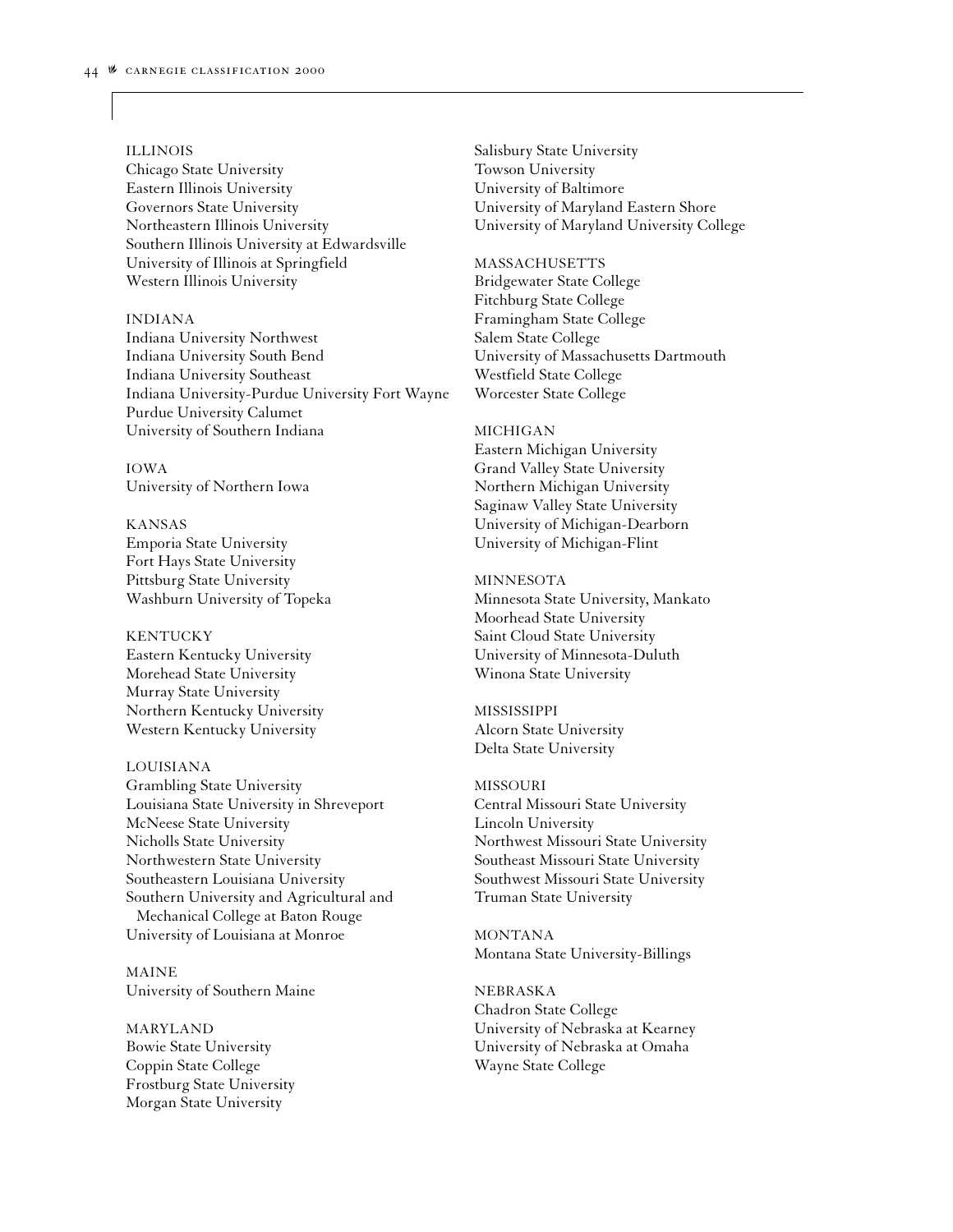### NEW HAMPSHIRE Plymouth State College

NEW JERSEY College of New Jersey, The Kean University Montclair State University New Jersey City University Rowan University Rutgers, The State University of New Jersey, Camden Campus William Paterson University of New Jersey

#### NEW MEXICO

Eastern New Mexico University Main Campus New Mexico Highlands University Western New Mexico University

#### NEW YORK

City University of New York Bernard M. Baruch College City University of New York Brooklyn College City University of New York City College City University of New York College of Staten Island City University of New York Herbert H. Lehman College City University of New York Hunter College City University of New York Queens College State University of New York at New Paltz State University of New York College at Brockport State University of New York College at Buffalo State University of New York College at Cortland† State University of New York College at Fredonia State University of New York College at Geneseo State University of New York College at Oneonta State University of New York College at Oswego State University of New York College at Plattsburgh State University of New York College at Potsdam State University of New York Empire State College State University of New York Institute of Technology at Utica-Rome NORTH CAROLINA

Appalachian State University Fayetteville State University North Carolina Agricultural and Technical State University North Carolina Central University University of North Carolina at Charlotte University of North Carolina at Pembroke

University of North Carolina at Wilmington Western Carolina University

NORTH DAKOTA Minot State University

OHIO Youngstown State University

OKLAHOMA Cameron University East Central University Northeastern State University Northwestern Oklahoma State University Southeastern Oklahoma State University Southwestern Oklahoma State University University of Central Oklahoma

# OREGON

Southern Oregon University Western Oregon University

#### PENNSYLVANIA

Bloomsburg University of Pennsylvania California University of Pennsylvania Cheyney University of Pennsylvania Clarion University of Pennsylvania East Stroudsburg University of Pennsylvania Edinboro University of Pennsylvania Kutztown University of Pennsylvania Lincoln University† Mansfield University of Pennsylvania Millersville University of Pennsylvania Pennsylvania State University Great Valley Pennsylvania State University Harrisburg Shippensburg University of Pennsylvania Slippery Rock University of Pennsylvania West Chester University of Pennsylvania

RHODE ISLAND Rhode Island College

### SOUTH CAROLINA

Citadel, the Military College of South Carolina, The College of Charleston Francis Marion University Winthrop University

## SOUTH DAKOTA

Northern State University†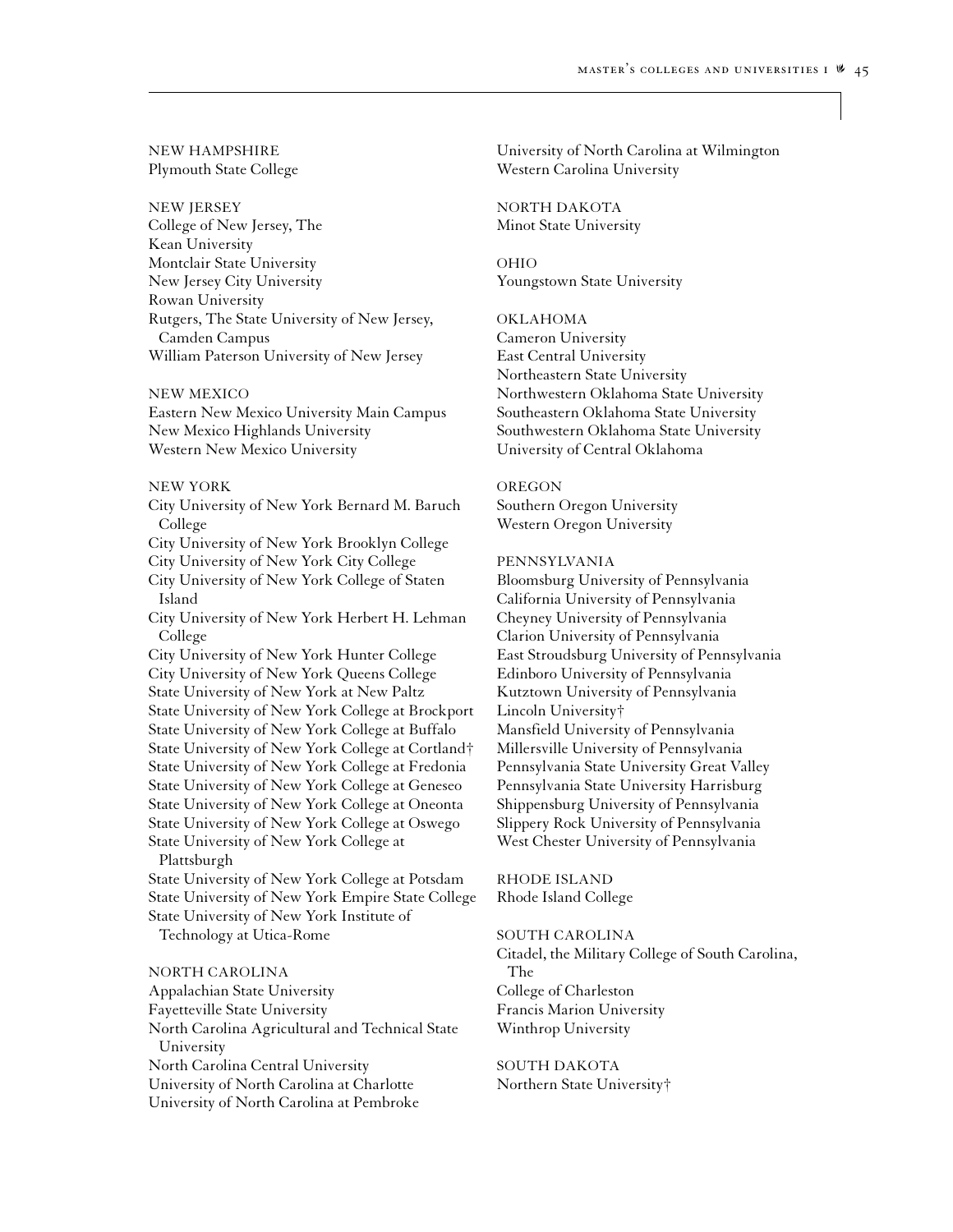TENNESSEE Austin Peay State University Tennessee Technological University University of Tennessee at Chattanooga University of Tennessee at Martin

#### TEXAS

Angelo State University Lamar University Midwestern State University Prairie View A&M University Sam Houston State University Southwest Texas State University Stephen F. Austin State University Sul Ross State University Tarleton State University Texas A&M International University Texas A&M University-Corpus Christi Texas A&M University-Texarkana University of Houston-Clear Lake University of Houston-Victoria University of Texas-Pan American University of Texas at Brownsville/Texas Southmost College University of Texas at San Antonio University of Texas at Tyler University of Texas of the Permian Basin West Texas A&M University

VERMONT Johnson State College

VIRGINIA James Madison University Longwood College Norfolk State University Radford University Virginia State University

WASHINGTON Central Washington University Eastern Washington University Western Washington University

WEST VIRGINIA Marshall University

WISCONSIN University of Wisconsin-Eau Claire University of Wisconsin-La Crosse University of Wisconsin-Oshkosh University of Wisconsin-Platteville

University of Wisconsin-River Falls University of Wisconsin-Stevens Point University of Wisconsin-Stout University of Wisconsin-Superior University of Wisconsin-Whitewater

GUAM University of Guam

PUERTO RICO University of Puerto Rico-Mayaguez Campus

# **PRIVATE, NOT-FOR-PROFIT INSTITUTIONS**

ALABAMA Samford University Spring Hill College Tuskegee University University of Mobile

ALASKA Alaska Pacific University

ARIZONA Grand Canyon University Western International University

CALIFORNIA Antioch University Southern California† Azusa Pacific University California Baptist University† California Lutheran University Chapman University College of Notre Dame Dominican University of California Fresno Pacific University Holy Names College Hope International University John F. Kennedy University La Sierra University Loyola Marymount University Monterey Institute of International Studies Mount Saint Mary's College National University Saint Mary's College of California Santa Clara University University of Redlands†

COLORADO Colorado Christian University Regis University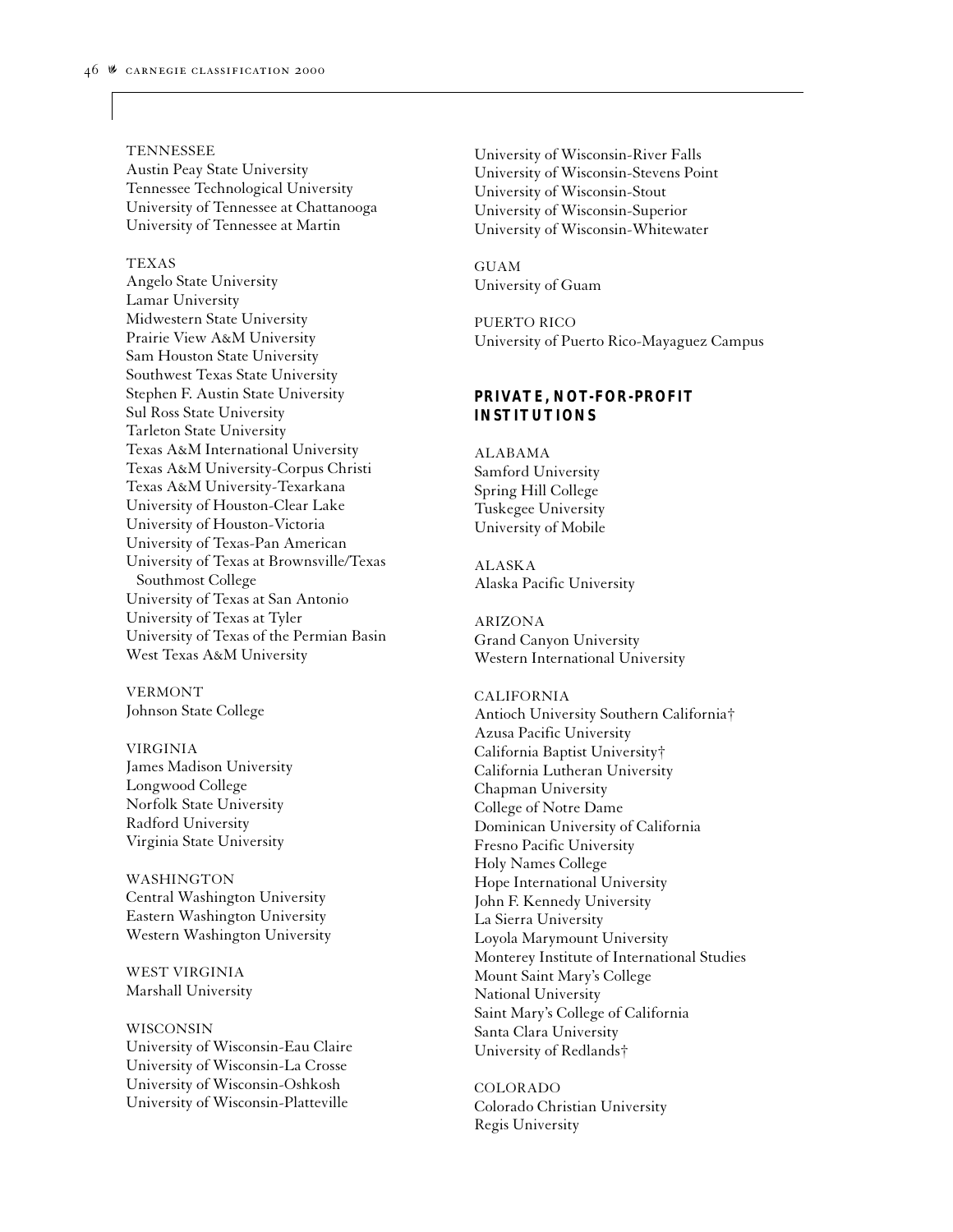CONNECTICUT Fairfield University Quinnipiac University Sacred Heart University Saint Joseph College University of New Haven

DISTRICT OF COLUMBIA Gallaudet University Southeastern University Trinity College

FLORIDA Barry University Embry-Riddle Aeronautical University† Jacksonville University Lynn University Palm Beach Atlantic College Rollins College St. Thomas University Stetson University

GEORGIA Brenau University Mercer University

HAWAII Chaminade University of Honolulu Hawaii Pacific University

ILLINOIS Aurora University Benedictine University Bradley University Columbia College Concordia University Dominican University Lewis University North Central College North Park University Olivet Nazarene University Rockford College Roosevelt University Saint Xavier University University of Saint Francis

INDIANA Butler University Indiana Wesleyan University University of Evansville† University of Indianapolis University of Saint Francis† Valparaiso University

IOWA Drake University† Maharishi University of Management St. Ambrose University

KANSAS Baker University† Friends University Saint Mary College

**KENTUCKY** Bellarmine University Spalding University

LOUISIANA Centenary College of Louisiana Loyola University New Orleans Xavier University of Louisiana

MARYLAND College of Notre Dame of Maryland Hood College Loyola College in Maryland Mount Saint Mary's College and Seminary

MASSACHUSETTS American International College Anna Maria College Assumption College Bentley College† Emerson College Emmanuel College Lesley University† Simmons College† Springfield College Suffolk University Western New England College Wheelock College†

MICHIGAN Lawrence Technological University Madonna University Marygrove College† Siena Heights University† University of Detroit Mercy†

MINNESOTA Bethel College College of Saint Catherine College of Saint Scholastica, The Hamline University Saint Mary's University of Minnesota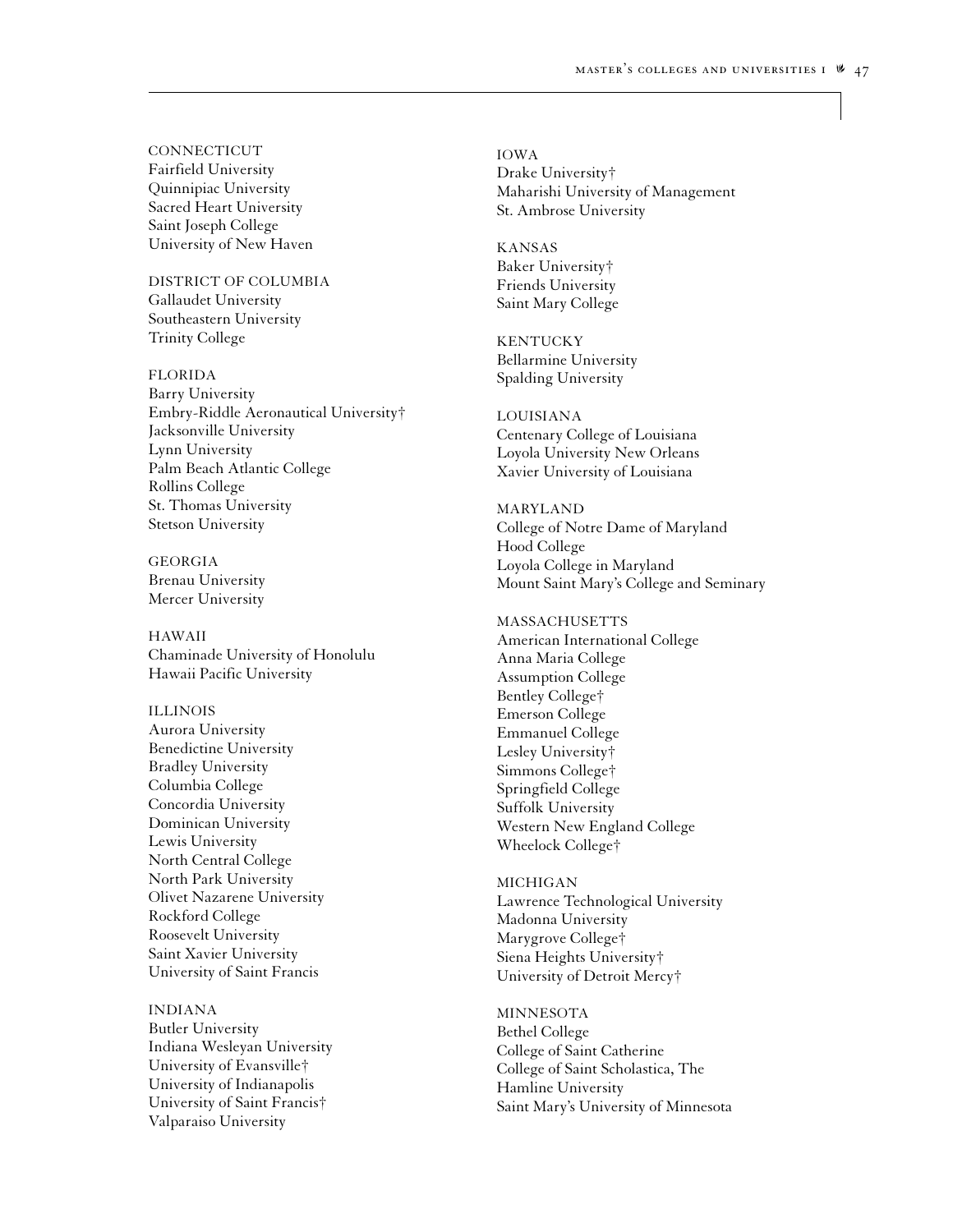MISSISSIPPI Mississippi College William Carey College

MISSOURI Avila College Fontbonne College Lindenwood University Maryville University of Saint Louis Park College Rockhurst University Webster University William Woods University

NEBRASKA Bellevue University† Creighton University†

NEW HAMPSHIRE Notre Dame College Rivier College

NEW JERSEY Fairleigh Dickinson University Georgian Court College Monmouth University Rider University Saint Peter's College

NEW YORK Alfred University Canisius College College of New Rochelle, The College of Saint Rose Dowling College Iona College Ithaca College Long Island University Brooklyn Campus Long Island University C. W. Post Campus Manhattan College Manhattanville College Marist College Mercy College Mount Saint Mary College Nazareth College of Rochester New York Institute of Technology-Manhattan Campus New York Institute of Technology Main Campus-Old Westbury Niagara University Pace University White Plains Campus Pratt Institute†

Roberts Wesleyan College† Rochester Institute of Technology Sage Colleges-Albany Campus† St. Bonaventure University Touro College Wagner College

NORTH CAROLINA Campbell University Elon College† Gardner-Webb University Meredith College

NORTH DAKOTA University of Mary

#### OHIO

Ashland University† Baldwin-Wallace College Franciscan University of Steubenville Heidelberg College† John Carroll University Malone College† McGregor School of Antioch University, The University of Findlay, The Ursuline College Walsh University Xavier University

OKLAHOMA Oklahoma City University Oral Roberts University Southern Nazarene University

OREGON George Fox University Marylhurst University Pacific University University of Portland

PENNSYLVANIA Allentown College of Saint Francis De Sales Beaver College Carlow College† Chestnut Hill College College Misericordia† Eastern College Gannon University Holy Family College Immaculata College La Roche College La Salle University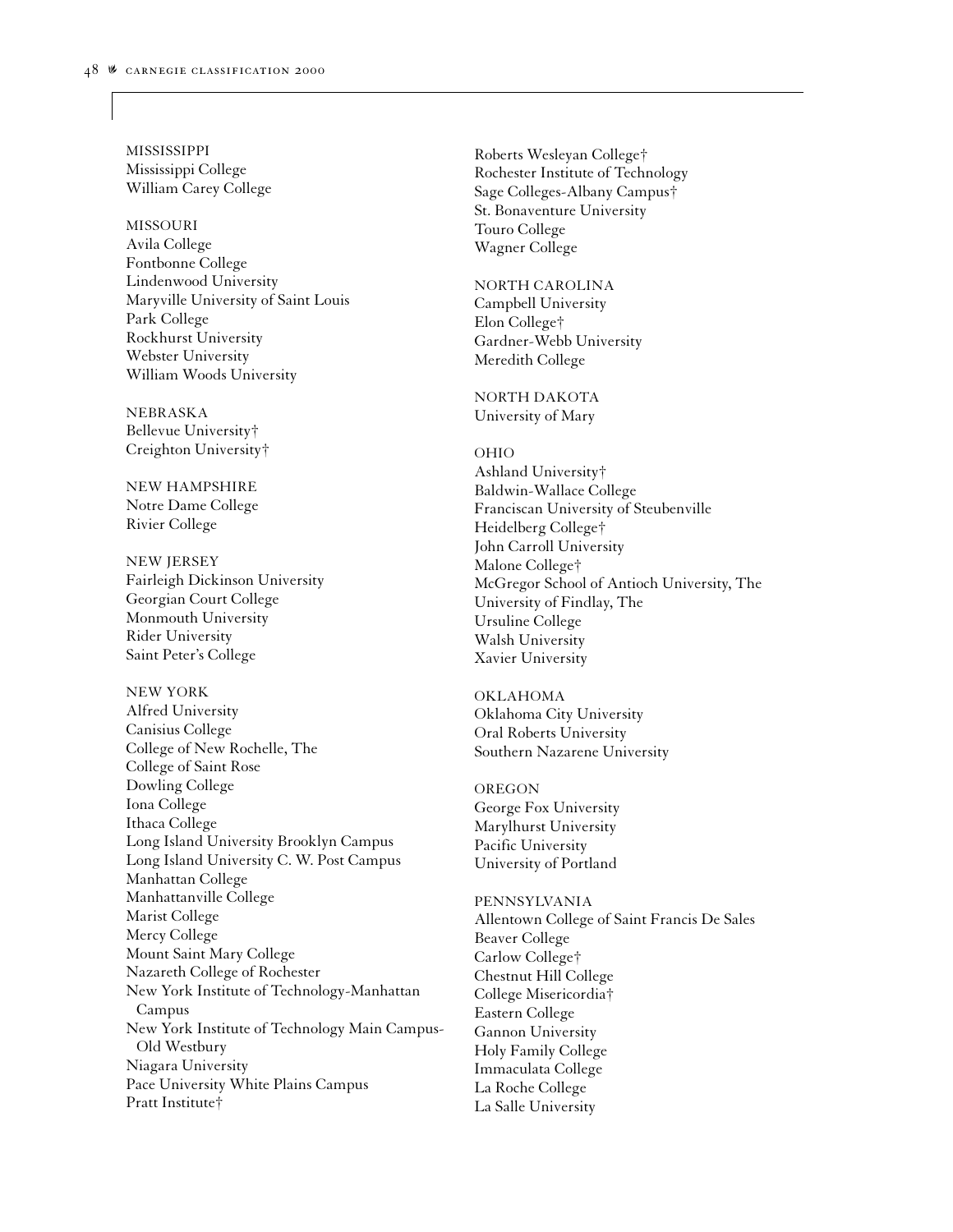Marywood University Philadelphia University Robert Morris College† Saint Francis College Saint Joseph's University University of Scranton Villanova University Wilkes University

RHODE ISLAND Johnson & Wales University Providence College Salve Regina University

SOUTH CAROLINA Charleston Southern University Converse College†

TENNESSEE Belmont University Carson-Newman College Freed-Hardeman University Lincoln Memorial University Trevecca Nazarene University

## TEXAS Abilene Christian University Dallas Baptist University Hardin-Simmons University Houston Baptist University Our Lady of the Lake University St. Mary's University Trinity University University of Mary Hardin-Baylor University of Saint Thomas University of the Incarnate Word Wayland Baptist University

UTAH Westminster College of Salt Lake City

VERMONT Goddard College Norwich University Saint Michael's College

VIRGINIA Averett College† Hampton University Liberty University Lynchburg College Marymount University Regent University Shenandoah University University of Richmond

WASHINGTON Antioch University Seattle City University Gonzaga University Heritage College† Pacific Lutheran University Saint Martin's College Seattle Pacific University Seattle University† Walla Walla College Whitworth College

WEST VIRGINIA Wheeling Jesuit University

WISCONSIN Cardinal Stritch University Concordia University Wisconsin Edgewood College Silver Lake College

PUERTO RICO Bayamon Central University Inter American University of Puerto Rico Metropolitan Campus Inter American University of Puerto Rico San German Campus Pontifical Catholic University of Puerto Rico Universidad Del Turabo Universidad Metropolitana

# **PRIVATE, FOR-PROFIT INSTITUTIONS**

COLORADO Colorado Technical University (Colorado Springs)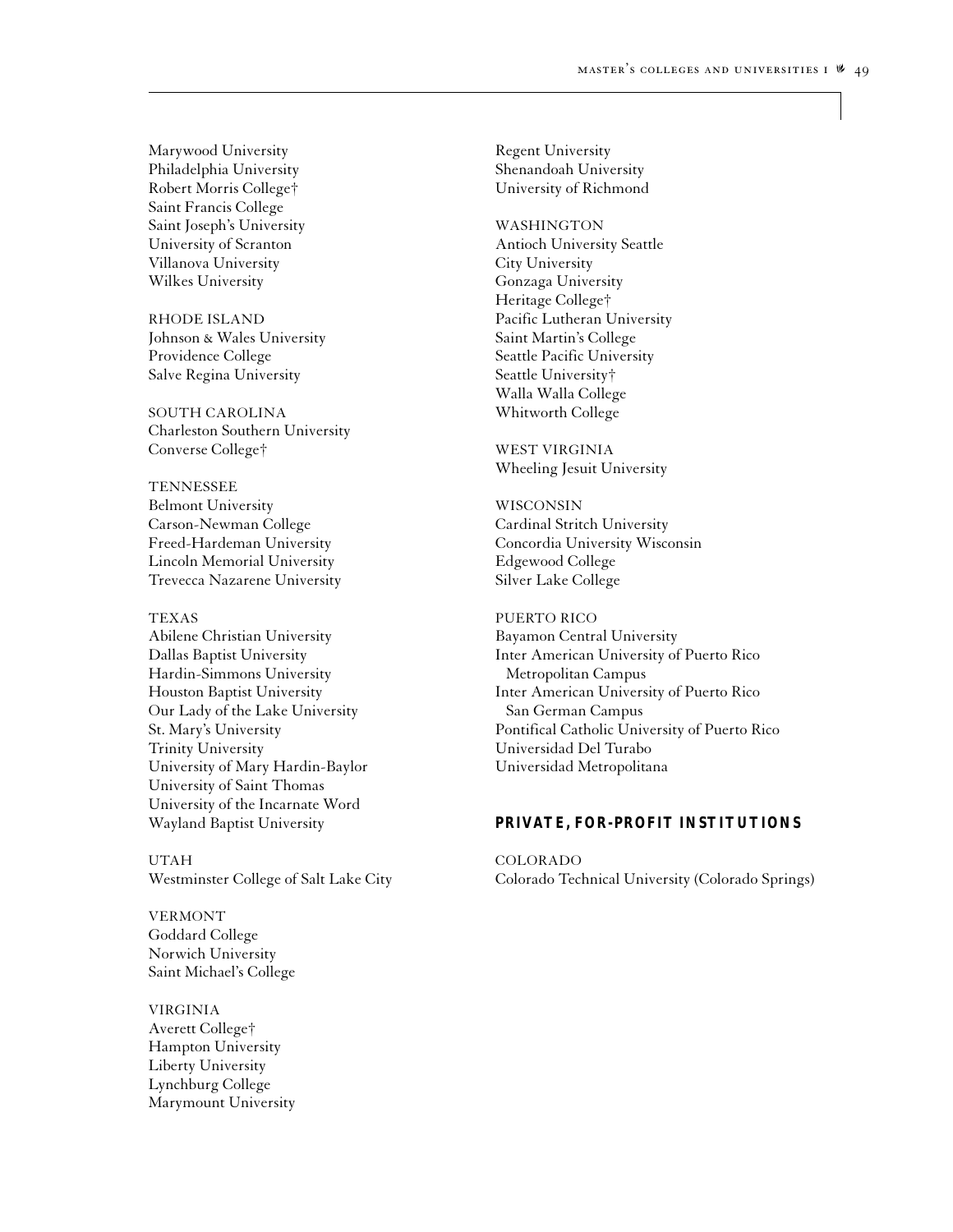list of institutions by carnegie classification, control, and state

# *Master's Colleges and Universities II*

## **PUBLIC INSTITUTIONS**

۴

GEORGIA Savannah State University†

KENTUCKY Kentucky State University

LOUISIANA Southern University at New Orleans

MICHIGAN Ferris State University Lake Superior State University

MINNESOTA Bemidji State University Metropolitan State University

MISSISSIPPI Mississippi University for Women†

MONTANA Montana State University-Northern†

NEBRASKA Peru State College

NEW HAMPSHIRE Keene State College

NEW JERSEY Thomas Edison State College†

NEW YORK Purchase College, State University of New York†

OREGON Eastern Oregon University

PENNSYLVANIA Lock Haven University of Pennsylvania Pennsylvania State University Erie

SOUTH CAROLINA Lander University

UTAH Southern Utah University Weber State University

VERMONT Castleton State College

WISCONSIN University of Wisconsin-Green Bay University of Wisconsin-Parkside

VIRGIN ISLANDS University of the Virgin Islands

# **PRIVATE, NOT-FOR-PROFIT INSTITUTIONS**

ARIZONA Prescott College

ARKANSAS Harding University Main Campus†

CALIFORNIA Concordia University† New College of California Point Loma Nazarene University Simpson College Woodbury University

FLORIDA Saint Leo University University of Tampa

GEORGIA Piedmont College†

IDAHO Northwest Nazarene University†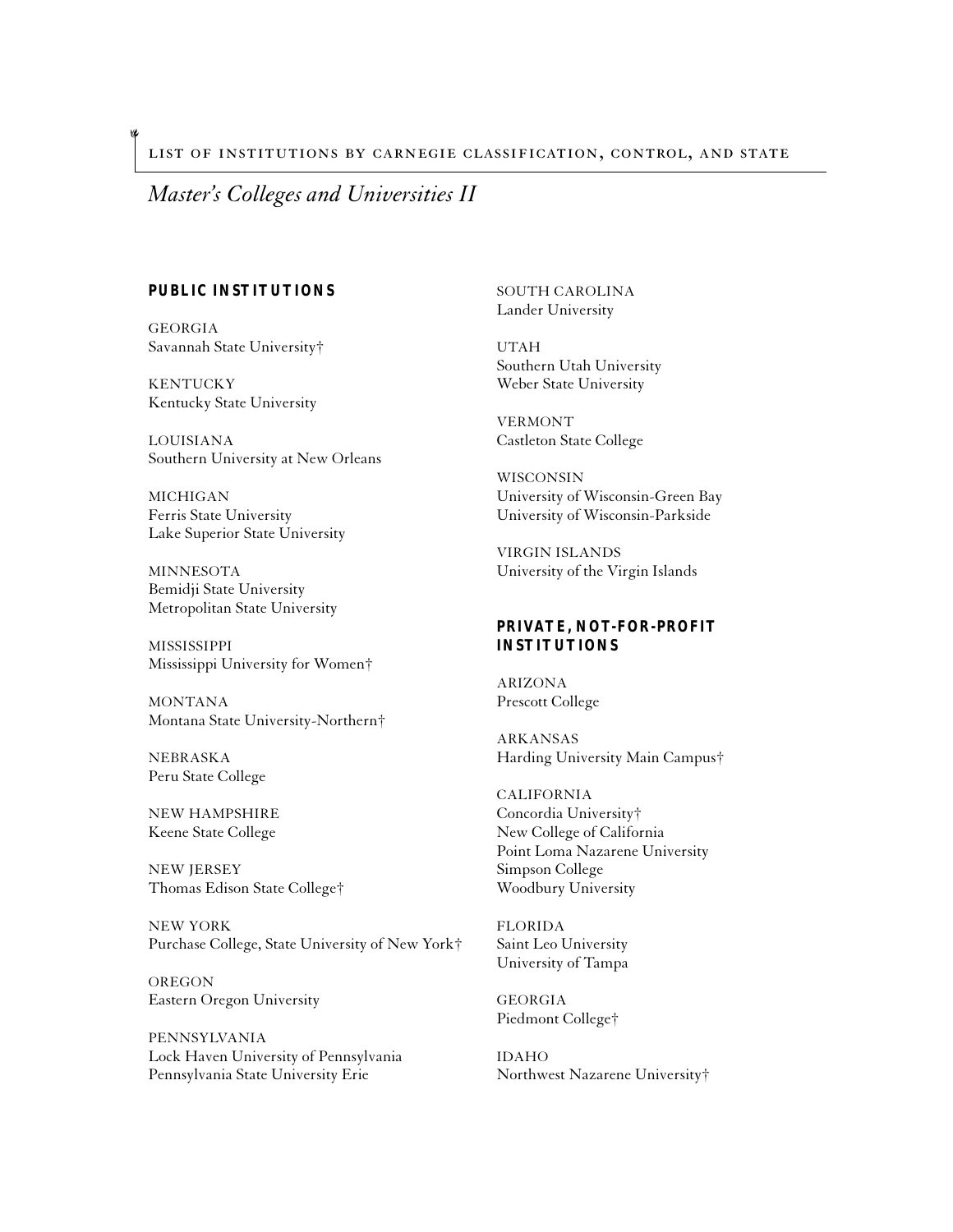ILLINOIS Quincy University

INDIANA Anderson University Oakland City University

IOWA Loras College Marycrest International University University of Dubuque

KANSAS Benedictine College MidAmerica Nazarene University Newman University†

KENTUCKY Campbellsville University† Cumberland College

MAINE Husson College† Saint Joseph's College† University of New England†

MASSACHUSETTS College of Our Lady of the Elms Eastern Nazarene College Regis College

MICHIGAN Aquinas College Cornerstone University Spring Arbor College

MINNESOTA Augsburg College†

MISSOURI Drury University Southwest Baptist University

MONTANA University of Great Falls

NEBRASKA Concordia University† Doane College†

NEW MEXICO College of Santa Fe College of the Southwest† NEW YORK College of Mount Saint Vincent Le Moyne College Molloy College† Nyack College Pace University Pleasantville-Briarcliff Campus St. John Fisher College St. Thomas Aquinas College

NORTH CAROLINA Pfeiffer University† Queens College Warren Wilson College

OHIO Capital University† College of Mount Saint Joseph Lake Erie College University of Rio Grande

OREGON Concordia University

PENNSYLVANIA Cabrini College Geneva College† Gratz College† Gwynedd-Mercy College† King's College Lebanon Valley College Point Park College Waynesburg College York College of Pennsylvania

SOUTH CAROLINA Southern Wesleyan University†

SOUTH DAKOTA Mount Marty College University of Sioux Falls

TENNESSEE Christian Brothers University Cumberland University† Lipscomb University Milligan College Tusculum College Union University

TEXAS LeTourneau University† St. Edward's University Texas Wesleyan University†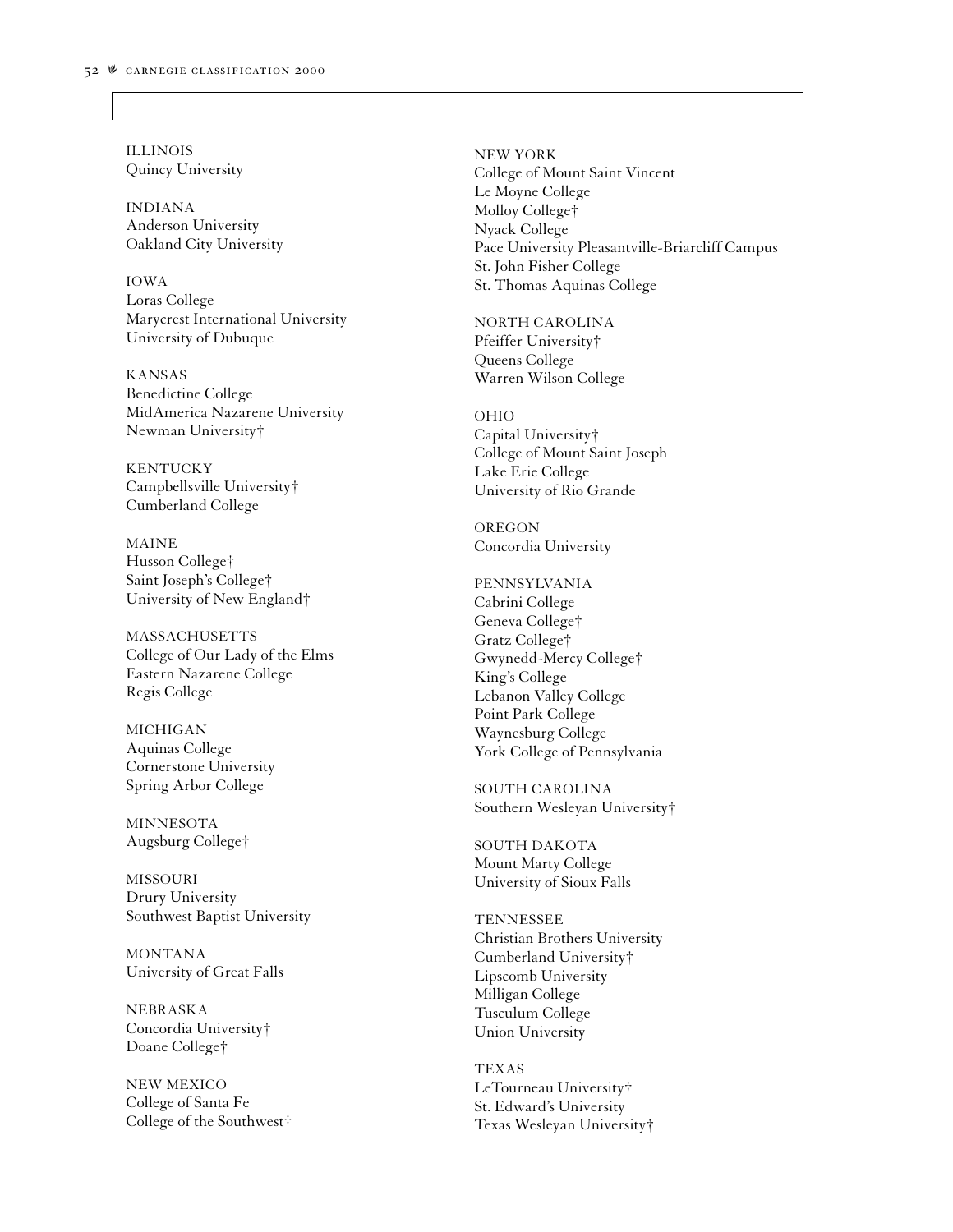VERMONT College of Saint Joseph School for International Training† Trinity College

VIRGINA Mary Baldwin College

WEST VIRGINA Salem-Teikyo University

WISCONSIN Carthage College Marian College of Fond Du Lac Mount Mary College Viterbo College

PUERTO RICO University of the Sacred Heart

# **PRIVATE, FOR-PROFIT INSTITUTIONS**

DISTRICT OF COLUMBIA Strayer University

FLORIDA Florida Metropolitan University Florida Metropolitan University-Orlando, South Florida Metropolitan University-Tampa College Florida Metropolitan University-Tampa College, Brandon Florida Metropolitan University-Tampa College, Pinellas

SOUTH DAKOTA Huron University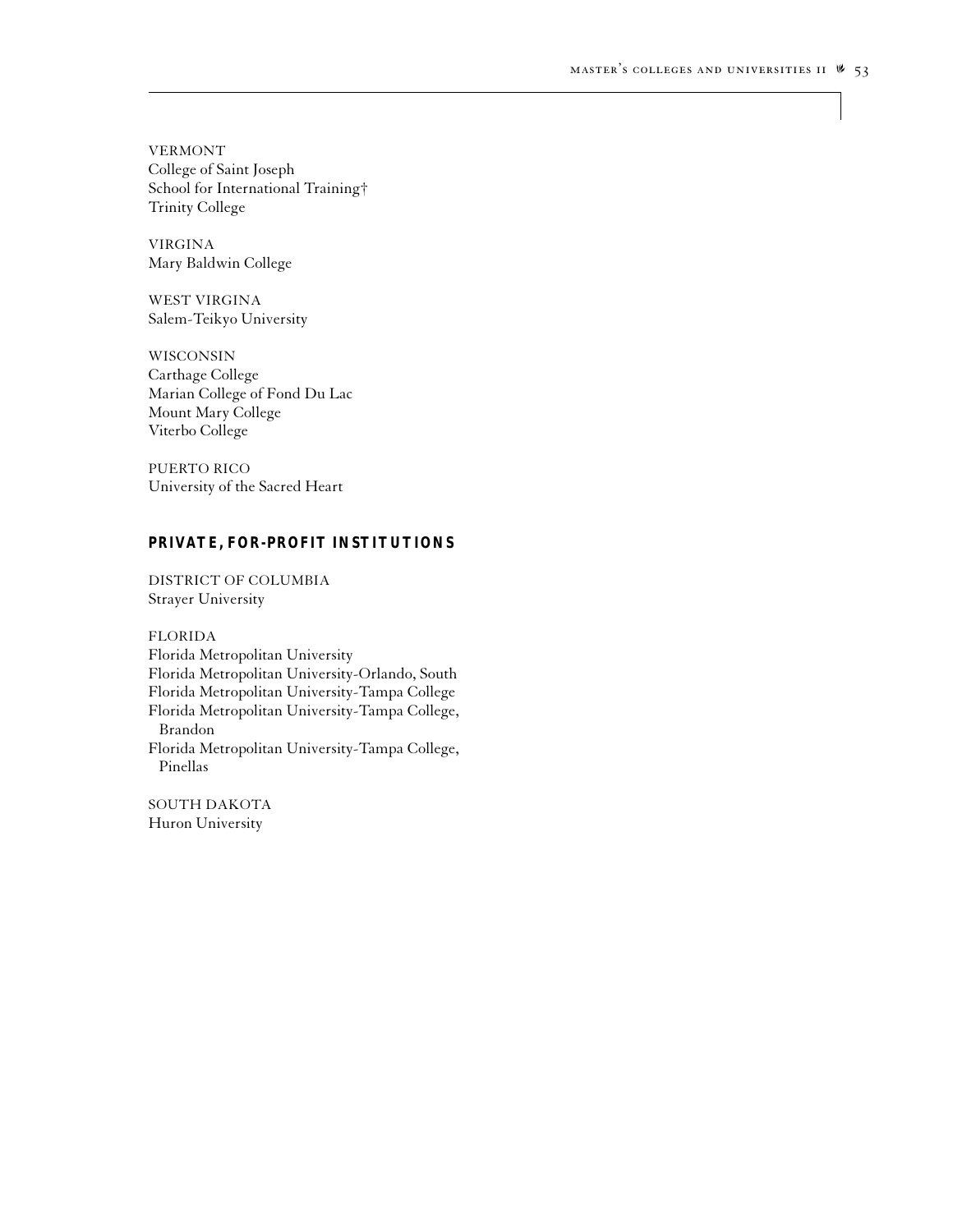list of institutions by carnegie classification, control, and state

# *Baccalaureate Colleges—Liberal Arts*

### **PUBLIC INSTITUTIONS**

۴

CALIFORNIA California State University-Monterey Bay

COLORADO Fort Lewis College Mesa State College† Western State College†

**CONNECTICUT** Charter Oak State College

FLORIDA New College of the University of South Florida

HAWAII University of Hawaii at Hilo University of Hawaii West Oahu

MAINE University of Maine at Presque Isle†

MARYLAND St. Mary's College of Maryland

MASSACHUSETTS Massachusetts College of Liberal Arts†

MINNESOTA University of Minnesota-Morris

NEW HAMPSHIRE College for Lifelong Learning†

NEW JERSEY Richard Stockton College of New Jersey, The

NORTH CAROLINA University of North Carolina at Asheville

OHIO Shawnee State University† PENNSYLVANIA University of Pittsburgh at Bradford University of Pittsburgh Greensburg Campus

SOUTH CAROLINA Coastal Carolina University†

TEXAS Texas A&M University-Galveston

VIRGINIA Christopher Newport University† Mary Washington College University of Virginia's College at Wise, The Virginia Military Institute

WASHINGTON Evergreen State College, The†

PUERTO RICO University of Puerto Rico-Cayey University College

### **PRIVATE, NOT-FOR-PROFIT INSTITUTIONS**

ALABAMA Birmingham-Southern College† Huntingdon College Judson College Talladega College

ARKANSAS Arkansas Baptist College Hendrix College Lyon College

CALIFORNIA Christian Heritage College Claremont McKenna College Harvey Mudd College† Mills College† National Hispanic University, The Occidental College†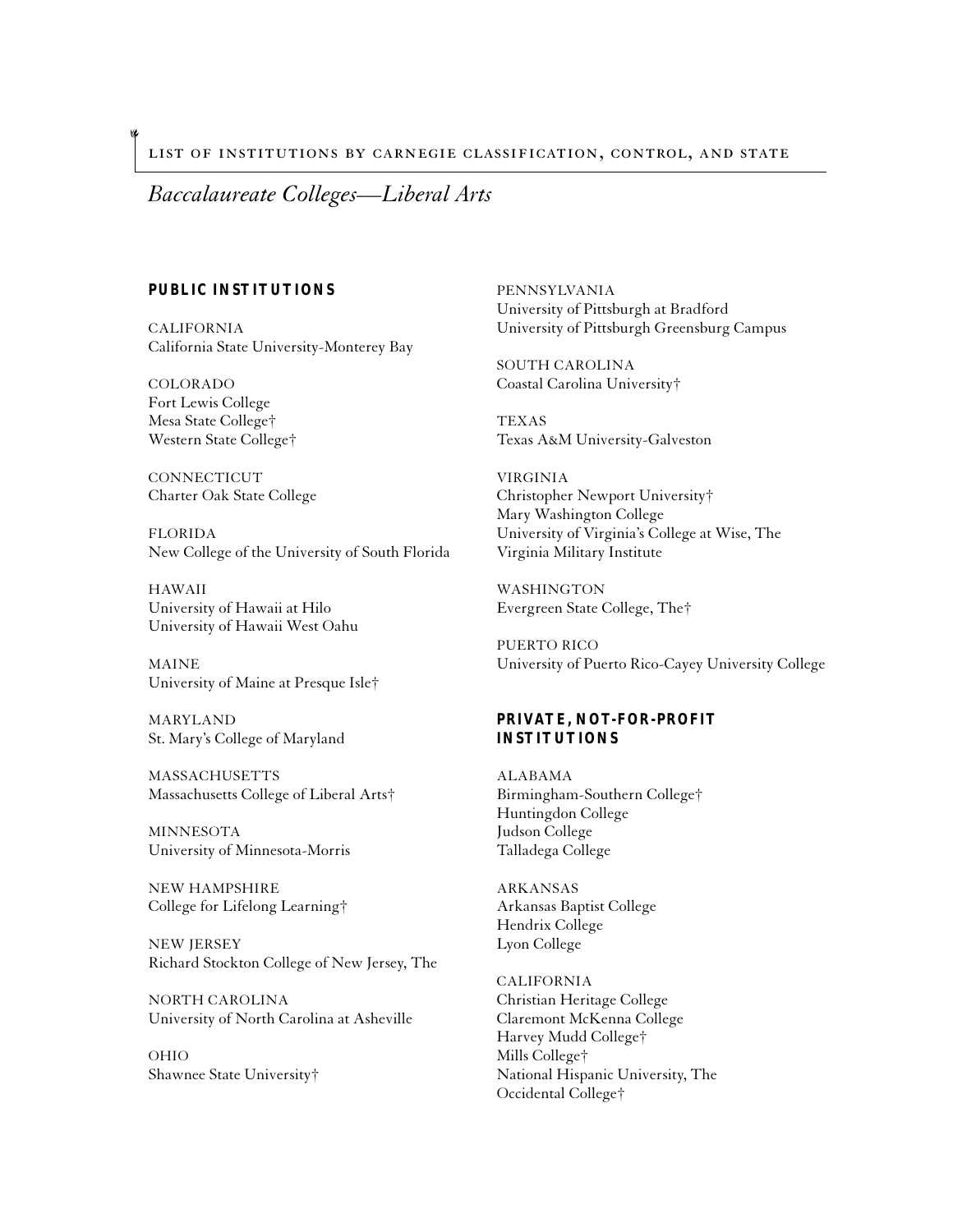Pitzer College Pomona College Scripps College Thomas Aquinas College University of Judaism† Westmont College Whittier College†

COLORADO Colorado College†

CONNECTICUT Connecticut College† Trinity College† Wesleyan University†

FLORIDA Beacon College Eckerd College Trinity Baptist College

GEORGIA Agnes Scott College Morehouse College Oglethorpe University† Paine College Spelman College Wesleyan College

IDAHO Albertson College

ILLINOIS Augustana College Blackburn College Illinois Wesleyan University Knox College Lake Forest College Monmouth College Principia College Shimer College Wheaton College†

INDIANA DePauw University Earlham College Goshen College† Hanover College Wabash College

IOWA Coe College† Cornell College Grinnell College Luther College Mount St. Clare College†

KENTUCKY Berea College Centre College Georgetown College† Lindsey Wilson College† Transylvania University

MAINE Bates College Bowdoin College Colby College College of the Atlantic

MARYLAND Goucher College† St. John's College† Washington College† Western Maryland College†

MASSACHUSETTS Amherst College Bradford College College of the Holy Cross Gordon College† Hampshire College Mount Holyoke College Pine Manor College Smith College† Wellesley College Wheaton College Williams College†

MICHIGAN Adrian College† Albion College Alma College Hillsdale College Hope College Kalamazoo College Olivet College

MINNESOTA Carleton College College of Saint Benedict† Concordia College-Moorhead Gustavus Adolphus College Macalester College Saint John's University† Saint Olaf College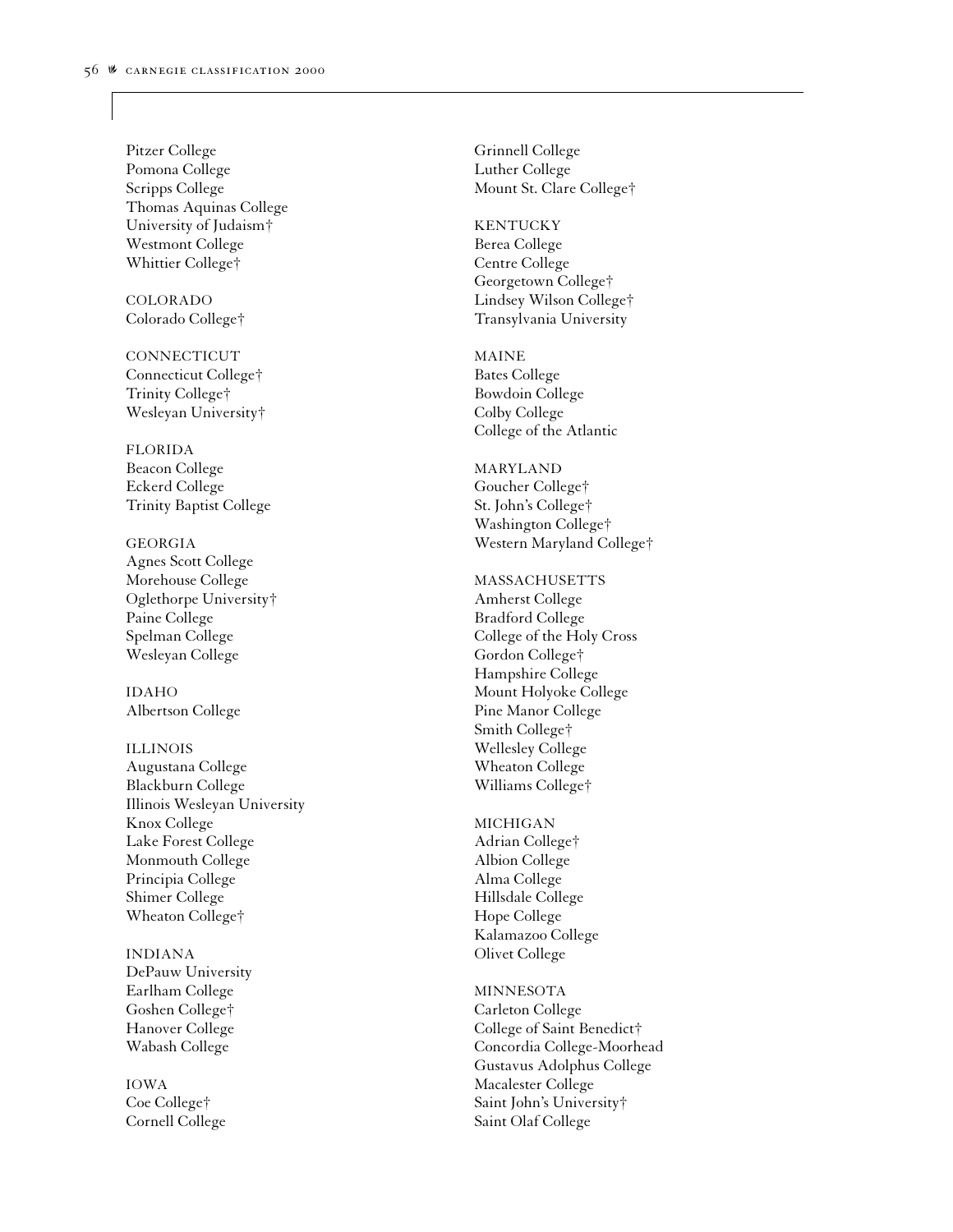MISSISSIPPI Millsaps College† Tougaloo College

MISSOURI Stephens College Westminster College William Jewell College†

NEBRASKA Hastings College† Nebraska Wesleyan University†

NEW HAMPSHIRE Franklin Pierce College† Saint Anselm College

NEW JERSEY Drew University†

NEW MEXICO St. John's College†

NEW YORK Bard College† Barnard College Colgate University Hamilton College Hartwick College Hobart and William Smith Colleges Houghton College Long Island University Southampton College† Marymount Manhattan College Regents College St. Lawrence University† Sarah Lawrence College† Siena College Skidmore College Union College† Vassar College Wells College

NORTH CAROLINA

Barber-Scotia College Bennett College Davidson College Greensboro College Guilford College Lees-McRae College St. Andrews Presbyterian College St. Augustine's College Salem College†

OHIO Antioch College College of Wooster, The Denison University Hiram College Kenyon College Muskingum College Oberlin College Ohio Wesleyan University Wittenberg University OREGON Lewis and Clark College† Reed College Warner Pacific College Willamette University† PENNSYLVANIA Albright College Allegheny College Bryn Mawr College† Bucknell University† Chatham College† Dickinson College Franklin & Marshall College Gettysburg College Haverford College Juniata College Lafayette College Lycoming College Moravian College† Muhlenberg College Rosemont College† Saint Vincent College & Seminary Seton Hill College† Susquehanna University† Swarthmore College Ursinus College

Washington and Jefferson College Westminster College

SOUTH CAROLINA Erskine College† Furman University† Presbyterian College Wofford College

TENNESSEE Bethel College† Fisk University King College Lane College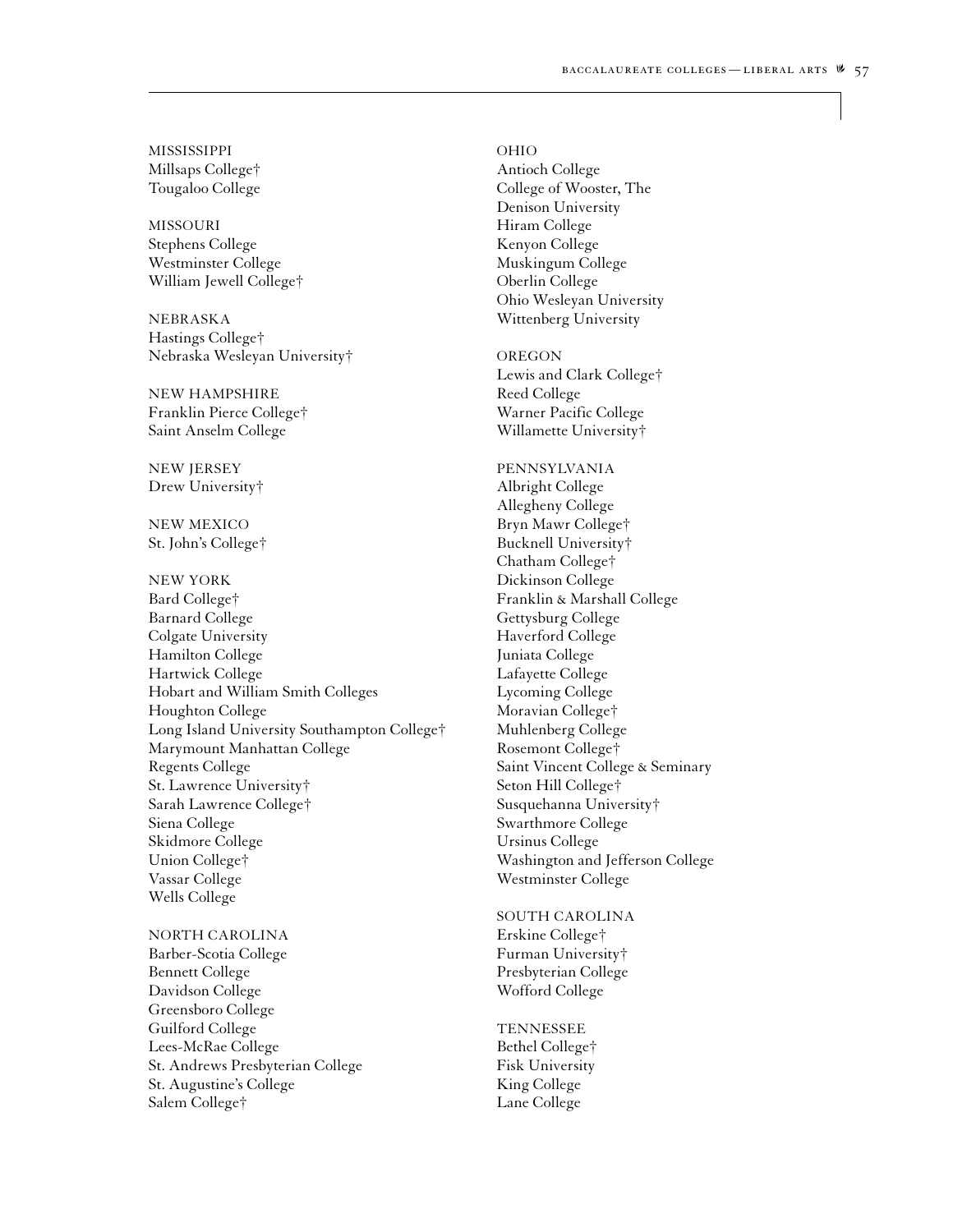Rhodes College University of the South

# TEXAS

Austin College† Schreiner College† Southwestern University Texas College University of Dallas†

VERMONT Bennington College† Burlington College† Marlboro College Middlebury College†

#### VIRGINIA

Bridgewater College Christendom College Eastern Mennonite University† Emory & Henry College Hampden-Sydney College Hollins University† Randolph-Macon College Randolph-Macon Woman's College Roanoke College Sweet Briar College Virginia Union University Virginia Wesleyan College Washington and Lee University

WASHINGTON University of Puget Sound† Whitman College

WEST VIRGINIA Bethany College West Virginia Wesleyan College†

WISCONSIN Beloit College Lawrence University Ripon College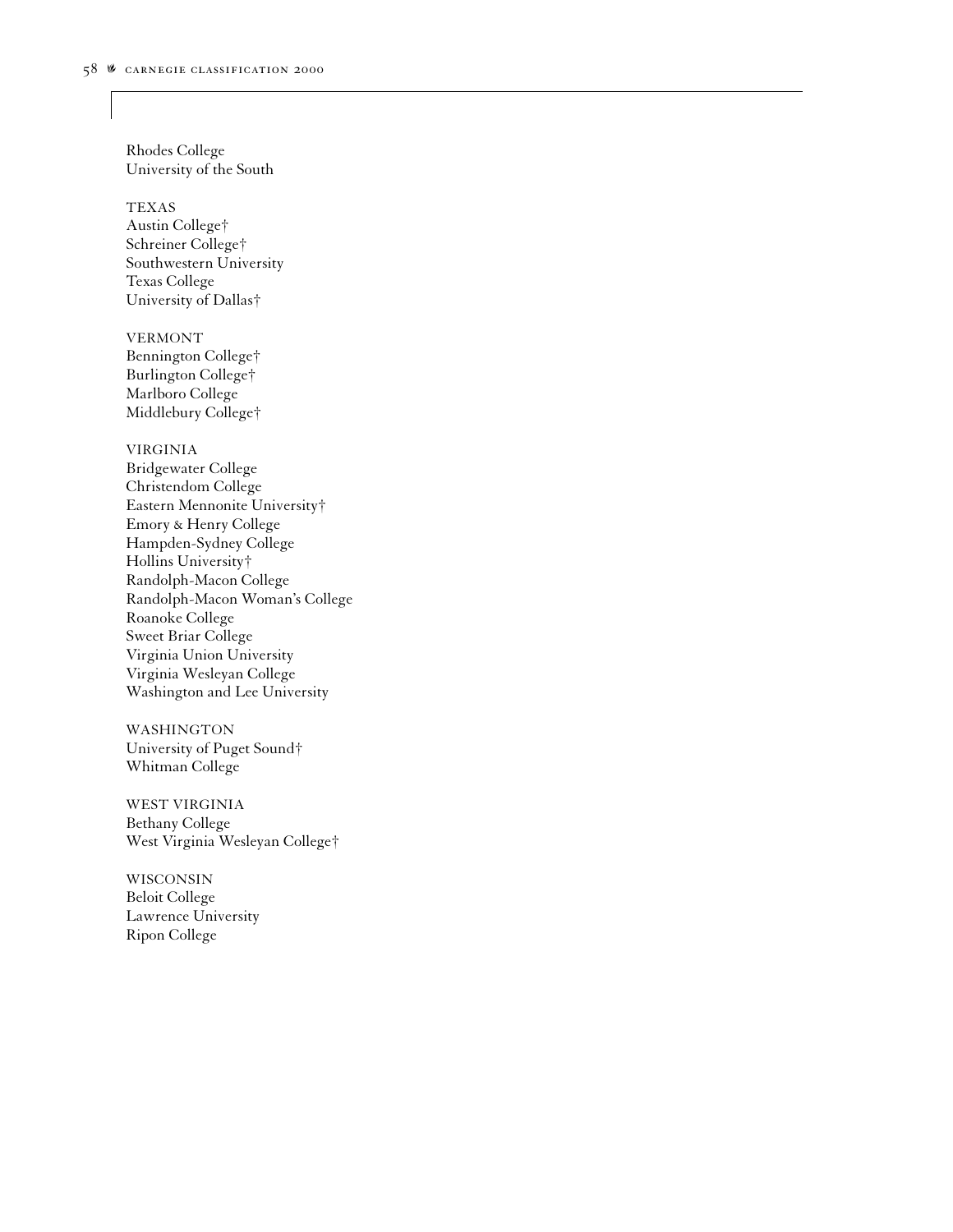# *Baccalaureate Colleges—General*

### **PUBLIC INSTITUTIONS**

ALABAMA Athens State University

۴

ARKANSAS University of Arkansas at Monticello† University of Arkansas at Pine Bluff

COLORADO Metropolitan State College of Denver

IDAHO Lewis-Clark State College

INDIANA Indiana University East Indiana University Kokomo

MAINE University of Maine at Farmington University of Maine at Fort Kent University of Maine at Machias

MINNESOTA Southwest State University† University of Minnesota-Crookston

MISSISSIPPI Mississippi Valley State University†

MISSOURI Missouri Southern State College Missouri Western State College

MONTANA Western Montana College†

NEW HAMPSHIRE University of New Hampshire at Manchester

NEW JERSEY Ramapo College of New Jersey NEW YORK City University of New York Medgar Evers College City University of New York York College State University of New York College at Old Westbury

NORTH CAROLINA Elizabeth City State University Winston-Salem State University

NORTH DAKOTA Dickinson State University Mayville State University Valley City State University

OHIO Central State University

OKLAHOMA Langston University Oklahoma Panhandle State University University of Science and Arts of Oklahoma

PENNSYLVANIA University of Pittsburgh Johnstown Campus

SOUTH CAROLINA University of South Carolina-Aiken University of South Carolina-Spartanburg

SOUTH DAKOTA Black Hills State University Dakota State University

TEXAS University of Houston-Downtown

VERMONT Lyndon State College

WEST VIRGINIA Bluefield State College Concord College Fairmont State College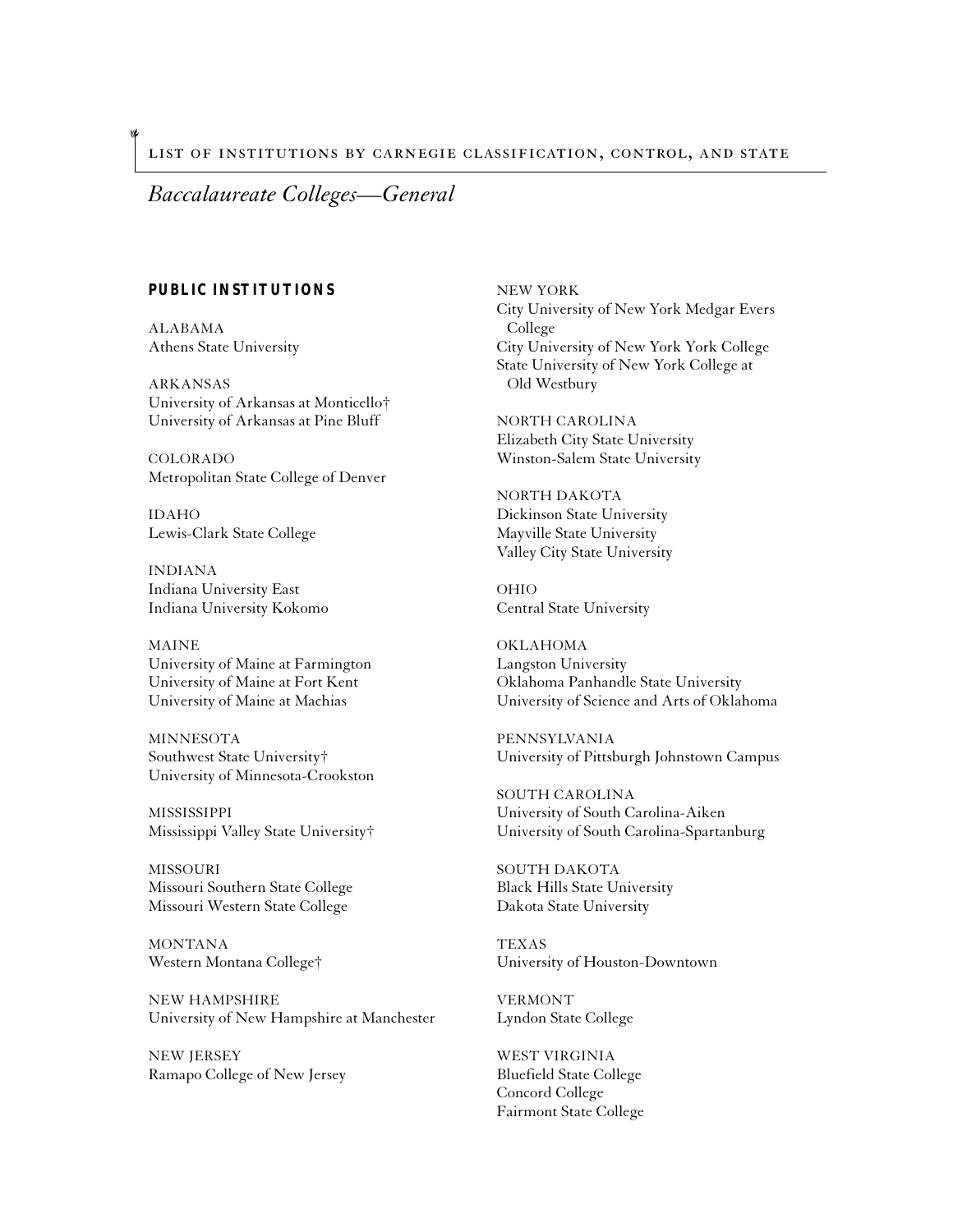Glenville State College† Shepherd College West Liberty State College West Virginia State College West Virginia University Institute of Technology

PUERTO RICO University of Puerto Rico-Aguadilla University College† University of Puerto Rico-Arecibo University College University of Puerto Rico-Bayamon University College University of Puerto Rico-Humacao University College University of Puerto Rico-Ponce University College

# **PRIVATE, NOT-FOR-PROFIT INSTITUTIONS**

ALABAMA Andrew Jackson University Faulkner University Miles College Oakwood College Stillman College

ALASKA Sheldon Jackson College†

ARKANSAS John Brown University Ouachita Baptist University Philander Smith College University of the Ozarks Williams Baptist College

CALIFORNIA Bethany College Cogswell Polytechnical College Master's College and Seminary, The Menlo College Pacific Union College Patten College† Vanguard University of Southern California

**CONNECTICUT** Albertus Magnus College Teikyo Post University

DELAWARE Wesley College

FLORIDA Bethune Cookman College Clearwater Christian College Edward Waters College Flagler College Florida Memorial College Florida Southern College International College Jones College† Trinity International University, South Florida Campus Warner Southern College†

GEORGIA Berry College† Brewton-Parker College Covenant College Emmanuel College† LaGrange College† Morris Brown College Shorter College Thomas College Toccoa Falls College

HAWAII Brigham Young University Hawaii Campus

ILLINOIS Barat College East-West University Elmhurst College Eureka College Greenville College Illinois College Judson College MacMurray College McKendree College Millikin University Trinity Christian College

INDIANA Bethel College† Calumet College of Saint Joseph Franklin College of Indiana Grace College Huntington College Manchester College Marian College Martin University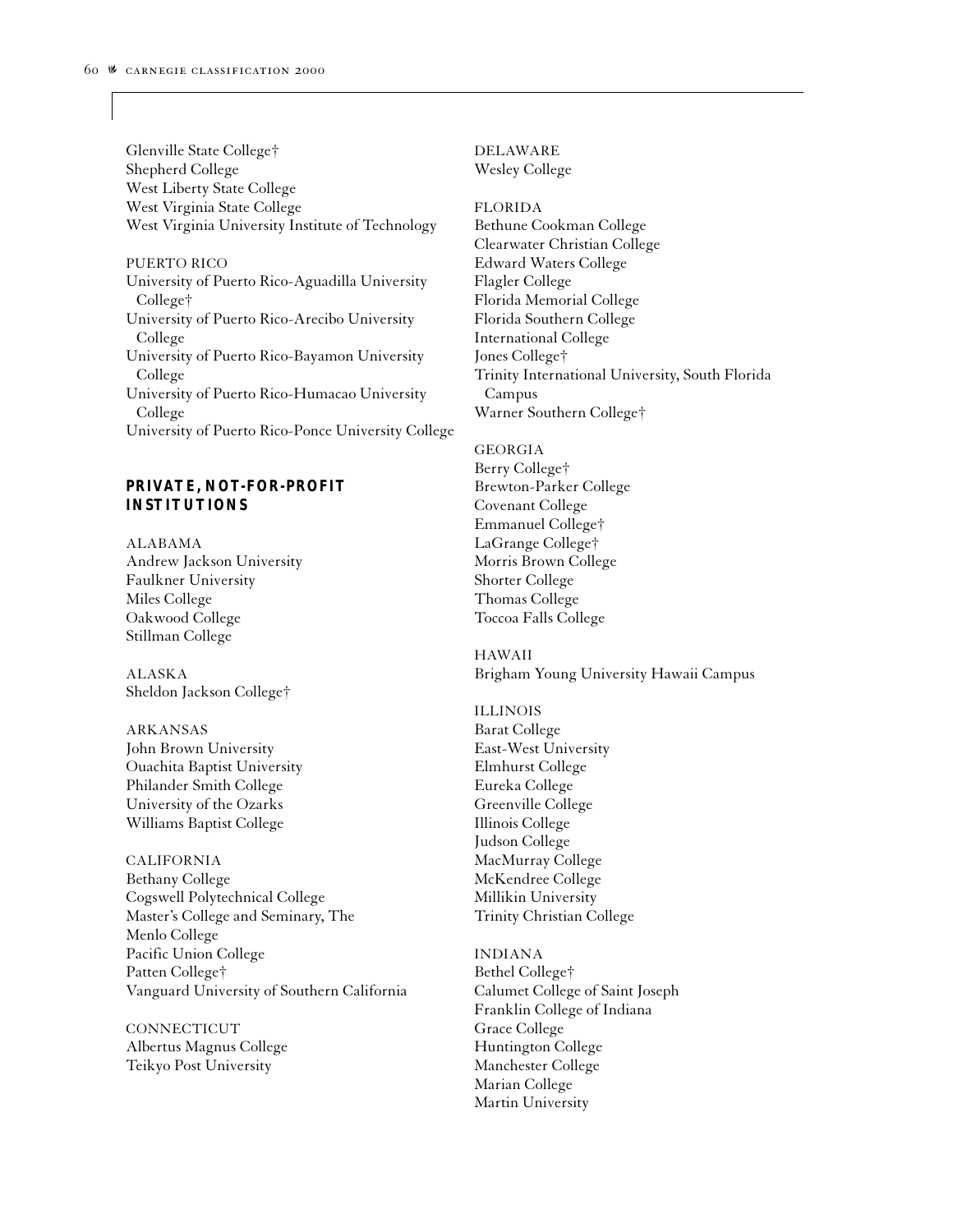Saint Joseph's College Saint Mary-of-the-Woods College Saint Mary's College Taylor University Taylor University, Fort Wayne Tri-State University

IOWA Briar Cliff College Buena Vista University Central College Clarke College Dordt College Graceland University Grand View College Iowa Wesleyan College Morningside College† Mount Mercy College Northwestern College Simpson College Upper Iowa University Wartburg College William Penn University

KANSAS Barclay College† Bethany College Bethel College Kansas Wesleyan University McPherson College Ottawa University Southwestern College Sterling College† Tabor College

KENTUCKY Alice Lloyd College Asbury College Brescia University Kentucky Christian College Kentucky Wesleyan College Mid-Continent College† Pikeville College Thomas More College

LOUISIANA Dillard University Louisiana College Our Lady of Holy Cross College

MAINE Unity College† MARYLAND Columbia Union College Villa Julie College

MASSACHUSETTS Atlantic Union College Curry College Endicott College† Merrimack College Stonehill College

MICHIGAN Calvin College Concordia College Saint Mary's College William Tyndale College

MINNESOTA Concordia University, St. Paul Crown College Northwestern College

MISSISSIPPI Belhaven College Blue Mountain College Rust College

MISSOURI Central Methodist College College of the Ozarks Columbia College Culver-Stockton College Evangel University Hannibal-La Grange College Missouri Baptist College Missouri Valley College

MONTANA Carroll College Rocky Mountain College

NEBRASKA College of Saint Mary Dana College Grace University Midland Lutheran College Union College York College

NEVADA Sierra Nevada College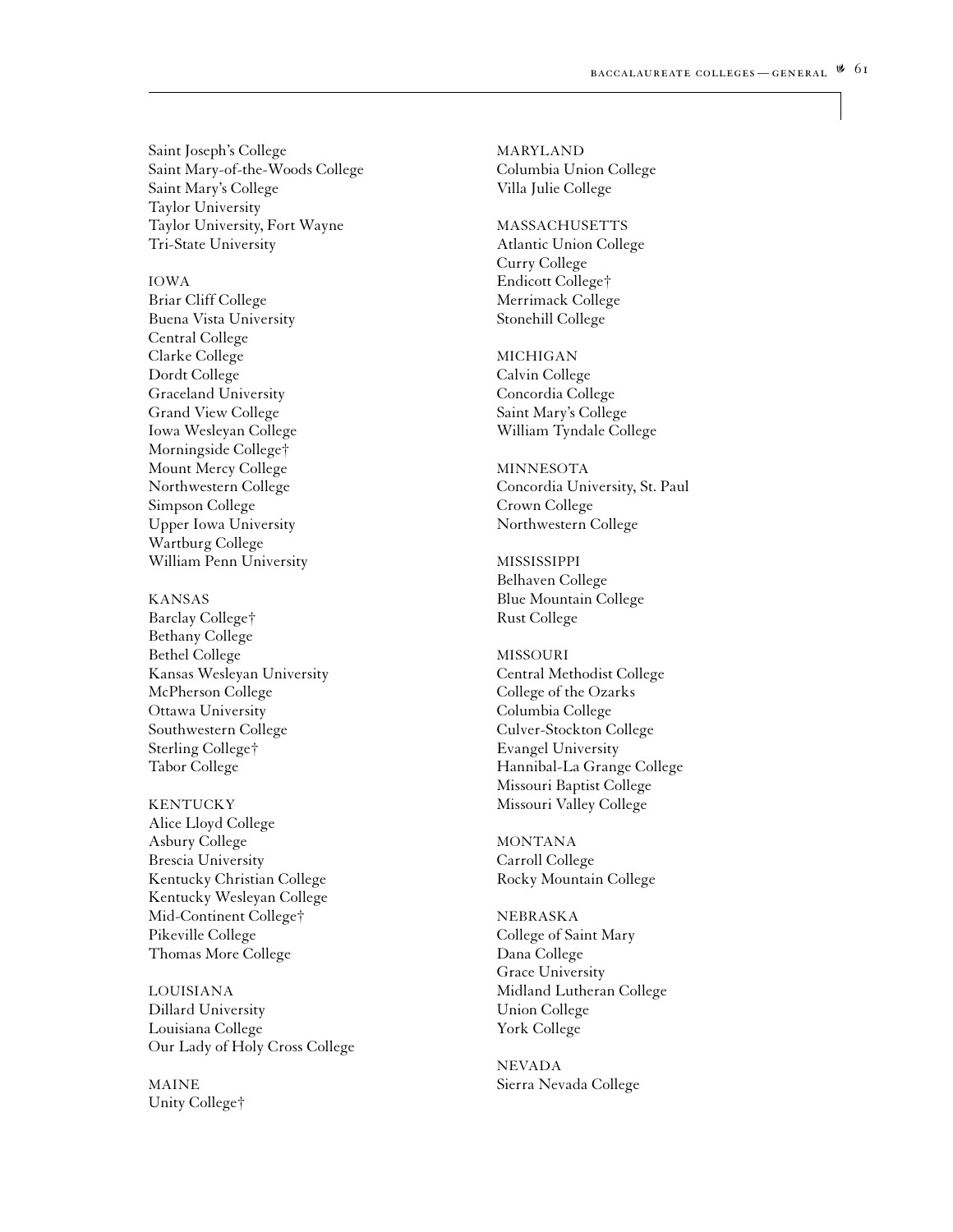NEW HAMPSHIRE Colby-Sawyer College Daniel Webster College New England College

NEW JERSEY Bloomfield College Caldwell College Centenary College College of Saint Elizabeth† Felician College†

NEW YORK Concordia College Daemen College† Dominican College of Blauvelt Elmira College† Hilbert College Keuka College Marymount College Medaille College New York Institute of Technology-Central Islip Campus Sage Colleges-Troy Campus St. Francis College Saint Joseph's College, New York† Saint Joseph's College-Suffolk Campus Utica College of Syracuse University

NORTH CAROLINA Barton College Belmont Abbey College† Catawba College Chowan College High Point University Johnson C. Smith University Lenoir-Rhyne College† Livingstone College Mars Hill College Methodist College Mount Olive College† North Carolina Wesleyan College Shaw University Wingate University

NORTH DAKOTA Jamestown College

OHIO Bluffton College Cedarville College Defiance College, The†

Lourdes College Marietta College† Mount Union College Mount Vernon Nazarene College Notre Dame College Ohio Dominican College Ohio Northern University Otterbein College† Urbana University Wilberforce University Wilmington College

OKLAHOMA Bartlesville Wesleyan College Oklahoma Baptist University Oklahoma Christian University

OREGON Linfield College Northwest Christian College Western Baptist College

PENNSYLVANIA Alvernia College Cedar Crest College Delaware Valley College Elizabethtown College Grove City College Mercyhurst College† Messiah College Neumann College Thiel College† Wilson College†

RHODE ISLAND Roger Williams University

SOUTH CAROLINA Allen University Anderson College Benedict College Claflin College Coker College Columbia College Limestone College Morris College Newberry College North Greenville College Voorhees College

SOUTH DAKOTA Augustana College† Dakota Wesleyan University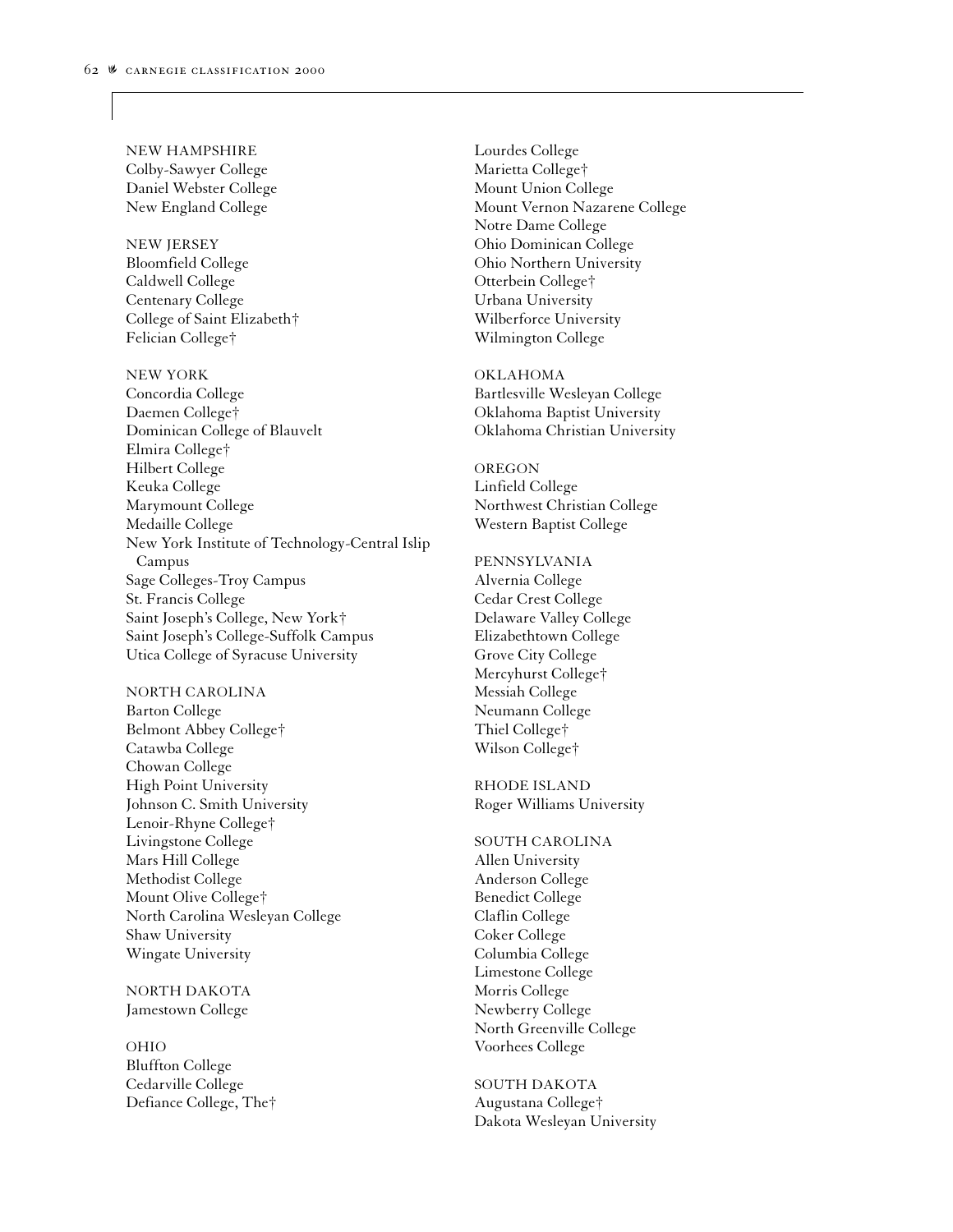TENNESSEE Bryan College Crichton College† Lambuth University Lee University Lemoyne-Owen College Martin Methodist College Maryville College Southern Adventist University Tennessee Temple University Tennessee Wesleyan College

#### TEXAS

Concordia University at Austin East Texas Baptist University Howard Payne University Huston-Tillotson College Jarvis Christian College Lubbock Christian University McMurry University Paul Quinn College† Southwestern Adventist University Texas Lutheran University Wiley College†

VERMONT Green Mountain College Southern Vermont College

VIRGINIA Bluefield College† Ferrum College Saint Paul's College Virginia Intermont College

WASHINGTON Northwest College

WEST VIRGINIA Davis & Elkins College Ohio Valley College† University of Charleston

WISCONSIN Alverno College Carroll College Lakeland College† Mount Senario College† Northland College Saint Norbert College Wisconsin Lutheran College PUERTO RICO Caribbean University Inter American University of Puerto Rico Aguadilla Campus Inter American University of Puerto Rico Arecibo Campus Inter American University of Puerto Rico Barranquitas Campus Inter American University of Puerto Rico Fajardo Campus Inter American University of Puerto Rico Guayama Campus Inter American University of Puerto Rico Ponce Campus Pontifical Catholic University of Puerto Rico-Arecibo Campus Pontifical Catholic University of Puerto Rico-Guayama Campus Pontifical Catholic University of Puerto Rico-Mayaguez Campus Universidad Adventista de las Antillas†

### **PRIVATE, FOR-PROFIT INSTITUTIONS**

CALIFORNIA DeVry Institute of Technology (Pomona)

DISTRICT OF COLUMBIA Potomac College†

ILLINOIS DeVry Institute of Technology (Addison)

MISSOURI DeVry Institute of Technology

OHIO DeVry Institute of Technology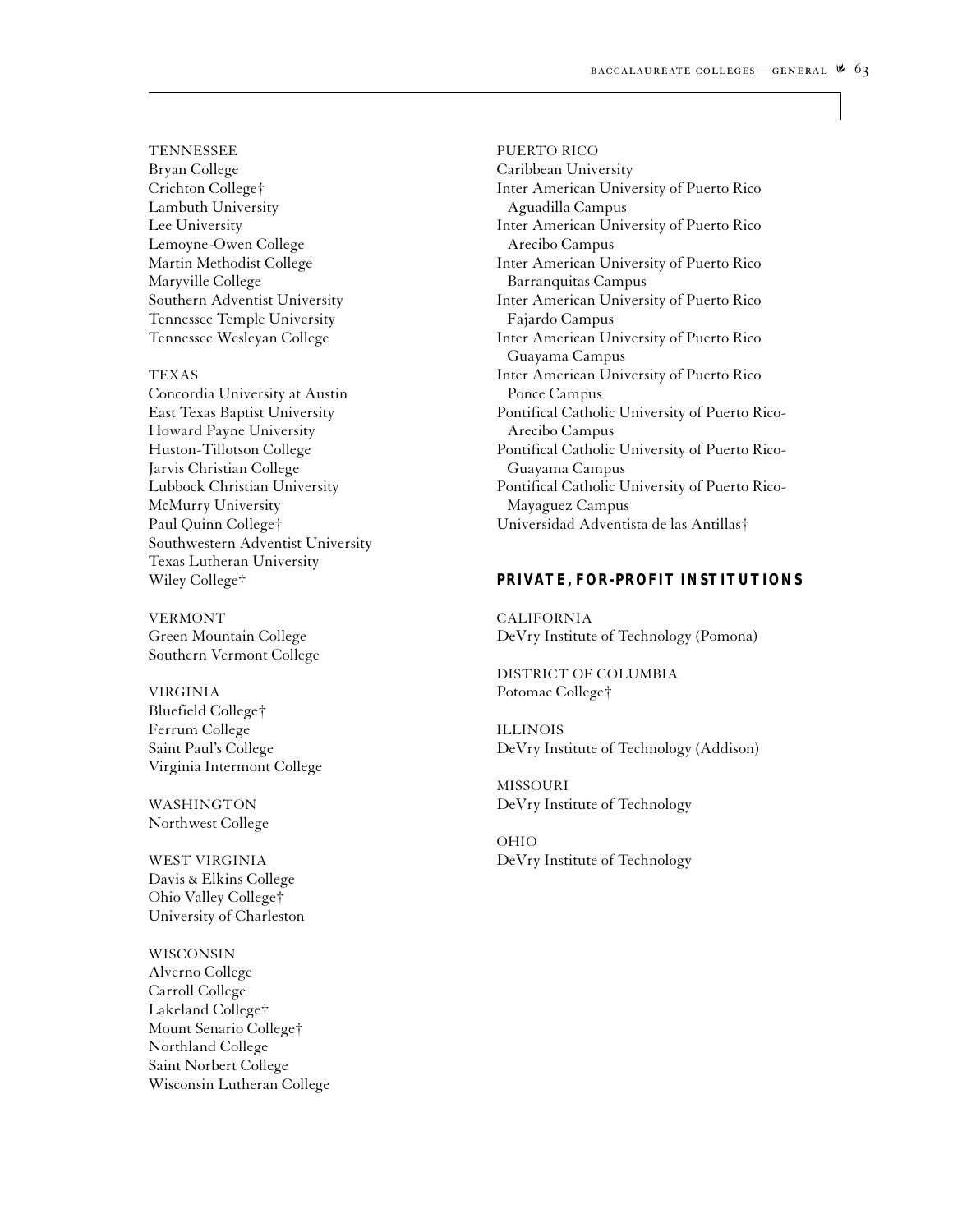# *Baccalaureate/Associate's Colleges*

### **PUBLIC INSTITUTIONS**

GEORGIA Clayton College & State University

INDIANA Purdue University North Central Campus

MAINE University of Maine at Augusta, The

#### NEW YORK

۴

City University of New York New York City Technical College Fashion Institute of Technology State University of New York at Farmingdale State University of New York College of Agriculture and Technology at Coble

#### OHIO

Ohio State University at Lima Campus, The Ohio State University at Marion, The Ohio State University Mansfield Campus, The Ohio State University Newark Campus, The

PENNSYLVANIA Pennsylvania College of Technology

UTAH Utah Valley State College

WEST VIRGINIA West Virginia University at Parkersburg

PUERTO RICO University of Puerto Rico-Carolina University College†

## **PRIVATE, NOT-FOR-PROFIT INSTITUTIONS**

ALABAMA Concordia College CALIFORNIA Humphreys College

GEORGIA Reinhardt College

ILLINOIS Kendall College†

IOWA Waldorf College

KANSAS Central Christian College of Kansas

KENTUCKY Midway College†

MASSACHUSETTS Bay Path College Becker College Lasell College Mount Ida College Newbury College† Simon's Rock College of Bard

MICHIGAN Baker College of Flint Baker College of Mount Clemens† Baker College of Muskegon Baker College of Owosso Baker College of Port Huron Rochester College

NEW YORK Boricua College Cazenovia College

NORTH CAROLINA Brevard College Peace College

OKLAHOMA Hillsdale Free Will Baptist College Saint Gregory's University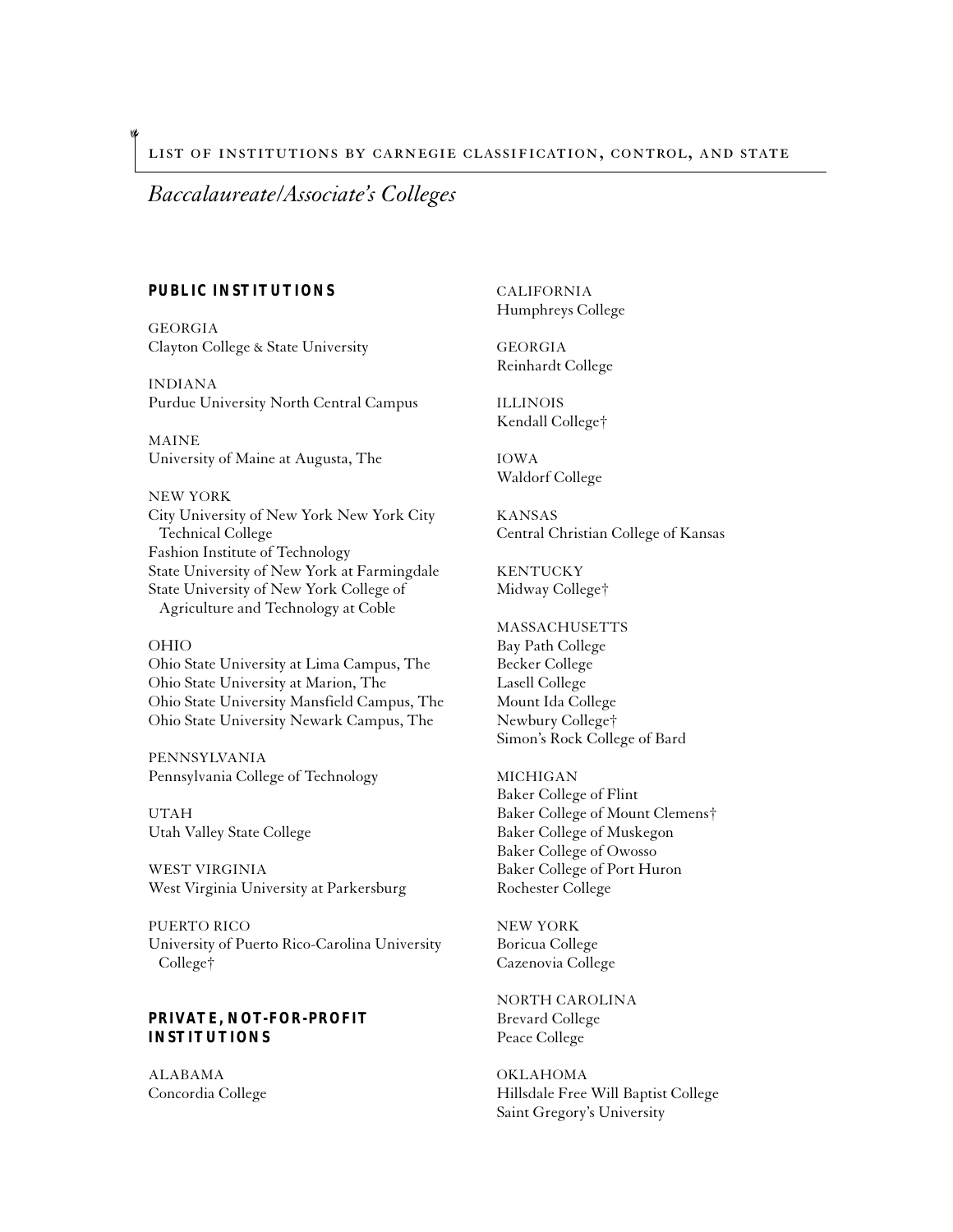PENNSYLVANIA Bryn Athyn College of the New Church Mount Aloysius College†

VERMONT Champlain College

WEST VIRGINIA College of West Virginia, The†

PUERTO RICO Atlantic College† Colegio Universitario del Este

# **PRIVATE, FOR-PROFIT INSTITUTIONS**

COLORADO Denver Technical College Denver Technical College at Colorado Springs

FLORIDA Florida Metropolitan University-Orlando College Florida Metropolitan University-Tampa College, Lakeland

KENTUCKY Sullivan College

NEVADA Morrison College

NEW YORK Five Towns College†

SOUTH DAKOTA National American University

WASHINGTON Crown College

PUERTO RICO Columbia College Electronic Data Processing College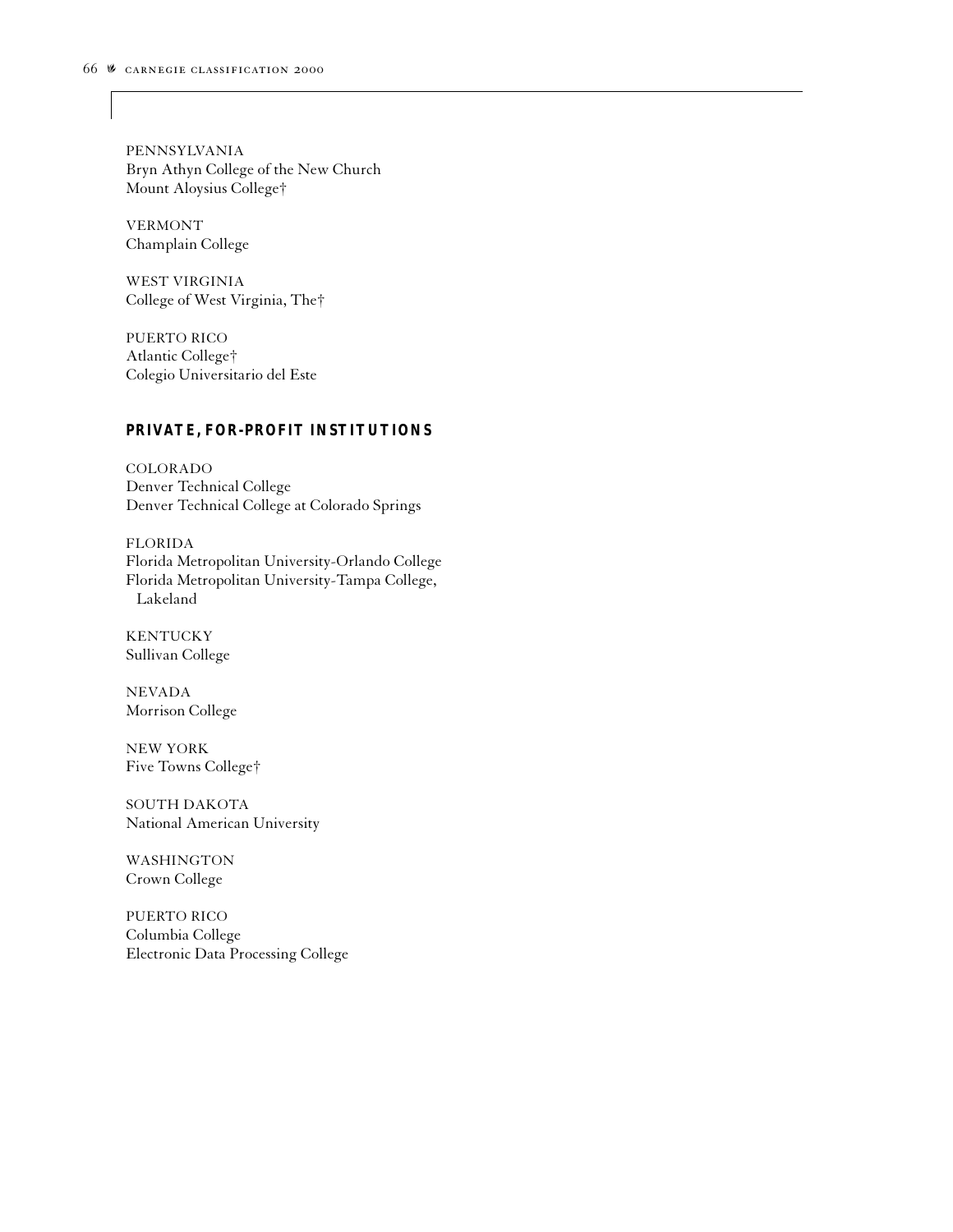# *Associate's Colleges*

### **PUBLIC INSTITUTIONS**

#### ALABAMA

۴

Alabama Southern Community College Bessemer State Technical College Bevill State Community College Bishop State Community College Calhoun Community College Central Alabama Community College Chattahoochee Valley Community College Community College of the Air Force Douglas MacArthur State Technical College Enterprise State Junior College Gadsden State Community College George C. Wallace State Community College-Dothan George Corley Wallace State Community College-Selma Harry M. Ayers State Technical College J.F. Drake State Technical College J.F. Ingram State Technical College James H. Faulkner State Community College Jefferson Davis Community College Jefferson State Community College John M. Patterson State Technical College Lawson State Community College Lurleen B. Wallace Junior College Northeast Alabama Community College Northwest-Shoals Community College Reid State Technical College Shelton State Community College Snead State Community College Southern Union State Community College Sparks State Technical College Trenholm State Technical College Wallace Community College-Hanceville

# ALASKA

Ilisagvik College Prince William Sound Community College

# ARIZONA

Arizona Western College Central Arizona College Chandler-Gilbert Community College Cochise College Coconino County Community College Eastern Arizona College Estrella Mountain Community College Gateway Community College Glendale Community College Mesa Community College Mohave Community College Northland Pioneer College Paradise Valley Community College Phoenix College Pima County Community College District Rio Salado College Scottsdale Community College South Mountain Community College Yavapai College

# ARKANSAS Arkansas State University Beebe Branch Black River Technical College Cossatot Technical College East Arkansas Community College Garland County Community College Mid-South Community College Mississippi County Community College North Arkansas College NorthWest Arkansas Community College Ouachita Technical College Ozarka College Petit Jean College Phillips Community College of the University of Arkansas Pulaski Technical College Rich Mountain Community College South Arkansas Community College Southeast Arkansas College Southern Arkansas University Tech University of Arkansas Community College at Batesville University of Arkansas Community College at Hope Westark College

## CALIFORNIA Allan Hancock College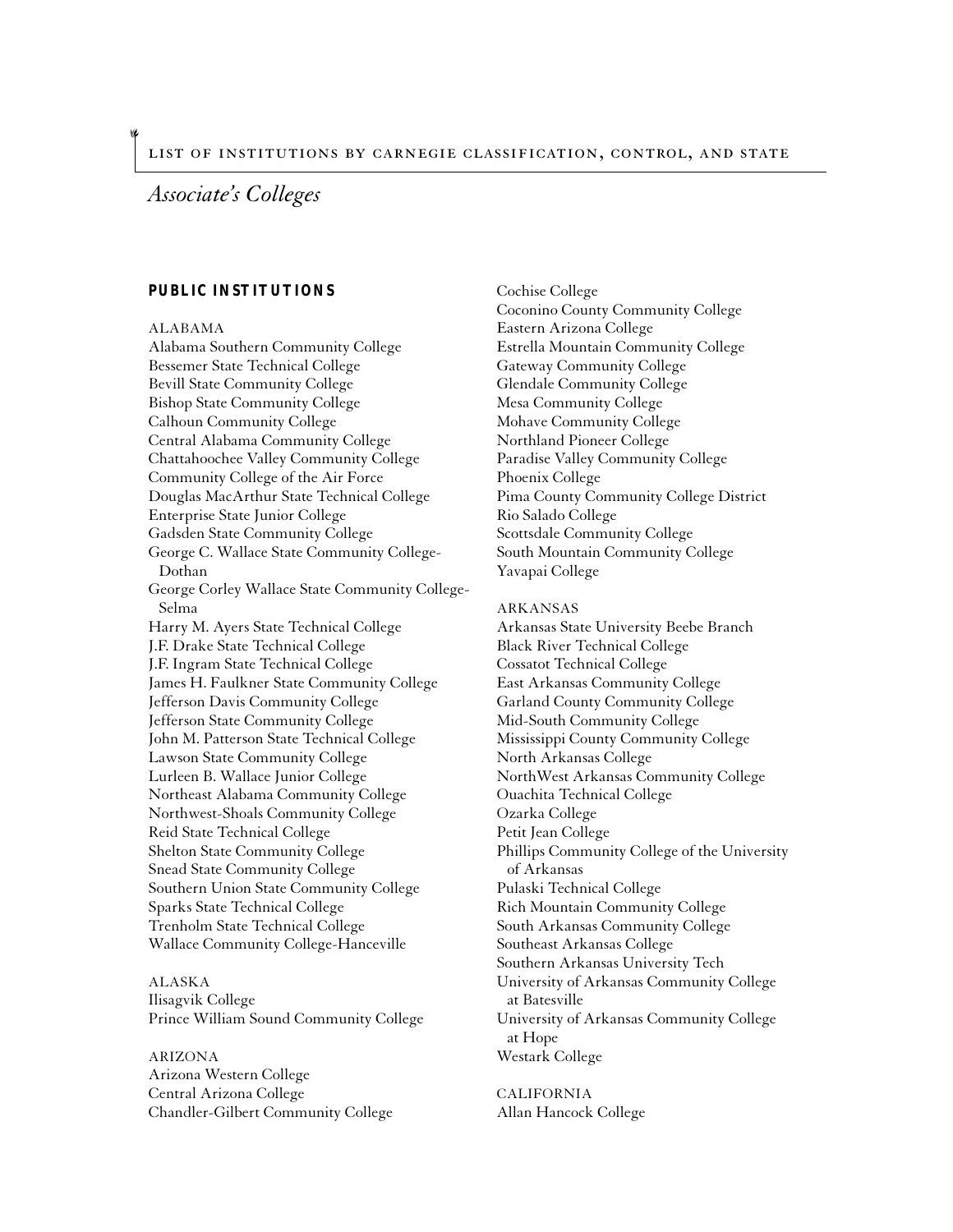American River College Antelope Valley College Bakersfield College Barstow College Butte College Cabrillo College Cañada College Cerritos College Cerro Coso Community College Chabot College Chaffey College Citrus College Coastline Community College College of Alameda College of Marin College of San Mateo College of the Canyons College of the Desert College of the Redwoods College of the Sequoias College of the Siskiyous Columbia College (Sonora) Compton Community College Contra Costa College Cosumnes River College Crafton Hills College Cuesta College Cuyamaca College Cypress College De Anza College Defense Language Institute Diablo Valley College East Los Angeles College El Camino College Evergreen Valley College Feather River Community College District Foothill College Fresno City College Fullerton College Gavilan College Glendale Community College Golden West College Grossmont College Hartnell College Imperial Valley College Irvine Valley College Lake Tahoe Community College Laney College Las Positas College Lassen Community College Long Beach City College Los Angeles City College

Los Angeles County College of Nursing and Allied Health Los Angeles Harbor College Los Angeles Mission College Los Angeles Pierce College Los Angeles Southwest College Los Angeles Trade-Technical College Los Angeles Valley College Los Medanos College Mendocino College Merced College Merritt College Mira Costa College Mission College Modesto Junior College Monterey Peninsula College Moorpark College Mt. San Antonio College Mt. San Jacinto College Napa Valley College Ohlone College Orange Coast College Oxnard College Palo Verde College Palomar College Pasadena City College Porterville College Reedley College Rio Hondo College Riverside Community College Sacramento City College Saddleback College San Bernardino Valley College San Diego City College San Diego Mesa College San Diego Miramar College San Francisco Community College District San Joaquin Delta College San Jose City College Santa Ana College Santa Barbara City College Santa Monica College Santa Rosa Junior College Shasta College Sierra College Skyline College Solano Community College Southwestern College Taft College Ventura College Victor Valley College Vista Community College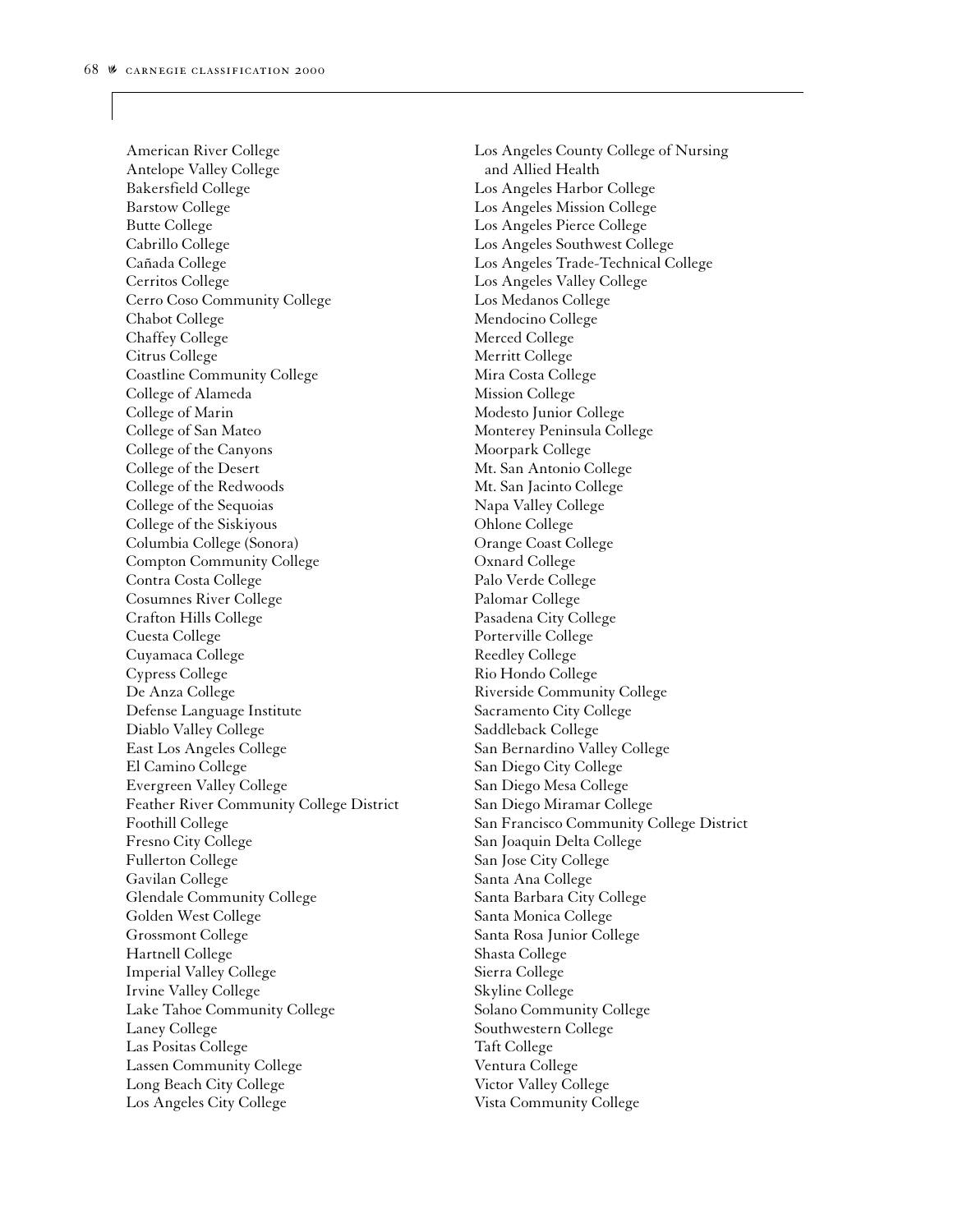West Hills Community College West Los Angeles College West Valley College Yuba College

#### COLORADO

Aims Community College Arapahoe Community College Colorado Mountain College Colorado Northwestern Community College Community College of Aurora Community College of Denver Front Range Community College Lamar Community College Morgan Community College Northeastern Junior College Otero Junior College Pikes Peak Community College Pueblo Community College Red Rocks Community College Trinidad State Junior College

#### CONNECTICUT

Asnuntuck Community-Technical College Capital Community-Technical College Gateway Community-Technical College Housatonic Community-Technical College Manchester Community-Technical College Middlesex Community-Technical College Naugatuck Valley Community-Technical College Northwestern Connecticut Community-Technical College Norwalk Community-Technical College Quinebaug Valley Community-Technical College Three Rivers Community-Technical College Tunxis Community-Technical College

#### DELAWARE

Delaware Technical and Community College Owens Campus Delaware Technical and Community College Stanton-Wilmington Campus Delaware Technical and Community College Terry Campus

FLORIDA Brevard Community College Broward Community College Central Florida Community College Chipola Junior College Daytona Beach Community College Edison Community College

Florida Community College at Jacksonville Florida Keys Community College Gulf Coast Community College Hillsborough Community College Indian River Community College Lake City Community College Lake-Sumter Community College Manatee Community College Miami-Dade Community College North Florida Community College Okaloosa-Walton Community College Palm Beach Community College Pasco-Hernando Community College Pensacola Junior College Polk Community College St. Johns River Community College St. Petersburg Junior College Santa Fe Community College Seminole Community College South Florida Community College Tallahassee Community College Valencia Community College

#### GEORGIA

Abraham Baldwin Agricultural College Athens Area Technical Institute Atlanta Metropolitan College Augusta Technical Institute Bainbridge College Carroll Technical Institute Chattahoochee Technical Institute Coastal Georgia Community College Columbus Technical Institute Dalton State College Darton College DeKalb Technical Institute East Georgia College Floyd College Gainesville College Georgia Military College Georgia Perimeter College Gordon College Griffin Technical Institute Gwinnett Technical Institute Macon State College Macon Technical Institute Middle Georgia College Northwestern Technical Institute Savannah Technical Institute South Georgia College Thomas Technical Institute Waycross College

West Georgia Technical Institute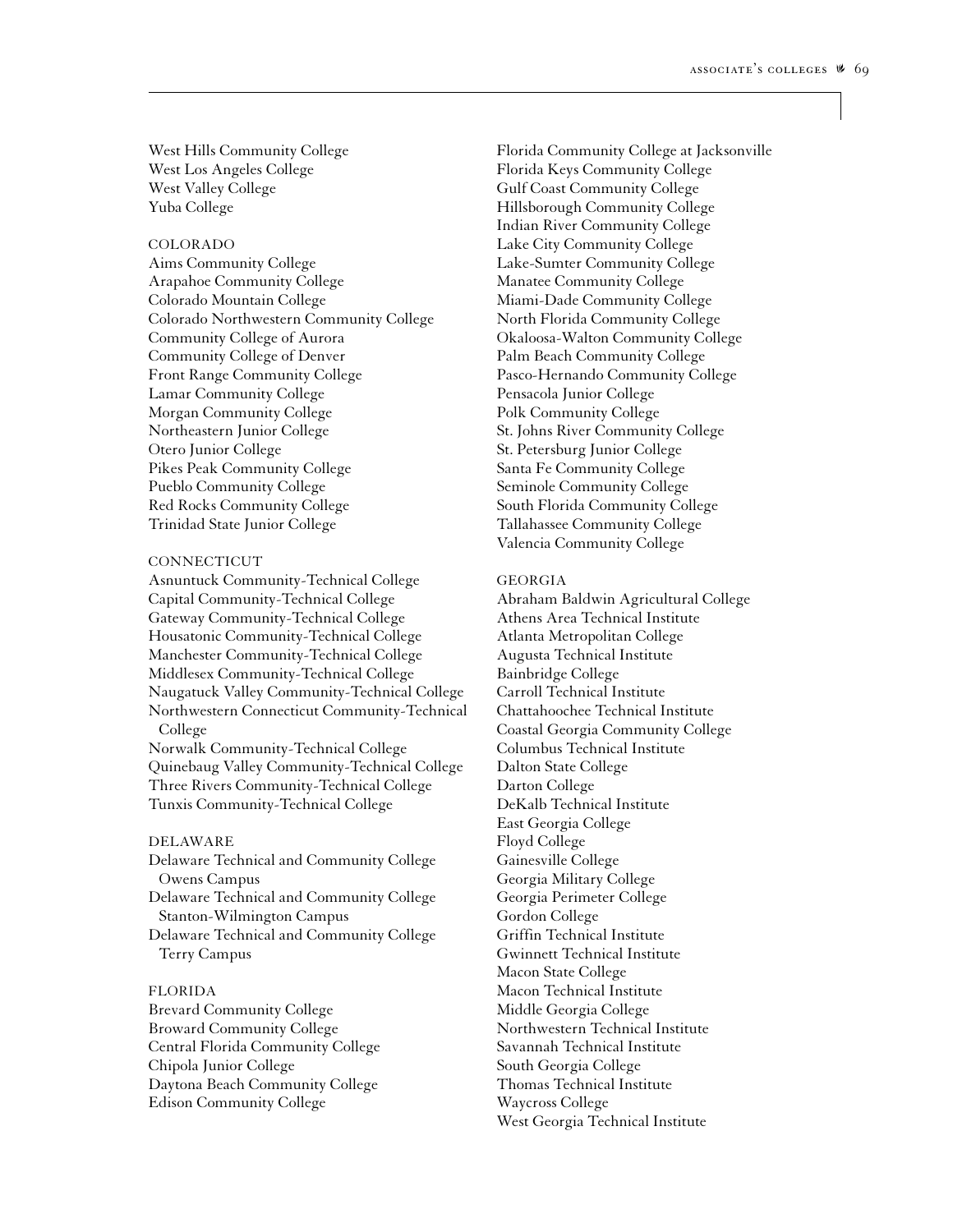### HAWAII

University of Hawaii Hawaii Community College University of Hawaii Honolulu Community College University of Hawaii Kapiolani Community College University of Hawaii Kauai Community College University of Hawaii Leeward Community College University of Hawaii Maui Community College University of Hawaii Windward Community College IDAHO College of Southern Idaho Eastern Idaho Technical College North Idaho College ILLINOIS Belleville Area College Black Hawk College Carl Sandburg College City Colleges of Chicago Harold Washington College City Colleges of Chicago Harry S Truman College City Colleges of Chicago Kennedy-King College City Colleges of Chicago Malcolm X College City Colleges of Chicago Olive-Harvey College City Colleges of Chicago Richard J. Daley College City Colleges of Chicago Wilbur Wright College College of Du Page College of Lake County Danville Area Community College Elgin Community College Heartland Community College Highland Community College Illinois Central College Illinois Eastern Community Colleges Frontier Community College Illinois Eastern Community Colleges Lincoln Trail College Illinois Eastern Community Colleges Olney Central College Illinois Eastern Community Colleges Wabash Valley College Illinois Valley Community College John A. Logan College John Wood Community College Joliet Junior College Kankakee Community College

Kaskaskia College

Kishwaukee College

Lake Land College Lewis and Clark Community College Lincoln Land Community College McHenry County College Moraine Valley Community College Morton College Oakton Community College Parkland College Prairie State College Rend Lake College Richland Community College Rock Valley College Sauk Valley Community College Shawnee Community College South Suburban College of Cook County Southeastern Illinois College Spoon River College Triton College Waubonsee Community College William Rainey Harper College

### INDIANA

Ivy Tech State College-Central Indiana Ivy Tech State College-Columbus/Bloomington Ivy Tech State College-East Central Ivy Tech State College-Kokomo Ivy Tech State College-Lafayette Ivy Tech State College-Northcentral Ivy Tech State College-Northeast Ivy Tech State College-Northwest Ivy Tech State College-Southcentral Ivy Tech State College-Southeast Ivy Tech State College-Southwest Ivy Tech State College-Wabash Valley Ivy Tech State College-Whitewater Vincennes University

#### IOWA

Clinton Community College Des Moines Area Community College Ellsworth Community College Hawkeye Community College Indian Hills Community College Iowa Central Community College Iowa Lakes Community College Iowa Western Community College Kirkwood Community College Marshalltown Community College Muscatine Community College North Iowa Area Community College Northeast Iowa Community College Northwest Iowa Community College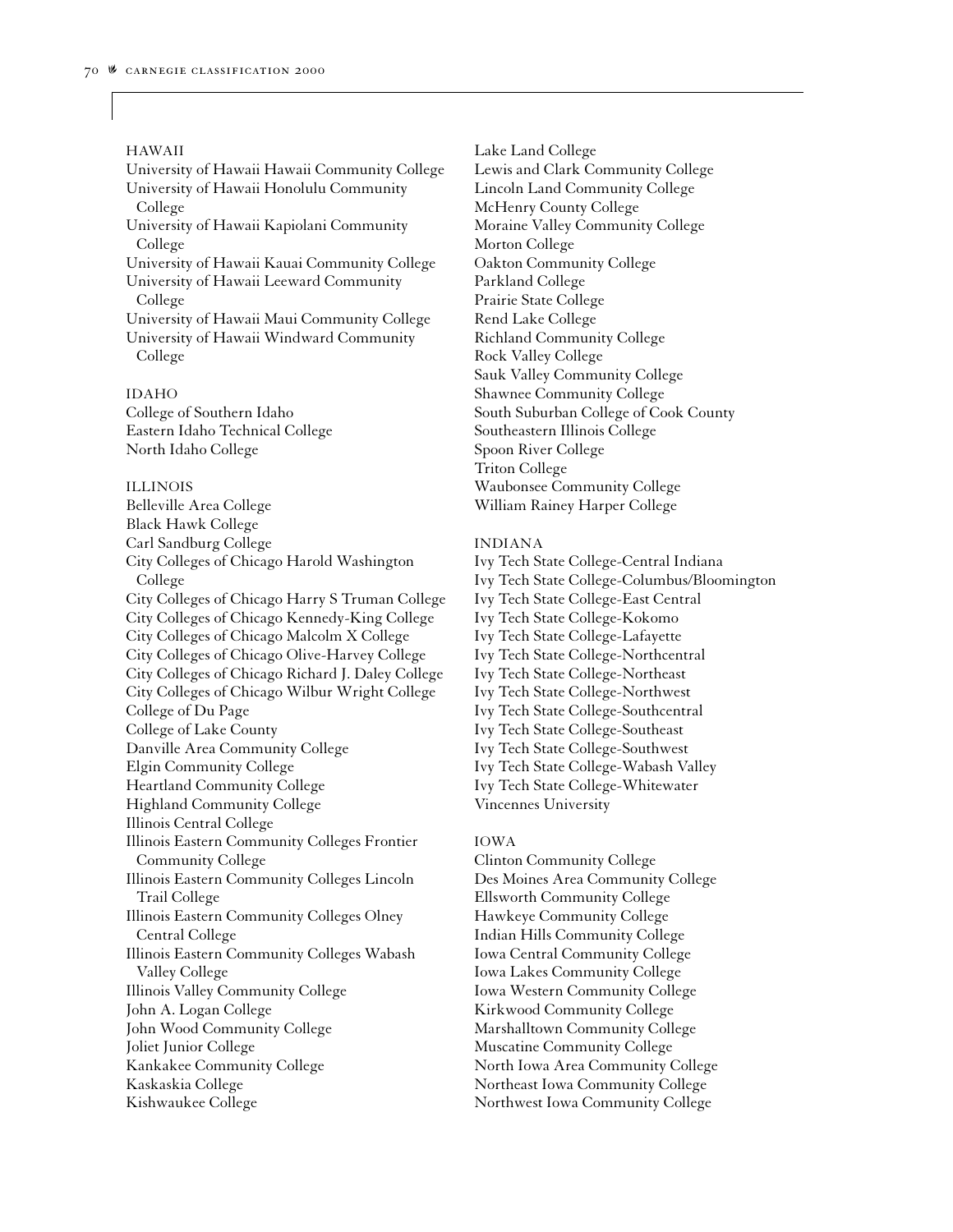Scott Community College Southeastern Community College Southwestern Community College Western Iowa Tech Community College

#### KANSAS

Allen County Community College Barton County Community College Butler County Community College Cloud County Community College Coffeyville Community College Colby Community College Cowley County Community College Dodge City Community College Fort Scott Community College Garden City Community College Highland Community College Hutchinson Community College and Area Vocational School Independence Community College Johnson County Community College Kansas City Kansas Community College Labette Community College Neosho County Community College North Central Kansas Technical College Pratt Community College Seward County Community College

### **KENTUCKY**

Ashland Community College Elizabethtown Community College Hazard Community College Henderson Community College Hopkinsville Community College Jefferson Community College Lexington Community College Madisonville Community College Maysville Community College Owensboro Community College Paducah Community College Prestonsburg Community College Somerset Community College Southeast Community College

#### LOUISIANA

Bossier Parish Community College Delgado Community College Louisiana State University at Alexandria Louisiana State University at Eunice Louisiana Technical College Acadian Campus Louisiana Technical College Alexandria Campus Louisiana Technical College Ascension Campus

Louisiana Technical College Avoyelles Campus Louisiana Technical College Bastrop Campus Louisiana Technical College Baton Rouge Campus Louisiana Technical College Charles B. Careil Campus Louisiana Technical College Delta-Ouachita Campus Louisiana Technical College Evangeline Campus Louisiana Technical College Florida Parishes Campus Louisiana Technical College Folkes Campus Louisiana Technical College Gulf Area Campus Louisiana Technical College Hammond Area Campus Louisiana Technical College Huey P. Long Campus Louisiana Technical College Jefferson Campus Louisiana Technical College Jumonville Memorial Campus Louisiana Technical College L.E. Fletcher Campus Louisiana Technical College Lafayette Campus Louisiana Technical College LaFourche Campus Louisiana Technical College Lamar Salter Campus Louisiana Technical College Mansfield Campus Louisiana Technical College Morgan Smith Campus Louisiana Technical College Natchitoches Campus Louisiana Technical College North Central Campus Louisiana Technical College Northeast Louisiana Campus Louisiana Technical College Northwest Louisiana Campus Louisiana Technical College Oakdale Campus Louisiana Technical College River Parishes Campus Louisiana Technical College Sabine Valley Campus Louisiana Technical College Shelby M. Jackson Campus Louisiana Technical College Shreveport-Bossier Campus Louisiana Technical College Sidney N. Collier Campus Louisiana Technical College Slidell Campus Louisiana Technical College Sowela Campus Louisiana Technical College Sullivan Campus Louisiana Technical College T.H. Harris Campus Louisiana Technical College Tallulah Campus Louisiana Technical College Teche Area Campus Louisiana Technical College Young Memorial Campus Nunez Community College Southern University at Shreveport-Bossier City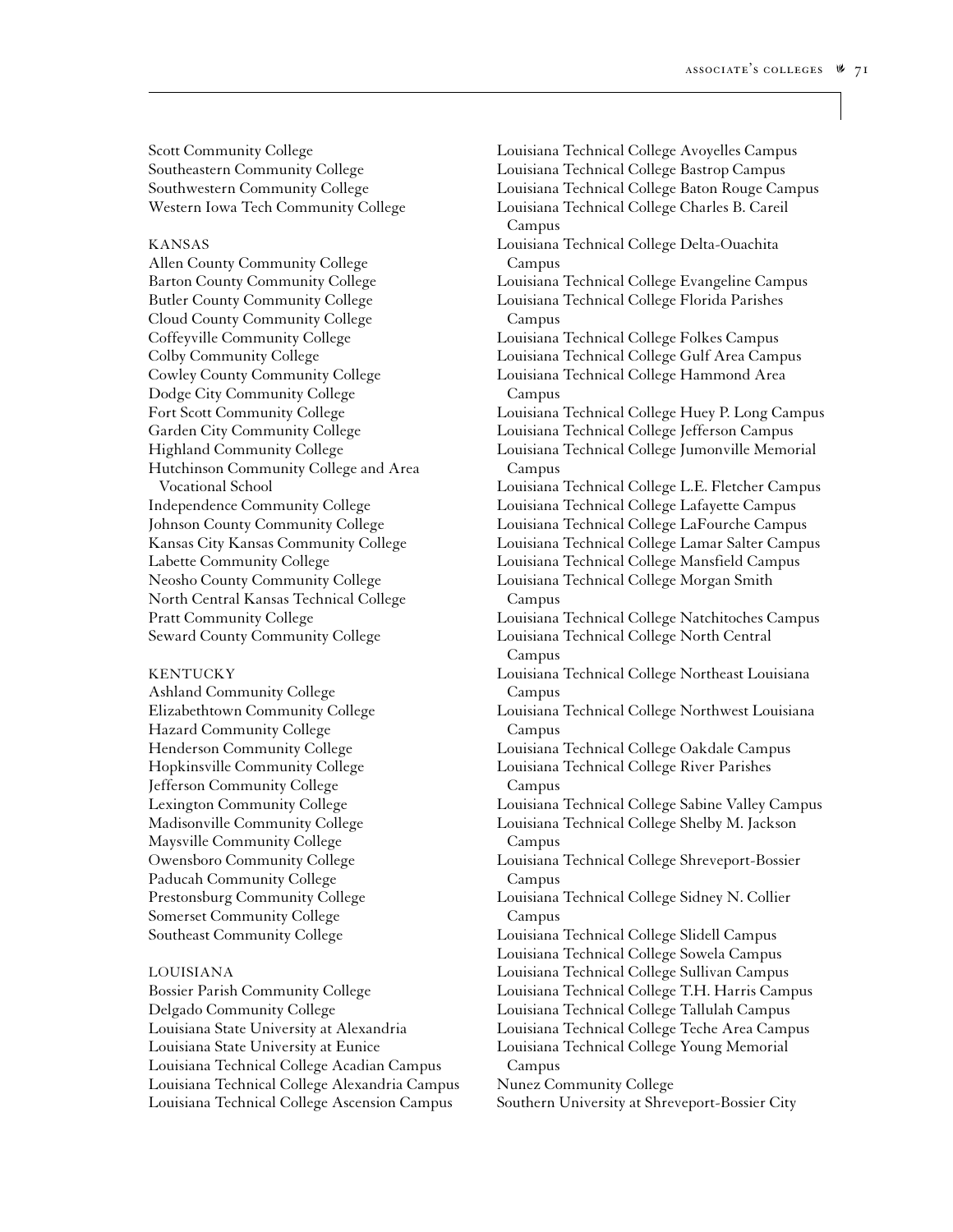#### MAINE

Central Maine Technical College Eastern Maine Technical College Kennebec Valley Technical College Northern Maine Technical College Southern Maine Technical College Washington County Technical College York County Technical College

#### MARYLAND

Allegany College of Maryland Anne Arundel Community College Baltimore City Community College Carroll Community College Cecil Community College Charles County Community College Chesapeake College Community College of Baltimore County-Catonsville Campus, The Community College of Baltimore County-Dundalk Campus, The Community College of Baltimore County-Essex Campus, The Frederick Community College Garrett Community College Hagerstown Community College Harford Community College Howard Community College Montgomery College Germantown Campus Montgomery College Rockville Campus Montgomery College Takoma Park Campus Prince George's Community College Wor-Wic Community College

MASSACHUSETTS Berkshire Community College Bristol Community College Bunker Hill Community College Cape Cod Community College Greenfield Community College Holyoke Community College Massachusetts Bay Community College Massasoit Community College Middlesex Community College Mount Wachusett Community College North Shore Community College Northern Essex Community College Quincy College Quinsigamond Community College Roxbury Community College Springfield Technical Community College

#### MICHIGAN

Alpena Community College Bay De Noc Community College Charles S. Mott Community College Delta College Glen Oaks Community College Gogebic Community College Grand Rapids Community College Henry Ford Community College Jackson Community College Kalamazoo Valley Community College Kellogg Community College Kirtland Community College Lake Michigan College Lansing Community College Macomb Community College Mid Michigan Community College Monroe County Community College Montcalm Community College Muskegon Community College North Central Michigan College Northwestern Michigan College Oakland Community College St. Clair County Community College Schoolcraft College Southwestern Michigan College Washtenaw Community College Wayne County Community College West Shore Community College

#### MINNESOTA

Alexandria Technical College Anoka-Hennepin Technical College Anoka-Ramsey Community College Central Lakes College Century College Dakota County Technical College Fergus Falls Community College Hennepin Technical College Hibbing Community College, A Technical and Community College Inver Hills Community College Itasca Community College Lake Superior College Laurentian Community and Technical College District Mesabi Range Community & Technical College Minneapolis Community and Technical College Minnesota State College-Southeast Technical Minnesota West Community and Technical College Normandale Community College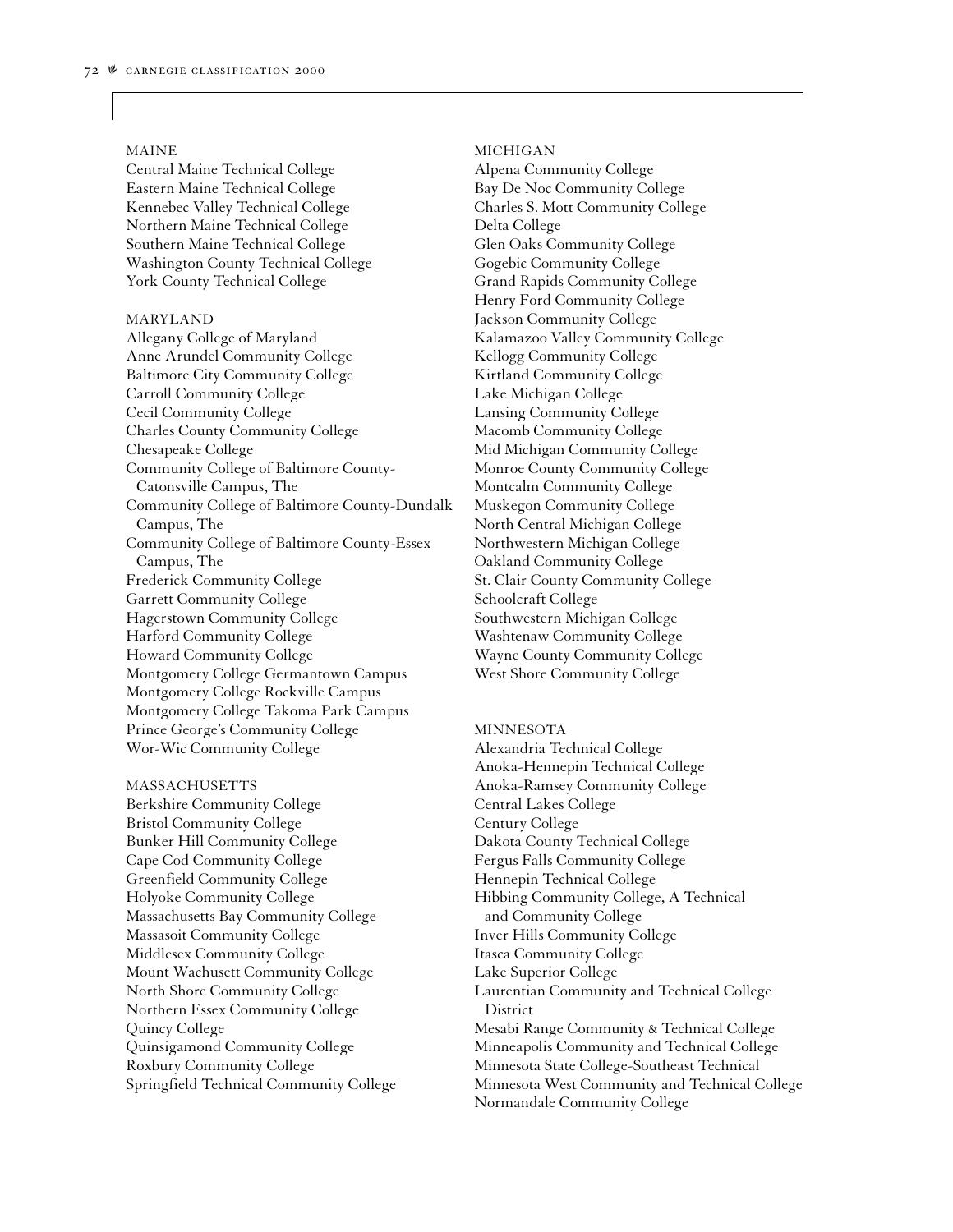North Hennepin Community College Northland Community and Technical College Northwest Technical College Pine Technical College Rainy River Community College Ridgewater College Riverland Community College Rochester Community and Technical College Saint Cloud Technical College Saint Paul Technical College South Central Technical College

#### MISSISSIPPI

Coahoma Community College Copiah-Lincoln Community College East Central Community College East Mississippi Community College Hinds Community College Holmes Community College Itawamba Community College Jones County Junior College Meridian Community College Mississippi Delta Community College Mississippi Gulf Coast Community College Northeast Mississippi Community College Northwest Mississippi Community College Pearl River Community College Southwest Mississippi Community College

#### MISSOURI

Crowder College East Central College Jefferson College Linn State Technical College Longview Community College Maple Woods Community College Mineral Area College Moberly Area Community College North Central Missouri College Ozarks Technical Community College Penn Valley Community College St. Charles County Community College Saint Louis Community College at Florissant Valley Saint Louis Community College at Forest Park Saint Louis Community College at Meramec Southwest Missouri State University-West Plains State Fair Community College Three Rivers Community College

MONTANA Dawson Community College Flathead Valley Community College Helena College of Technology of The University of Montana Miles Community College Montana State University-Billings, College of Technology Montana State University College of Technology-Great Falls Montana Tech College of Technology University of Montana-Missoula College of Technology, The

#### NEBRASKA

Central Community College Metropolitan Community College Mid-Plains Community College Area Northeast Community College Southeast Community College Western Nebraska Community College

#### NEVADA

Community College of Southern Nevada Great Basin College Truckee Meadows Community College Western Nevada Community College

#### NEW HAMPSHIRE

New Hampshire Community Technical College, Berlin/Laconia New Hampshire Community Technical College, Manchester/Stratham New Hampshire Community Technical College, Nashua/Claremont New Hampshire Technical Institute

#### NEW JERSEY

Atlantic Cape Community College Bergen Community College Brookdale Community College Burlington County College Camden County College County College of Morris Cumberland County College Essex County College Gloucester County College Hudson County Community College Mercer County Community College Middlesex County College Ocean County College Passaic County Community College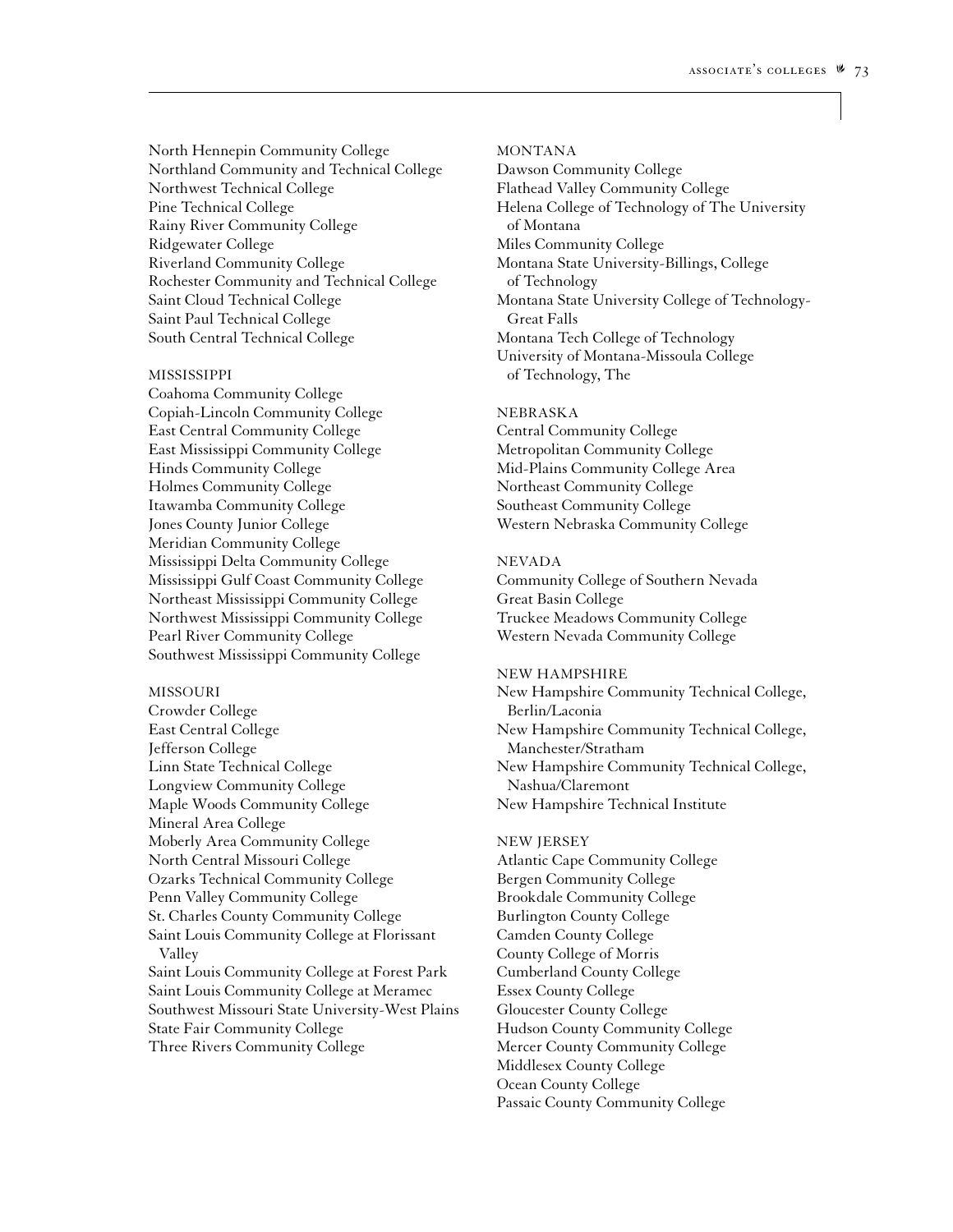Raritan Valley Community College Salem Community College Sussex County Community College Union County College Warren County Community College

NEW MEXICO

Albuquerque T-VI A Community College Clovis Community College Eastern New Mexico University-Roswell Luna Vocational Technical Institute, A Community College Mesa Technical College New Mexico Junior College New Mexico Military Institute New Mexico State University at Alamogordo New Mexico State University at Carlsbad New Mexico State University Dona Ana Branch New Mexico State University Grants Branch Northern New Mexico Community College San Juan College Santa Fe Community College University of New Mexico Gallup Branch University of New Mexico-Los Alamos University of New Mexico-Taos University of New Mexico-Valencia

NEW YORK Adirondack Community College Broome Community College Cayuga County Community College City University of New York Borough of Manhattan Community College City University of New York Bronx Community College City University of New York Hostos Community College City University of New York Kingsborough Community College City University of New York La Guardia Community College City University of New York Queensborough Community College Clinton Community College Columbia-Greene Community College Corning Community College Dutchess Community College Erie Community College City Campus Erie Community College North Campus Erie Community College South Campus Finger Lakes Community College Fulton-Montgomery Community College

Genesee Community College Herkimer County Community College Hudson Valley Community College Jamestown Community College Jefferson Community College Mohawk Valley Community College Monroe Community College Nassau Community College Niagara County Community College North Country Community College Onondaga Community College Orange County Community College Rockland Community College Schenectady County Community College State University of New York College of Agriculture and Technology at Morrisville State University of New York College of Technology at Alfred State University of New York College of Technology at Canton State University of New York College of Technology at Delhi Suffolk County Community College Ammerman Campus Suffolk County Community College Eastern Campus Suffolk County Community College Western Campus Sullivan County Community College Tompkins-Cortland Community College Ulster County Community College Westchester Community College

NORTH CAROLINA

Alamance Community College Asheville-Buncombe Technical Community College Beaufort County Community College Bladen Community College Blue Ridge Community College Brunswick Community College Caldwell Community College and Technical Institute Cape Fear Community College Carteret Community College Catawba Valley Community College Central Carolina Community College Central Piedmont Community College Cleveland Community College Coastal Carolina Community College College of the Albemarle Craven Community College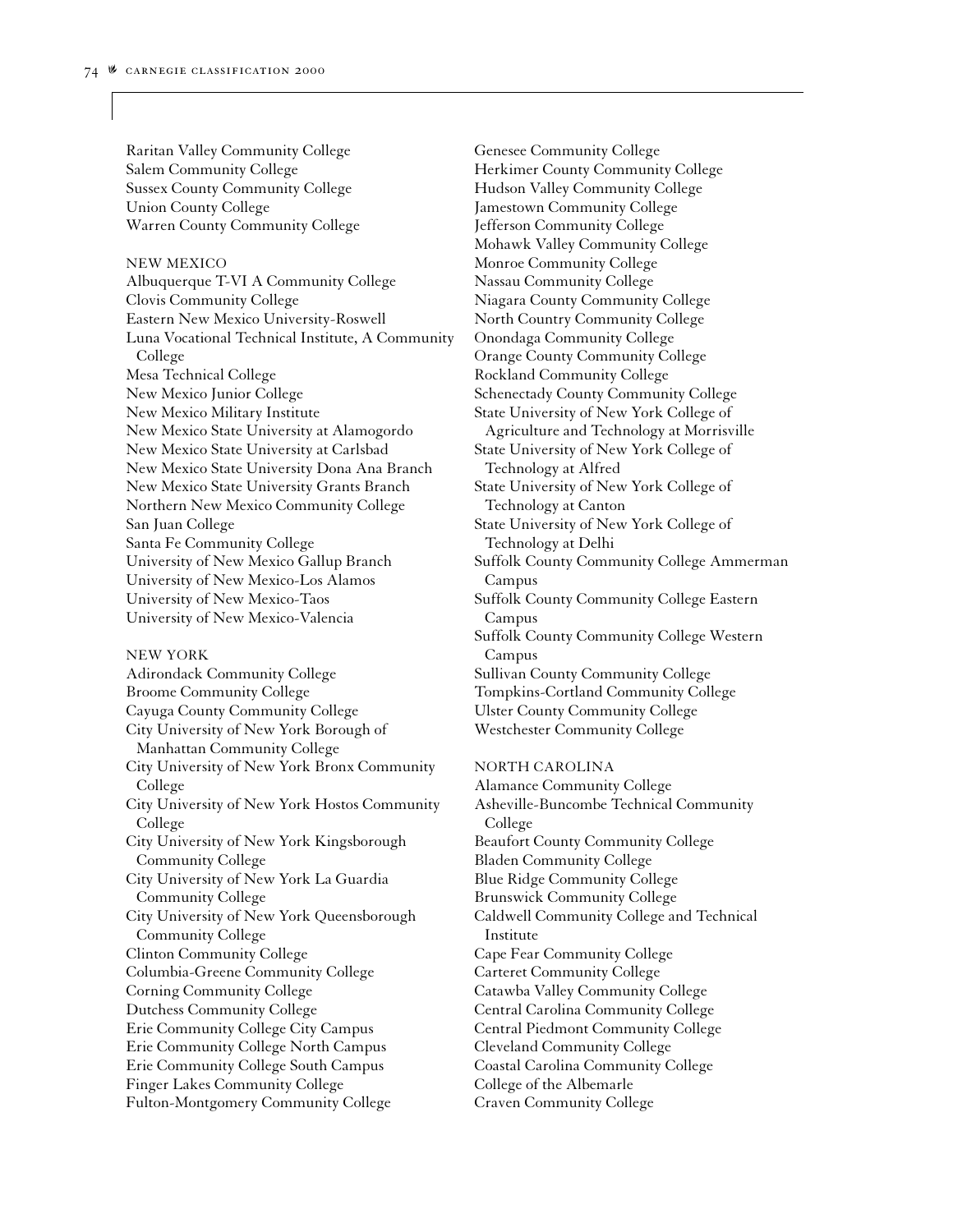Davidson County Community College Durham Technical Community College Edgecombe Community College Fayetteville Technical Community College Forsyth Technical Community College Gaston College Guilford Technical Community College Halifax Community College Haywood Community College Isothermal Community College James Sprunt Community College Johnston Community College Lenoir Community College Martin Community College Mayland Community College McDowell Technical Community College Mitchell Community College Montgomery Community College Nash Community College Pamlico Community College Piedmont Community College Pitt Community College Randolph Community College Richmond Community College Roanoke-Chowan Community College Robeson Community College Rockingham Community College Rowan-Cabarrus Community College Sampson Community College Sandhills Community College South Piedmont Community College Southeastern Community College Southwestern Community College Stanly Community College Surry Community College Tri-County Community College Vance-Granville Community College Wake Technical Community College Wayne Community College Western Piedmont Community College Wilkes Community College Wilson Technical Community College

NORTH DAKOTA Bismarck State College Lake Region State College Minot State University-Bottineau Campus North Dakota State College of Science Williston State College

OHIO

Belmont Technical College Bowling Green State University Firelands College Central Ohio Technical College Cincinnati State Technical and Community College Clark State Community College Columbus State Community College Cuyahoga Community College Edison State Community College Hocking Technical College Jefferson Community College Kent State University Ashtabula Campus Kent State University East Liverpool Campus Kent State University Geauga Campus Kent State University Salem Campus Kent State University Stark Campus Kent State University Trumbull Campus Kent State University Tuscarawas Campus Lakeland Community College Lima Technical College Lorain County Community College Marion Technical College Miami University Hamilton Campus Miami University Middletown Muskingum Area Technical College North Central Technical College Northwest State Community College Ohio State University Agricultural Technical Institute, The Ohio University Chillicothe Campus Ohio University Eastern Campus Ohio University Lancaster Campus Ohio University Zanesville Branch Owens Community College Sinclair Community College Southern State Community College Stark State College of Technology Terra State Community College University of Akron-Wayne College University of Cincinnati-Clermont College University of Cincinnati-Raymond Walters College Washington State Community College Wright State University Lake Campus

OKLAHOMA Carl Albert State College Connors State College Eastern Oklahoma State College Murray State College Northeastern Oklahoma Agricultural and Mechanical College Northern Oklahoma College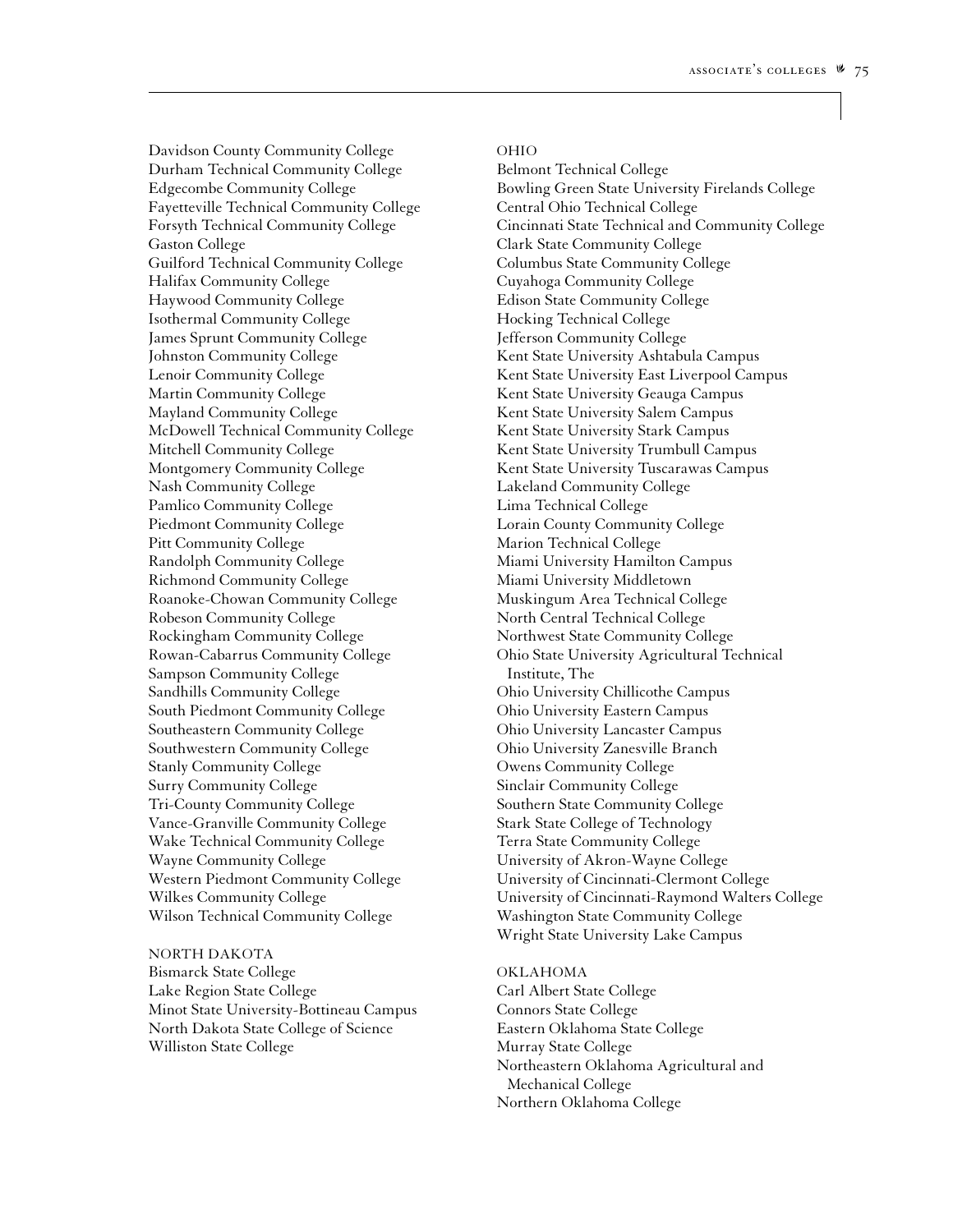Oklahoma City Community College Oklahoma State University-Oklahoma City Oklahoma State University-Okmulgee Redlands Community College Rogers University Rose State College Seminole State College Tulsa Community College Western Oklahoma State College

#### OREGON

Blue Mountain Community College Central Oregon Community College Chemeketa Community College Clackamas Community College Clatsop Community College Lane Community College Linn-Benton Community College Mt. Hood Community College Portland Community College Rogue Community College Southwestern Oregon Community College Treasure Valley Community College Umpqua Community College

PENNSYLVANIA Bucks County Community College Butler County Community College Cambria County Area Community College Community College of Allegheny County Allegheny Campus Community College of Allegheny County Boyce Campus Community College of Allegheny County North Campus Community College of Allegheny County South Campus Community College of Beaver County Community College of Philadelphia Delaware County Community College Harrisburg Area Community College Lehigh Carbon Community College Luzerne County Community College Montgomery County Community College Northampton County Area Community College Northwest Pennsylvania Technical Institute Reading Area Community College Thaddeus Stevens College of Technology University of Pittsburgh Titusville Campus

Westmoreland County Community College

RHODE ISLAND Community College of Rhode Island

SOUTH CAROLINA Aiken Technical College Central Carolina Technical College Chesterfield-Marlboro Technical College Denmark Technical College Florence-Darlington Technical College Greenville Technical College Horry-Georgetown Technical College Midlands Technical College Orangeburg-Calhoun Technical College Piedmont Technical College Spartanburg Technical College Technical College of the Lowcountry Tri-County Technical College Trident Technical College University of South Carolina-Beaufort University of South Carolina-Lancaster University of South Carolina-Salkehatchie University of South Carolina-Sumter University of South Carolina-Union Williamsburg Technical College York Technical College

#### SOUTH DAKOTA

Lake Area Technical Institute Mitchell Technical Institute Southeast Technical Institute Western Dakota Technical Institute

#### TENNESSEE

Chattanooga State Technical Community College Cleveland State Community College Columbia State Community College Dyersburg State Community College Jackson State Community College Motlow State Community College Nashville State Technical Institute Northeast State Technical Community College Pellissippi State Technical Community College Roane State Community College Shelby State Community College State Technical Institute at Memphis Volunteer State Community College Walters State Community College

#### TEXAS

Alvin Community College Amarillo College Angelina College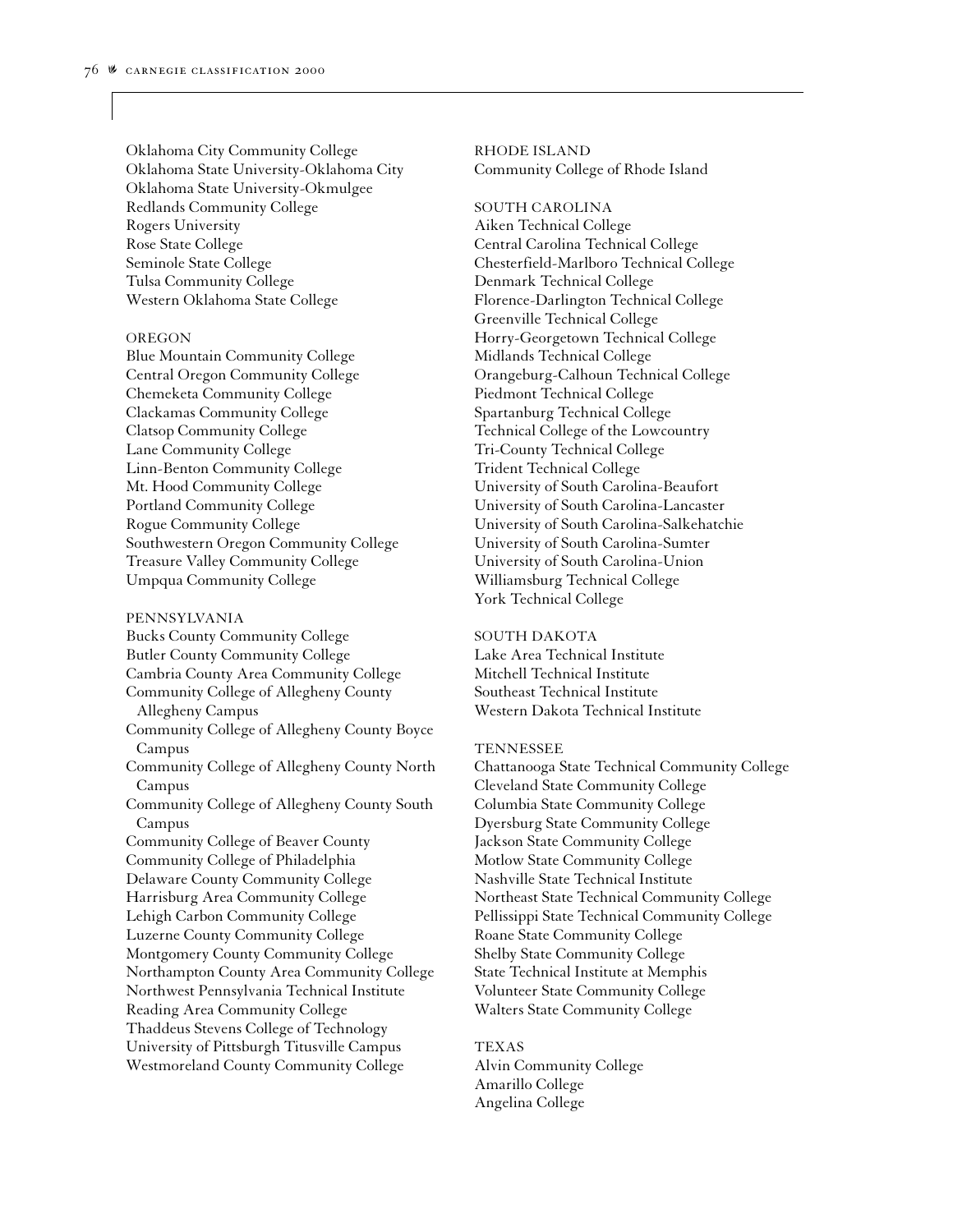Austin Community College Blinn College Brazosport College Brookhaven College Cedar Valley College Central Texas College Cisco Junior College Clarendon College Coastal Bend College College of the Mainland Collin County Community College District Del Mar College Eastfield College El Centro College El Paso Community College Frank Phillips College Galveston College Grayson County College Hill College Houston Community College Howard College Kilgore College Lamar State College- Orange Lamar State College-Port Arthur Laredo Community College Lee College McLennan Community College Midland College Mountain View College Navarro College North Central Texas College North Harris Montgomery Community College **District** North Lake College Northeast Texas Community College Northwest Vista College Odessa College Palo Alto College Panola College Paris Junior College Ranger College Richland College St. Philip's College San Antonio College San Jacinto College San Jacinto College North San Jacinto College South South Plains College South Texas Community College Southwest Texas Junior College Tarrant County College District Temple College

Texarkana College Texas Southmost College Texas State Technical College-Harlingen Texas State Technical College-Sweetwater Texas State Technical College-Waco/Marshall Trinity Valley Community College Tyler Junior College Vernon Regional Junior College Victoria College Weatherford College Western Texas College Wharton County Junior College UTAH College of Eastern Utah Dixie College Salt Lake Community College Snow College VERMONT Community College of Vermont VIRGINIA Blue Ridge Community College Central Virginia Community College Dabney S. Lancaster Community College Danville Community College Eastern Shore Community College Germanna Community College J. Sargeant Reynolds Community College

John Tyler Community College Lord Fairfax Community College Mountain Empire Community College New River Community College Northern Virginia Community College Patrick Henry Community College Paul D. Camp Community College Piedmont Virginia Community College Rappahannock Community College Richard Bland College Southside Virginia Community College Southwest Virginia Community College Thomas Nelson Community College Tidewater Community College Virginia Highlands Community College Virginia Western Community College Wytheville Community College

WASHINGTON Bellevue Community College Bellingham Technical College Big Bend Community College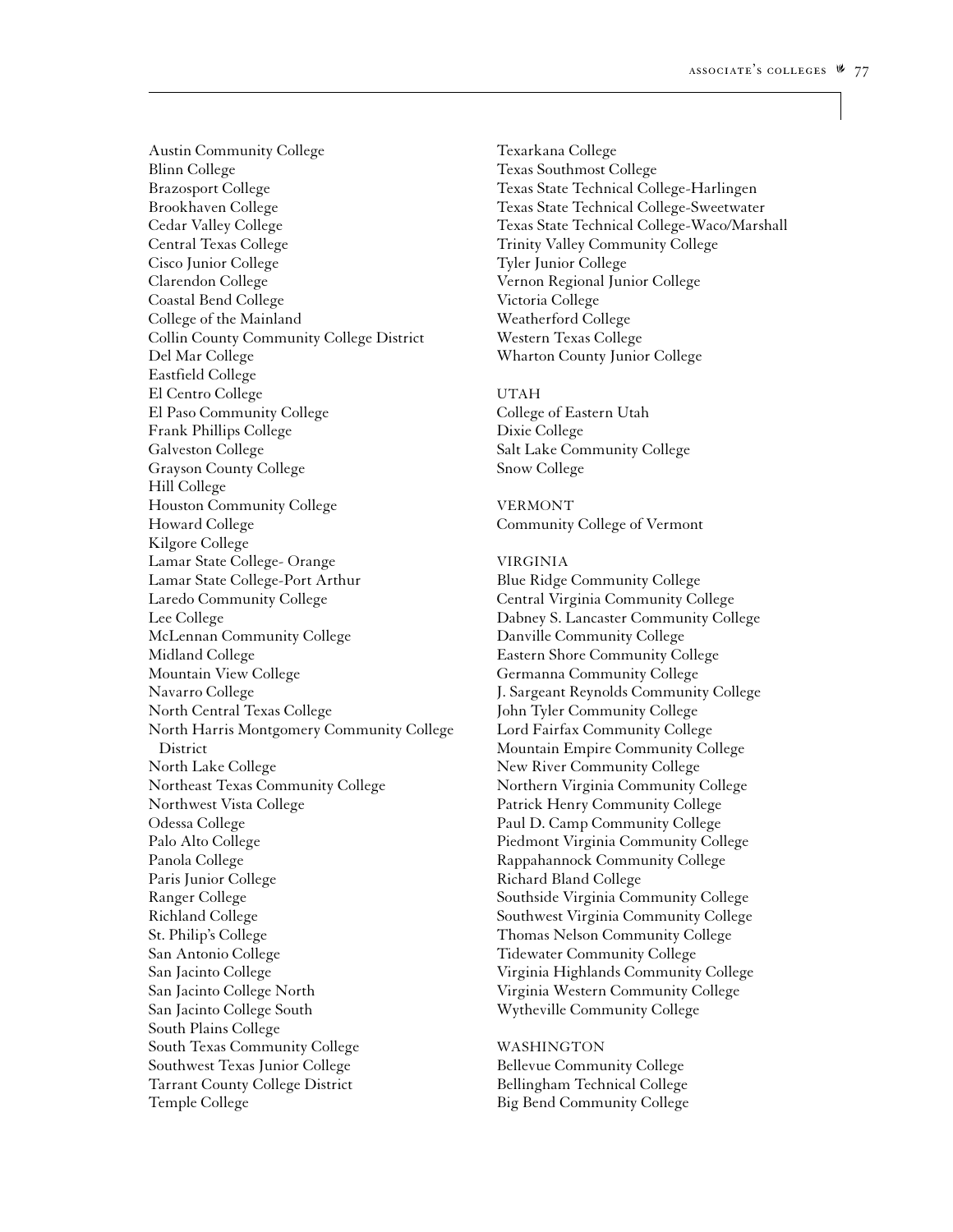Centralia College Clark College Clover Park Technical College Columbia Basin College Edmonds Community College Everett Community College Grays Harbor College Green River Community College Highline Community College Lake Washington Technical College Lower Columbia College North Seattle Community College Olympic College Peninsula College Pierce College Renton Technical College Seattle Central Community College Shoreline Community College Skagit Valley College South Puget Sound Community College South Seattle Community College Spokane Community College Spokane Falls Community College Tacoma Community College Walla Walla Community College Wenatchee Valley College Whatcom Community College Yakima Valley Community College

WEST VIRGINIA Potomac State College of West Virginia University Southern West Virginia Community and Technical College West Virginia Northern Community College

WISCONSIN Blackhawk Technical College Chippewa Valley Technical College Fox Valley Technical College Gateway Technical College Lakeshore Technical College Madison Area Technical College Mid-State Technical College Milwaukee Area Technical College Moraine Park Technical College Nicolet Area Technical College Northcentral Technical College Northeast Wisconsin Technical College Southwest Wisconsin Technical College University of Wisconsin Colleges Waukesha County Technical College Western Wisconsin Technical College Wisconsin Indianhead Technical College

WYOMING Casper College Central Wyoming College Eastern Wyoming College Laramie County Community College Northern Wyoming Community College District Northwest College Western Wyoming Community College

AMERICAN SAMOA American Samoa Community College

FEDERATED STATES OF MICRONESIA College of Micronesia

GUAM Guam Community College

MARSHALL ISLANDS College of the Marshall Islands

NORTHERN MARIANAS Northern Marianas College

PALAU Palau Community College

PUERTO RICO Technological College of the Municipality of San Juan University of Puerto Rico-La Montana University College

## **PRIVATE, NOT-FOR-PROFIT INSTITUTIONS**

ALABAMA Marion Military Institute

ARIZONA Arizona Institute of Business and Technology (Mesa) Arizona Institute of Business and Technology (Phoenix-1) Arizona Institute of Business and Technology (Phoenix-2) Arizona Institute of Business and Technology (Tucson) Education America-Mesa Campus

ARKANSAS Crowley's Ridge College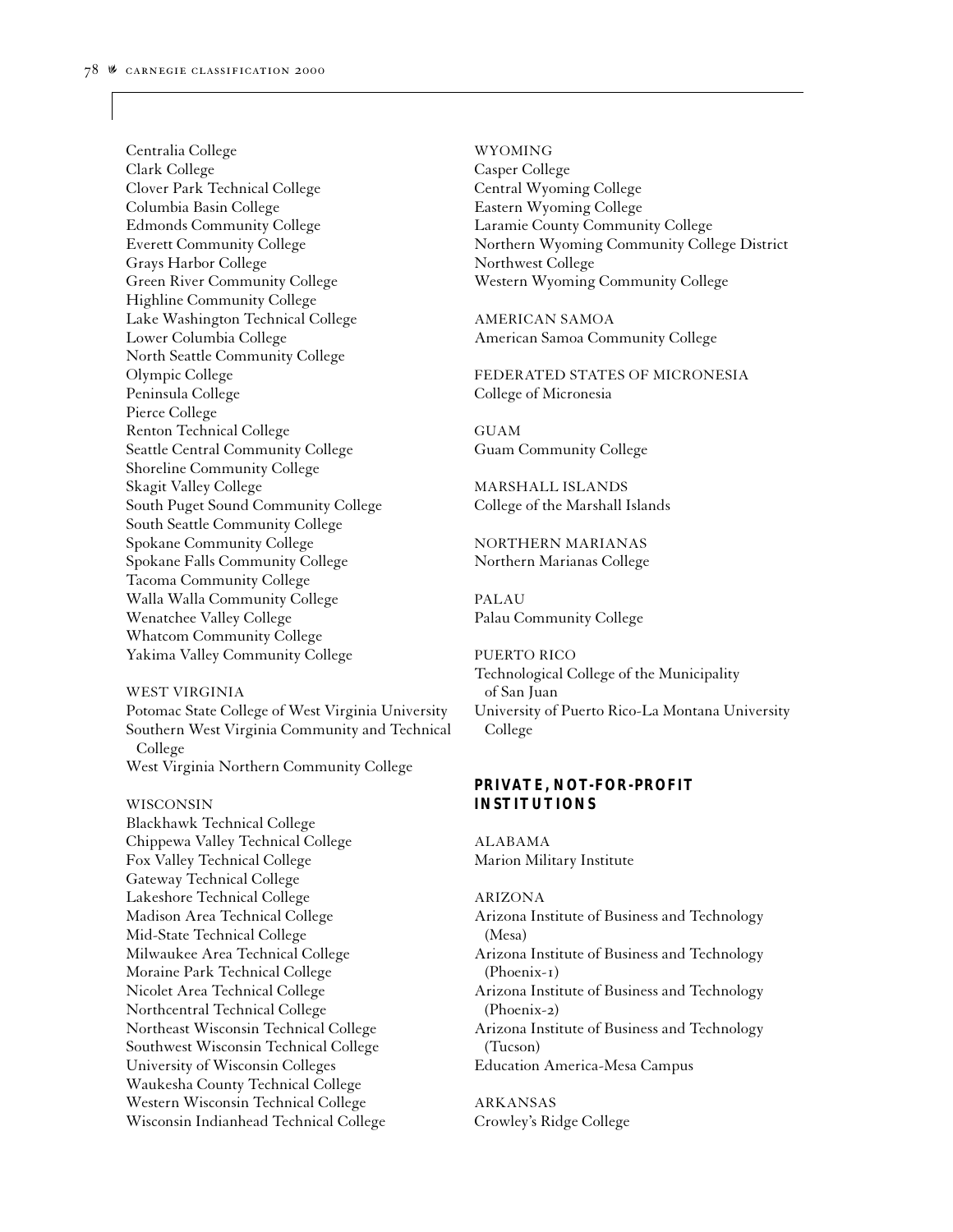CALIFORNIA American Academy of Dramatic Arts-West Don Bosco Technical Institute Foundation College Heald College, School of Business, Concord Heald College, School of Business, Sacramento Heald College, School of Business, Salinas Heald College, School of Business, Santa Rosa Heald College, School of Business, Stockton Heald College, School of Business & Technology, Sacramento Heald College, School of Technology, Martinez Heald College, Schools of Business & Technology, Fresno Heald College, Schools of Business & Technology, Hayward Heald College, Schools of Business & Technology, San Francisco Heald College, Schools of Business & Technology, San Jose Kelsey-Jenney College Marymount College Queen of the Holy Rosary College Salvation Army College for Officer Training, The San Francisco College of Mortuary Science

COLORADO Education America-Denver Campus Johnson & Wales University

**CONNECTICUT** Mitchell College St. Vincent's College

FLORIDA City College (Fort Lauderdale) City College (Miami) Florida College Florida Culinary Institute, The Florida Hospital College of Health Sciences Southwest Florida College of Business

GEORGIA Andrew College Gupton Jones College of Funeral Service Truett McConnell College Young Harris College

HAWAII Hawaii Tokai International College Heald College TransPacific Hawaii College

IDAHO

Ricks College

ILLINOIS Henry J. Kutsch College of Nursing Lexington College Lincoln College MacCormac College Morrison Institute of Technology Saint Augustine College Springfield College in Illinois

INDIANA Ancilla College Holy Cross College Mid-America College of Funeral Service

IOWA American Institute of Business St. Luke's College of Nursing and Health Sciences

KANSAS Donnelly College Hesston College

KENTUCKY St. Catharine College

LOUISIANA Education America-Remington Campus Remington College

MAINE Central Maine Medical Center School of Nursing New England School of Communications

MARYLAND Baltimore International College Maryland College of Art and Design

MASSACHUSETTS Bay State College Dean College Fisher College Laboure College Marian Court College New England College of Finance, The Urban College of Boston

MICHIGAN Great Lakes College Lewis College of Business Suomi College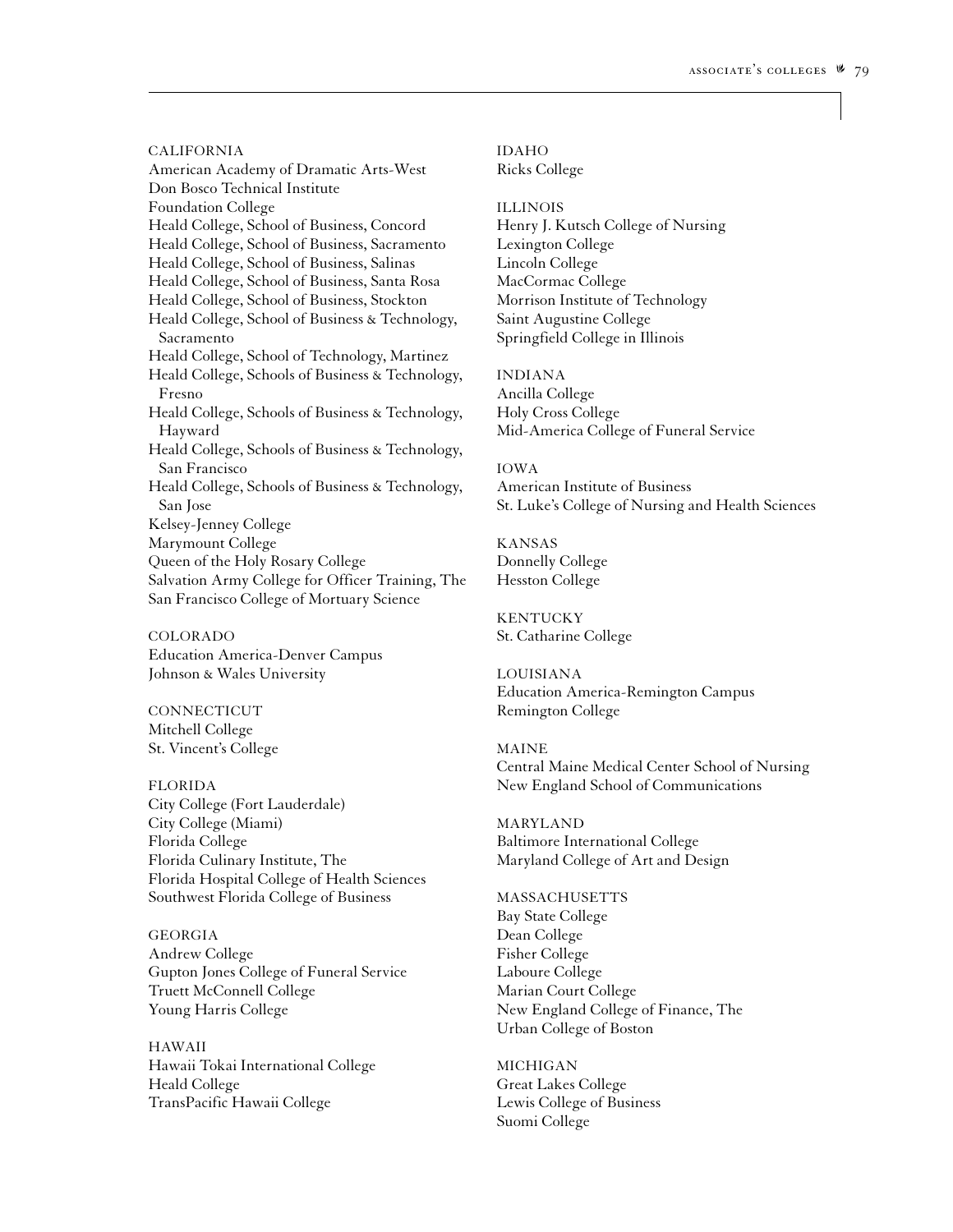MINNESOTA Bethany Lutheran College Dunwoody Institute NEI College of Technology

MISSISSIPPI Mary Holmes College Wood College

MISSOURI Cottey College Kemper Military School and College Lester L. Cox College of Nursing and Health Sciences Ranken Technical College Wentworth Military Academy and Junior College

MONTANA Education America-Billings

NEBRASKA Grand Island College

NEVADA Deep Springs College

NEW HAMPSHIRE White Pines College

NEW JERSEY Assumption College for Sisters

NEW YORK

American Academy Mc Allister Institute of Funeral Service American Academy of Dramatic Arts Bramson O R T Technical Institute Catholic Medical Center of Brooklyn and Queens, Inc. Cochran School of Nursing Crouse Hospital School of Nursing Dorothea Hopfer School of Nursing at the Mount Vernon Hospital, The Ellis Hospital School of Nursing Gamla College Helene Fuld College of Nursing Institute of Design and Construction Long Island College Hospital School of Nursing Lynn University Maria College of Albany New York College for Wholistic Health Education & Research

Paul Smith's College of Arts and Sciences Phillips Beth Israel School of Nursing St. Elizabeth College of Nursing St. Joseph's Hospital Health Center School of Nursing Samaritan Hospital School of Nursing Sisters of Charity Medical Center School of Nursing Trocaire College Villa Maria College of Buffalo

NORTH CAROLINA Cabarrus College of Health Sciences Carolinas College of Health Sciences Louisburg College

OHIO Chatfield College Mercy College of Northwest Ohio Northwestern College Ohio College of Massotherapy

OKLAHOMA Bacone College

OREGON Heald College, Schools of Business & Technology, Portland

PENNSYLVANIA Electronic Institutes Harcum College Johnson Technical Institute Keystone College Lackawanna Junior College Manor Junior College Peirce College Pennsylvania Institute of Technology Pennsylvania School of Art & Design Pittsburgh Institute of Aeronautics Pittsburgh Institute of Mortuary Science Rosedale Technical Institute Valley Forge Military College Williamson Free School of Mechanical Trades

RHODE ISLAND New England Institute of Technology

SOUTH CAROLINA Spartanburg Methodist College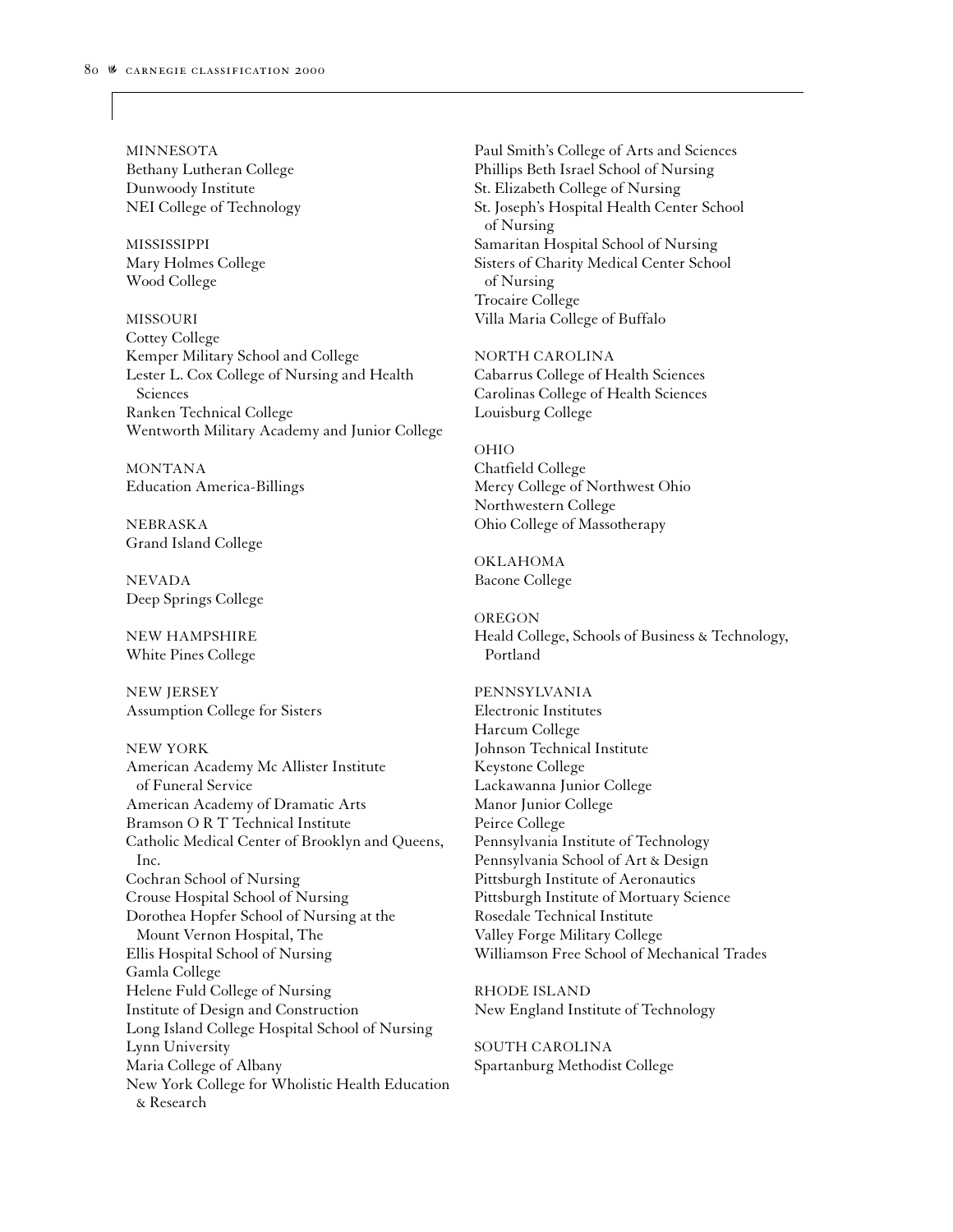SOUTH DAKOTA Kilian Community College

TENNESSEE Baptist Memorial College of Health Sciences Hiwassee College John A. Gupton College Watkins Institute College of Art & Design and The Watkins Film School

TEXAS

College of Biblical Studies-Houston College of Saint Thomas More, The Commonwealth Institute of Funeral Service Dallas Institute of Funeral Service Jacksonville College LeChef College of Hospitality Lon Morris College

UTAH Latter-Day Saints Business College

VERMONT Landmark College Sterling College Woodbury College

VIRGINIA Johnson & Wales University

WASHINGTON Dominion College Northwest School of Wooden Boatbuilding Resource Center for the Handicapped

PUERTO RICO Humacao Community College

#### **PRIVATE, FOR-PROFIT INSTITUTIONS**

ALABAMA Herzing College ITT Technical Institute Prince Institute of Professional Studies South College Southeast College of Technology Virginia College (Birmingham) Virginia College (Huntsville)

ALASKA Charter College ARIZONA Academy of Business College Art Center, The Art Institute of Phoenix, The Bryman School, The High-Tech Institute ITT Technical Institute (Tucson) Lamson Junior College Long Technical College National Education Center-Arizona Automotive Institute Paralegal Institute, Inc. Refrigeration School, The Scottsdale Culinary Institute Universal Technical Institute

ARKANSAS ITT Technical Institute

#### CALIFORNIA

Art Insitute of Los Angeles, The Brooks College California College for Health Sciences California College of Technology California Culinary Academy California Design College College of Oceaneering Computer Learning Center (Anaheim) Computer Learning Center (Los Angeles) Computer Learning Center (San Francisco) Computer Learning Center (San Jose) Educorp Career College Empire College School of Business Fashion Careers of California Fashion Institute of Design and Merchandising Golf Academy of San Diego High Tech Institute Institute of Computer Technology† ITT Technical Institute (Hayward) ITT Technical Institute (Lathrop) ITT Technical Institute (Oxnard) ITT Technical Institute (Rancho Cordova) ITT Technical Institute (Santa Clara) ITT Technical Institute (Torrance) Lee College (Anaheim) Lee College (West Hills) Maric College (San Diego) Maric College (Vista) Modern Technology College MTI College of Business and Technology Nova Institute of Health Technology (Los Angeles) Nova Institute of Health Technology (Ontario)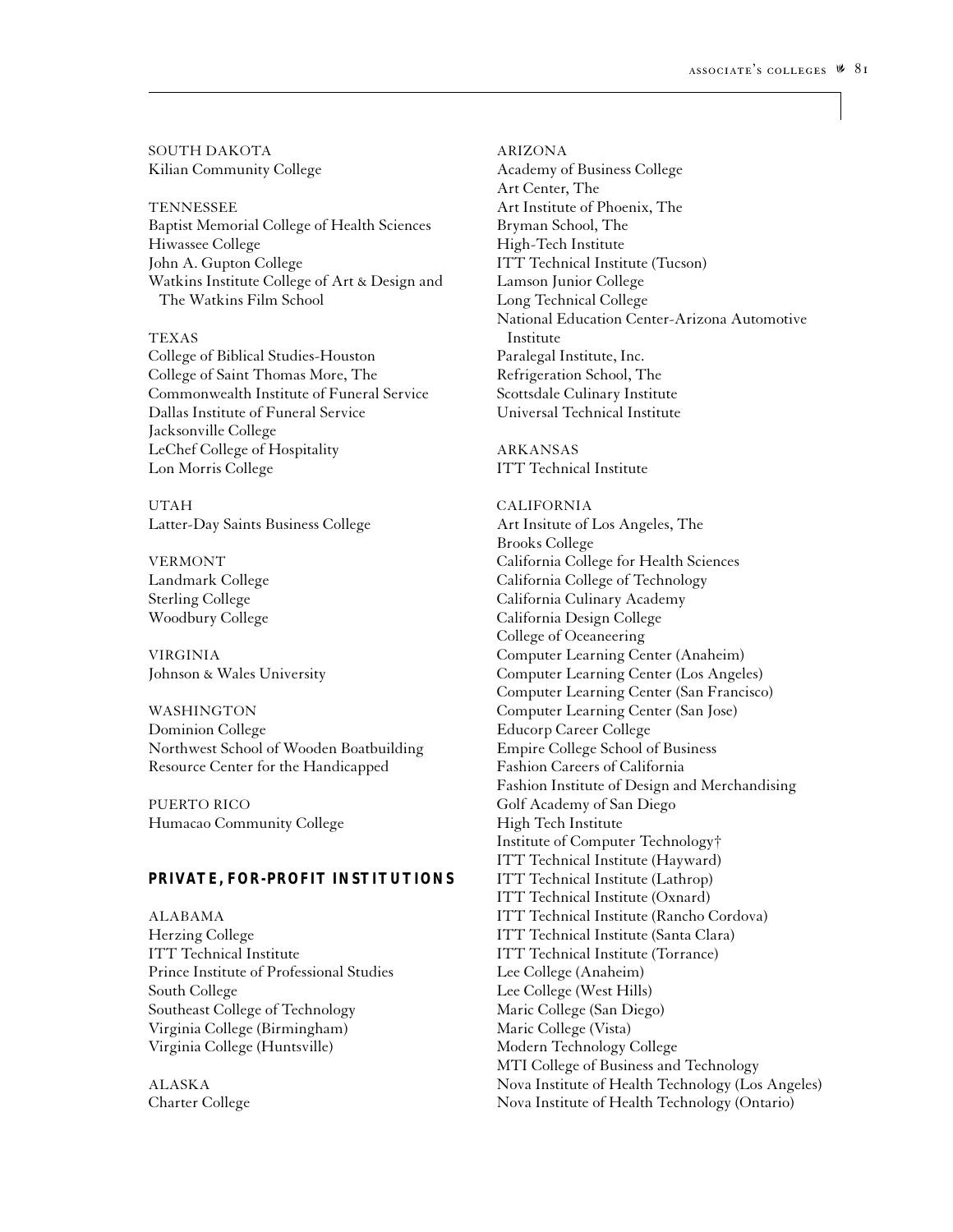Nova Institute of Health Technology (Whittier) Platt College, San Diego Platt College (Cerritos) Platt College (Los Angeles) Platt College (Newport Beach) Professional Golfers Career College San Joaquin Valley College, Inc. School of Communication Electronics Sequoia Institute Silicon Valley College Southern California International College (Brea) Southern California International College (Los Angeles) Southern California International College (Ontario) Southern California International College (Santa Ana) Southern California International College (Van Nuys) Western Career College (Sacramento) Western Career College (San Leandro)

COLORADO Bel-Rea Institute of Animal Technology Blair College Cambridge College CollegeAmerica Denver Colorado Aero Tech Colorado School of Trades Denver Academy of Court Reporting Denver Automotive and Diesel College Institute of Business and Medical Careers Parks College (Aurora) Parks College (Denver) Platt College Technical Trades Institute (Colorado Springs) Technical Trades Institute (Grand Junction) Westwood College of Technology-Denver South Campus

CONNECTICUT Briarwood College Gibbs College International College of Hospitality Management "Cesar Ritz"

FLORIDA Academy, The Advanced Technology Institute American Flyers College ATI Career Training Center (Fort Lauderdale) ATI Career Training Center (Miami) ATI Career Training Center (Oakland Park)

ATI-Health Education Center Atlantic Coast Institute Cooper Career Institute Florida College of Natural Health (Altamone Springs) Florida College of Natural Health (Miami) Florida College of Natural Health (Pompano Beach) Florida College of Natural Health (Sarasota) Florida Computer and Business School, Inc. Florida National College Florida Technical College Florida Technical College of Jacksonville Full Sail Real World Education Herzing College (Melbourne) Herzing College (Orlando) Institute of Career Education ITT Technical Institute (Fort Lauderdale) Kaplan College Keiser College Prospect Hall School of Business Southern College Ultrasound Diagnostic School Webster Tech

GEORGIA Art Institute of Atlanta Asher School of Business Bauder College DeVry Institute of Technology (Alpharetta) Herzing College Interactive College of Technology South College

HAWAII Hawaii Business College

IDAHO Gem State College

ILLINOIS Career Colleges of Chicago College of Office Technology, The Cooking and Hospitality Institute of Chicago, Inc. Gem City College ITT Technical Institute (Matteson) Midstate College Northwestern Business College Rockford Business College Taylor Business Institute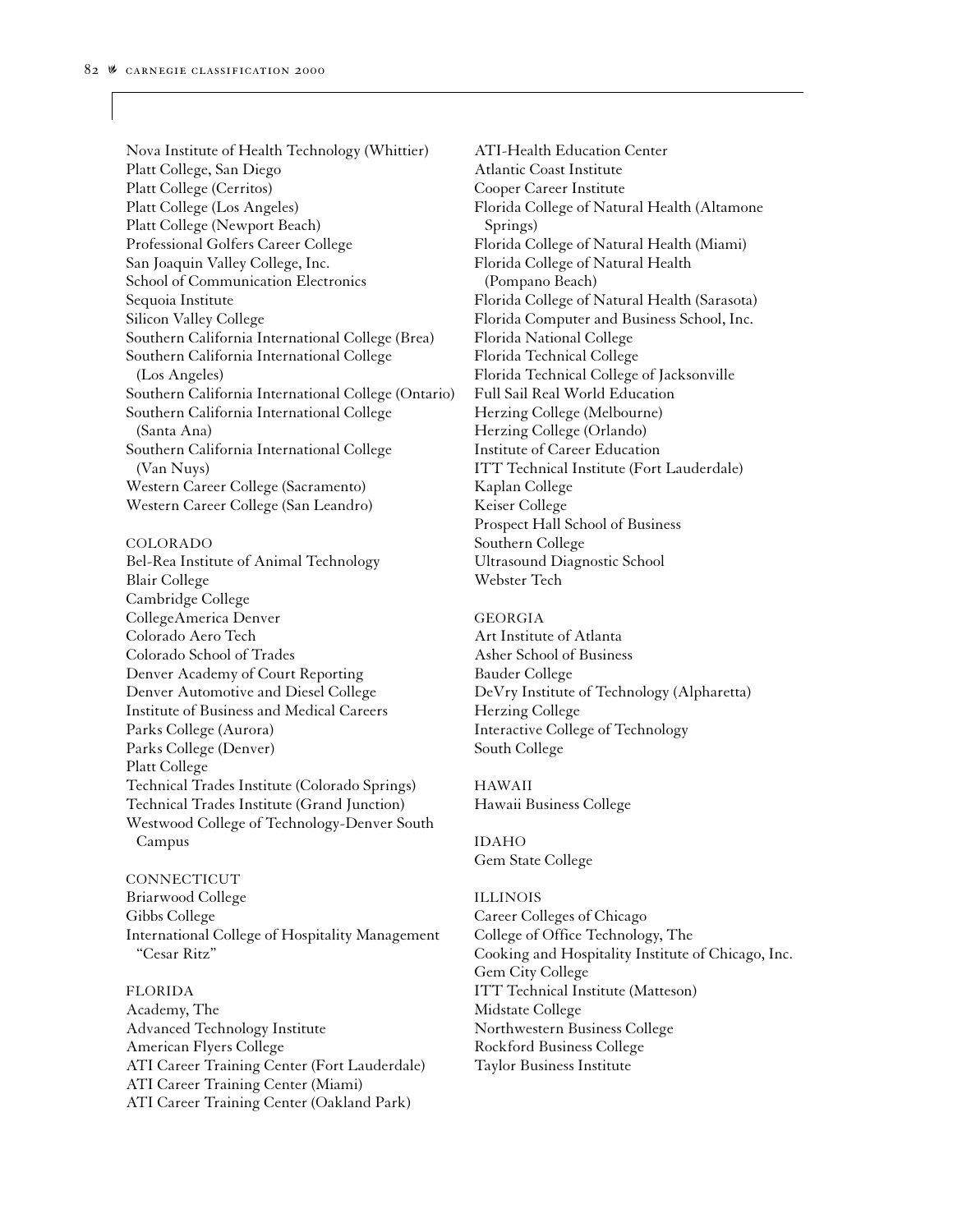#### INDIANA

College of Court Reporting Commonwealth Business College Indiana Business College (Columbus) Indiana Business College (Evansville) Indiana Business College (Indianapolis) Indiana Business College (Lafayette) Indiana Business College (Marion) Indiana Business College (Muncie) Indiana Business College (Terre Haute) Indiana Business College (Vincennes) Indiana Business College-Medical International Business College (Fort Wayne) International Business College (Indianapolis) Lincoln Technical Institute Michiana College (Fort Wayne) Michiana College (South Bend) Professional Careers Institute Sawyer College, Inc.

#### IOWA

American Institute of Commerce Hamilton College (Cedar Rapids) Hamilton College (Mason City) Hamilton College-Urbandale Branch

#### KANSAS

Brown Mackie College, The Education America-Topeka Technical College

#### KENTUCKY

Draughons Junior College Fugazzi College Institute of Electronic Technology ITT Technical Institute Kentucky Career Institute (Florence) Kentucky Career Institute (Louisville) Kentucky College of Business (Dunville) Kentucky College of Business (Florence) Kentucky College of Business (Lexington) Kentucky College of Business (Louisville) Kentucky College of Business (Pikeville) Kentucky College of Business (Richmond) Louisville Technical Institute Owensboro Junior College of Business RETS Electronic Institute RETS Medical & Business Institute Southern Ohio College-Northern Kentucky Campus Southwestern College of Business Spencerian College (Lexington) Spencerian College (Louisville)

#### LOUISIANA

American School of Business Baton Rouge School of Computers Camelot College Cameron College Culinary Arts Institute of Louisiana, The Delta College of Arts & Technology Delta School of Business & Technology ITI Technical College Southeast College of Technology

MAINE Andover College Beal College Mid-State College

MARYLAND Hagerstown Business College

# MASSACHUSETTS

ITT Technical Institute Katharine Gibbs School Massachusetts Communications College

#### MICHIGAN

ITT Technical Institute (Grand Rapids) ITT Technical Institute (Troy)

MINNESOTA Academy Education Center, Inc. Art Institutes International Minnesota, The Brown Institute Duluth Business University, Inc. Globe College Lakeland Medical-Dental Academy Medical Institute of Minnesota Minneapolis Business College Minnesota School of Business (Brooklyn Center) Minnesota School of Business (Richfield) Music Tech NTI-School of CAD Technology Rasmussen College-Eagan Rasmussen College-Mankato Rasmussen College-Minnetonka Rasmussen College-St. Cloud

MISSISSIPPI Antonelli College (Hattiesburg) Antonelli College (Jackson)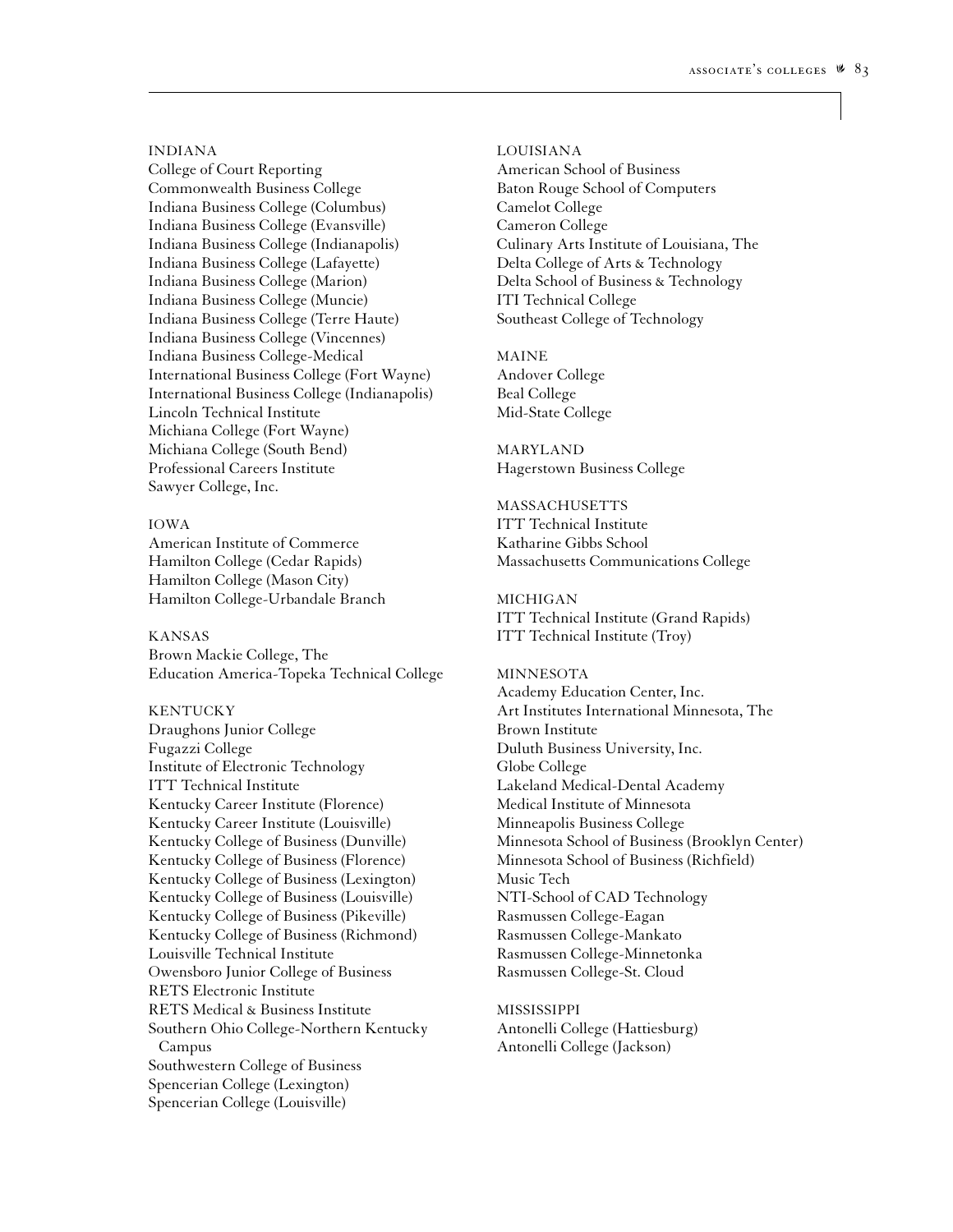MISSOURI Concorde Career Institute Electronics Institute Hickey College Metro Business College (Cape Girardeau) Metro Business College (Jefferson City) Metro Business College (Rolla) Missouri College Patricia Stevens College Sanford-Brown College (Des Peres) Sanford-Brown College (Hazelwood) Sanford-Brown College (No. Kansas City) Sanford-Brown College (Saint Charles) Springfield College Vatterott College (Independence) Vatterott College (Springfield) Vatterott College (St. Ann) Vatterott College (St. Joseph) Vatterott College (Sunset Hills)

NEBRASKA ITT Technical Institute Lincoln School of Commerce Nebraska College of Business Omaha College of Health Careers

# NEVADA Academy of Medical Careers Career College of Northern Nevada Computer Learning Center Design Institute Heritage College ITT Technical Institute Las Vegas College

NEW HAMPSHIRE Hesser College McIntosh College

NEW JERSEY Berkeley College DeVry Institute Katharine Gibbs School

NEW MEXICO Art Center, The Parks College, Inc.

NEW YORK Berkeley College Berkeley College of New York City Briarcliffe College

Bryant & Stratton Business Institute (Albany) Bryant & Stratton Business Institute (Buffalo) Bryant & Stratton Business Institute (Lackawanna) Bryant & Stratton Business Institute (Rochester) Bryant & Stratton Business Institute (Syracuse) Elmira Business Institute Globe Institute of Technology Interboro Institute Island Drafting and Technical Institute ITT Technical Institute Jamestown Business College Katharine Gibbs School (Melville) Katharine Gibbs School (New York) Long Island Business Institute Mildred Elley Monroe College New York Career Institute New York Restaurant School Olean Business Institute Plaza Business Institute Rochester Business Institute Simmons Institute of Funeral Service, Inc. Taylor Business Institute Technical Career Institutes Tri-State College of Acupuncture Utica School of Commerce Westchester Business Institute Wood Tobe-Coburn School

NORTH CAROLINA Cecils College Miller-Motte Business College

NORTH DAKOTA Aaker's Business College

OHIO ACA College of Design Academy of Court Reporting Antonelli College Bohecker's Business College Bradford School Bryant & Stratton College (Parma) Cleveland Institute of Electronics College of Art Advertising Davis College Education America-Remington College Cleveland Campus ETI Technical College ETI Technical College of Niles Gallipolis Career College Hondros College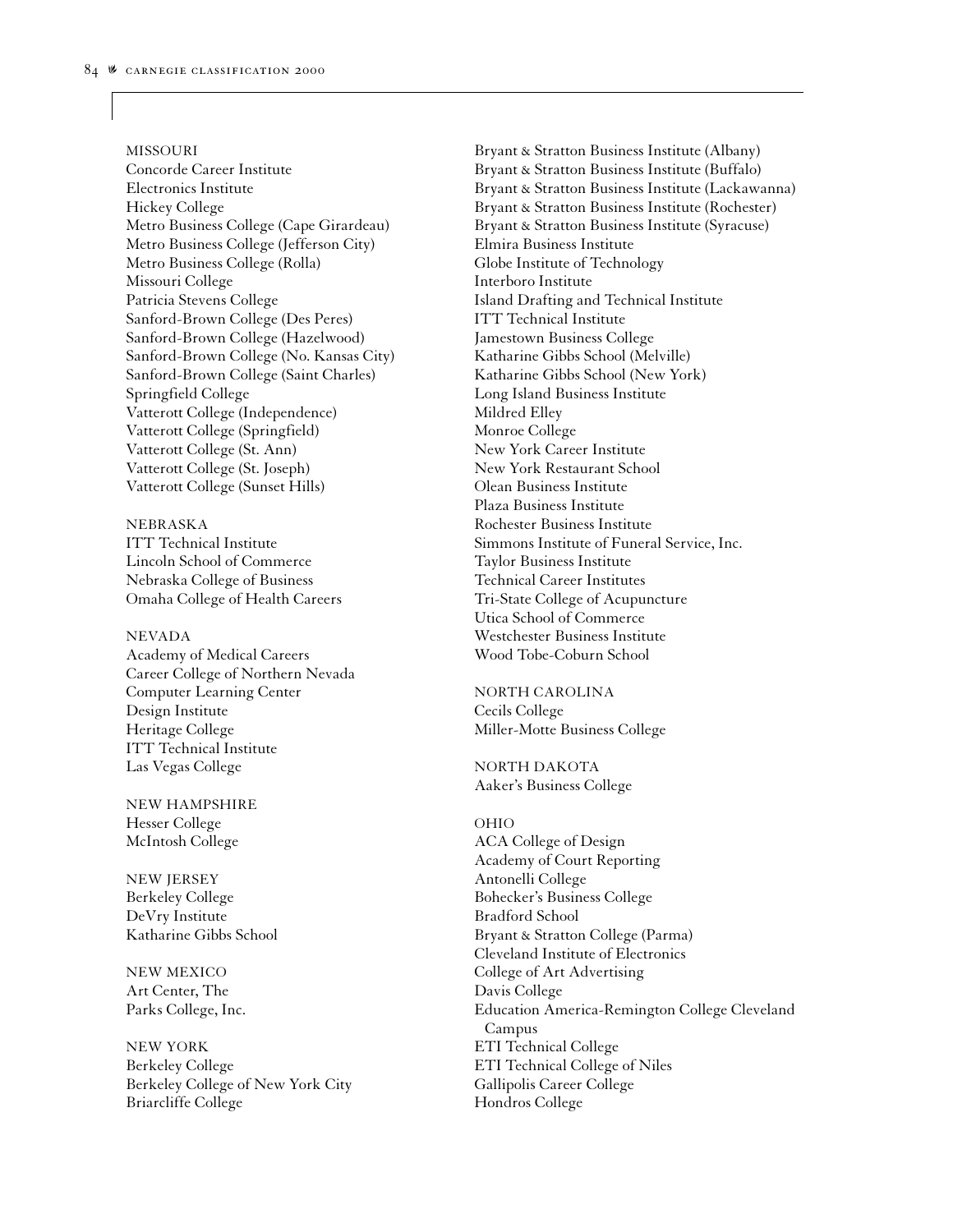International College of Broadcasting ITT Technical Institute (Dayton) ITT Technical Institute (Norwood) ITT Technical Institute (Strongsville) ITT Technical Institute (Youngstown) Miami-Jacobs College Ohio Business College Ohio Business College, Lorain Branch Ohio Institute of Photography and Technology Ohio Technical College Ohio Valley Business College RETS Technical Center Southeastern Business College (Chillicothe) Southeastern Business College (Lancaster) Southern Ohio College Southern Ohio College-Findlay Southern Ohio College-Northeast Southwestern College of Business Stautzenberger College-South Technology Education College Trumball Business College Virginia Marti College of Fashion & Art West Side Institute of Technology

OKLAHOMA Spartan School of Aeronautics Tulsa Welding School

OREGON Pioneer Pacific College Western Business College

#### PENNSYLVANIA

Academy of Medical Arts and Business Allentown Business School Allied Medical and Technical Careers Altoona School of Commerce Antonelli Institute of Art and Photography Art Institute of Philadelphia Art Institute of Pittsburgh Berks Technical Institute Boyd School, Pittsburgh Technical Institute Division Bradford School Bradley Academy for the Visual Arts Business Institute of Pennsylvania (Meadville) Business Institute of Pennsylvania (Sharon) Cambria-Rowe Business College (Indiana) Cambria-Rowe Business College (Johnstown) Career Training Academy Central Pennsylvania College CHI Institute

CHI Institute/RETS Campus Churchman Business School Computer Learning Center (Philadelphia) Computer Learning Center (Plymouth Meeting) Computer Learning Centers, Inc. Computer Tech Consolidated School of Business (Lancaster) Consolidated School of Business (York) Dean Institute of Technology Douglas School of Business DuBois Business College (DuBois) DuBois Business College (Huntingdon) DuBois College Duff's Business Institute Education America-Vale Technical Institute Erie Business Center, Main Erie Business Center, South Erie Institute of Technology Harcourt Learning Direct Center for Degree Studies Hiram G. Andrews Center Hussian School of Art ICM School of Business & Medical Careers Information Computer Systems Institute International Culinary Academy ITT Technical Institute (Mechanicsburg) ITT Technical Institute (Monroeville) ITT Technical Institute (Pittsburgh) JNA Institute of Culinary Arts Lansdale School of Business Laurel Business Institute Lincoln Technical Institute (Allentown) Lincoln Technical Institute (Philadelphia) McCann School of Business (Mahanoy City) McCann School of Business (Pottsville) Median School of Allied Health Careers New Castle School of Trades Newport Business Institute (Lower Burrell) Newport Business Institute (Williamsport) Oakridge Academy of Arts Pace Institute Penn Commercial, Inc. Pennco Tech Pennsylvania Culinary Pittsburgh Technical Institute PJA School, The Restaurant School, The Sawyer School Schuylkill Institute of Business Technology South Hills School of Business and Technology Thompson Institute (Harrisburg) Thompson Institute (Philadelphia)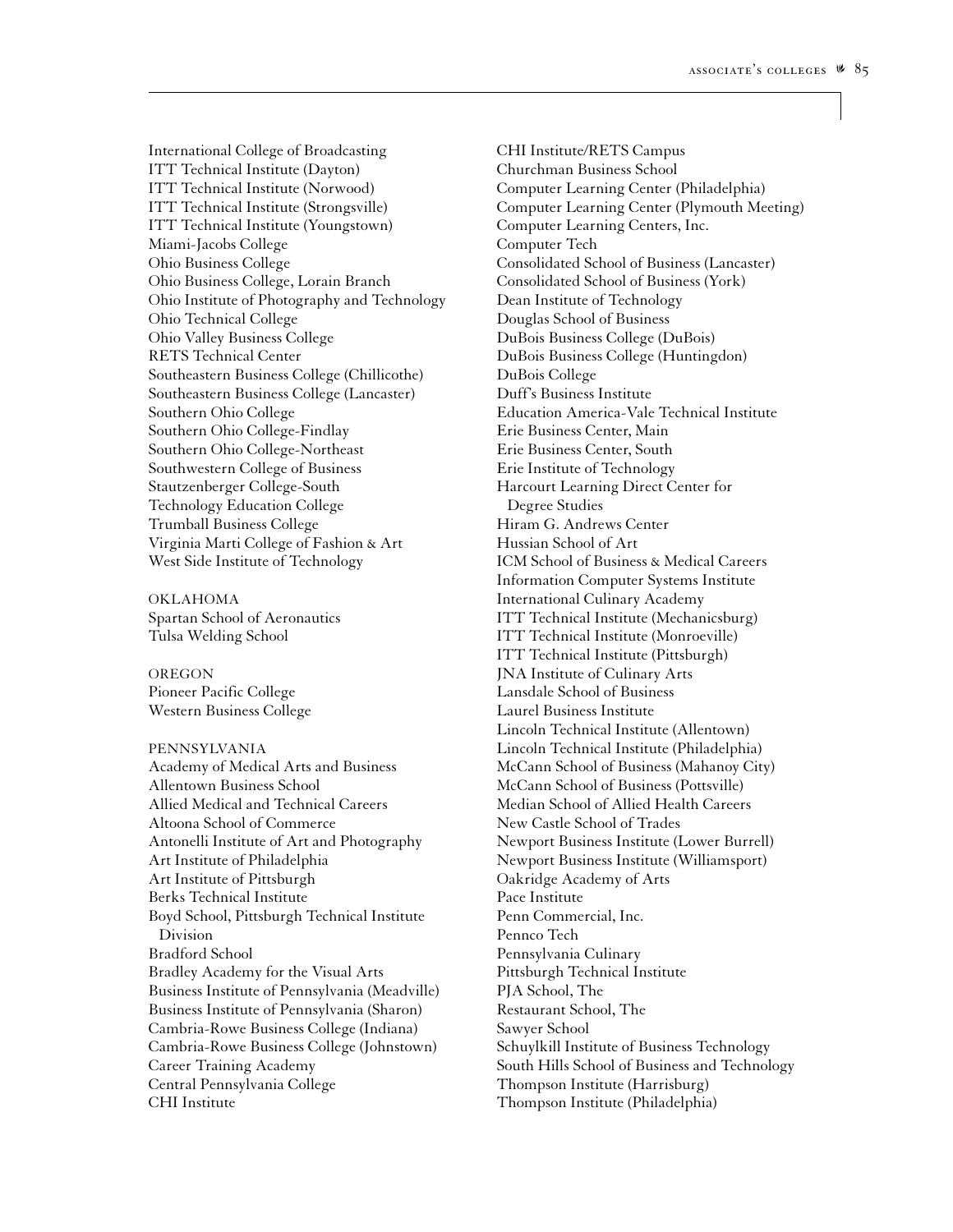Triangle Tech Triangle Tech-Erie School Triangle Tech-Greensburg Tri-State Business Institute Western School of Health and Business Careers (Monroeville) Western School of Health and Business Careers (Pittsburgh) York Technical Institute Yorktowne Business Institute

SOUTH CAROLINA Columbia Junior College Forrest Junior College Golf Academy of the Carolinas ITT Technical Institute Nielsen Electronics Institute

#### TENNESSEE

American Academy of Nutrition, College of Nutrition Cumberland School of Technology Draughons Junior College Draughons Junior College-Nashville Electronic Computer Programming Institute Fugazzi College ITT Technical Institute (Memphis) Knoxville Business College Miller-Motte Business College Nashville Auto-Diesel College North Central Institute Nossi College of Art Tennessee Institute of Electronics

#### TEXAS

American Commercial College Art Institute of Dallas Art Institute of Houston, The Austin Business College Center for Advanced Legal Studies Court Reporting Institute of Dallas ESS College of Business Hallmark Institute of Aeronautics Hallmark Institute of Technology ITT Technical Institute (Arlington) ITT Technical Institute (Austin) ITT Technical Institute (Houston-1) ITT Technical Institute (Houston-2) ITT Technical Institute (Houston-3) ITT Technical Institute (San Antonio) KD Studio-Actors Conservatory MTI College of Business and Technology

Professional Career College Southwest Institute Southwest School of Electronics Universal Technical Institute Wade College Western Technical Institute

## UTAH

Certified Careers Institute (Riverdale) Certified Careers Institute (Salt Lake City) Mountain West College Provo College Stevens-Henager College Stevens-Henager College of Business Utah Career College

VERMONT New England Culinary Institute at Essex

#### VIRGINIA

Bryant & Stratton College (Richmond) Bryant & Stratton College (Virginia Beach) Computer Learning Center (Alexandria) Computer Learning Center (Manassas) Dominion Business College Dominion College ECPI College of Technology ECPI Computer Institute ECPI Technical College ITT Technical Institute National Business College National Business College (Bluefield) National Business College (Charlottesville)

WASHINGTON Art Institute of Seattle, The

ITT Technical Institute (Bothell) ITT Technical Institute (Spokane)

WEST VIRGINIA Corinthian Schools, Inc.-National Institute of Technology Campus Huntington Junior College of Business Mountain State College Valley College of Technology Webster College West Virginia Business College (Nutter Fort) West Virginia Business College (Wheeling) West Virginia Junior College (Charleston) West Virginia Junior College (Morgantown)

WISCONSIN Stratton College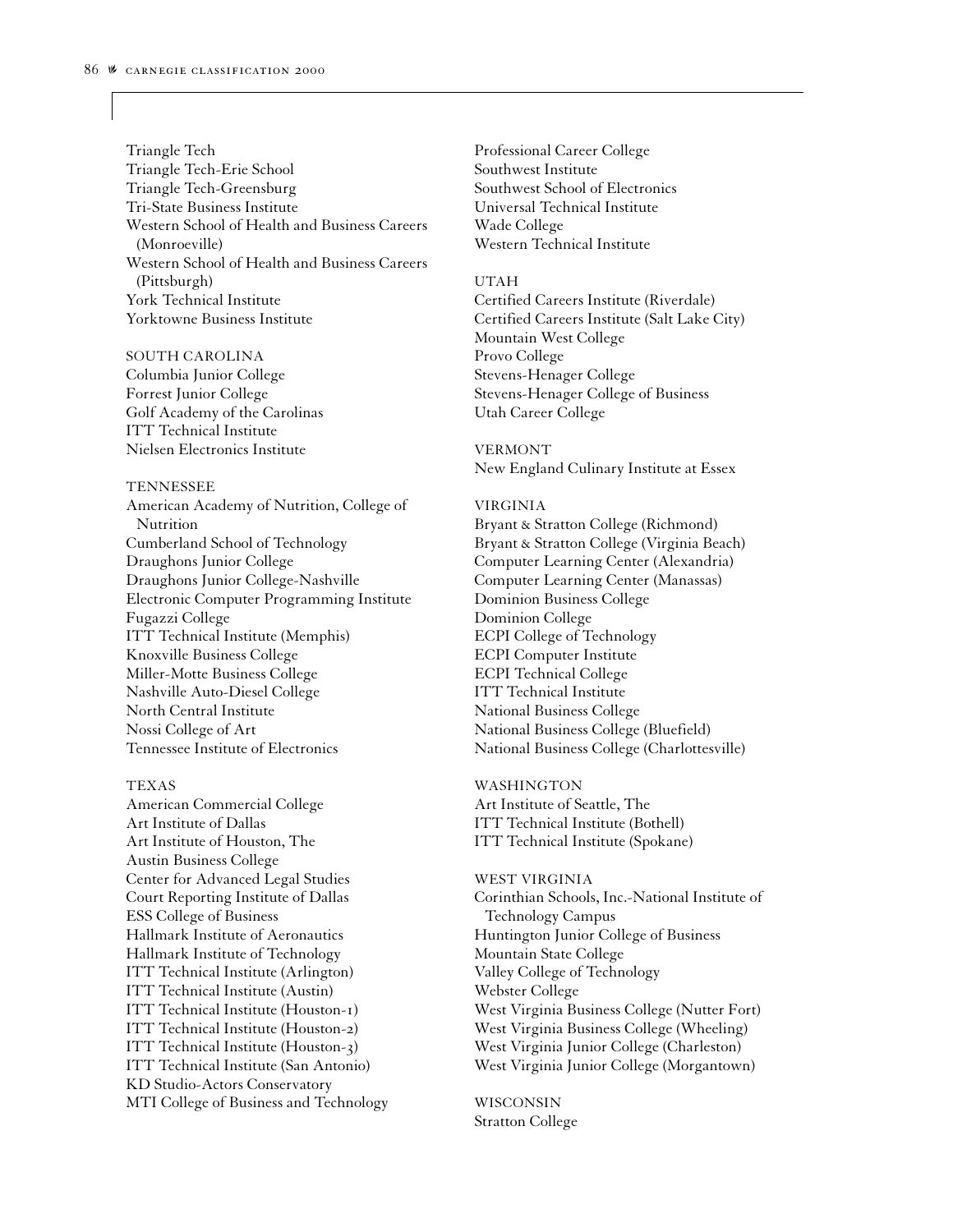WYOMING Wyoming Technical Institute

PUERTO RICO Huertas Junior College Instituto Comercial De Puerto Rico Junior College International Junior College National College of Business & Technology Puerto Rico Tech Junior College, Inc. Ramirez College of Business and Technology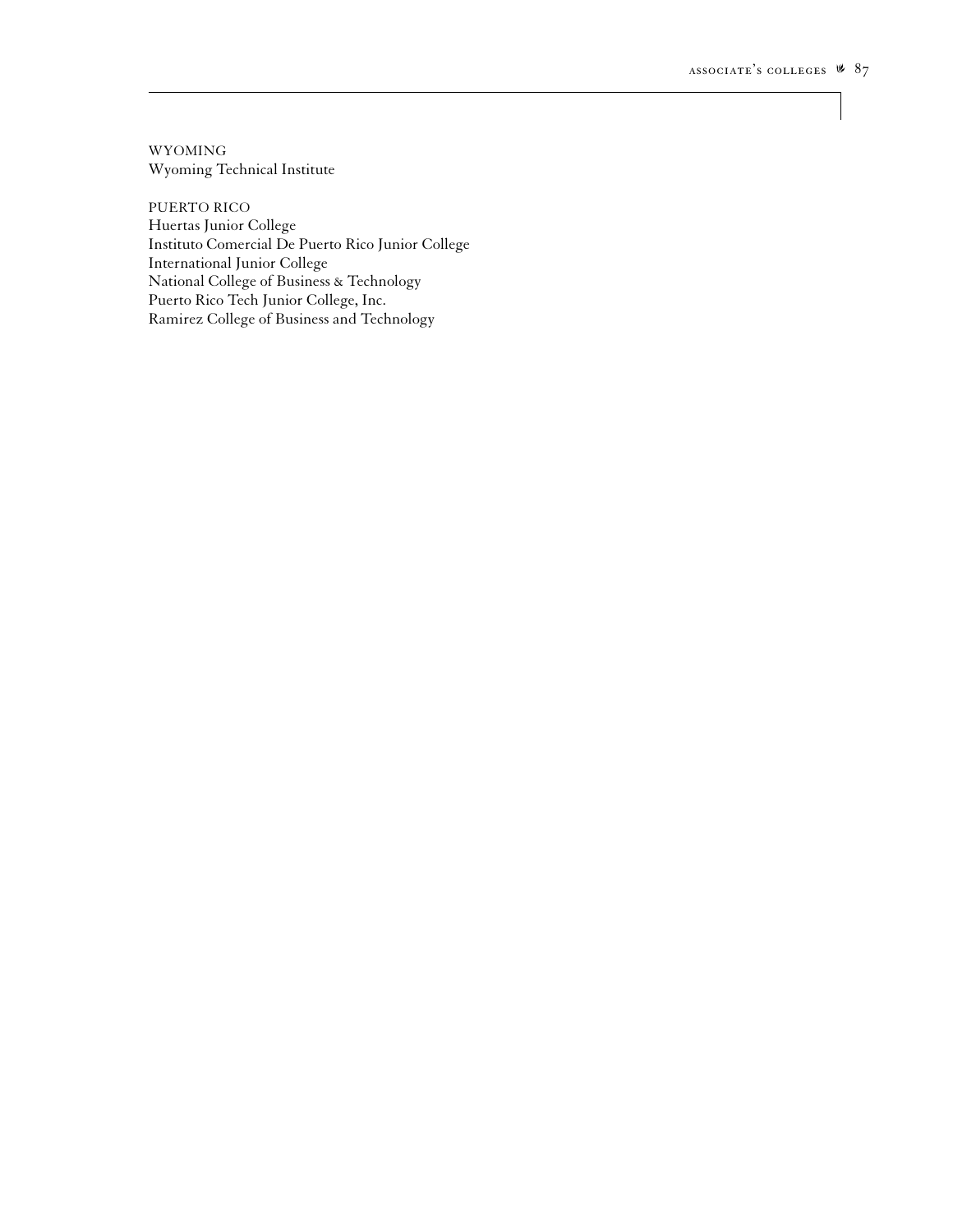## list of institutions by carnegie classification, control, and state

*Specialized Institutions—Theological seminaries and other specialized faith-related institutions*

## **PRIVATE, NOT-FOR-PROFIT INSTITUTIONS**

ALABAMA International Bible College Southeastern Bible College Southern Christian University

ALASKA Alaska Bible College

### ARIZONA

۴

American Indian College of the Assemblies of God International Baptist College Southwestern College

ARKANSAS Central Baptist College

#### CALIFORNIA

American Baptist Seminary of the West Bethesda Christian University California Christian College Church Divinity School of the Pacific Claremont School of Theology Dominican School of Philosophy and Theology Franciscan School of Theology Fuller Theological Seminary Golden Gate Baptist Theological Seminary Graduate Theological Union Hebrew Union College-Jewish Institute of Religion (California Branch) International School of Theology Jesuit School of Theology at Berkeley L. I. F. E. Bible College Logos Evangelical Seminary Mennonite Brethren Biblical Seminary Pacific Lutheran Theological Seminary Pacific School of Religion Saint John's Seminary Saint John's Seminary College Saint Patrick's Seminary San Francisco Theological Seminary San Jose Christian College

Shasta Bible College Starr King School for the Ministry Westminster Theological Seminary in California Yeshiva Ohr Elchonon Chabad/West Coast Talmudical Seminary

COLORADO Denver Seminary Iliff School of Theology Nazarene Bible College Yeshiva Toras Chaim Talmudical Seminary

CONNECTICUT Beth Benjamin Academy of Connecticut Hartford Seminary Holy Apostles College and Seminary

DISTRICT OF COLUMBIA Dominican House of Studies Washington Theological Union Wesley Theological Seminary

# FLORIDA Florida Baptist Theological College Florida Christian College Hobe Sound Bible College† Reformed Theological Seminary St. John Vianney College Seminary St. Vincent De Paul Regional Seminary Southeastern College of the Assemblies of God Talmudic College of Florida Trinity College of Florida Yeshiva Gedolah Rabbinical College

GEORGIA Atlanta Christian College Beacon College Beulah Heights Bible College Columbia Theological Seminary Interdenominational Theological Center Luther Rice Seminary

HAWAII International College and Graduate School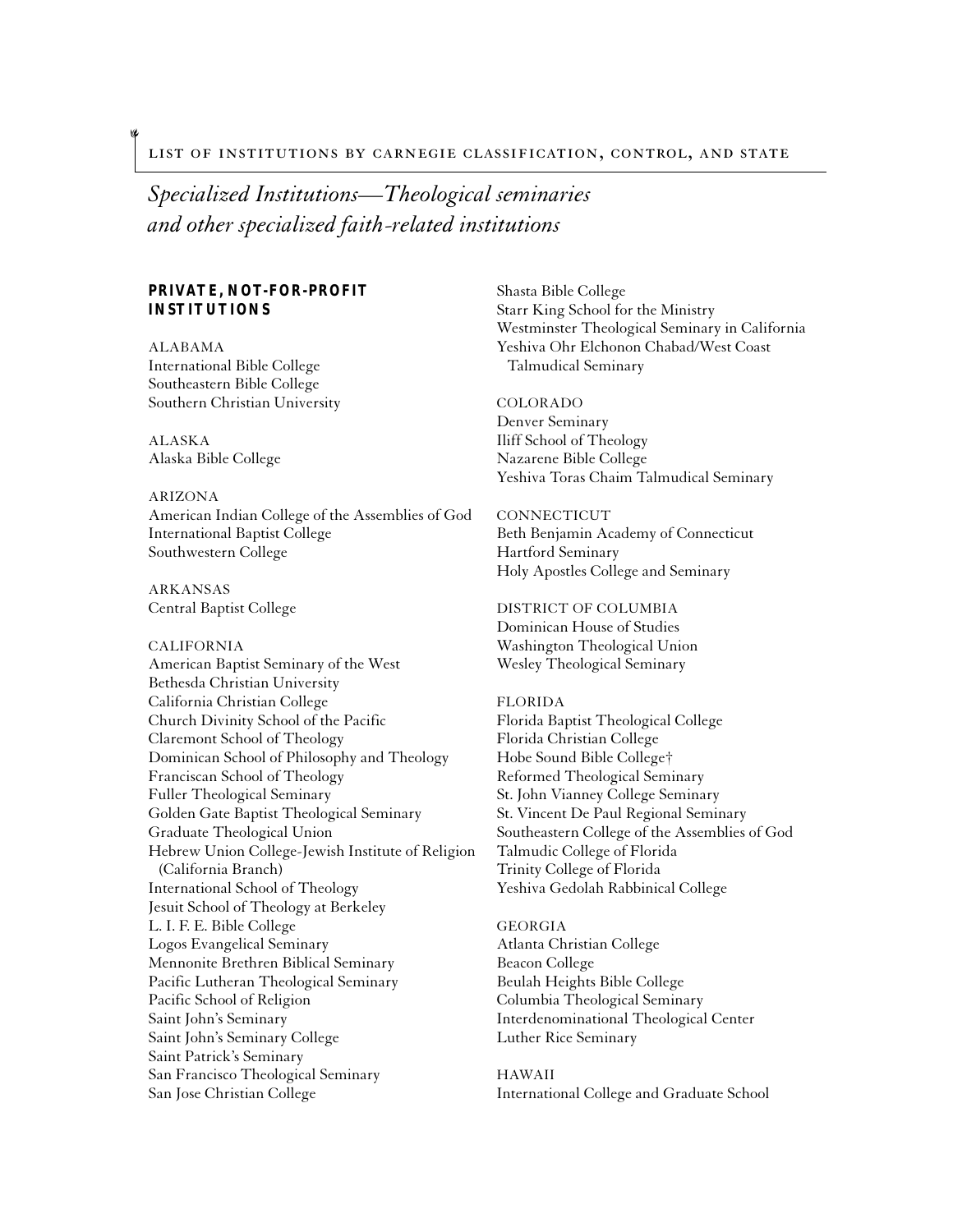IDAHO Boise Bible College

ILLINOIS Catholic Theological Union Chicago Theological Seminary Christian Life College Garrett-Evangelical Theological Seminary Hebrew Theological College Lincoln Christian College Lutheran School of Theology at Chicago McCormick Theological Seminary Meadville/Lombard Theological School Moody Bible Institute Northern Baptist Theological Seminary† Seabury-Western Theological Seminary Spertus College Telshe Yeshiva-Chicago Trinity International University University of Saint Mary of the Lake-Mundelein Seminary

INDIANA Associated Mennonite Biblical Seminary Bethany Theological Seminary Christian Theological Seminary Concordia Theological Seminary Crossroads Bible College Saint Meinrad School of Theology

## IOWA Emmaus Bible College Faith Baptist Bible College and Seminary Vennard College Wartburg Theological Seminary

KANSAS Central Baptist Theological Seminary Manhattan Christian College

#### KENTUCKY

Asbury Theological Seminary Clear Creek Baptist Bible College Kentucky Mountain Bible College Lexington Theological Seminary Louisville Presbyterian Theological Seminary Southern Baptist Theological Seminary, The

LOUISIANA New Orleans Baptist Theological Seminary Notre Dame Seminary, Graduate School of Theology

St. Joseph Seminary College

MAINE Bangor Theological Seminary

MARYLAND Baltimore Hebrew University Griggs University Maple Springs Baptist Bible College & Seminary Ner Israel Rabbinical College Saint Mary's Seminary and University Washington Bible College/Capital Bible Seminary

MASSACHUSETTS

Andover Newton Theological School Episcopal Divinity School Gordon-Conwell Theological Seminary Hellenic College-Holy Cross Greek Orthodox School of Theology Pope John XXIII National Seminary Saint Hyacinth College and Seminary† Saint John's Seminary Weston Jesuit School of Theology

MICHIGAN

Calvin Theological Seminary Grace Bible College Great Lakes Christian College Michigan Jewish Institute Michigan Theological Seminary Reformed Bible College Sacred Heart Major Seminary/College and Theologate SS. Cyril and Methodius Seminary Western Theological Seminary Yeshiva Beth Yehuda-Yeshiva Gedolah of Greater Detroit

MINNESOTA Bethel Theological Seminary Luther Seminary Minnesota Bible College North Central University Oak Hills Christian College United Theological Seminary of the Twin Cities

MISSISSIPPI Magnolia Bible College Reformed Theological Seminary Southeastern Baptist College Wesley Biblical Seminary Wesley College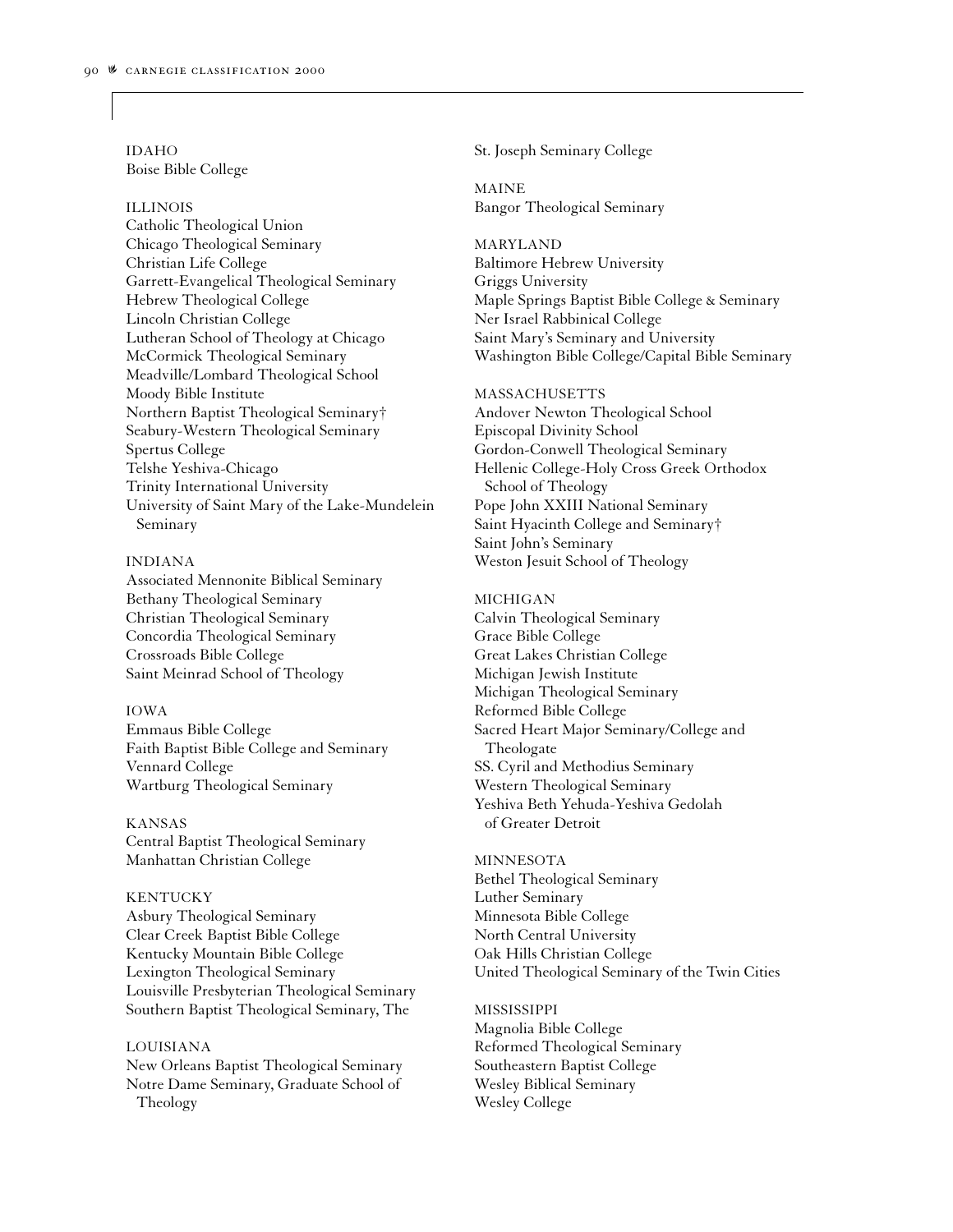MISSOURI Aquinas Institute of Theology Assemblies of God Theological Seminary Baptist Bible College Berean University Calvary Bible College and Theological Seminary Central Bible College Central Christian College of the Bible Conception Seminary College Concordia Seminary Covenant Theological Seminary Eden Theological Seminary Kenrick-Glennon Seminary-Kenrick School of Theology Messenger College Midwestern Baptist Theological Seminary Nazarene Theological Seminary Ozark Christian College Saint Louis Christian College Saint Paul School of Theology

# NEBRASKA

Nebraska Christian College

NEW JERSEY

Beth Medrash Govoha Immaculate Conception Seminary of Seton Hall University New Brunswick Theological Seminary Princeton Theological Seminary Rabbi Jacob Joseph School Rabbinical College of America Talmudical Academy of New Jersey

NEW YORK Beth Hamedrash Shaarei Yosher Institute Beth Hatalmud Rabbinical College Central Yeshiva Tomchei Tmimim Lubavitch America Christ the King Seminary Colgate Rochester Divinity School-Bexley Hall-Crozer Theological Seminary Darkei Noam Rabbinical College General Theological Seminary Hebrew Union College-Jewish Institute of Religion (New York Branch) Holy Trinity Orthodox Seminary Jewish Theological Seminary of America Kehilath Yakov Rabbinical Seminary Kol Yaakov Torah Center Machzikei Hadath Rabbinical College Mesivta of Eastern Parkway Rabbinical Seminary

Mesivta Tifereth Jerusalem of America Mesivta Torah Vodaath Seminary Mid America Baptist Theological Seminary Northeast Branch Mirrer Yeshiva Central Institute New York Theological Seminary Ohr Hameir Theological Seminary Ohr Somayach Tanenbaum Educational Center Practical Bible College Rabbi Isaac Elchanan Theological Seminary Rabbinical Academy Mesivta Rabbi Chaim Berlin Rabbinical College Beth Shraga Rabbinical College Bobover Yeshiva B'nei Zion Rabbinical College Ch'san Sofer Rabbinical College of Long Island Rabbinical College Ohr Shimon Yisroel Rabbinical Seminary Adas Yereim Rabbinical Seminary M'kor Chaim Rabbinical Seminary of America Saint Bernard's Institute Saint Joseph's Seminary Saint Vladimir's Orthodox Theological Seminary Seminary of the Immaculate Conception of the Diocese of Rockville Center Sh'or Yoshuv Rabbinical College Talmudical Institute of Upstate New York Talmudical Seminary Oholei Torah Torah Temimah Talmudical Seminary Unification Theological Seminary Union Theological Seminary United Talmudical Seminary Wadhams Hall Seminary and College Yeshiva and Kolel Bais Medrash Elyon Yeshiva and Kollel Harbotzas Torah Yeshiva Derech Chaim Yeshiva D'Monsey Rabbinical College Yeshiva Gedolah Imrei Yosef D'Spinka Yeshiva Karlin Stolin Beth Aaron V'Israel Rabbinical Institute Yeshiva Mikdash Melech Yeshiva of Nitra Rabbinical College Yeshiva of the Telshe Alumni Yeshiva Shaar Hatorah-Grodno Yeshivas Novominsk Yeshivath Viznitz Yeshivath Zichron Moshe

NORTH CAROLINA Heritage Bible College Hood Theological Seminary John Wesley College Piedmont Baptist College†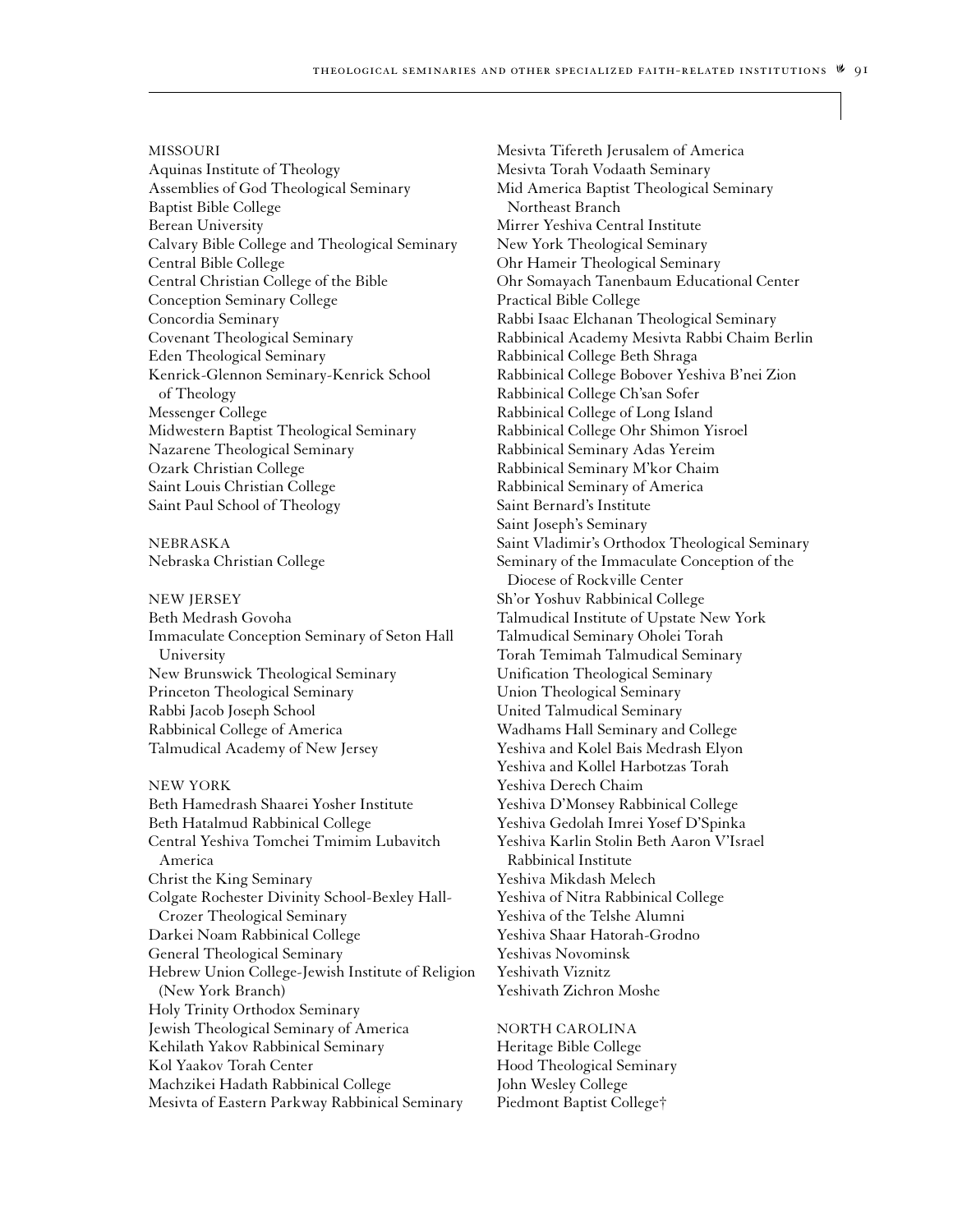Reformed Theological Seminary Roanoke Bible College Southeastern Baptist Theological Seminary Southern Evangelical Seminary

NORTH DAKOTA Trinity Bible College

#### OHIO

Athenaeum of Ohio Cincinnati Bible College and Seminary Circleville Bible College Cleveland College of Jewish Studies God's Bible School and College Hebrew Union College-Jewish Institute of Religion Methodist Theological School in Ohio Payne Theological Seminary Pontifical College Josephinum Rabbinical College of Telshe Saint Mary Seminary and Graduate School of Theology Trinity Lutheran Seminary United Theological Seminary Winebrenner Theological Seminary

OKLAHOMA

American Bible College and Seminary Mid-America Bible College Phillips Theological Seminary Southwestern College of Christian Ministries

#### OREGON

Eugene Bible College Mount Angel Seminary Multnomah Bible College and Biblical Seminary Western Seminary

PENNSYLVANIA Baptist Bible College and Seminary Biblical Theological Seminary Eastern Baptist Theological Seminary Evangelical School of Theology Lancaster Bible College Lancaster Theological Seminary Lutheran Theological Seminary at Gettysburg Lutheran Theological Seminary at Philadelphia Philadelphia College of Bible Pittsburgh Theological Seminary Reconstructionist Rabbinical College Reformed Presbyterian Theological Seminary Saint Charles Borromeo Seminary Talmudical Yeshiva of Philadelphia

Trinity Episcopal School for Ministry Valley Forge Christian College Westminster Theological Seminary Yeshiva Beth Moshe

SOUTH CAROLINA Columbia International University Lutheran Theological Southern Seminary Southern Methodist College†

SOUTH DAKOTA North American Baptist Seminary

#### TENNESSEE

American Baptist College† Church of God Theological Seminary Emmanuel School of Religion Free Will Baptist Bible College Harding University Graduate School of Religion Johnson Bible College Memphis Theological Seminary Mid-America Baptist Theological Seminary Temple Baptist Seminary

#### TEXAS

Arlington Baptist College Austin Presbyterian Theological Seminary Baptist Missionary Association Theological Seminary Criswell College, The Dallas Christian College† Dallas Theological Seminary Episcopal Theological Seminary of the Southwest, The Houston Graduate School of Theology Institute for Christian Studies Oblate School of Theology Southwestern Assemblies of God University Southwestern Baptist Theological Seminary Southwestern Christian College

#### VIRGINIA

Baptist Theological Seminary at Richmond Catholic Distance University, The Protestant Episcopal Theological Seminary in Virginia Union Theological Seminary and Presbyterian School of Christian Education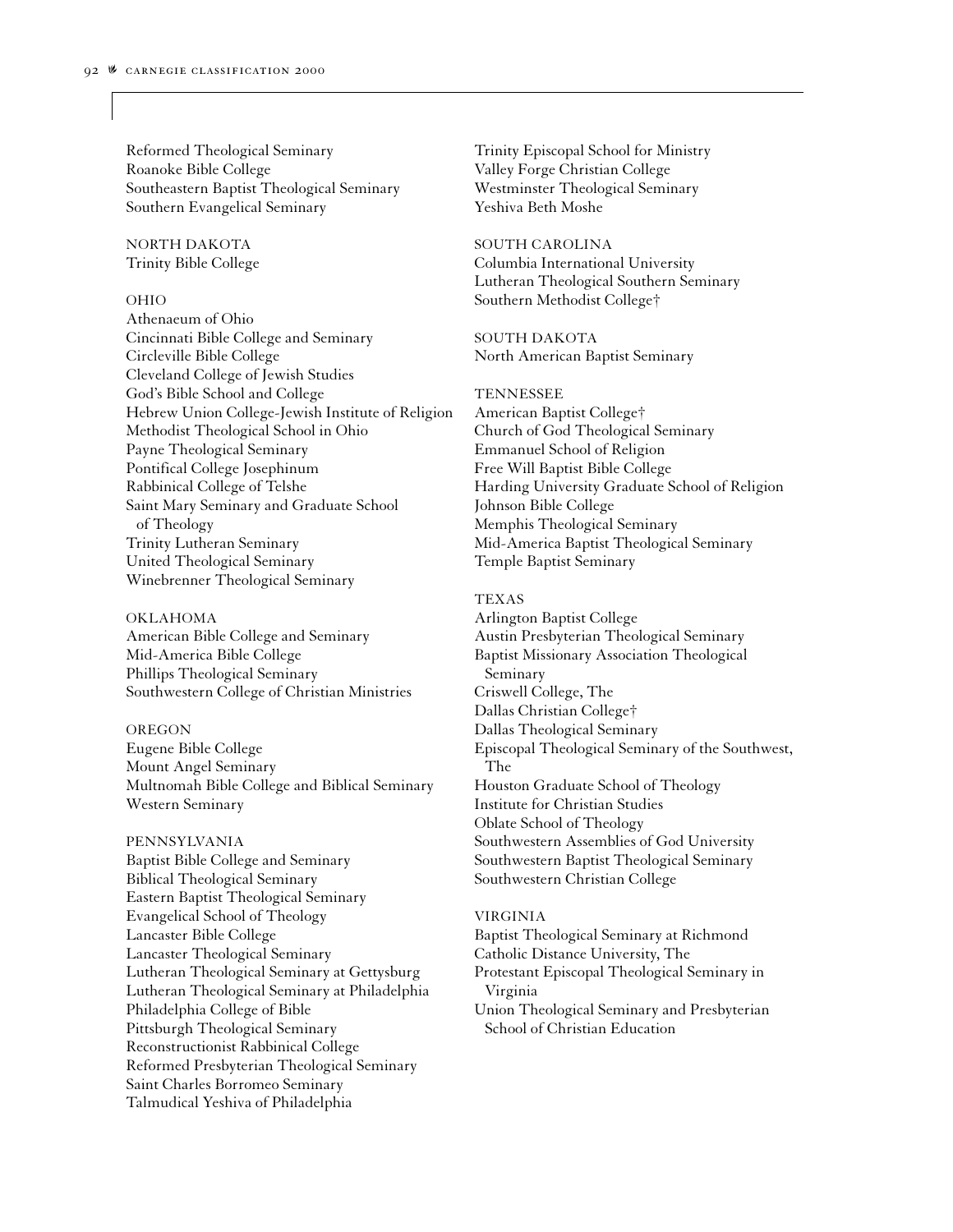WASHINGTON Faith Evangelical Lutheran Seminary Northwest Baptist Seminary Northwest Graduate School of the Ministry Puget Sound Christian College Trinity Lutheran College

WEST VIRGINIA Appalachian Bible College

WISCONSIN Maranatha Baptist Bible College Nashotah House Sacred Heart School of Theology Saint Francis Seminary

PUERTO RICO Colegio Biblico Pentecostal De Puerto Rico Colegio Pentecostal Mizpa Evangelical Seminary of Puerto Rico

# **PRIVATE, FOR-PROFIT INSTITUTIONS**

TEXAS ICI University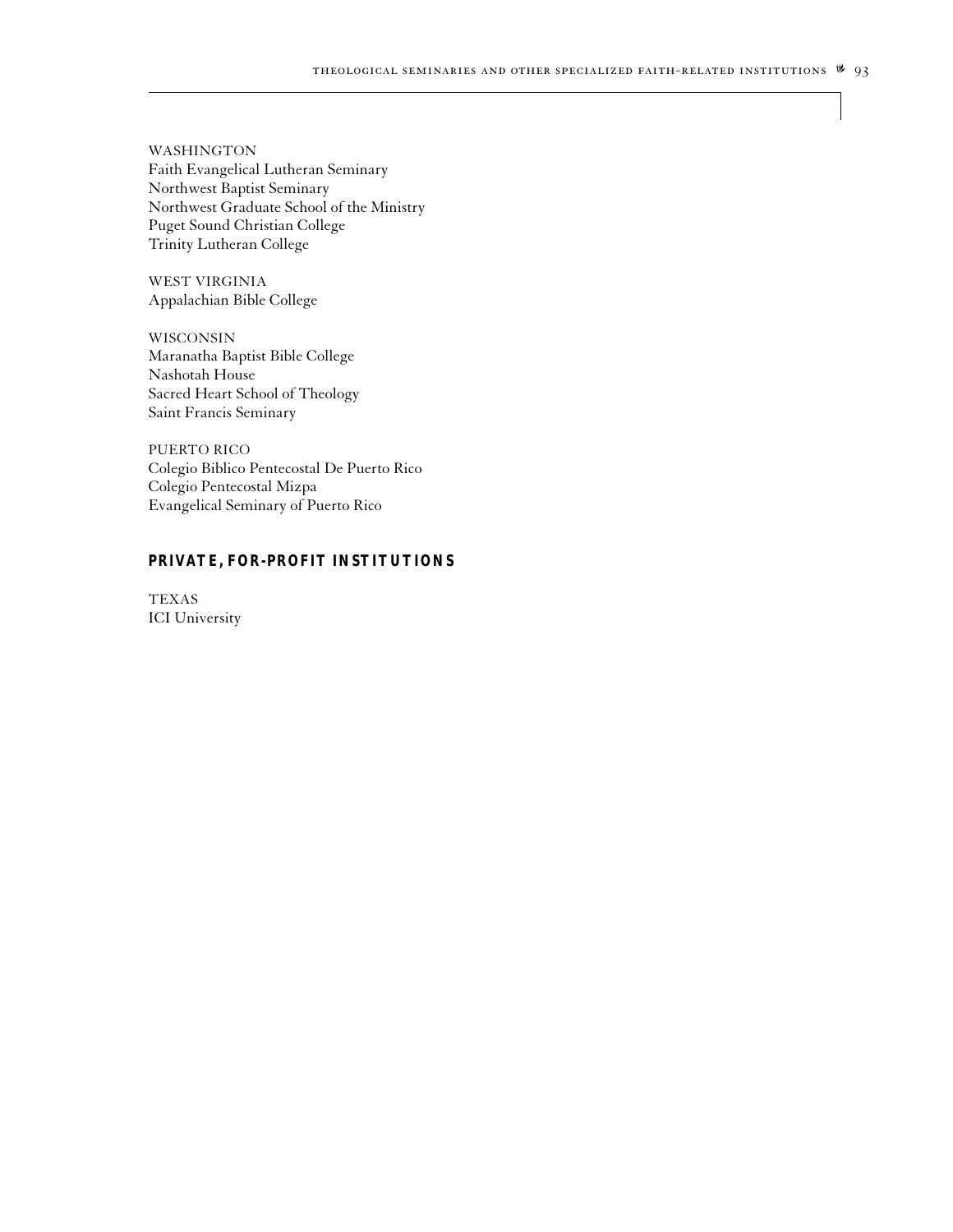# *Specialized Institutions—Medical schools and medical centers*

# **PUBLIC INSTITUTIONS**

۴

ARKANSAS University of Arkansas for Medical Sciences

COLORADO University of Colorado Health Sciences Center

**CONNECTICUT** University of Connecticut Health Center

GEORGIA Medical College of Georgia

KANSAS University of Kansas Medical Center

LOUSIANA Louisiana State University Health Sciences Center

MARYLAND Uniformed Services University of the Health Sciences

MASSACHUSETTS University of Massachusetts at Worcester

MISSISSIPPI University of Mississippi Medical Center

NEBRASKA University of Nebraska Medical Center

NEW JERSEY University of Medicine and Dentistry of New Jersey

NEW YORK State University of New York Health Science Center at Brooklyn State University of New York Health Science Center at Stony Brook State University of New York Health Science Center at Syracuse

OHIO Medical College of Ohio Northeastern Ohio Universities College of Medicine

OKLAHOMA Oklahoma State University College of Osteopathic Medicine University of Oklahoma Health Sciences Center

OREGON Oregon Health Sciences University

PENNSYLVANIA Pennsylvania State University College of Medicine

SOUTH CAROLINA Medical University of South Carolina

TENNESSEE University of Tennessee, Memphis

TEXAS Texas Tech University Health Sciences Center University of North Texas Health Science Center at Fort Worth University of Texas Health Science Center at Houston University of Texas Health Science Center at San Antonio University of Texas Medical Branch at Galveston University of Texas Southwestern Medical Center at Dallas

WEST VIRGINIA West Virginia School of Osteopathic Medicine

PUERTO RICO University of Puerto Rico-Medical Sciences Campus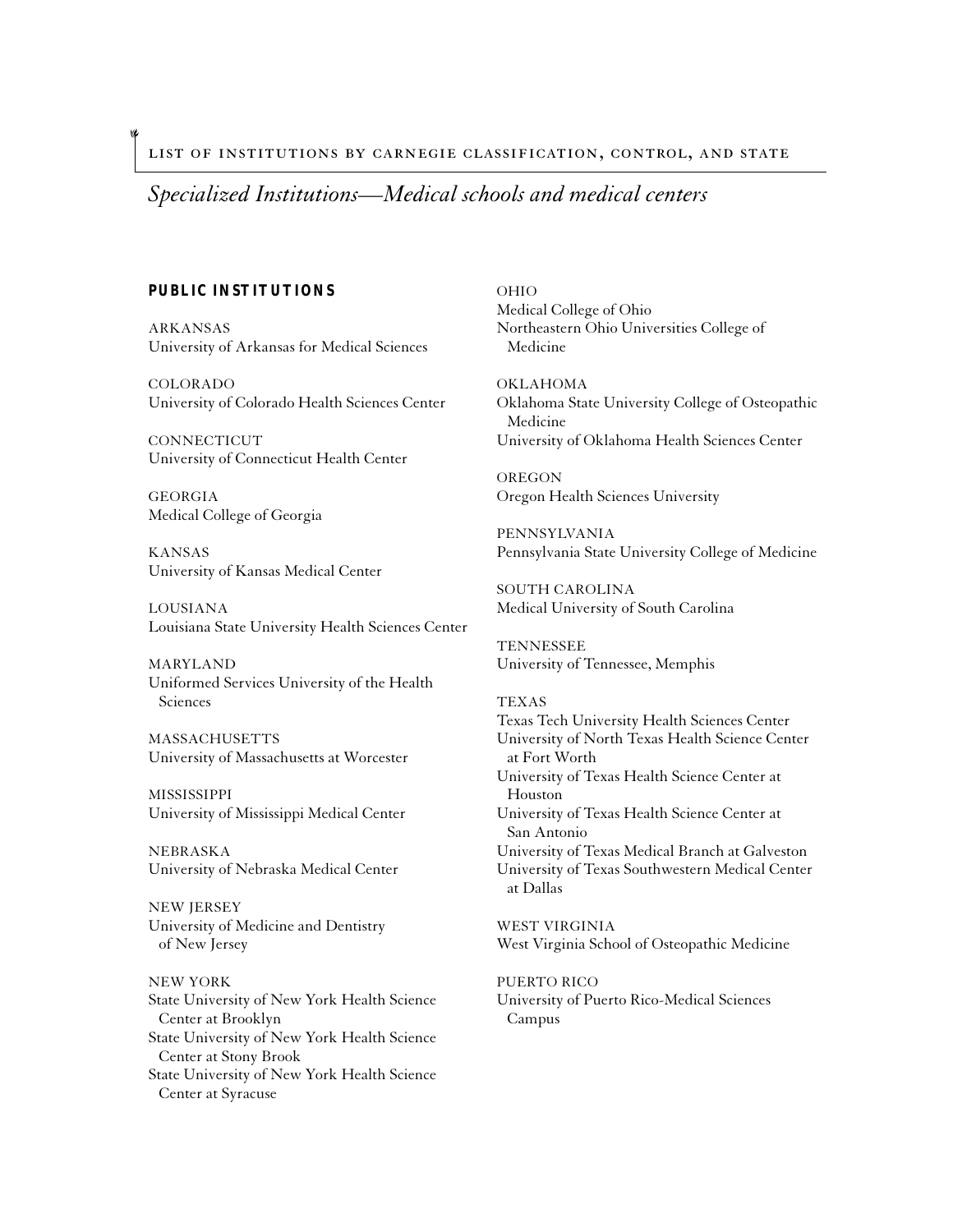# **PRIVATE, NOT-FOR-PROFIT INSTITUTIONS**

ARIZONA Arizona College of Osteopathic Medicine

CALIFORNIA Touro University College of Osteopathic Medicine Western University of Health Sciences

GEORGIA Morehouse School of Medicine

ILLINOIS Finch University of Health Sciences/The Chicago Medical School Midwestern University Rush University

IOWA Des Moines University Osteopathic Medical Center

MINNESOTA Mayo Medical School

MISSOURI Kirksville College of Osteopathic Medicine University of Health Sciences, The

NEW YORK Albany Medical College Cornell University Medical Campus New York Medical College

PENNSYLVANIA Lake Erie College of Osteopathic Medicine Philadelphia College of Osteopathic Medicine Thomas Jefferson University

TENNESSEE Meharry Medical College

TEXAS Baylor College of Medicine

VIRGINIA Eastern Virginia Medical School

WISCONSIN Medical College of Wisconsin PUERTO RICO Ponce School of Medicine San Juan Bautista School of Medicine Universidad Central Del Caribe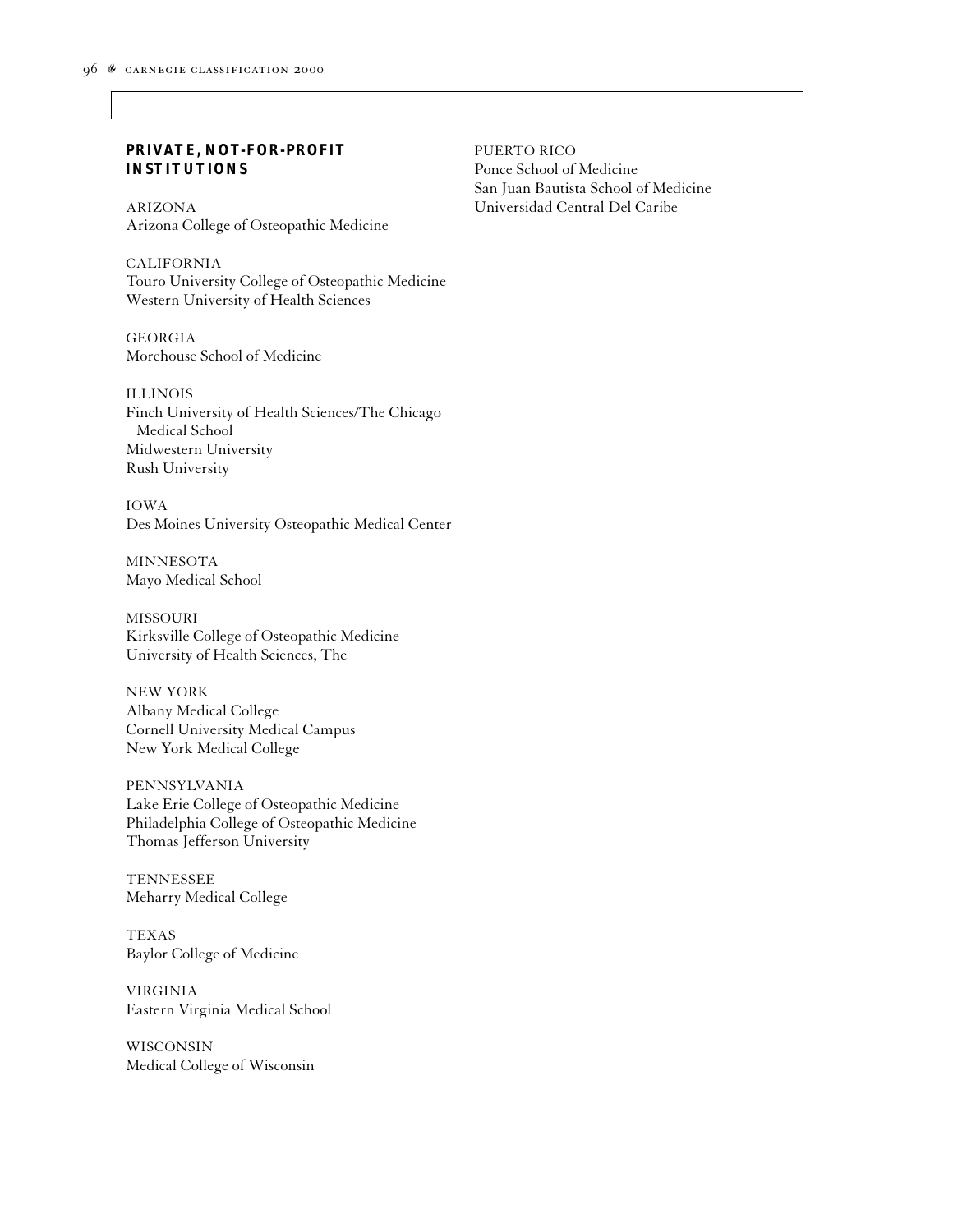# *Specialized Institutions—Other separate health profession schools*

### **PUBLIC INSTITUTIONS**

۴

NEW YORK State University of New York College of Optometry

TEXAS Texas A&M University-Baylor College of Dentistry

# **PRIVATE, NOT-FOR-PROFIT INSTITUTIONS**

ARIZONA Southwest College of Naturopathic Medicine & Health Sciences

## CALIFORNIA

Academy of Chinese Culture and Health Sciences American College of Traditional Chinese Medicine California College of Podiatric Medicine Charles R. Drew University of Medicine & Science Cleveland Chiropractic College Dongguk Royal University Five Branches Institute: College of Traditional Chinese Medicine Life Chiropractic College West Los Angeles College of Chiropractic Meiji College of Oriental Medicine Palmer College of Chiropractic-West Samra University of Oriental Medicine Samuel Merritt College South Baylo University Southern California College of Optometry Wright Institute, The Yo San University of Traditional Chinese Medicine

GEORGIA Georgia Baptist College of Nursing Life University

HAWAII Tai Hsuan Foundation College of Acupuncture & Herbal Medicine

ILLINOIS Blessing-Rieman College of Nursing Dr. William M. Scholl College of Podiatric Medicine Illinois College of Optometry Institute for Clinical Social Work Lakeview College of Nursing National College of Chiropractic† St. Anthony College of Nursing Saint Francis Medical Center College of Nursing Saint John's College Trinity College of Nursing West Suburban College of Nursing

IOWA Allen College Mercy College of Health Sciences Palmer College of Chiropractic

LOUISIANA Our Lady of the Lake College

MARYLAND Traditional Acupuncture Institute

MASSACHUSETTS Boston Graduate School of Psychoanalysis Forsyth School of Dental Hygienists Massachusetts College of Pharmacy and Allied Health Sciences MGH Institute of Health Professions New England College of Optometry New England School of Acupuncture

MINNESOTA Mayo School of Health-Related Sciences Northwestern College of Chiropractic

MISSOURI Cleveland Chiropractic College of Kansas City Deaconess College of Nursing Jewish Hospital College of Nursing and Allied Health Logan College of Chiropractic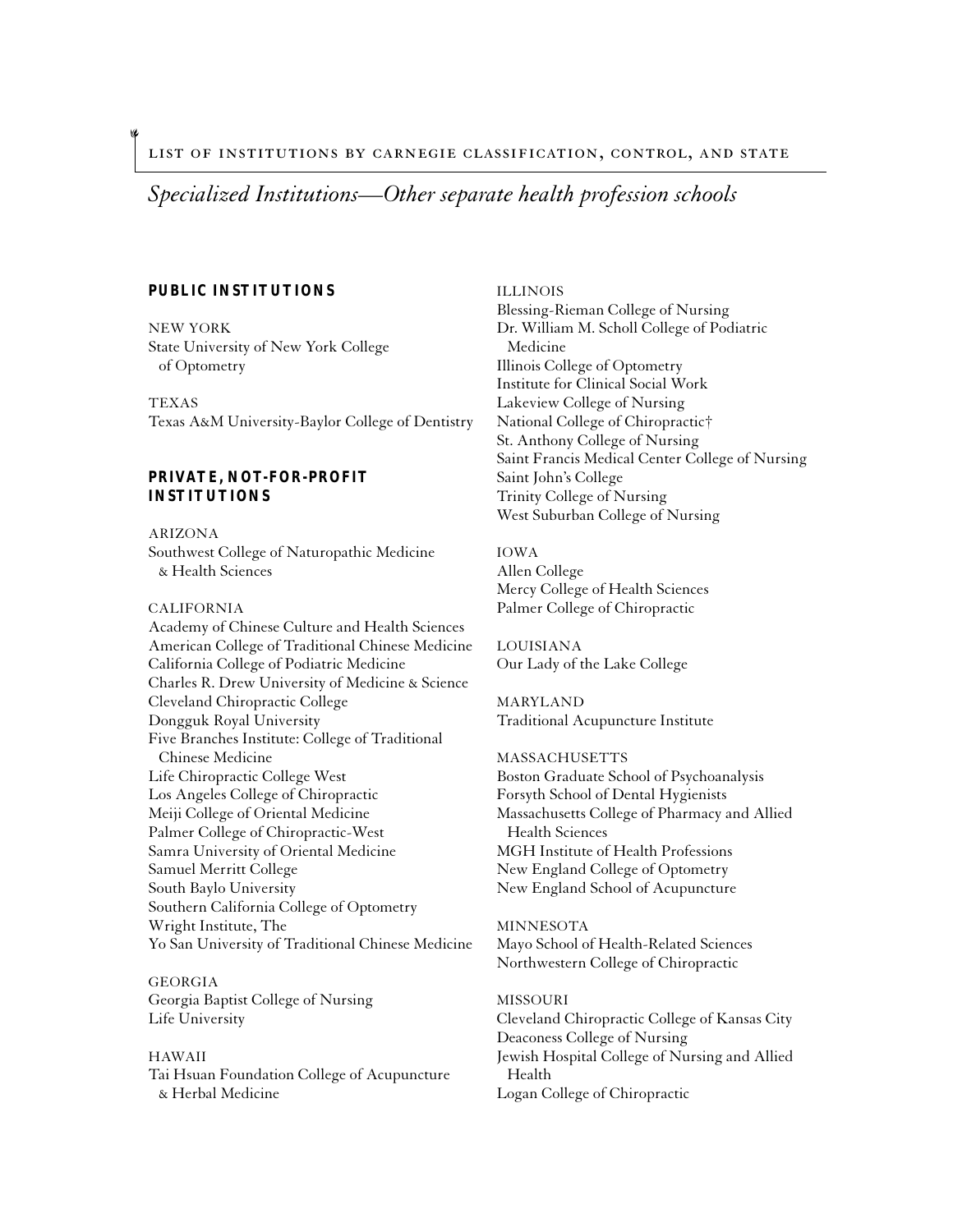Research College of Nursing Saint Louis College of Pharmacy Saint Luke's College

NEBRASKA Clarkson College Nebraska Methodist College of Nursing and Allied Health

NEW MEXICO International Institute of Chinese Medicine

NEW YORK Albany College of Pharmacy of Union University D'Youville College New York Chiropractic College New York College of Podiatric Medicine Picower Institute for Medical Research

NORTH DAKOTA Medcenter One College of Nursing

OHIO Kettering College of Medical Arts Mount Carmel College of Nursing Ohio College of Podiatric Medicine

OREGON National College of Naturopathic Medicine Oregon College of Oriental Medicine Western States Chiropractic College

PENNSYLVANIA Pennsylvania College of Optometry University of the Sciences in Philadelphia

SOUTH CAROLINA Sherman College of Straight Chiropractic

SOUTH DAKOTA Presentation College

TENNESSEE Aquinas College Middle Tennessee School of Anesthesia Southern College of Optometry

TEXAS Parker College of Chiropractic Texas Chiropractic College

VIRGINIA Community Hospital of Roanoke Valley College of Health Sciences

WASHINGTON Bastyr University† Northwest Institute of Acupuncture and Oriental Medicine Seattle Institute of Oriental Medicine

WEST VIRGINIA Alderson Broaddus College

WISCONSIN Bellin College of Nursing Columbia College of Nursing

PUERTO RICO Inter American University of Puerto Rico School of Optometry

### **PRIVATE, FOR-PROFIT INSTITUTIONS**

CALIFORNIA Emperor's College of Traditional Oriental Medicine Pacific College of Oriental Medicine Santa Barbara College of Oriental Medicine

FLORIDA American College of Prehospital Medicine National College of Oriental Medicine University of St. Augustine for Health Sciences

NEW MEXICO Southwest Acupuncture College

TEXAS Academy of Oriental Medicine American College of Acupuncture and Oriental Medicine Texas College of Traditional Chinese Medicine

WISCONSIN Midwest College of Oriental Medicine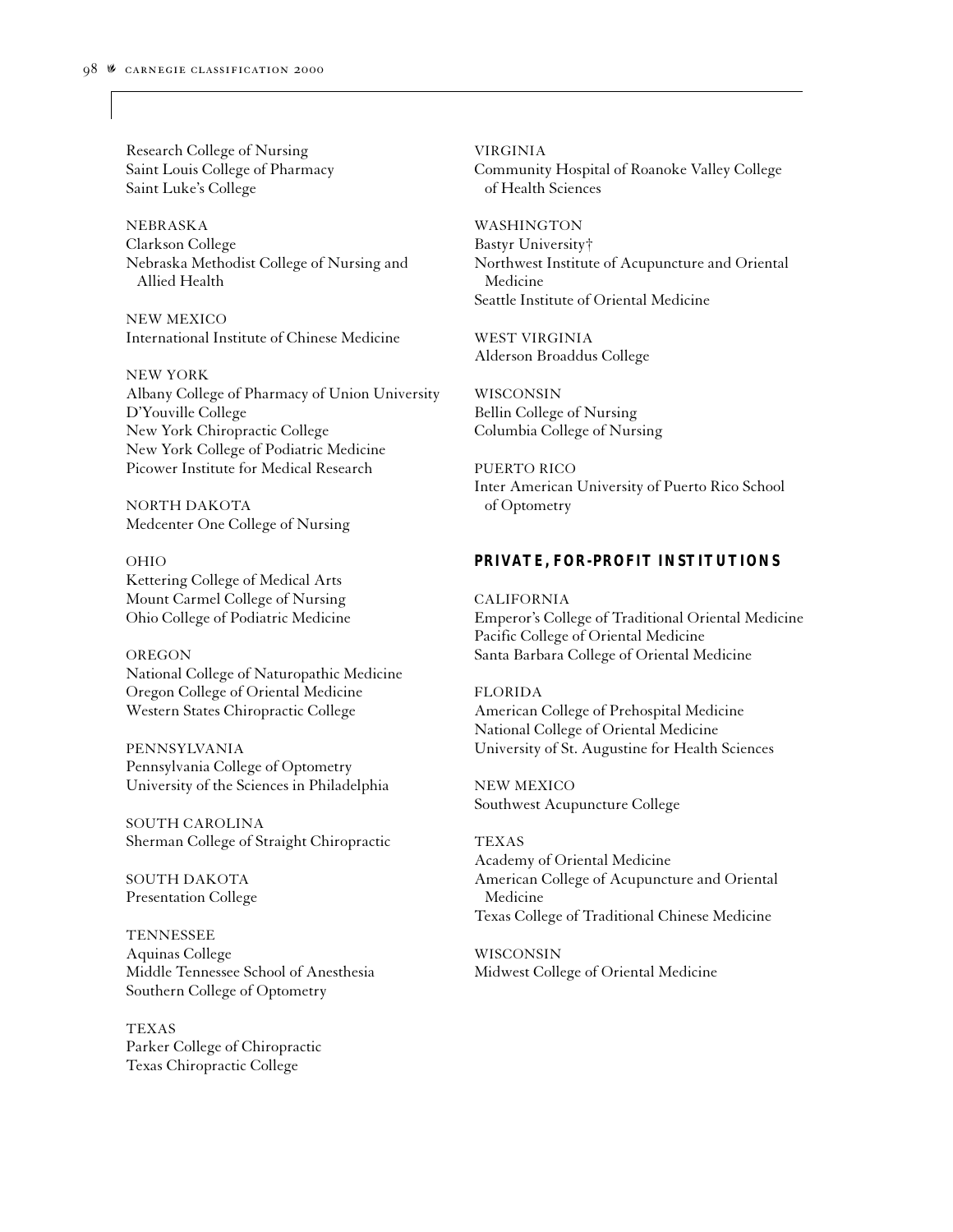# *Specialized Institutions—Schools of engineering and technology*

## **PUBLIC INSTITUTIONS**

۴

ARIZONA Arizona State University East

COLORADO Colorado School of Mines†

GEORGIA Southern Polytechnic State University

KANSAS Kansas State University-Salina, College of Technology and Aviation

MASSACHUSETTS Franklin Institute of Boston

MONTANA Montana Tech of The University of Montana

OREGON Oregon Institute of Technology†

SOUTH DAKOTA South Dakota School of Mines and Technology

VERMONT Vermont Technical College

## **PRIVATE, NOT-FOR-PROFIT INSTITUTIONS**

CALIFORNIA Northwestern Polytechnic University

COLORADO National Technological University

GEORGIA Institute of Paper Science and Technology

ILLINOIS Knowledge Systems Institute† INDIANA Rose-Hulman Institute of Technology

MARYLAND Capitol College

MASSACHUSETTS Wentworth Institute of Technology

MICHIGAN Kettering University

NEW YORK College of Aeronautics Cooper Union Webb Institute

OREGON Oregon Graduate Institute of Science and Technology

VIRGINIA Institute of Textile Technology

WASHINGTON Henry Cogswell College

WISCONSIN Milwaukee School of Engineering

PUERTO RICO Universidad Politecnica De Puerto Rico

# **PRIVATE, FOR-PROFIT INSTITUTIONS**

ARIZONA DeVry Institute of Technology ITT Technical Institute (Phoenix) University of Advancing Computer Technology

CALIFORNIA California National University for Advanced Studies DeVry Institute of Technology (Fremont)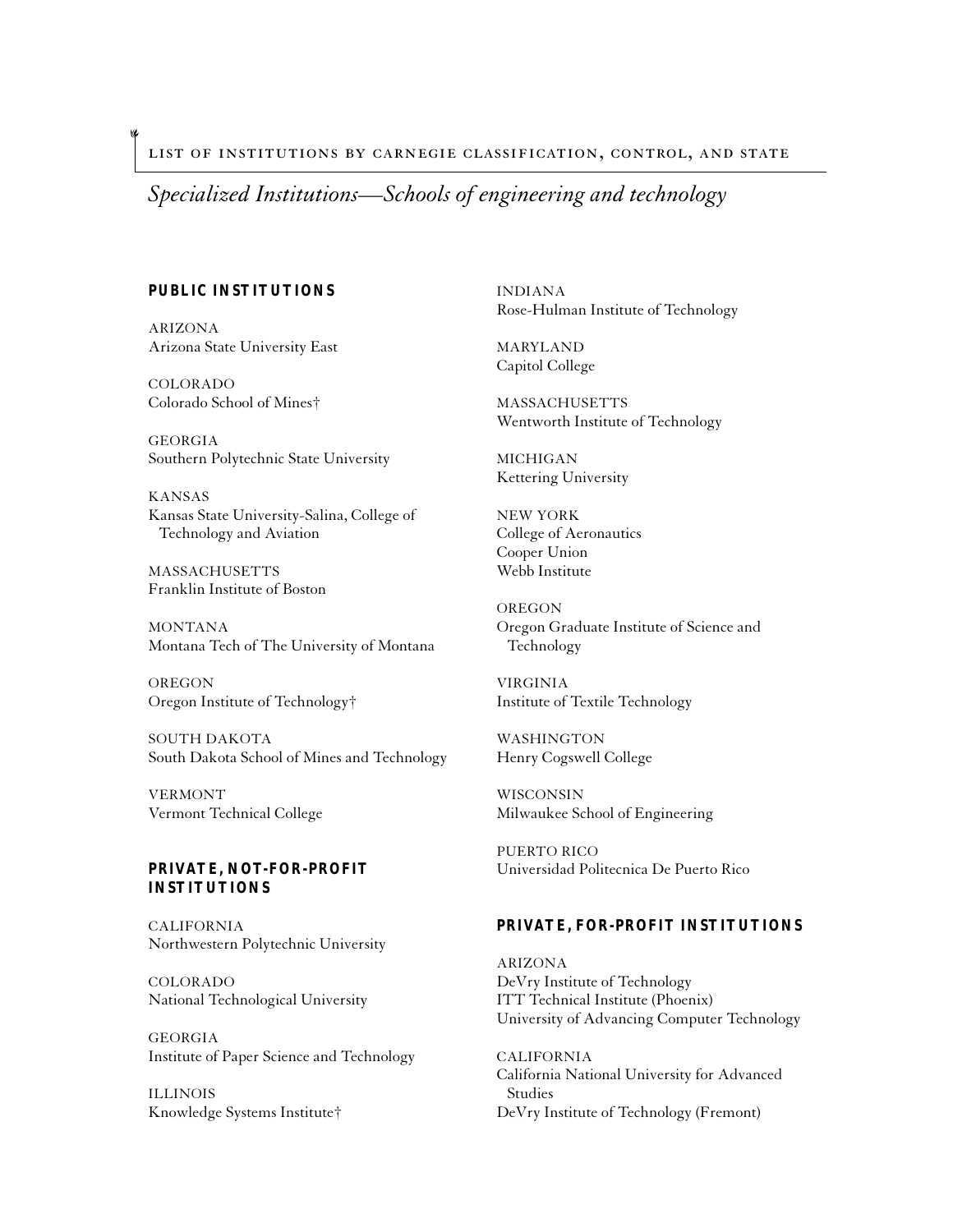DeVry Institute of Technology (Long Beach)† ITT Technical Institute (Anaheim) ITT Technical Institute (San Bernardino) ITT Technical Institute (San Diego)† ITT Technical Institute (Sylmar) ITT Technical Institute (West Covina)† Southern California Institute of Technology

COLORADO ITT Technical Institute Westwood College of Technology†

FLORIDA Education America-Tampa Technical Institute† ITT Technical Institute (Jacksonville) ITT Technical Institute (Maitland) ITT Technical Institute (Tampa)

GEORGIA DeVry Institute of Technology (Decatur)†

IDAHO ITT Technical Institute

ILLINOIS DeVry Institute of Technology (Chicago) ITT Technical Institute (Hoffman Estates)

INDIANA ITT Technical Institute (Fort Wayne) ITT Technical Institute (Indianapolis) ITT Technical Institute (Newburgh)

IOWA Hamilton Technical College

LOUISIANA Grantham College of Engineering Herzing College

MISSOURI ITT Technical Institute Missouri Technical School

NEW MEXICO ITT Technical Institute

OHIO Bryant & Stratton College (Cleveland)

OREGON ITT Technical Institute TENNESSEE ITT Technical Institute (Knoxville) ITT Technical Institute (Nashville)

TEXAS DeVry Institute of Technology

UTAH ITT Technical Institute

VIRGINIA World College

WISCONSIN ITT Technical Institute (Seattle)

WISCONSIN Herzing College ITT Technical Institute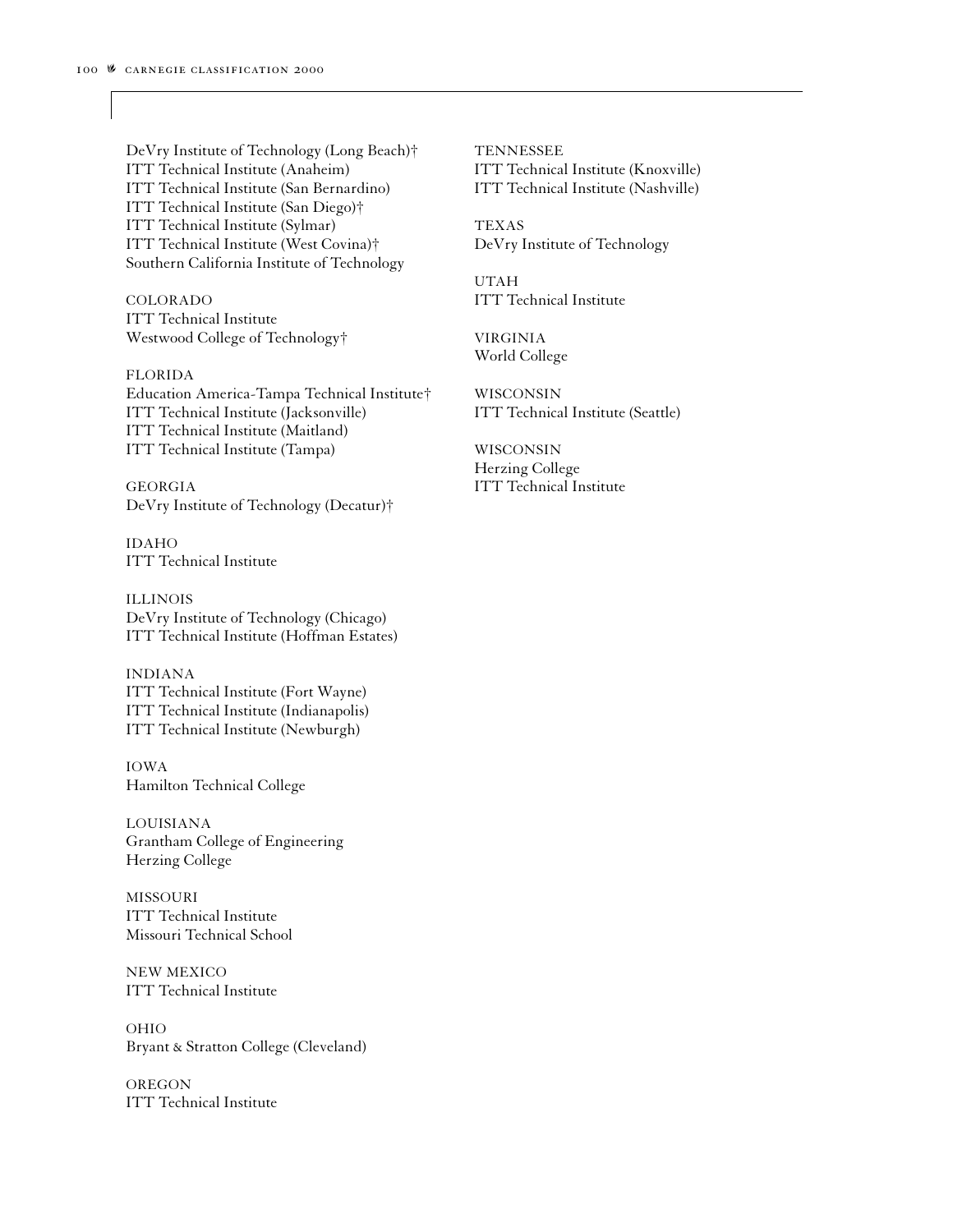# *Specialized Institutions—Schools of business and management*

### **PRIVATE, NOT-FOR-PROFIT INSTITUTIONS**

ARIZONA Thunderbird, The American Graduate School of International Management

CALIFORNIA Armstrong University Golden Gate University Lincoln University Pacific States University

۴

CONNECTICUT Rensselaer at Hartford

DELAWARE Goldey-Beacom College

FLORIDA Webber College

ILLINOIS Lake Forest Graduate School of Management Robert Morris College

INDIANA Indiana Institute of Technology

MAINE Thomas College

MASSACHUSETTS Babson College National Graduate School of Quality Management, The Nichols College

MICHIGAN Baker College of Auburn Hills Baker College of Cadillac Baker College of Jackson Cleary College Davenport College of Business

Detroit College of Business Northwood University Walsh College of Accountancy and Business Administration

NEW HAMPSHIRE New Hampshire College

NEW YORK College of Insurance, The

NORTH CAROLINA Montreat College

OHIO David N. Myers College Franklin University Tiffin University

PENNSYLVANIA American College, The

RHODE ISLAND Bryant College

TEXAS Amber University†

PUERTO RICO American University of Puerto Rico Inter American University of Puerto Rico Bayamon Campus

# **PRIVATE, FOR-PROFIT INSTITUTIONS**

ARIZONA Chaparral Career College Metropolitan College of Court Reporting University of Phoenix

CALIFORNIA American Graduate University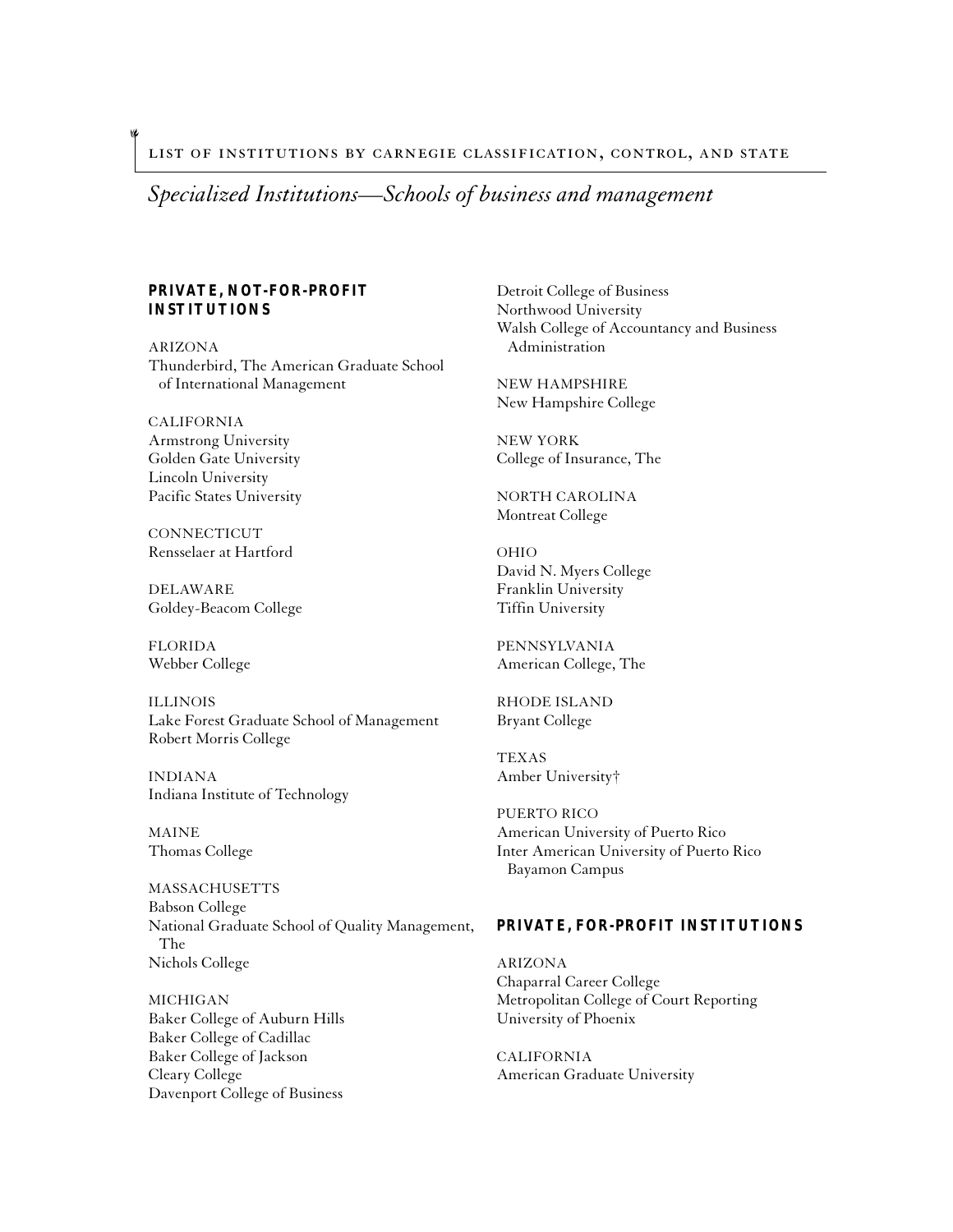COLORADO College for Financial Planning Colorado Technical University (Greenwood Vlg) ISIM University Jones International University

FLORIDA Florida Metropolitan University-Fort Lauderdale College Schiller International University

ILLINOIS Keller Graduate School of Management

MASSACHUSETTS Arthur D. Little School of Management

NEW MEXICO Metropolitan College of Court Reporting

NEW YORK Laboratory Institute of Merchandising

SOUTH DAKOTA Colorado Technical University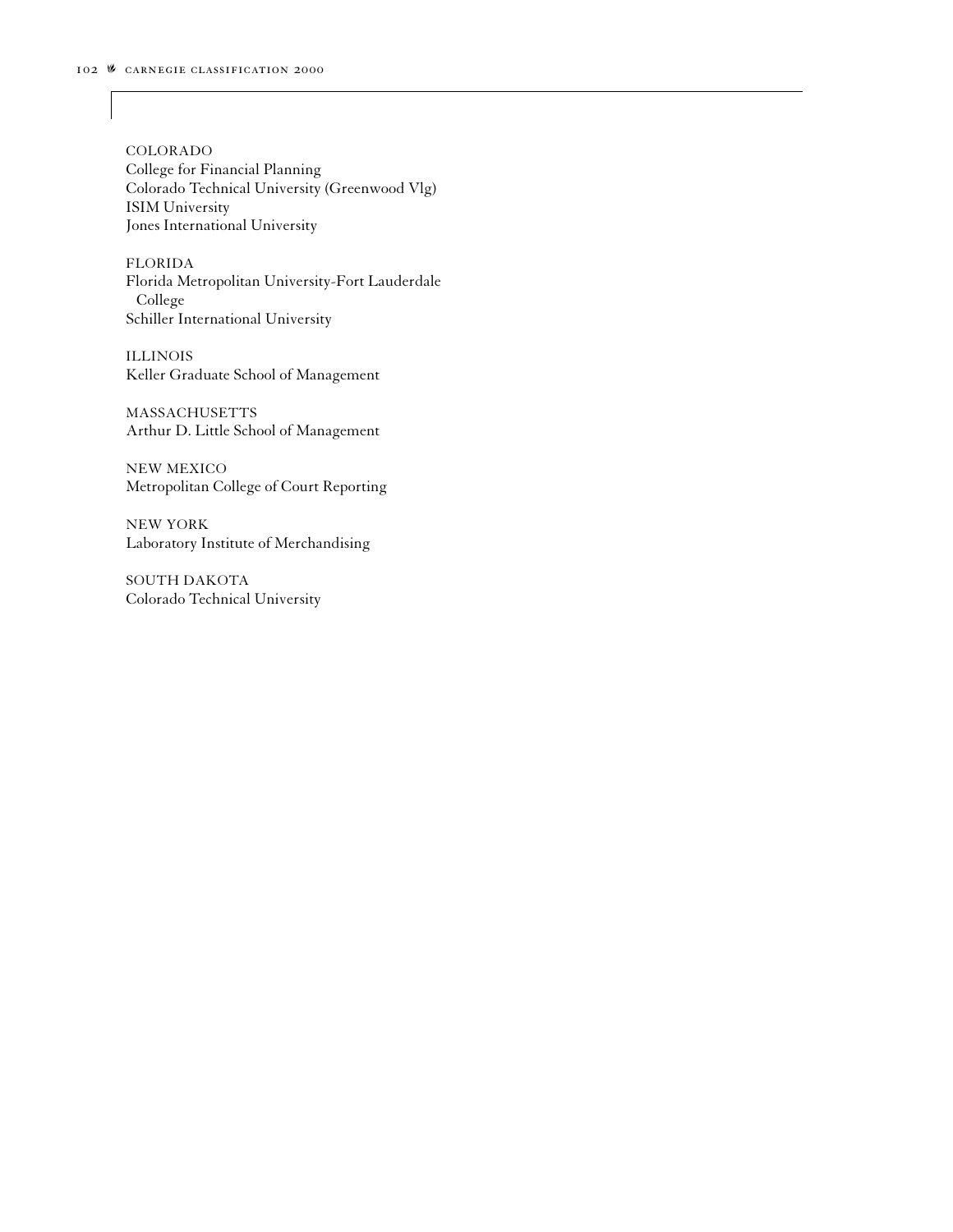# *Specialized Institutions—Schools of art, music, and design*

## **PUBLIC INSTITUTIONS**

۴

MASSACHUSETTS Massachusetts College of Art

NEW YORK New York State College of Ceramics at Alfred University

NORTH CAROLINA North Carolina School of the Arts

PUERTO RICO Conservatory of Music of Puerto Rico Escuela de Artes Plasticas de Puerto Rico

## **PRIVATE, NOT-FOR-PROFIT INSTITUTIONS**

ARIZONA Frank Lloyd Wright School of Architecture

CALIFORNIA American Conservatory Theater American Film Institute-Center for Advanced Film and Television Studies Art Center College of Design Art Institute of Southern California California College of Arts and Crafts California Institute of the Arts Columbia College (Tarzana) Otis College of Art and Design San Francisco Art Institute San Francisco Conservatory of Music Southern California Institute of Architecture

COLORADO National Theatre Conservatory

CONNECTICUT Lyme Academy of Fine Arts

DISTRICT OF COLUMBIA Corcoran School of Art

FLORIDA Ringling School of Art and Design

GEORGIA Atlanta College of Art Savannah College of Art and Design

ILLINOIS School of the Art Institute of Chicago VanderCook College of Music

MAINE Maine College of Art

MARYLAND Maryland Institute College of Art Peabody Institute of Johns Hopkins University

MASSACHUSETTS Berklee College of Music Boston Architectural Center Boston Conservatory Conway School of Landscape Design Longy School of Music Montserrat College of Art New England Conservatory of Music School of the Museum of Fine Arts-Boston

MICHIGAN Center for Creative Studies-College of Art and Design Cranbrook Academy of Art Kendall College of Art and Design

MINNESOTA College of Visual Arts Minneapolis College of Art Design

MISSOURI Kansas City Art Institute

NEW JERSEY Westminster Choir College of Rider University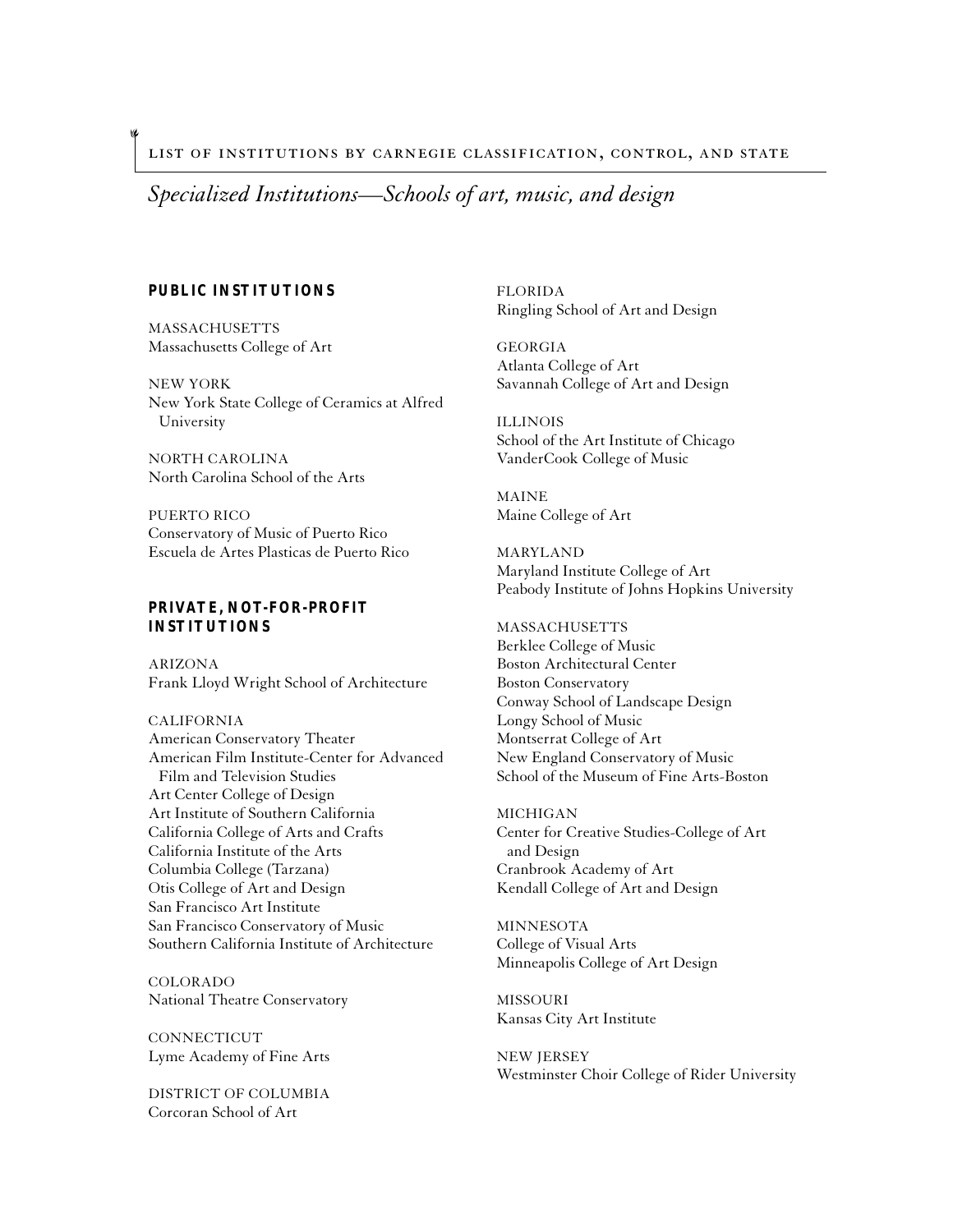NEW YORK Graduate School of Figurative Art of the New York Academy of Art Juilliard School, The Manhattan School of Music New York School of Interior Design

OHIO Art Academy of Cincinnati Cleveland Institute of Art Cleveland Institute of Music Columbus College of Art and Design

OREGON Oregon College of Art and Craft Pacific Northwest College of Art

PENNSYLVANIA Curtis Institute of Music Moore College of Art and Design Pennsylvania Academy of the Fine Arts University of the Arts

RHODE ISLAND Rhode Island School of Design

TENNESSEE Memphis College of Art O'More College of Design

WASHINGTON Cornish College of the Arts

WISCONSIN Milwaukee Institute of Art & Design

# **PRIVATE, FOR-PROFIT INSTITUTIONS**

ARIZONA Al Collins Graphic Design School

CALIFORNIA Academy of Art College Advertising Arts College, The American Intercontinental University† Art Institutes International of San Francisco Brooks Institute Design Institute of San Diego Interior Designers Institute Musicians Institute Newschool of Architecture

COLORADO Colorado Institute of Art Rocky Mountain College of Art & Design

CONNECTICUT Paier College of Art

FLORIDA Art Institute of Fort Lauderdale, The† International Academy of Design International Fine Arts College†

GEORGIA American Inter Continental University

ILLINOIS American Academy of Art Harrington Institute of Interior Design Illinois Institute of Art, The Illinois Institute of Art/Chicago International Academy of Merchandising and Design

NEW YORK School of Visual Arts

OREGON Art Institutes International at Portland, The

WASHINGTON Northwest College of Art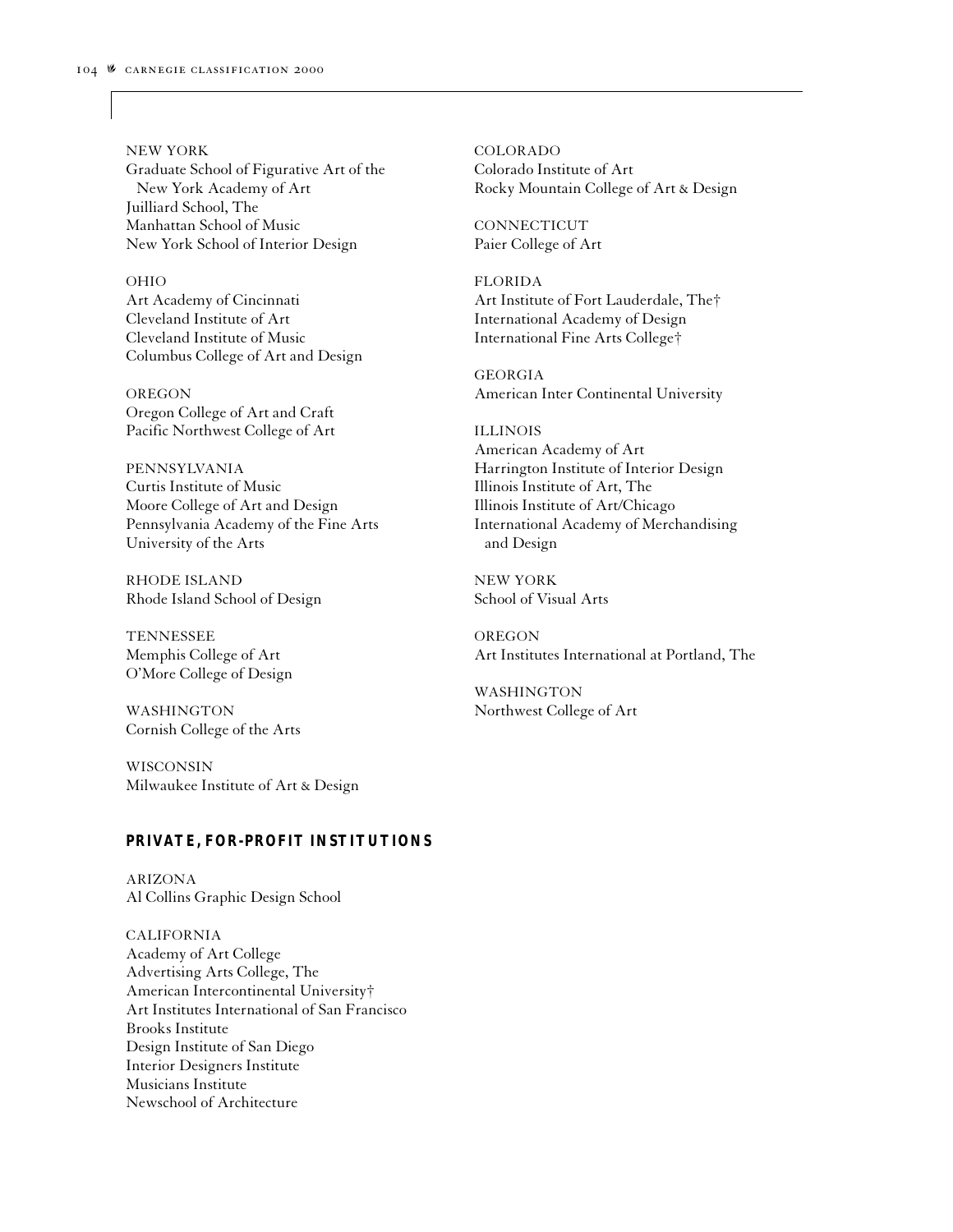list of institutions by carnegie classification, control, and state

# *Specialized Institutions—Schools of law*

# **PUBLIC INSTITUTIONS**

۴

CALIFORNIA University of California-Hastings College of the Law

VIRGINIA Judge Advocate General's School, The

## **PRIVATE, NOT-FOR-PROFIT INSTITUTIONS**

CALIFORNIA California Western School of Law San Joaquin College of Law Southwestern University School of Law University of West Los Angeles

DELAWARE Widener University School of Law

FLORIDA Florida Coastal School of Law

ILLINOIS John Marshall Law School

MASSACHUSETTS Massachusetts School of Law at Andover New England School of Law Southern New England School of Law

MICHIGAN Thomas M. Cooley Law School

MINNESOTA William Mitchell College of Law

NEW HAMPSHIRE Franklin Pierce Law Center

NEW JERSEY Seton Hall University School of Law NEW YORK Albany Law School of Union University Brooklyn Law School New York Law School

PENNSYLVANIA Dickinson School of Law of Penn State

TEXAS South Texas College of Law

VERMONT Vermont Law School

PUERTO RICO Inter American University of Puerto Rico School of Law

## **PRIVATE, FOR-PROFIT INSTITUTIONS**

CALIFORNIA Thomas Jefferson School of Law Western State University College of Law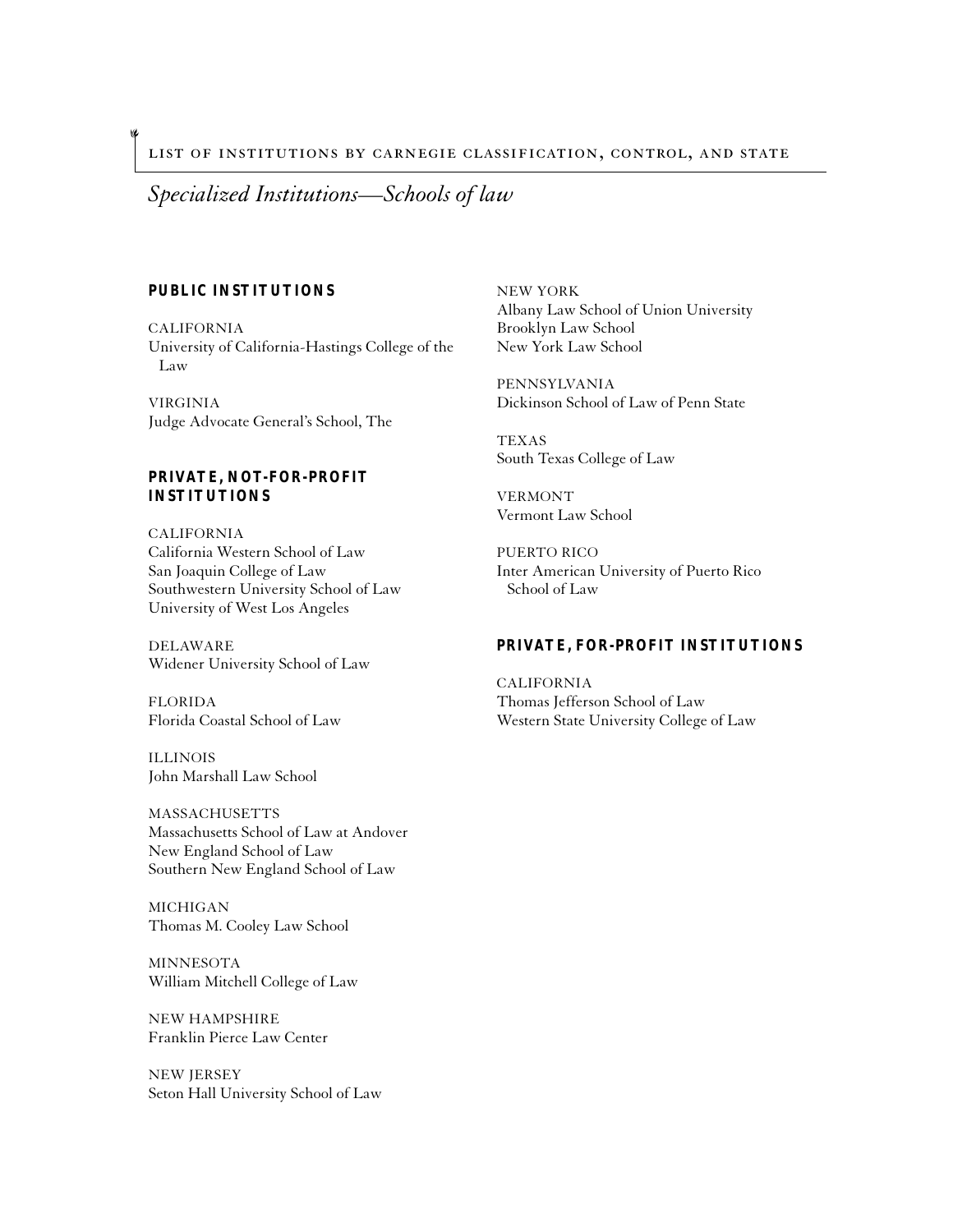list of institutions by carnegie classification, control, and state

*Specialized Institutions—Teachers colleges*

# **PUBLIC INSTITUTIONS**

MISSOURI Harris-Stowe State College

# **PRIVATE, NOT-FOR-PROFIT INSTITUTIONS**

KENTUCKY Union College

۴

MASSACHUSETTS Cambridge College

MINNESOTA Martin Luther College

NEW YORK Bank Street College of Education Sunbridge College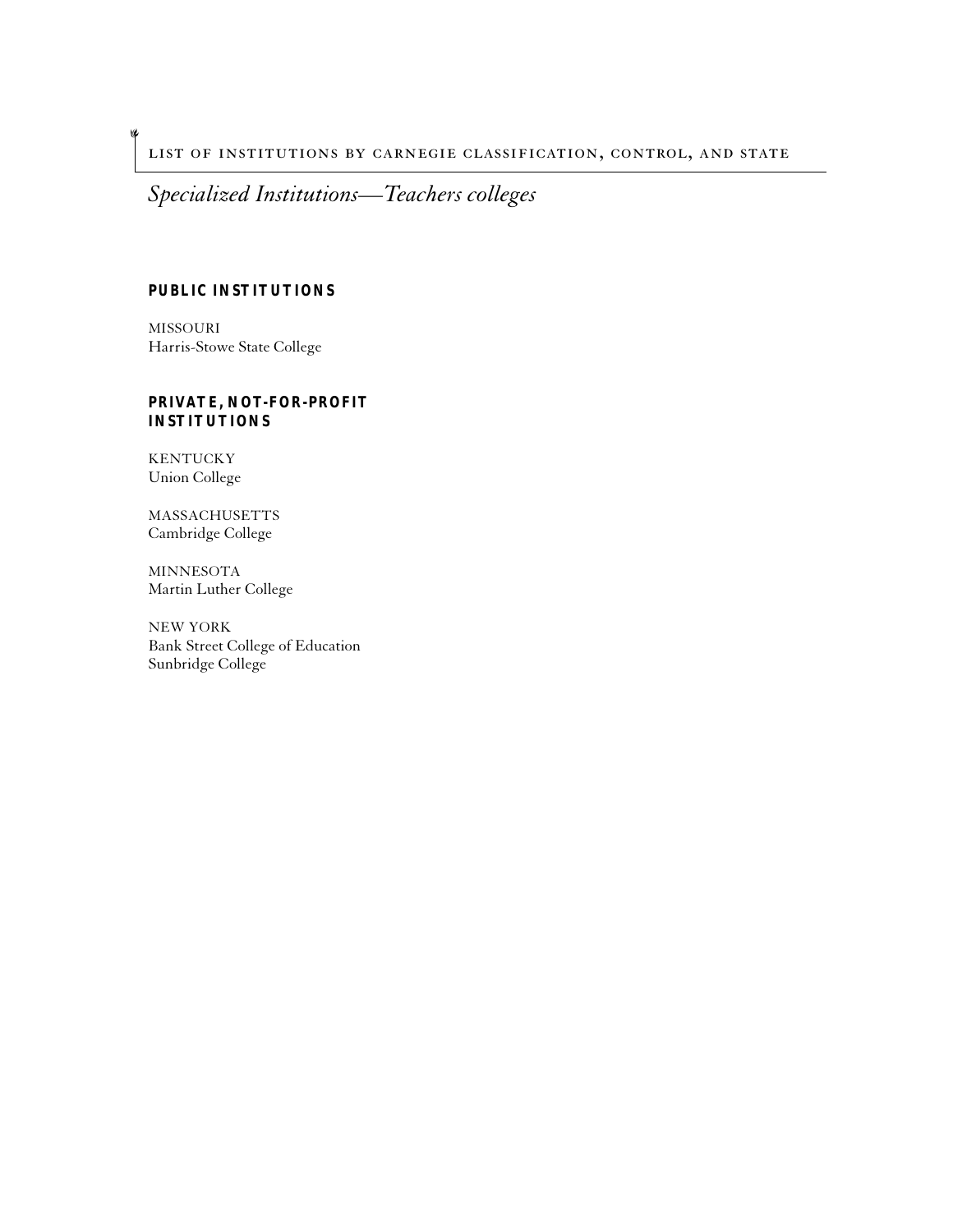# *Specialized Institutions—Other specialized institutions*

# **PUBLIC INSTITUTIONS**

۴

ALABAMA School of Advanced Airpower Studies

CALIFORNIA California Maritime Academy Naval Postgraduate School

COLORADO United States Air Force Academy

CONNECTICUT United States Coast Guard Academy

DISTRICT OF COLUMBIA Joint Military Intelligence College National Defense University

KANSAS United States Army Command and General Staff College

MAINE Maine Maritime Academy

MARYLAND United States Naval Academy

MASSACHUSETTS Massachusetts Maritime Academy

NEW YORK City University of New York John Jay College of Criminal Justice State University of New York Maritime College United States Merchant Marine Academy United States Military Academy

OHIO Air Force Institute of Technology

RHODE ISLAND Naval War College VIRGINIA Marine Corps University

## **PRIVATE, NOT-FOR-PROFIT INSTITUTIONS**

ALABAMA United States Sports Academy

CALIFORNIA California Institute of Integral Studies California School of Professional Psychology-Berkeley/Alameda California School of Professional Psychology at Fresno California School of Professional Psychology at Los Angeles California School of Professional Psychology at San Diego Coleman College Fielding Institute Institute for Creation Research Graduate School Institute of Transpersonal Psychology Pacific Graduate School of Psychology Pacific Oaks College Phillips Graduate Institute RAND Graduate School of Policy Studies Saybrook Graduate School Scripps Research Institute, The

COLORADO Education America-Colorado Springs Campus Naropa University Teikyo Loretto Heights University

FLORIDA Carlos Albizu University Miami Campus Johnson & Wales University

ILLINOIS Adler School of Professional Psychology Chicago School of Professional Psychology NAES College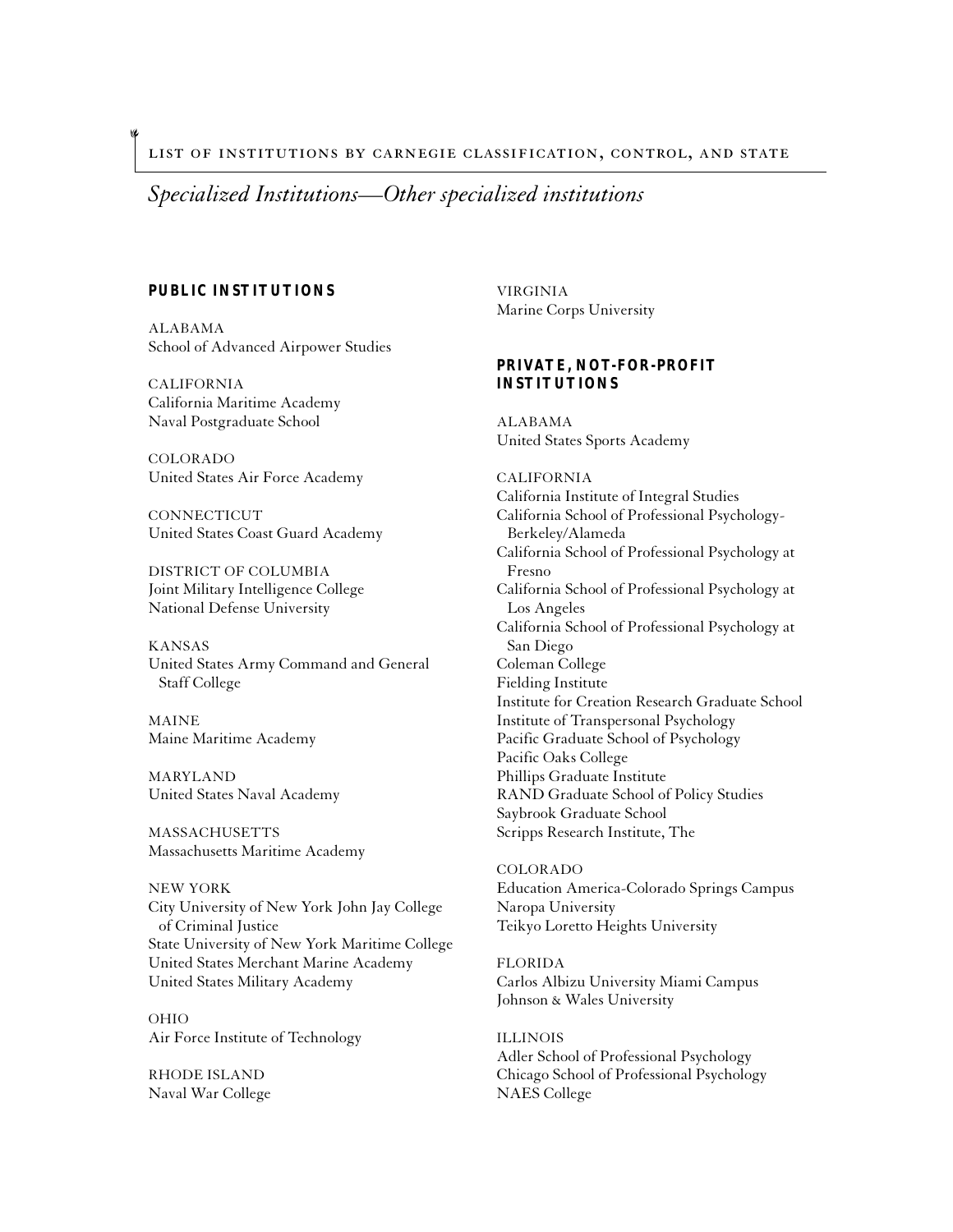IOWA Divine Word College

MARYLAND Sojourner-Douglass College

MASSACHUSETTS Hebrew College Massachusetts School of Professional Psychology

MICHIGAN Center for Humanistic Studies

MINNESOTA Alfred Adler Graduate School

MISSOURI Forest Institute of Professional Psychology

NEW HAMPSHIRE Thomas More College of Liberal Arts, The

NEW MEXICO Southwestern College

NEW YORK Audrey Cohen College Culinary Institute of America

OHIO Cincinnati College of Mortuary Science

SOUTH CAROLINA Johnson & Wales University

VIRGINIA Atlantic University

WISCONSIN Wisconsin School of Professional Psychology

PUERTO RICO Carlos Albizu University Puerto Rico Campus Center for Advanced Studies On Puerto Rico and the Caribbean

## **PRIVATE, FOR-PROFIT INSTITUTIONS**

ARIZONA Arizona School of Professional Psychology CALIFORNIA Pacifica Graduate Institute

GEORGIA Georgia School of Professional Psychology

HAWAII American School of Professional Psychology/ Hawaii

ILLINOIS Illinois School of Professional Psychology/Chicago Illinois School of Professional Psychology/Meadows

MINNESOTA Capella University Minnesota School of Professional Psychology

VERMONT New England Culinary Institute

VIRGINIA American Military University American School of Professional Psychology/ Virginia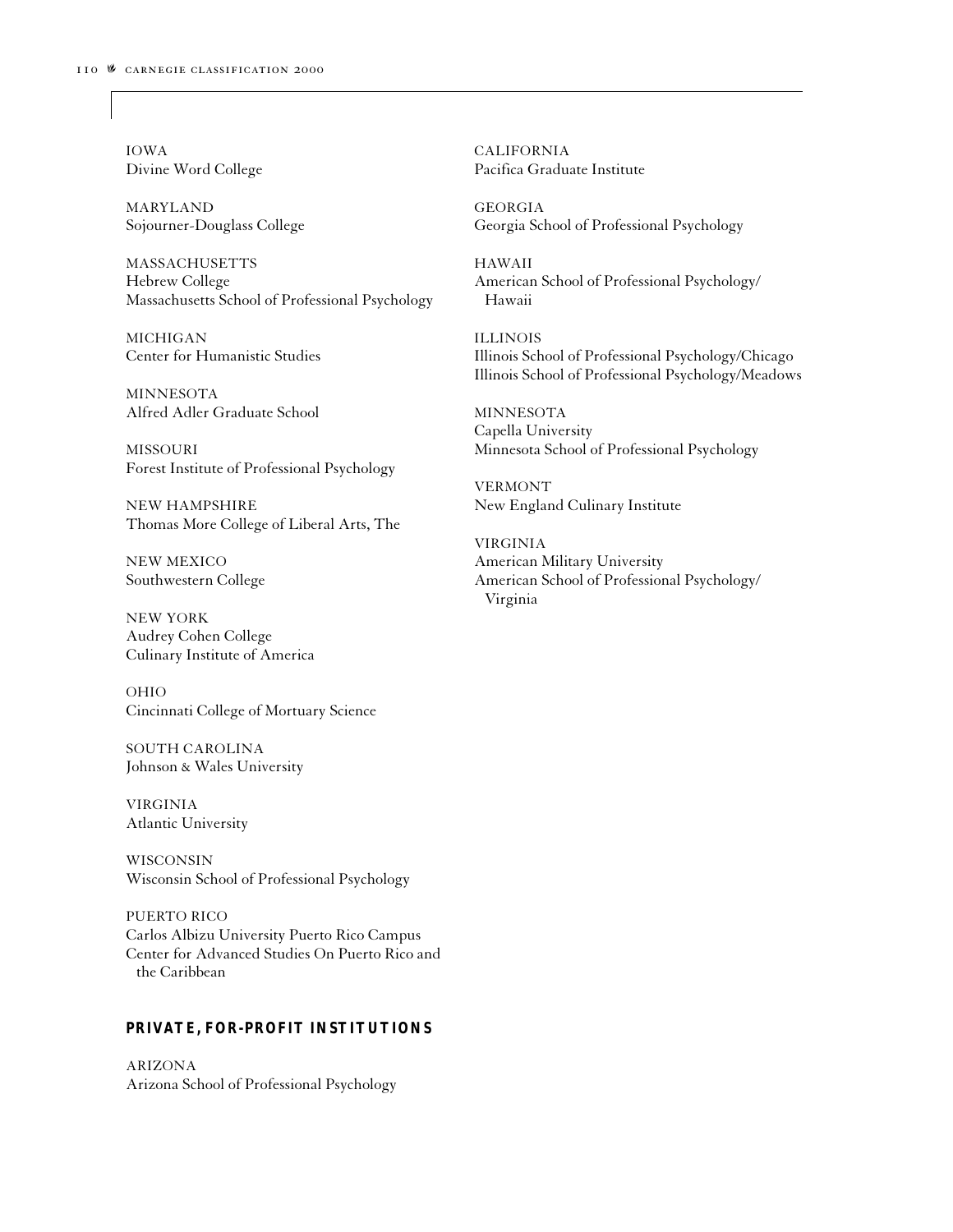# *Tribal Colleges and Universities*

# **PUBLIC INSTITUTIONS**

ARIZONA Dine College

۴

KANSAS Haskell Indian Nations University

MICHIGAN Bay Mills Community College Keweenaw Bay Ojibwa Community College

MINNESOTA Fond du Lac Tribal and Community College

MONTANA Fort Belknap College Fort Peck Community College Little Big Horn College Stone Child College

NEBRASKA Nebraska Indian Community College

NEW MEXICO Institute of American Indian and Alaska Native Culture and Arts Development Southwestern Indian Polytechnic Institute

NORTH DAKOTA Cankdeska Cikana Community College Ft. Berthold Community College Sitting Bull College Turtle Mountain Community College

SOUTH DAKOTA Oglala Lakota College Sinte Gleska University Sisseton-Wahpeton Community College WASHINGTON Northwest Indian College

WISCONSIN College of Menominee Nation Lac Courte Oreilles Ojibwa Community College

## **PRIVATE, NOT-FOR-PROFIT INSTITUTIONS**

CALIFORNIA D-Q University

MONTANA Blackfeet Community College Dull Knife Memorial College Salish Kootenai College

NEBRASKA Little Priest Tribal College

NORTH DAKOTA United Tribes Technical College

† This institution was also eligible for inclusion in a different classification category under the procedures set forth in the Technical Notes.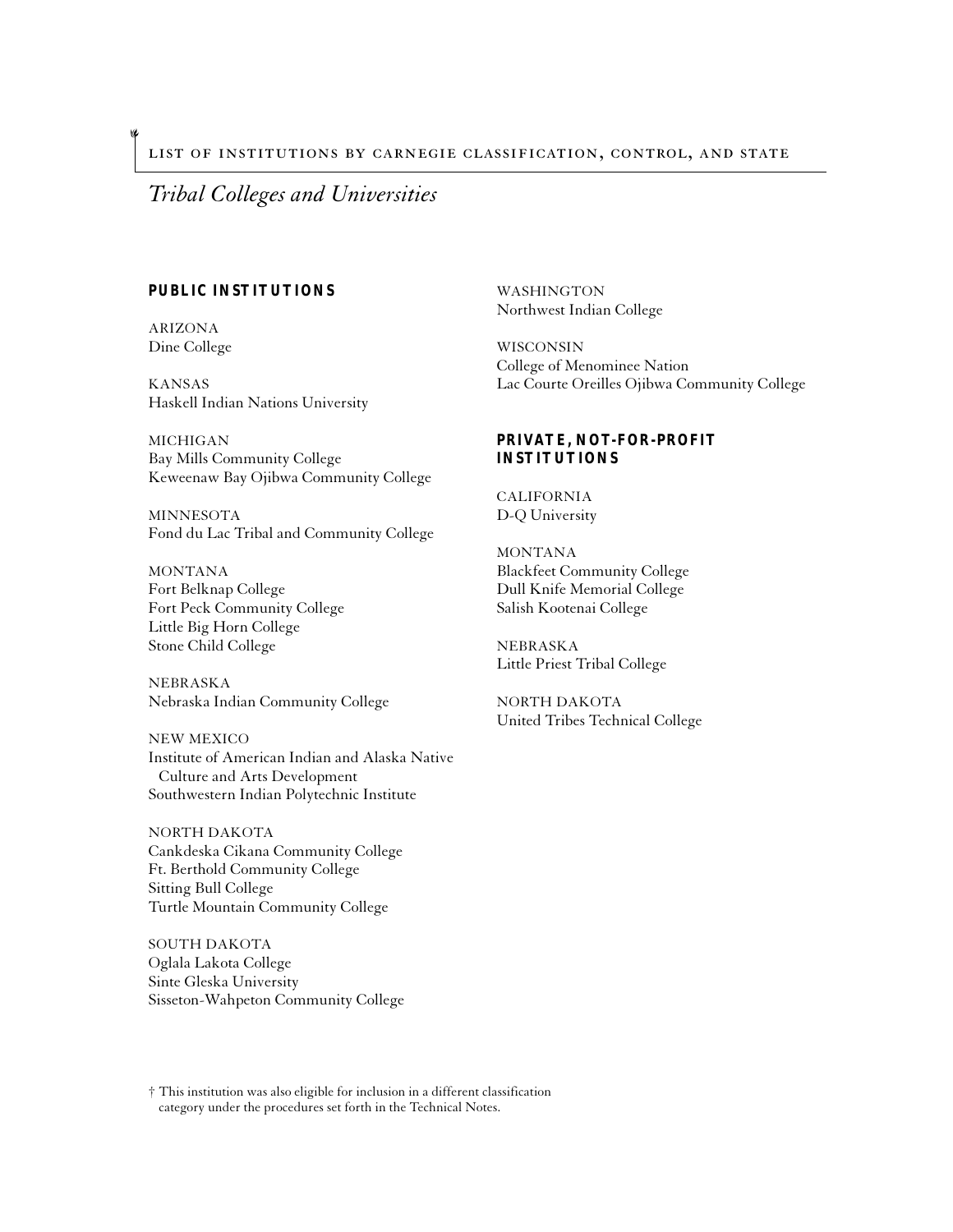$\int_{0}^{\infty}$ *Alphabetical Index of Institutions*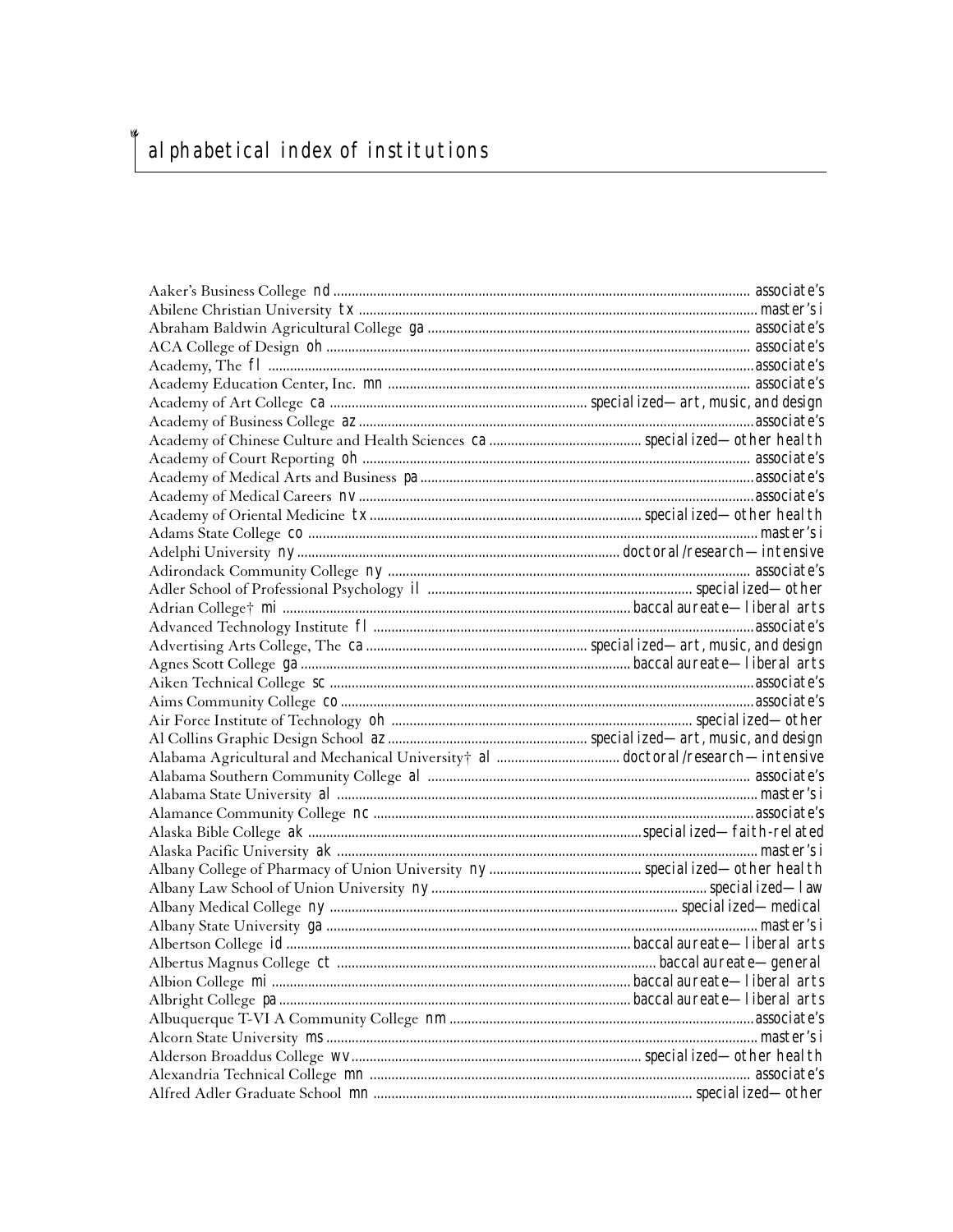| American College of Acupuncture and Oriental Medicine tx specialized-other health |  |
|-----------------------------------------------------------------------------------|--|
|                                                                                   |  |
|                                                                                   |  |
|                                                                                   |  |
|                                                                                   |  |
| American Film Institute-Center for Advanced Film                                  |  |
|                                                                                   |  |
|                                                                                   |  |
|                                                                                   |  |
|                                                                                   |  |
|                                                                                   |  |
|                                                                                   |  |
|                                                                                   |  |
|                                                                                   |  |
|                                                                                   |  |
|                                                                                   |  |
|                                                                                   |  |
|                                                                                   |  |
|                                                                                   |  |
|                                                                                   |  |
|                                                                                   |  |
|                                                                                   |  |
|                                                                                   |  |
|                                                                                   |  |
|                                                                                   |  |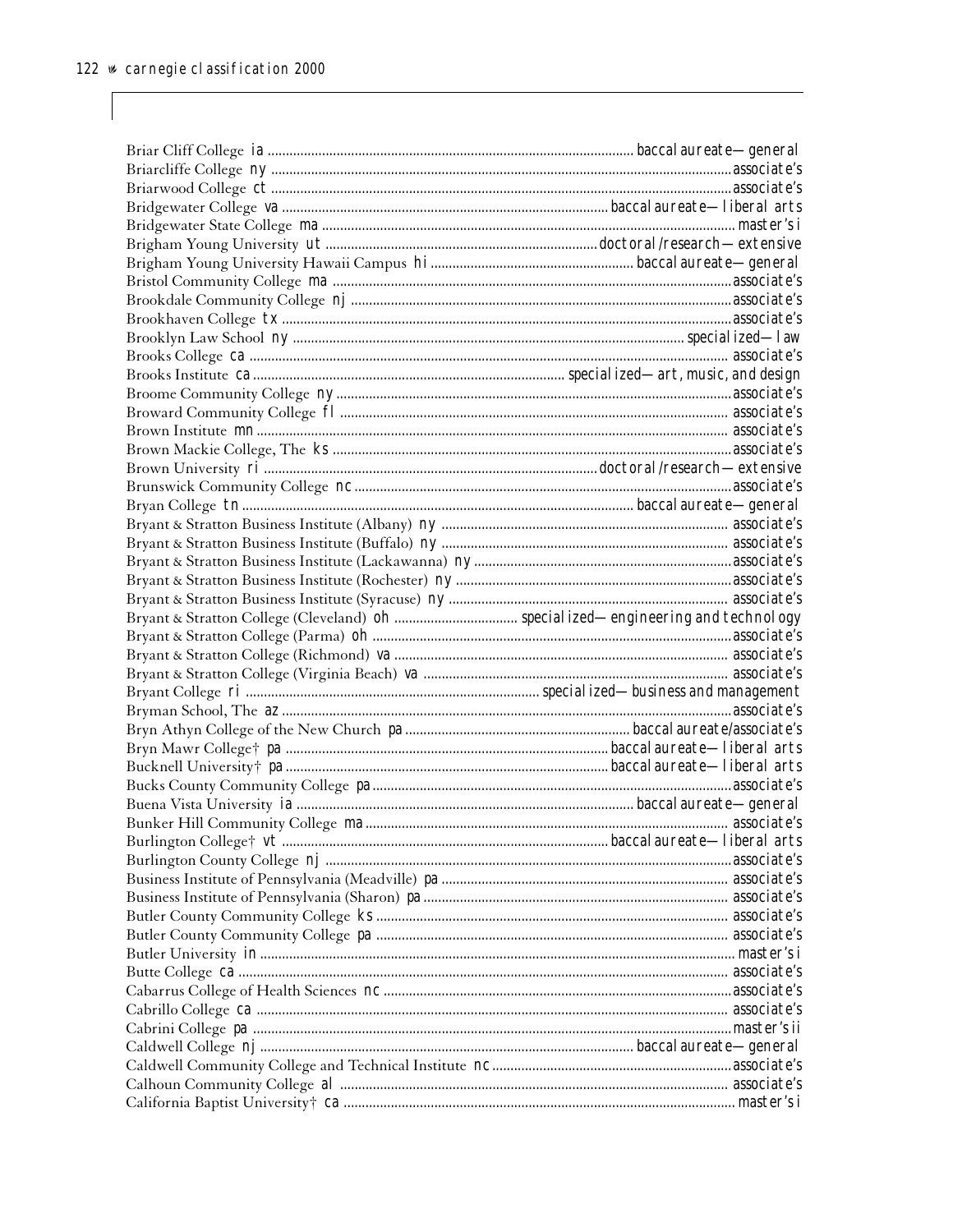| California National University for Advanced Studies ca  specialized-engineering and technology |  |
|------------------------------------------------------------------------------------------------|--|
|                                                                                                |  |
| California School of Professional Psychology-Berkeley/Alameda ca specialized-other             |  |
|                                                                                                |  |
|                                                                                                |  |
|                                                                                                |  |
|                                                                                                |  |
|                                                                                                |  |
|                                                                                                |  |
|                                                                                                |  |
|                                                                                                |  |
|                                                                                                |  |
|                                                                                                |  |
|                                                                                                |  |
|                                                                                                |  |
|                                                                                                |  |
|                                                                                                |  |
|                                                                                                |  |
|                                                                                                |  |
|                                                                                                |  |
|                                                                                                |  |
|                                                                                                |  |
|                                                                                                |  |
|                                                                                                |  |
|                                                                                                |  |
|                                                                                                |  |
|                                                                                                |  |
|                                                                                                |  |
|                                                                                                |  |
|                                                                                                |  |
|                                                                                                |  |
|                                                                                                |  |
|                                                                                                |  |
|                                                                                                |  |
|                                                                                                |  |
|                                                                                                |  |
|                                                                                                |  |
|                                                                                                |  |
|                                                                                                |  |
|                                                                                                |  |
|                                                                                                |  |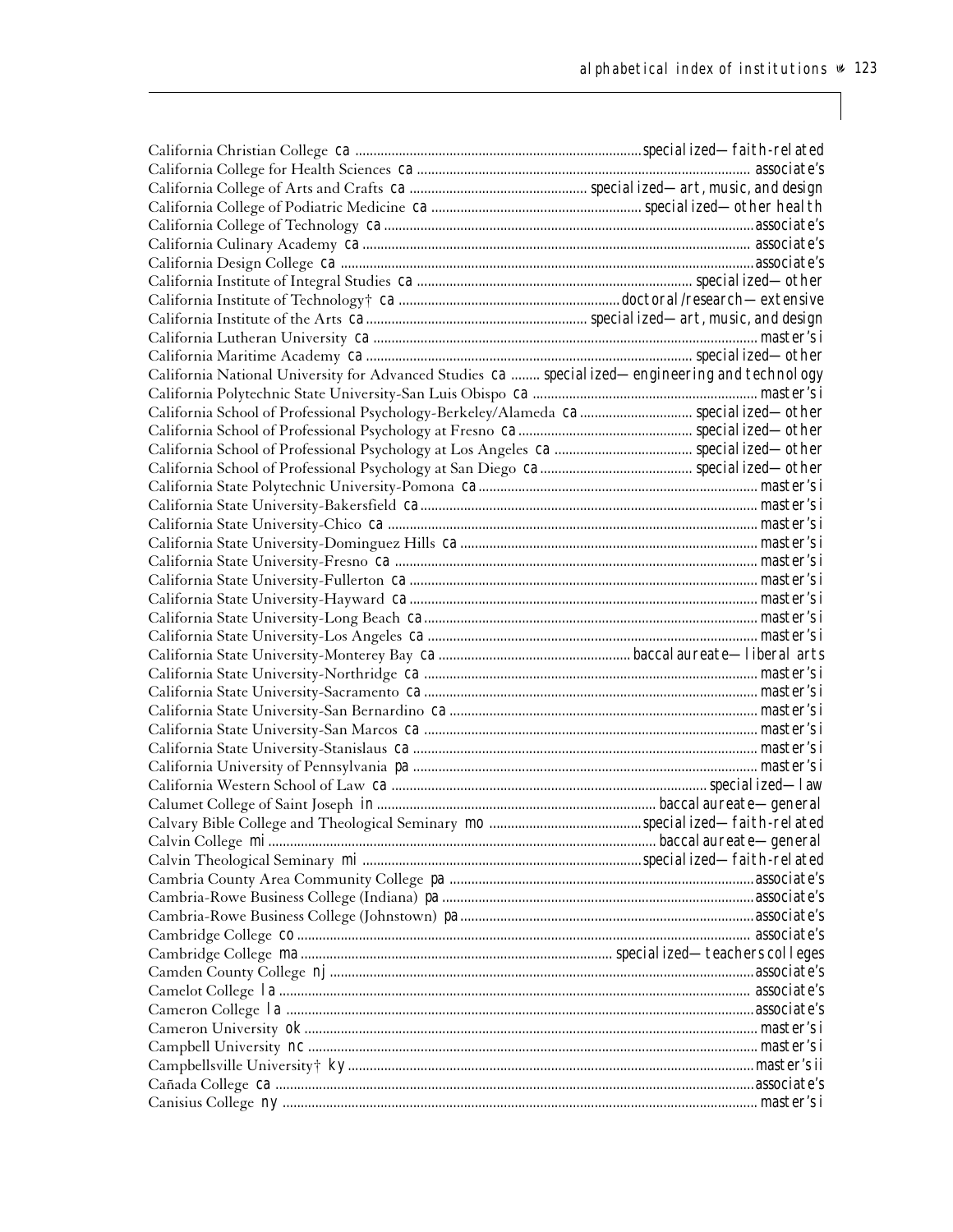| Center for Advanced Studies On Puerto Rico and the Caribbean pr specialized—other            |  |
|----------------------------------------------------------------------------------------------|--|
| Center for Creative Studies-College of Art and Design mi  specialized-art, music, and design |  |
|                                                                                              |  |
|                                                                                              |  |
|                                                                                              |  |
|                                                                                              |  |
|                                                                                              |  |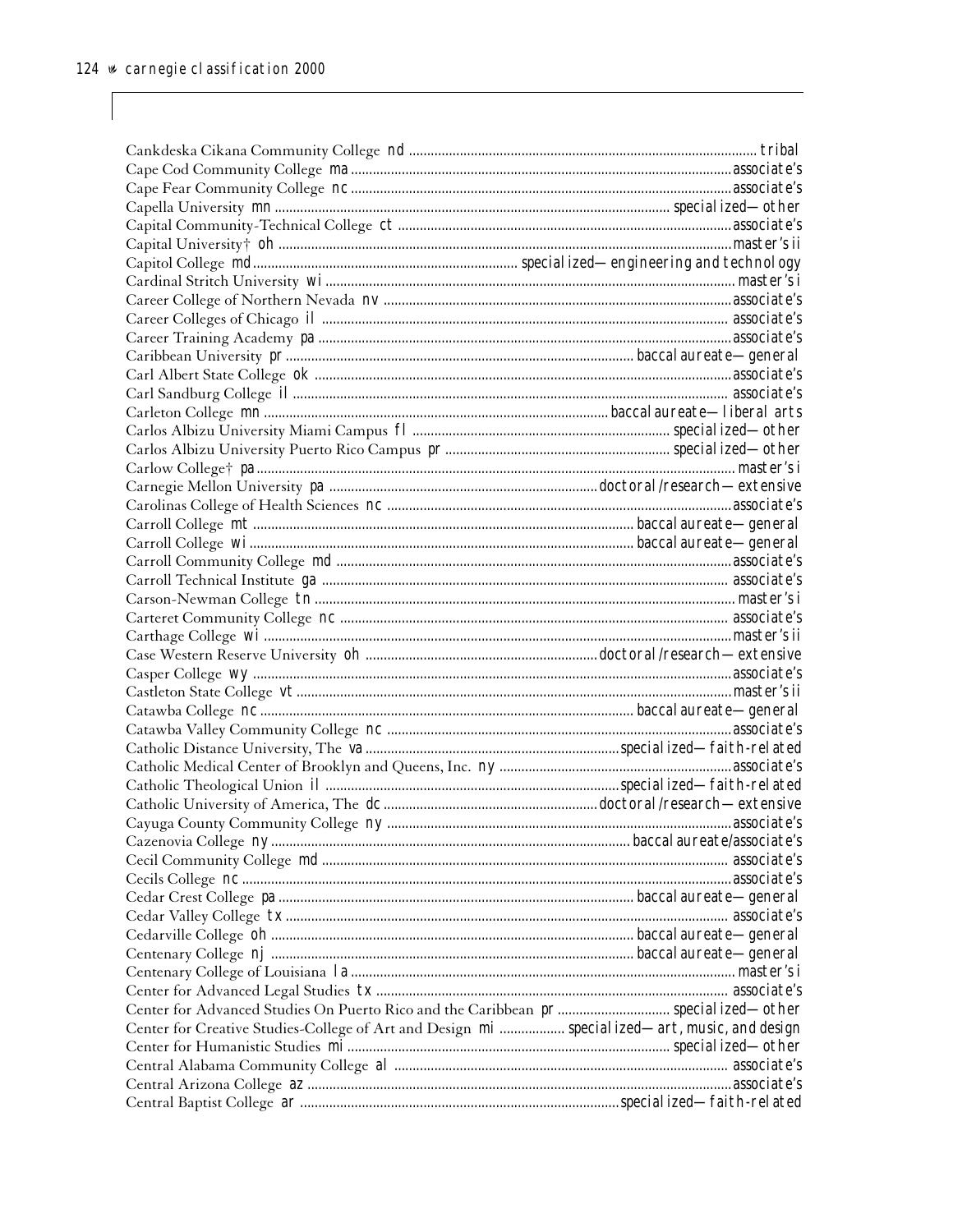| Central Yeshiva Tomchei Tmimim Lubavitch America ny specialized-faith-related |  |
|-------------------------------------------------------------------------------|--|
|                                                                               |  |
|                                                                               |  |
|                                                                               |  |
|                                                                               |  |
|                                                                               |  |
|                                                                               |  |
|                                                                               |  |
|                                                                               |  |
|                                                                               |  |
|                                                                               |  |
|                                                                               |  |
|                                                                               |  |
|                                                                               |  |
|                                                                               |  |
|                                                                               |  |
|                                                                               |  |
|                                                                               |  |
|                                                                               |  |
|                                                                               |  |
|                                                                               |  |
|                                                                               |  |
|                                                                               |  |
|                                                                               |  |
|                                                                               |  |
|                                                                               |  |
|                                                                               |  |
|                                                                               |  |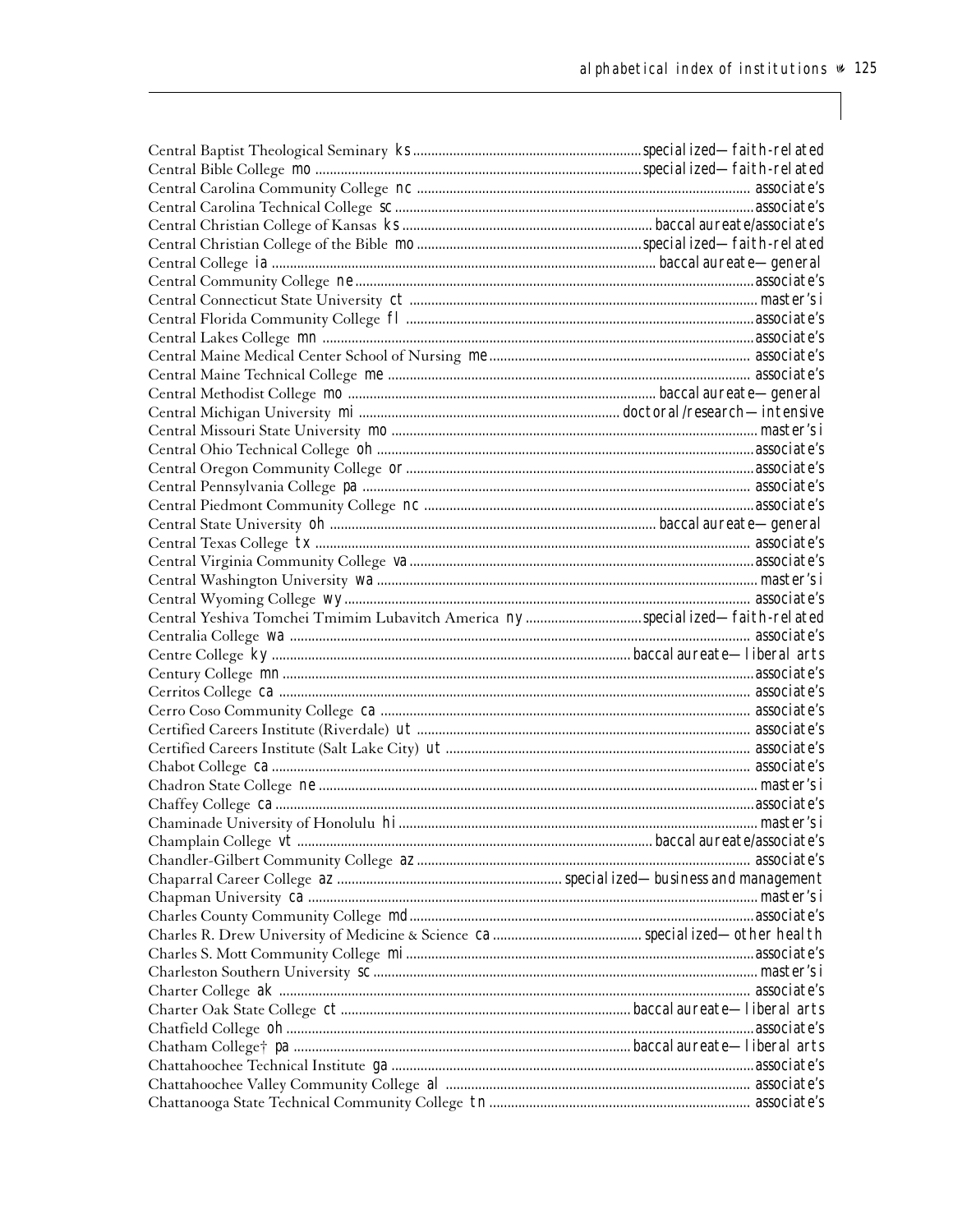| City University of New York Borough of Manhattan Community College ny  associate's     |  |
|----------------------------------------------------------------------------------------|--|
|                                                                                        |  |
|                                                                                        |  |
|                                                                                        |  |
|                                                                                        |  |
|                                                                                        |  |
|                                                                                        |  |
|                                                                                        |  |
|                                                                                        |  |
| City University of New York John Jay College of Criminal Justice ny  specialized-other |  |
|                                                                                        |  |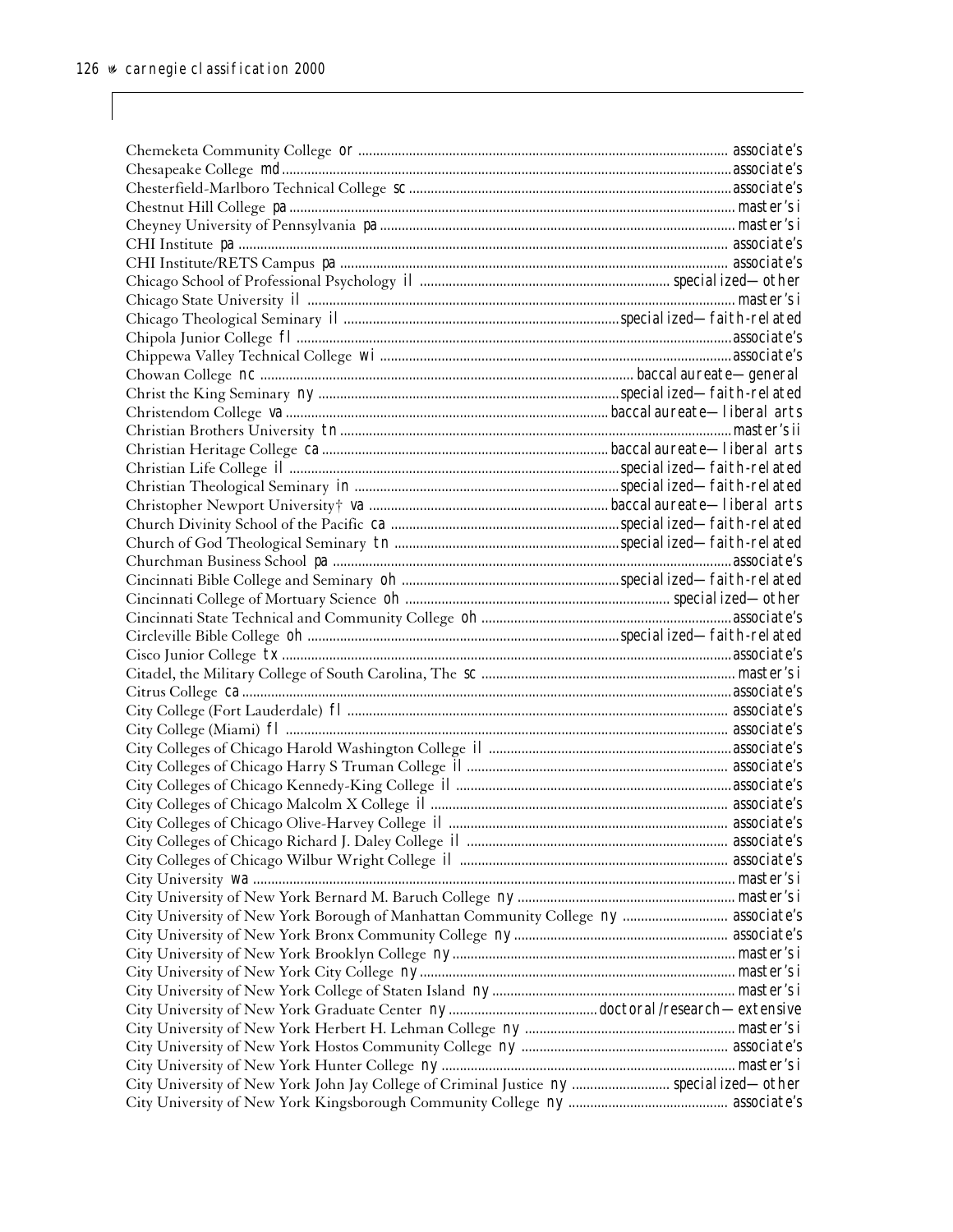| City University of New York New York City Technical College ny  baccalaureate/associate's |  |
|-------------------------------------------------------------------------------------------|--|
|                                                                                           |  |
|                                                                                           |  |
|                                                                                           |  |
|                                                                                           |  |
|                                                                                           |  |
|                                                                                           |  |
|                                                                                           |  |
|                                                                                           |  |
|                                                                                           |  |
|                                                                                           |  |
|                                                                                           |  |
|                                                                                           |  |
|                                                                                           |  |
|                                                                                           |  |
|                                                                                           |  |
|                                                                                           |  |
|                                                                                           |  |
|                                                                                           |  |
|                                                                                           |  |
|                                                                                           |  |
|                                                                                           |  |
|                                                                                           |  |
|                                                                                           |  |
|                                                                                           |  |
|                                                                                           |  |
|                                                                                           |  |
|                                                                                           |  |
|                                                                                           |  |
|                                                                                           |  |
|                                                                                           |  |
|                                                                                           |  |
|                                                                                           |  |
|                                                                                           |  |
|                                                                                           |  |
|                                                                                           |  |
|                                                                                           |  |
|                                                                                           |  |
|                                                                                           |  |
|                                                                                           |  |
|                                                                                           |  |
|                                                                                           |  |
|                                                                                           |  |
|                                                                                           |  |
|                                                                                           |  |
|                                                                                           |  |
|                                                                                           |  |
|                                                                                           |  |
|                                                                                           |  |
|                                                                                           |  |
|                                                                                           |  |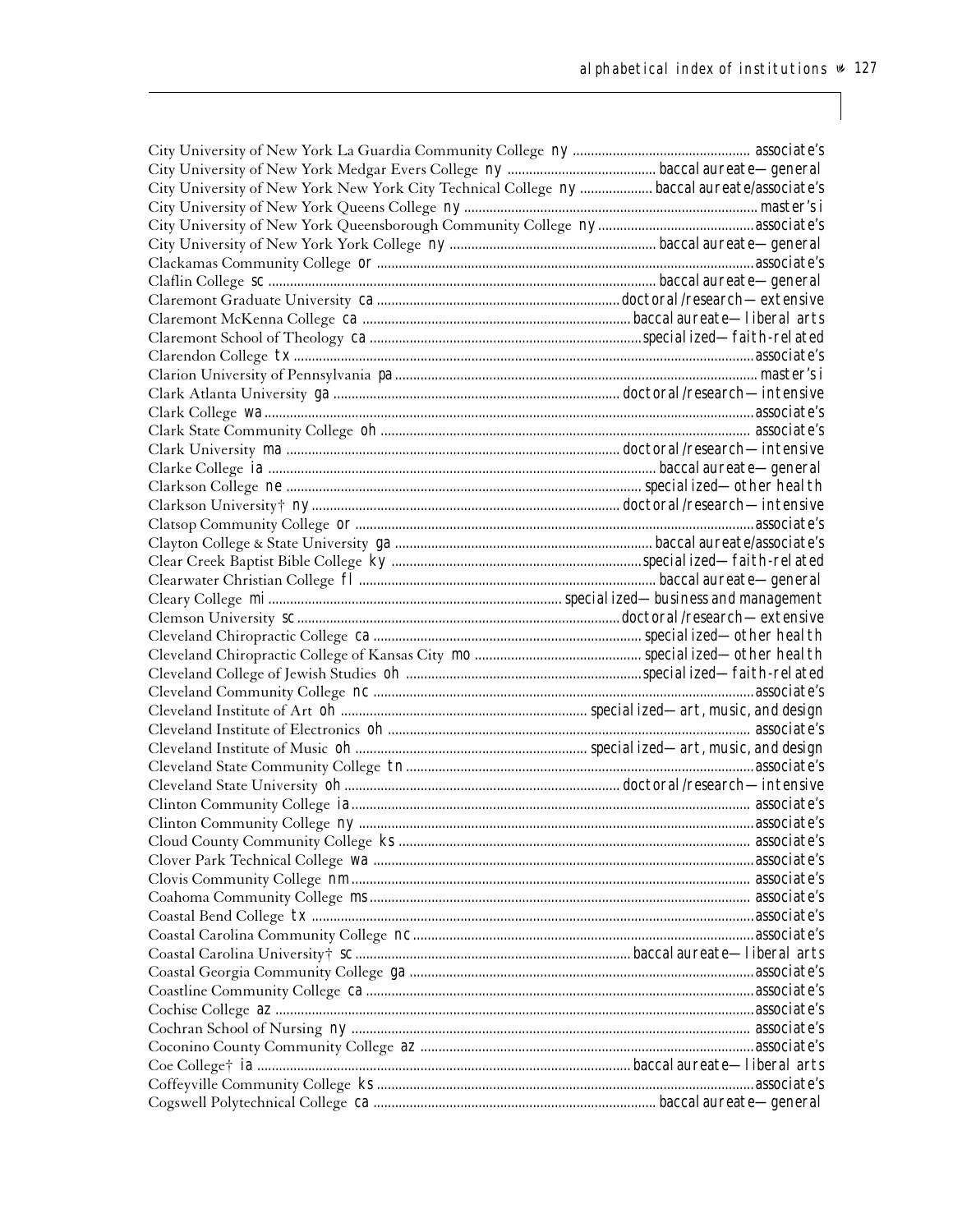| Colgate Rochester Divinity School-Bexley Hall- |  |
|------------------------------------------------|--|
|                                                |  |
|                                                |  |
|                                                |  |
|                                                |  |
|                                                |  |
|                                                |  |
|                                                |  |
|                                                |  |
|                                                |  |
|                                                |  |
|                                                |  |
|                                                |  |
|                                                |  |
|                                                |  |
|                                                |  |
|                                                |  |
|                                                |  |
|                                                |  |
|                                                |  |
|                                                |  |
|                                                |  |
|                                                |  |
|                                                |  |
|                                                |  |
|                                                |  |
|                                                |  |
|                                                |  |
|                                                |  |
|                                                |  |
|                                                |  |
|                                                |  |
|                                                |  |
|                                                |  |
|                                                |  |
|                                                |  |
|                                                |  |
|                                                |  |
|                                                |  |
|                                                |  |
|                                                |  |
|                                                |  |
|                                                |  |
|                                                |  |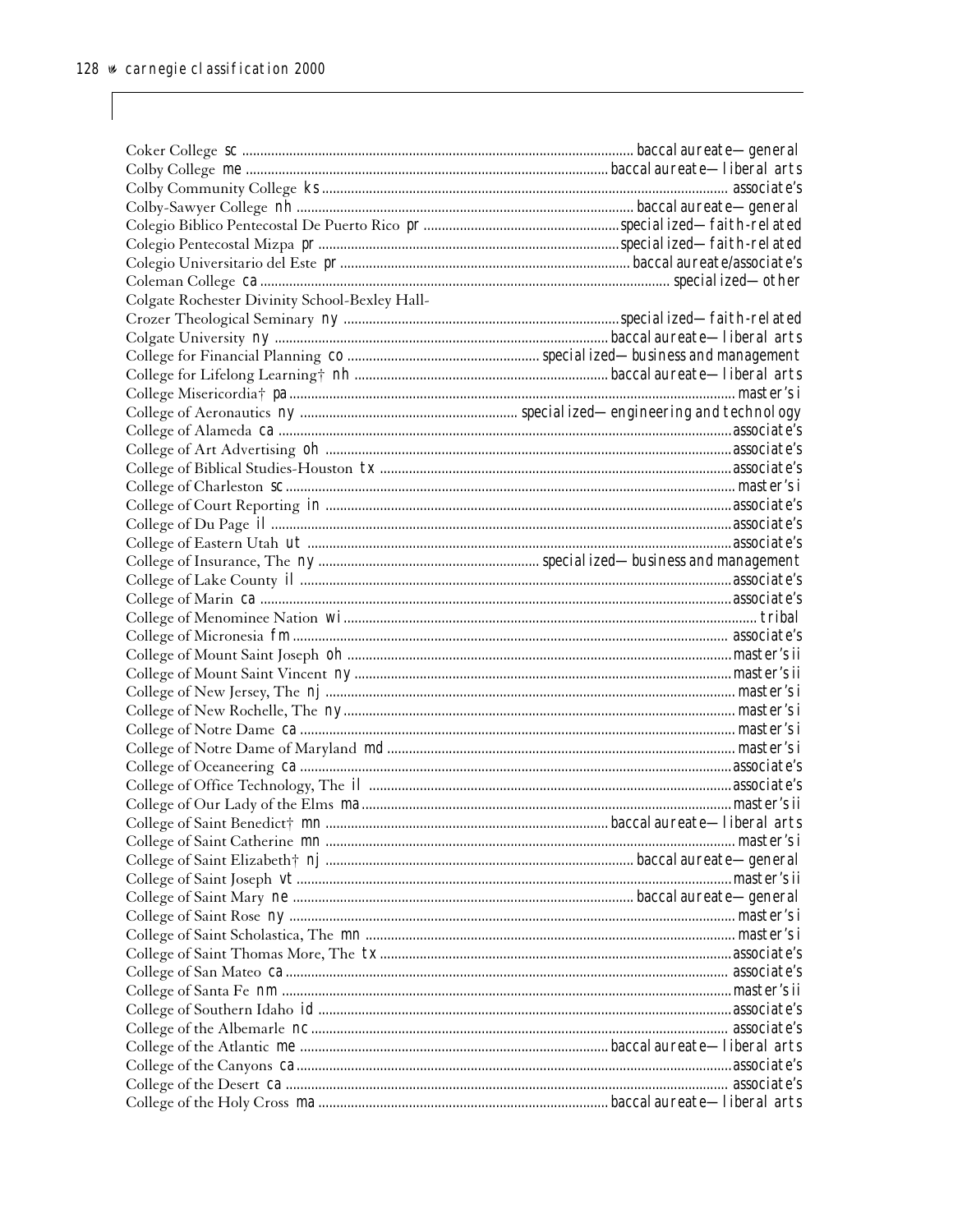| Colorado Technical University (Greenwood Vlg) co  specialized-business and management |  |
|---------------------------------------------------------------------------------------|--|
|                                                                                       |  |
|                                                                                       |  |
|                                                                                       |  |
|                                                                                       |  |
|                                                                                       |  |
|                                                                                       |  |
|                                                                                       |  |
|                                                                                       |  |
|                                                                                       |  |
|                                                                                       |  |
|                                                                                       |  |
|                                                                                       |  |
|                                                                                       |  |
|                                                                                       |  |
|                                                                                       |  |
|                                                                                       |  |
|                                                                                       |  |
|                                                                                       |  |
|                                                                                       |  |
|                                                                                       |  |
|                                                                                       |  |
|                                                                                       |  |
|                                                                                       |  |
|                                                                                       |  |
|                                                                                       |  |
|                                                                                       |  |
|                                                                                       |  |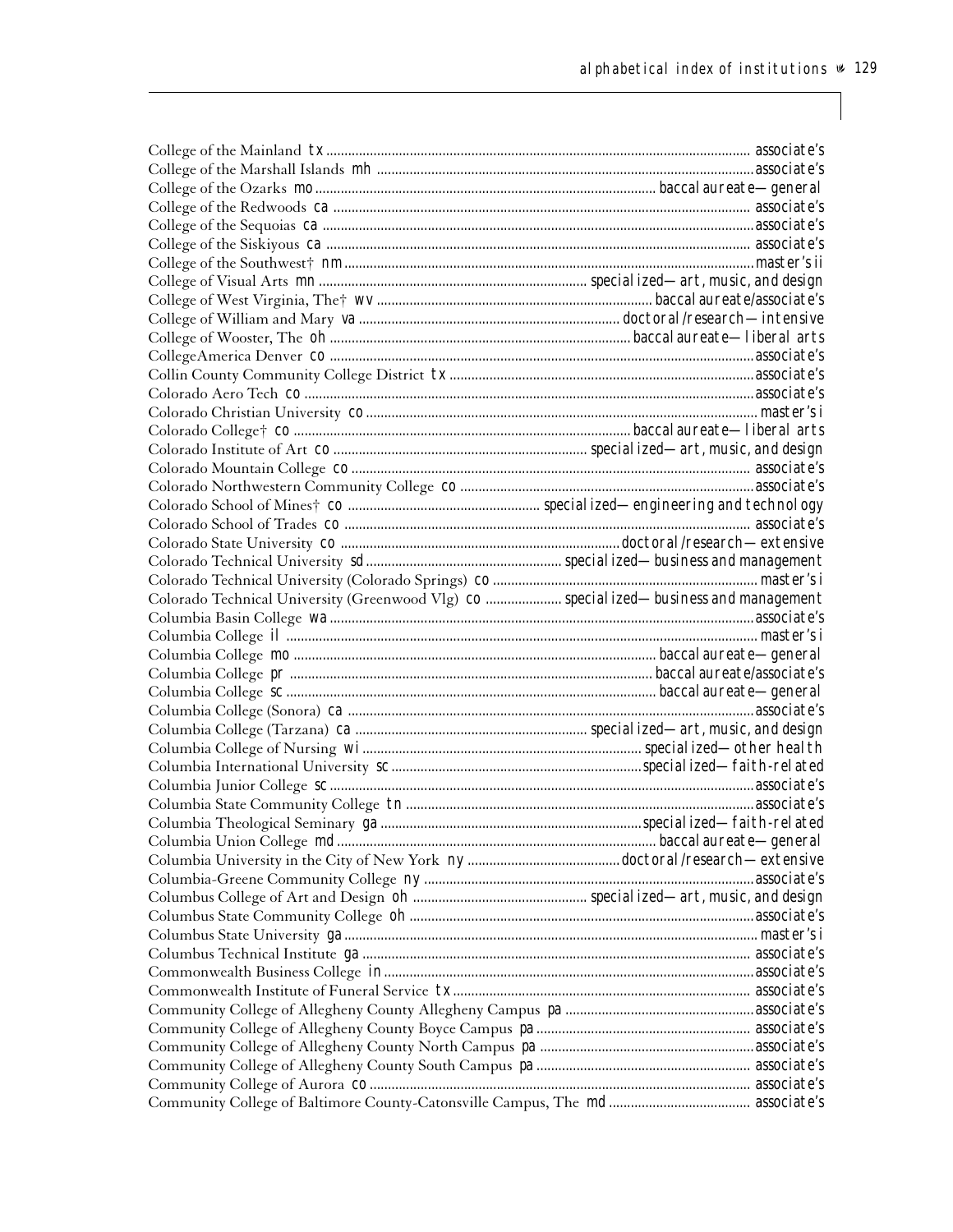| Community Hospital of Roanoke Valley College of Health Sciences va  specialized-other health |  |
|----------------------------------------------------------------------------------------------|--|
|                                                                                              |  |
|                                                                                              |  |
|                                                                                              |  |
|                                                                                              |  |
|                                                                                              |  |
|                                                                                              |  |
|                                                                                              |  |
|                                                                                              |  |
|                                                                                              |  |
|                                                                                              |  |
|                                                                                              |  |
|                                                                                              |  |
|                                                                                              |  |
|                                                                                              |  |
|                                                                                              |  |
|                                                                                              |  |
|                                                                                              |  |
|                                                                                              |  |
|                                                                                              |  |
|                                                                                              |  |
|                                                                                              |  |
|                                                                                              |  |
|                                                                                              |  |
|                                                                                              |  |
|                                                                                              |  |
|                                                                                              |  |
|                                                                                              |  |
|                                                                                              |  |
|                                                                                              |  |
|                                                                                              |  |
|                                                                                              |  |
|                                                                                              |  |
|                                                                                              |  |
|                                                                                              |  |
|                                                                                              |  |
|                                                                                              |  |
|                                                                                              |  |
|                                                                                              |  |
|                                                                                              |  |
|                                                                                              |  |
|                                                                                              |  |
|                                                                                              |  |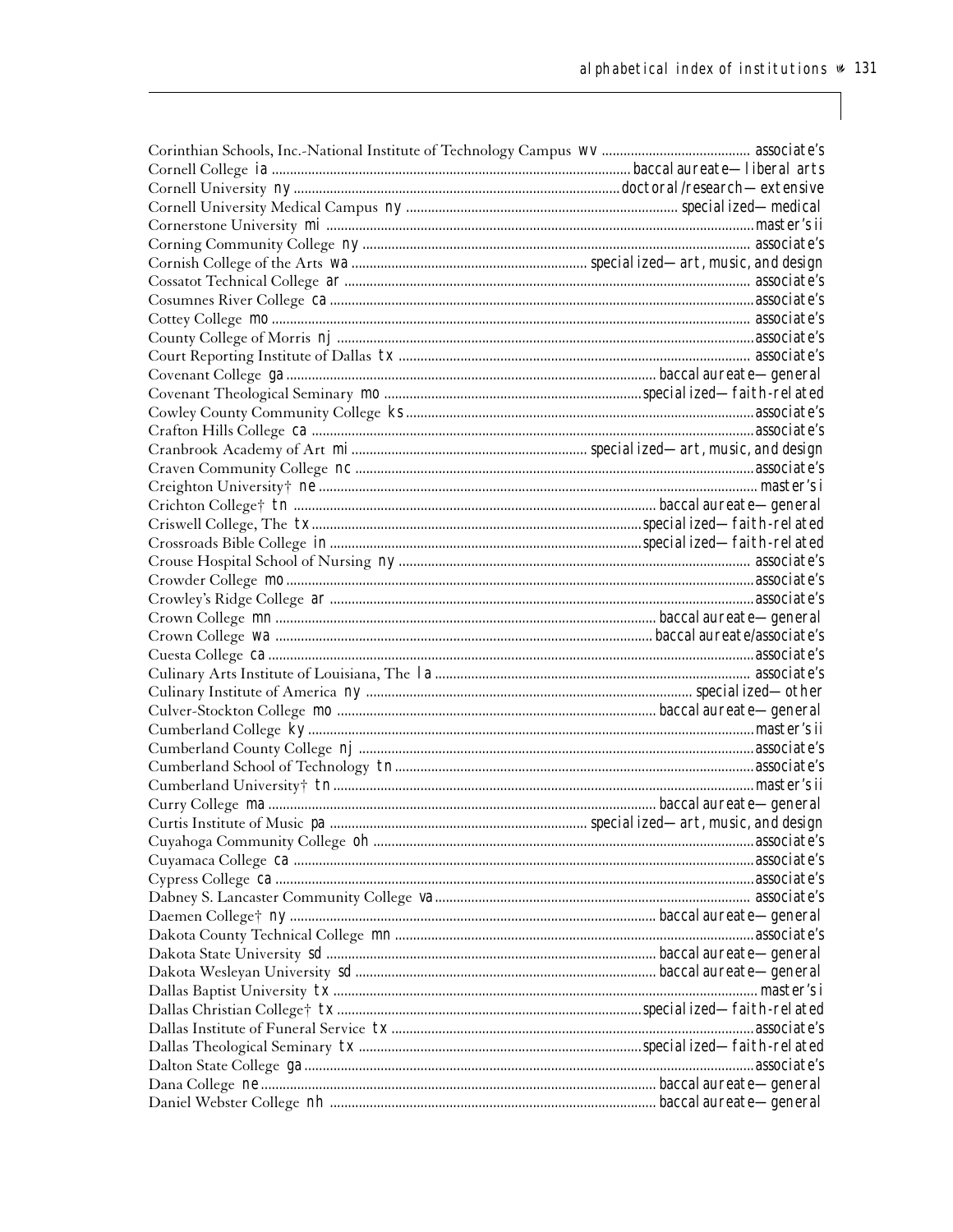| Delaware Technical and Community College Stanton-Wilmington Campus de  associate's |  |
|------------------------------------------------------------------------------------|--|
|                                                                                    |  |
|                                                                                    |  |
|                                                                                    |  |
|                                                                                    |  |
|                                                                                    |  |
|                                                                                    |  |
|                                                                                    |  |
|                                                                                    |  |
|                                                                                    |  |
|                                                                                    |  |
|                                                                                    |  |
|                                                                                    |  |
|                                                                                    |  |
|                                                                                    |  |
|                                                                                    |  |
|                                                                                    |  |
|                                                                                    |  |
|                                                                                    |  |
|                                                                                    |  |
|                                                                                    |  |
|                                                                                    |  |
|                                                                                    |  |
|                                                                                    |  |
|                                                                                    |  |
|                                                                                    |  |
|                                                                                    |  |
|                                                                                    |  |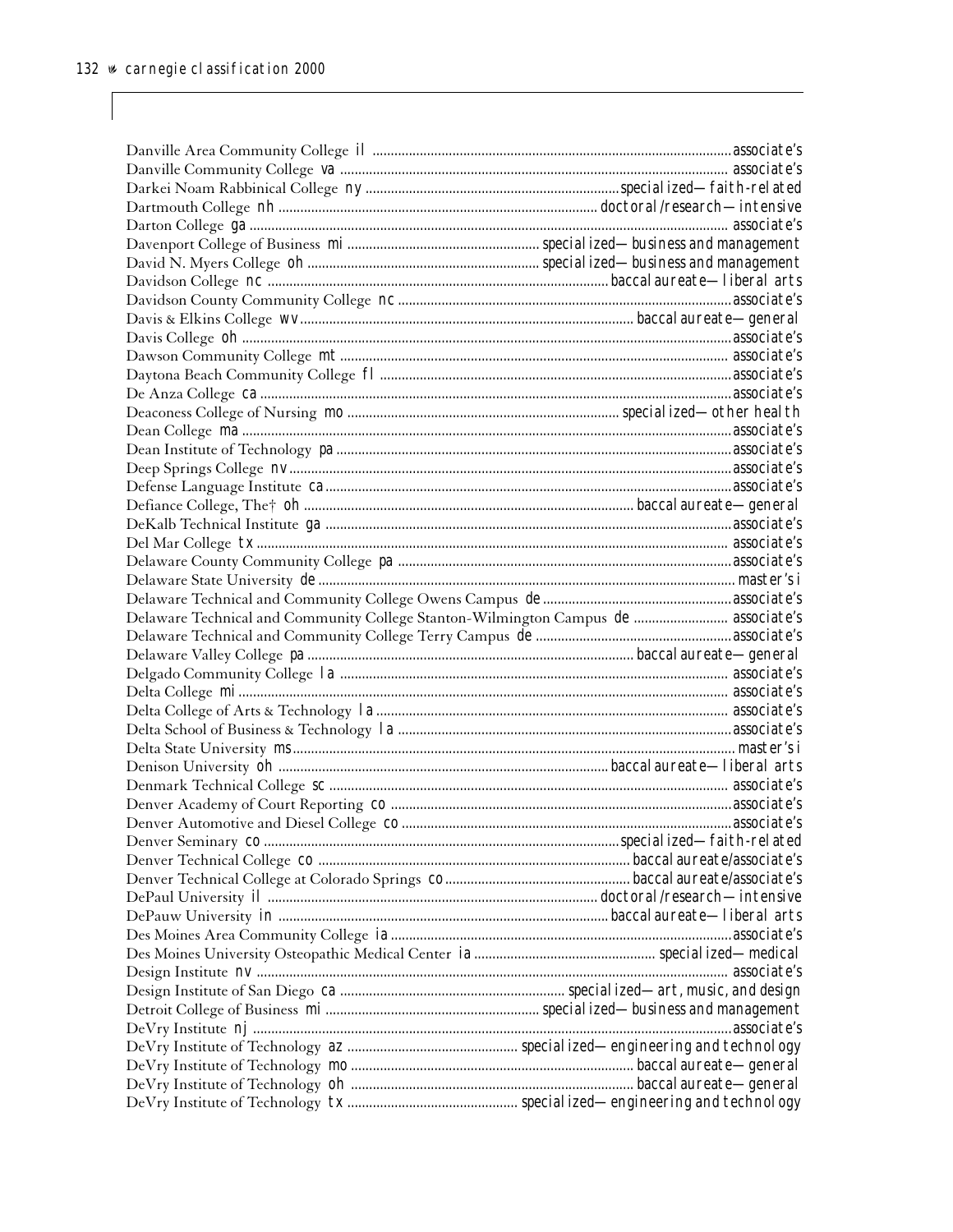| DeVry Institute of Technology (Decatur) <sup>†</sup> ga  specialized—engineering and technology    |  |
|----------------------------------------------------------------------------------------------------|--|
| DeVry Institute of Technology (Fremont) ca  specialized-engineering and technology                 |  |
| DeVry Institute of Technology (Long Beach) <sup>†</sup> ca  specialized—engineering and technology |  |
|                                                                                                    |  |
|                                                                                                    |  |
|                                                                                                    |  |
|                                                                                                    |  |
|                                                                                                    |  |
|                                                                                                    |  |
|                                                                                                    |  |
|                                                                                                    |  |
|                                                                                                    |  |
|                                                                                                    |  |
|                                                                                                    |  |
|                                                                                                    |  |
|                                                                                                    |  |
|                                                                                                    |  |
|                                                                                                    |  |
|                                                                                                    |  |
|                                                                                                    |  |
|                                                                                                    |  |
|                                                                                                    |  |
|                                                                                                    |  |
|                                                                                                    |  |
|                                                                                                    |  |
|                                                                                                    |  |
|                                                                                                    |  |
|                                                                                                    |  |
|                                                                                                    |  |
|                                                                                                    |  |
|                                                                                                    |  |
|                                                                                                    |  |
|                                                                                                    |  |
|                                                                                                    |  |
|                                                                                                    |  |
|                                                                                                    |  |
|                                                                                                    |  |
|                                                                                                    |  |
|                                                                                                    |  |
|                                                                                                    |  |
|                                                                                                    |  |
|                                                                                                    |  |
|                                                                                                    |  |
|                                                                                                    |  |
|                                                                                                    |  |
|                                                                                                    |  |
|                                                                                                    |  |
|                                                                                                    |  |
|                                                                                                    |  |
|                                                                                                    |  |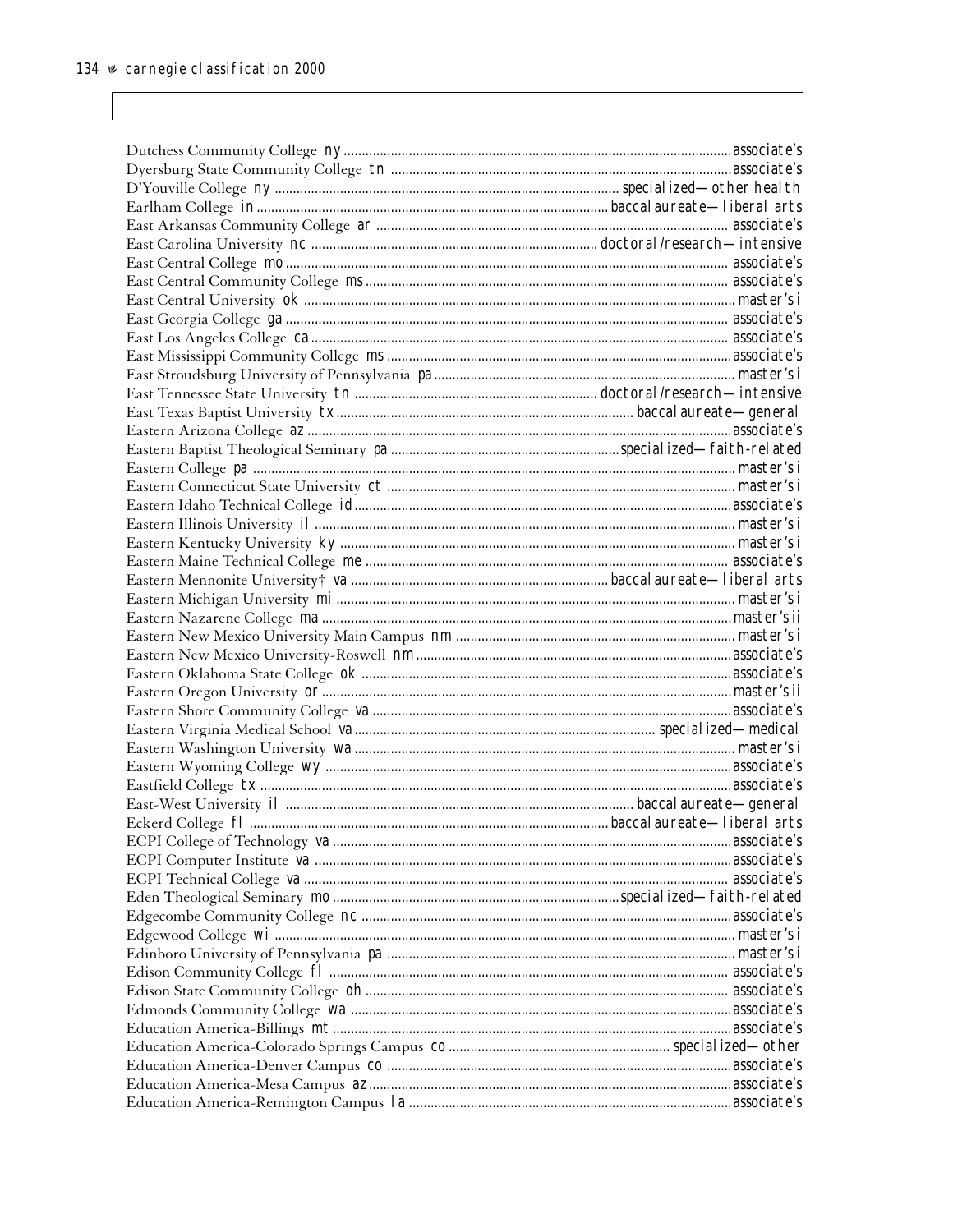| Education America-Tampa Technical Institute <sup>+</sup> fl  specialized—engineering and technology |  |
|-----------------------------------------------------------------------------------------------------|--|
|                                                                                                     |  |
|                                                                                                     |  |
|                                                                                                     |  |
|                                                                                                     |  |
|                                                                                                     |  |
|                                                                                                     |  |
|                                                                                                     |  |
|                                                                                                     |  |
|                                                                                                     |  |
|                                                                                                     |  |
|                                                                                                     |  |
|                                                                                                     |  |
|                                                                                                     |  |
|                                                                                                     |  |
|                                                                                                     |  |
|                                                                                                     |  |
|                                                                                                     |  |
|                                                                                                     |  |
|                                                                                                     |  |
|                                                                                                     |  |
|                                                                                                     |  |
|                                                                                                     |  |
|                                                                                                     |  |
|                                                                                                     |  |
|                                                                                                     |  |
|                                                                                                     |  |
|                                                                                                     |  |
|                                                                                                     |  |
|                                                                                                     |  |
|                                                                                                     |  |
|                                                                                                     |  |
|                                                                                                     |  |
|                                                                                                     |  |
|                                                                                                     |  |
|                                                                                                     |  |
|                                                                                                     |  |
|                                                                                                     |  |
|                                                                                                     |  |
|                                                                                                     |  |
|                                                                                                     |  |
|                                                                                                     |  |
|                                                                                                     |  |
|                                                                                                     |  |
|                                                                                                     |  |
|                                                                                                     |  |
|                                                                                                     |  |
|                                                                                                     |  |
|                                                                                                     |  |
|                                                                                                     |  |
|                                                                                                     |  |
|                                                                                                     |  |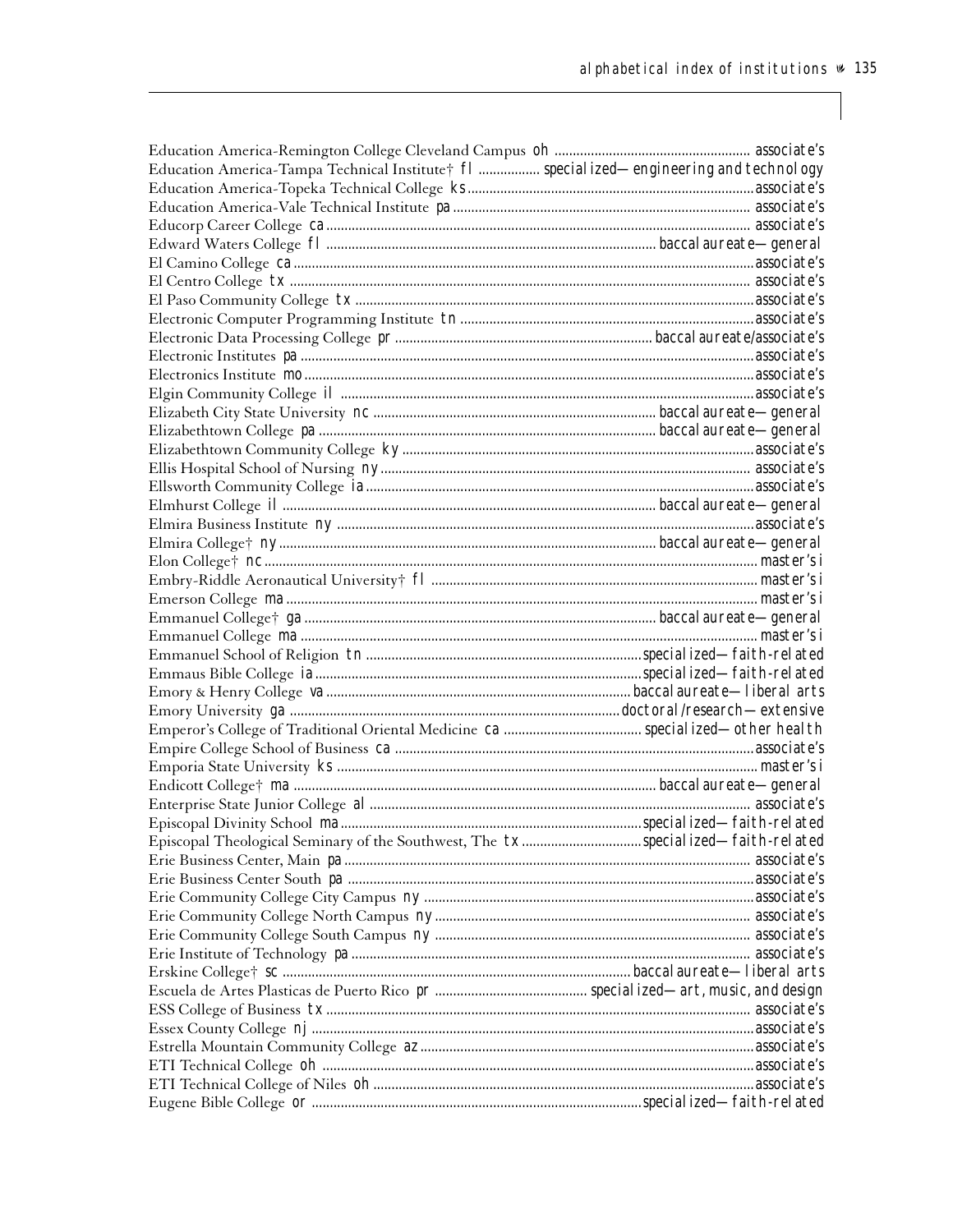| Finch University of Health Sciences/The Chicago Medical School il  specialized-medical        |  |
|-----------------------------------------------------------------------------------------------|--|
|                                                                                               |  |
|                                                                                               |  |
|                                                                                               |  |
|                                                                                               |  |
| Five Branches Institute: College of Traditional Chinese Medicine ca  specialized-other health |  |
|                                                                                               |  |
|                                                                                               |  |
|                                                                                               |  |
|                                                                                               |  |
|                                                                                               |  |
|                                                                                               |  |
|                                                                                               |  |
|                                                                                               |  |
|                                                                                               |  |
|                                                                                               |  |
|                                                                                               |  |
|                                                                                               |  |
|                                                                                               |  |
|                                                                                               |  |
|                                                                                               |  |
|                                                                                               |  |
|                                                                                               |  |
|                                                                                               |  |
|                                                                                               |  |
|                                                                                               |  |
|                                                                                               |  |
|                                                                                               |  |
|                                                                                               |  |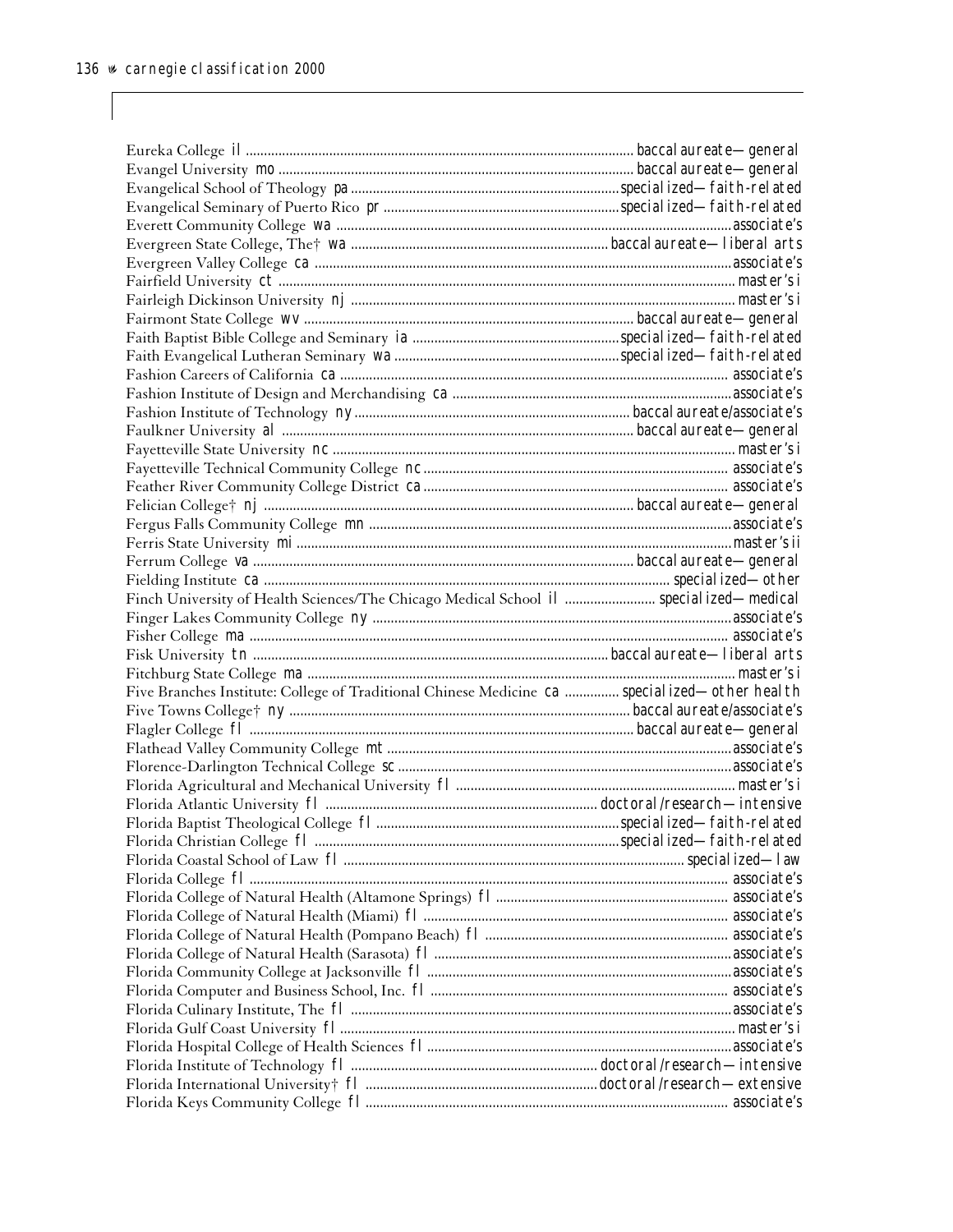| Florida Metropolitan University-Fort Lauderdale College fl  specialized-business and management |  |
|-------------------------------------------------------------------------------------------------|--|
|                                                                                                 |  |
|                                                                                                 |  |
|                                                                                                 |  |
|                                                                                                 |  |
| Florida Metropolitan University-Tampa College, Lakeland fl  baccalaureate/associate's           |  |
|                                                                                                 |  |
|                                                                                                 |  |
|                                                                                                 |  |
|                                                                                                 |  |
|                                                                                                 |  |
|                                                                                                 |  |
|                                                                                                 |  |
|                                                                                                 |  |
|                                                                                                 |  |
|                                                                                                 |  |
|                                                                                                 |  |
|                                                                                                 |  |
|                                                                                                 |  |
|                                                                                                 |  |
|                                                                                                 |  |
|                                                                                                 |  |
|                                                                                                 |  |
|                                                                                                 |  |
|                                                                                                 |  |
|                                                                                                 |  |
|                                                                                                 |  |
|                                                                                                 |  |
|                                                                                                 |  |
|                                                                                                 |  |
|                                                                                                 |  |
|                                                                                                 |  |
|                                                                                                 |  |
|                                                                                                 |  |
|                                                                                                 |  |
|                                                                                                 |  |
|                                                                                                 |  |
|                                                                                                 |  |
|                                                                                                 |  |
|                                                                                                 |  |
|                                                                                                 |  |
|                                                                                                 |  |
|                                                                                                 |  |
|                                                                                                 |  |
|                                                                                                 |  |
|                                                                                                 |  |
|                                                                                                 |  |
|                                                                                                 |  |
|                                                                                                 |  |
|                                                                                                 |  |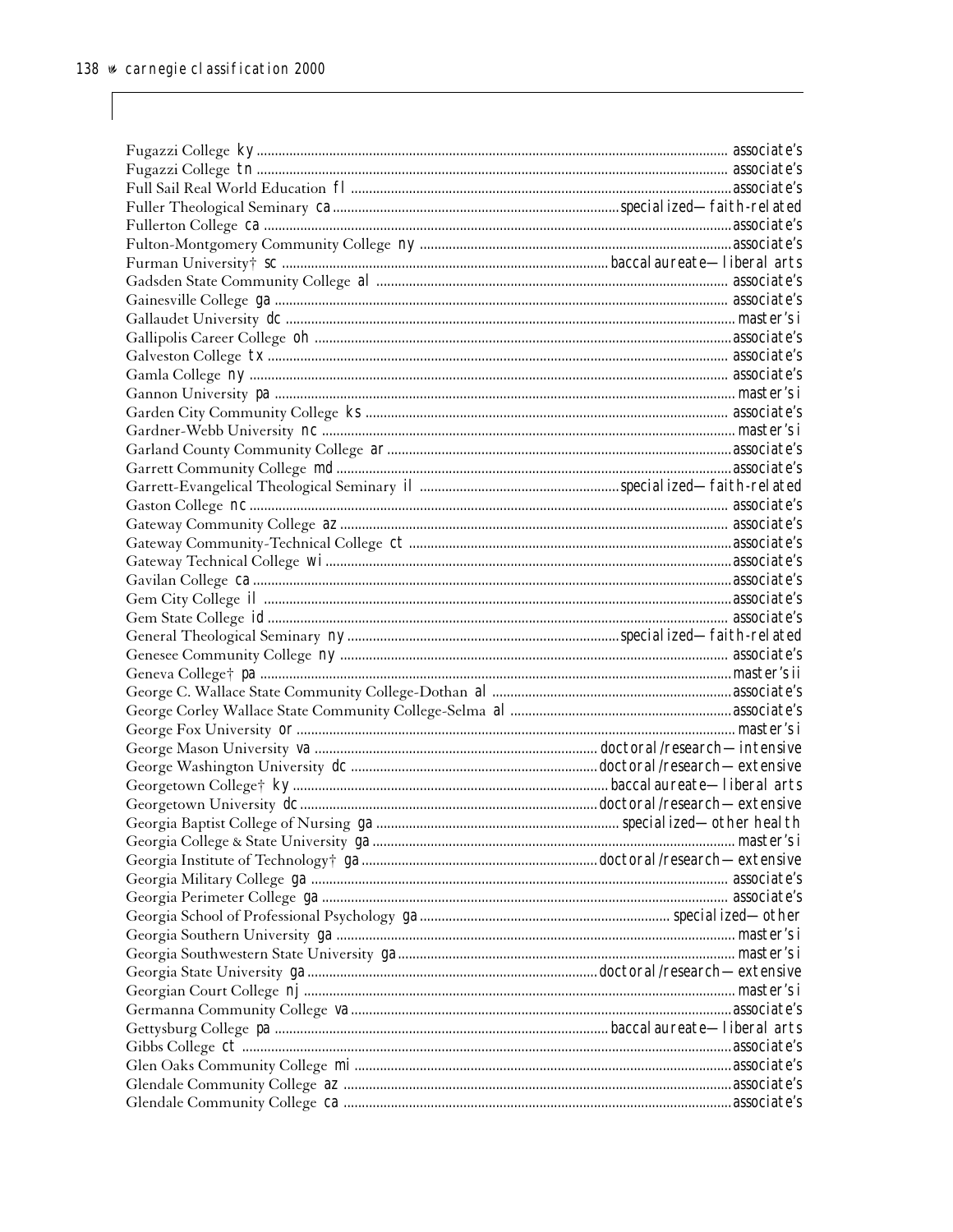| Graduate School of Figurative Art of the New York |  |
|---------------------------------------------------|--|
|                                                   |  |
|                                                   |  |
|                                                   |  |
|                                                   |  |
|                                                   |  |
|                                                   |  |
|                                                   |  |
|                                                   |  |
|                                                   |  |
|                                                   |  |
|                                                   |  |
|                                                   |  |
|                                                   |  |
|                                                   |  |
|                                                   |  |
|                                                   |  |
|                                                   |  |
|                                                   |  |
|                                                   |  |
|                                                   |  |
|                                                   |  |
|                                                   |  |
|                                                   |  |
|                                                   |  |
|                                                   |  |
|                                                   |  |
|                                                   |  |
|                                                   |  |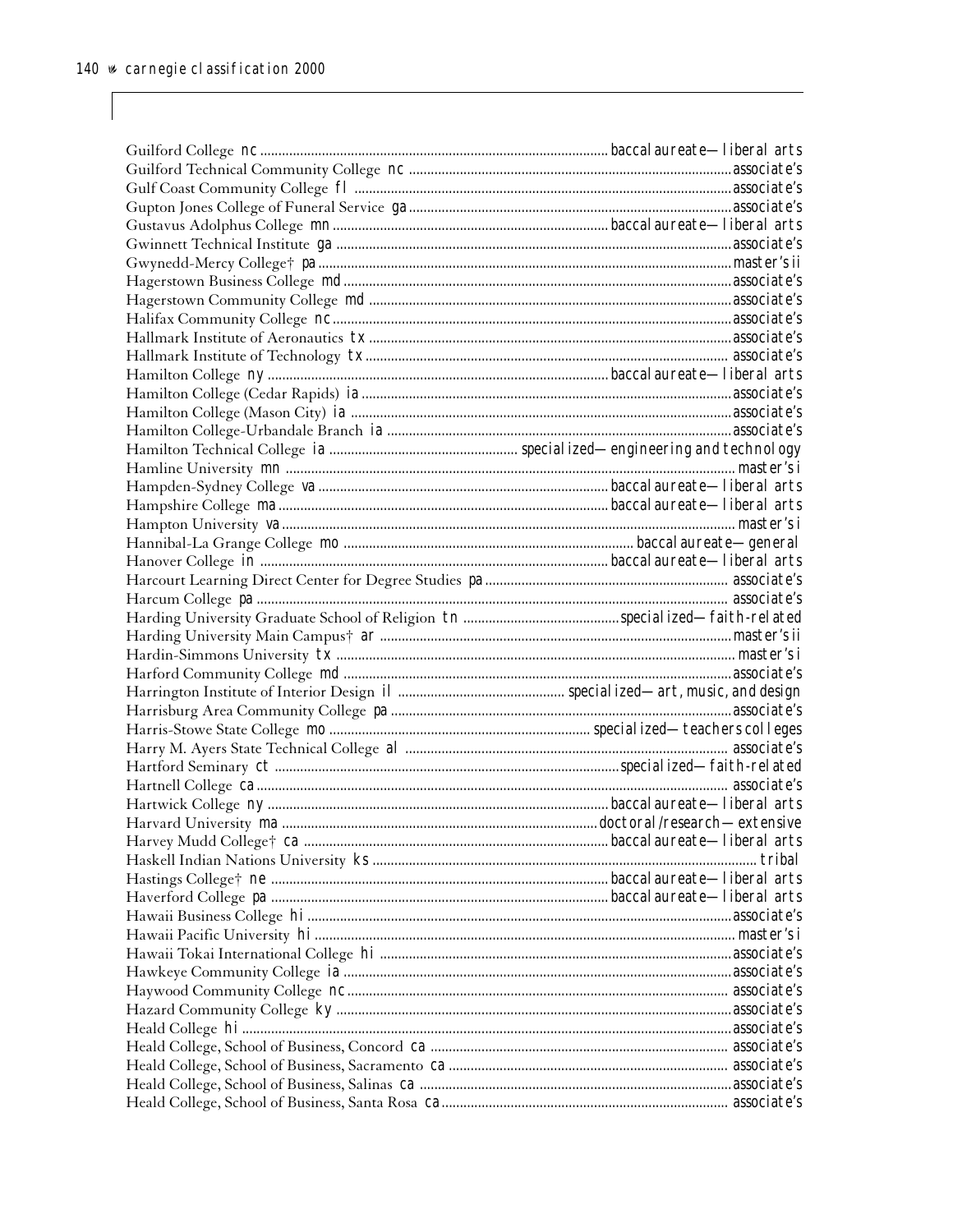| Hebrew Union College-Jewish Institute of Religion                                          |  |
|--------------------------------------------------------------------------------------------|--|
|                                                                                            |  |
| Hebrew Union College-Jewish Institute of Religion                                          |  |
|                                                                                            |  |
|                                                                                            |  |
|                                                                                            |  |
|                                                                                            |  |
| Hellenic College-Holy Cross Greek Orthodox School of Theology ma specialized-faith-related |  |
|                                                                                            |  |
|                                                                                            |  |
|                                                                                            |  |
|                                                                                            |  |
|                                                                                            |  |
|                                                                                            |  |
|                                                                                            |  |
|                                                                                            |  |
|                                                                                            |  |
|                                                                                            |  |
|                                                                                            |  |
|                                                                                            |  |
|                                                                                            |  |
|                                                                                            |  |
|                                                                                            |  |
|                                                                                            |  |
|                                                                                            |  |
|                                                                                            |  |
|                                                                                            |  |
|                                                                                            |  |
|                                                                                            |  |
|                                                                                            |  |
|                                                                                            |  |
|                                                                                            |  |
|                                                                                            |  |
|                                                                                            |  |
|                                                                                            |  |
|                                                                                            |  |
|                                                                                            |  |
|                                                                                            |  |
|                                                                                            |  |
|                                                                                            |  |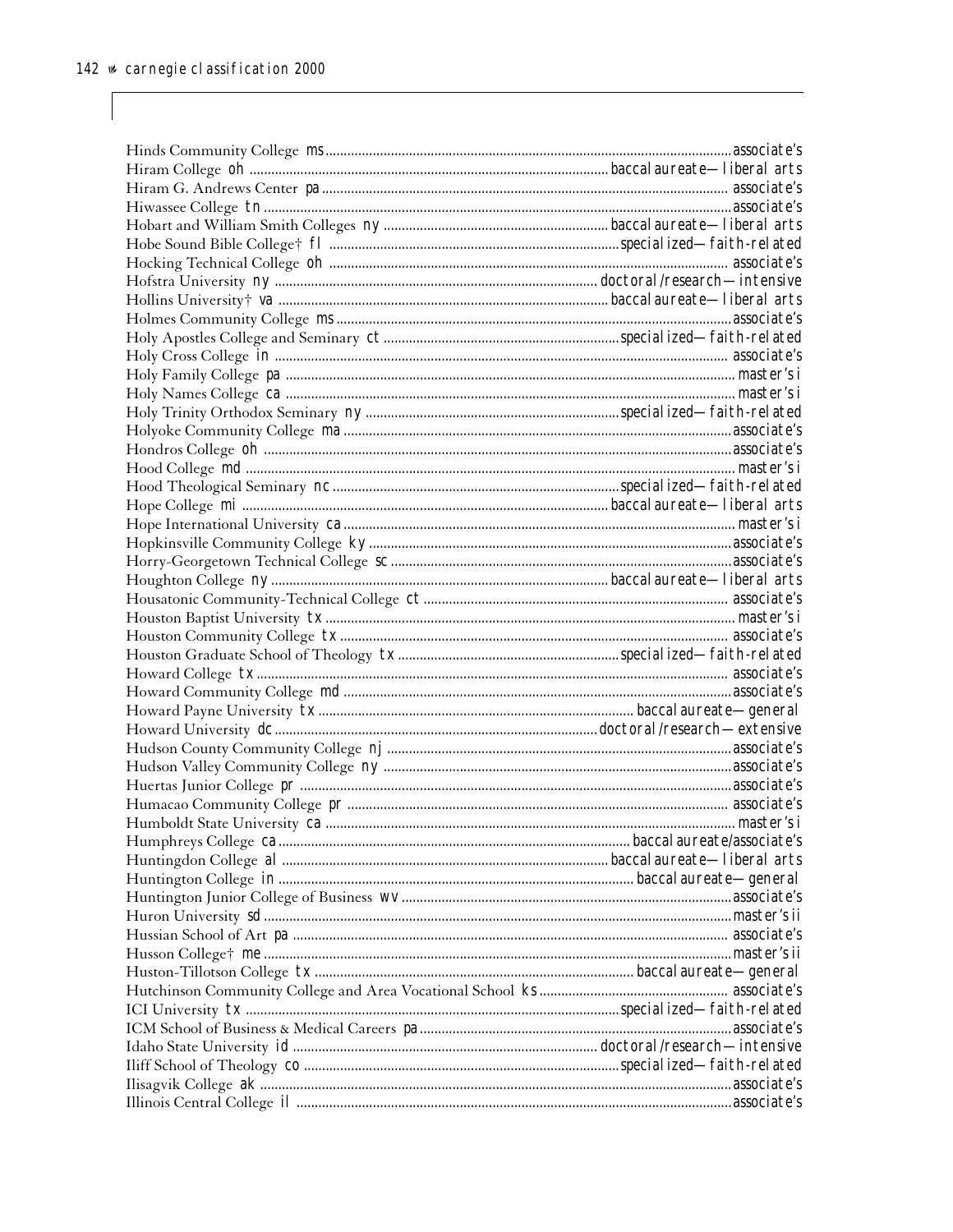| Immaculate Conception Seminary of Seton Hall University nj specialized-faith-related   |  |
|----------------------------------------------------------------------------------------|--|
|                                                                                        |  |
|                                                                                        |  |
|                                                                                        |  |
|                                                                                        |  |
|                                                                                        |  |
|                                                                                        |  |
|                                                                                        |  |
|                                                                                        |  |
|                                                                                        |  |
|                                                                                        |  |
|                                                                                        |  |
|                                                                                        |  |
|                                                                                        |  |
|                                                                                        |  |
|                                                                                        |  |
|                                                                                        |  |
|                                                                                        |  |
|                                                                                        |  |
|                                                                                        |  |
|                                                                                        |  |
|                                                                                        |  |
|                                                                                        |  |
|                                                                                        |  |
|                                                                                        |  |
|                                                                                        |  |
|                                                                                        |  |
|                                                                                        |  |
|                                                                                        |  |
|                                                                                        |  |
|                                                                                        |  |
| Institute of American Indian and Alaska Native Culture and Arts Development nm  tribal |  |
|                                                                                        |  |
|                                                                                        |  |
|                                                                                        |  |
|                                                                                        |  |
|                                                                                        |  |
| Institute of Paper Science and Technology ga  specialized—engineering and technology   |  |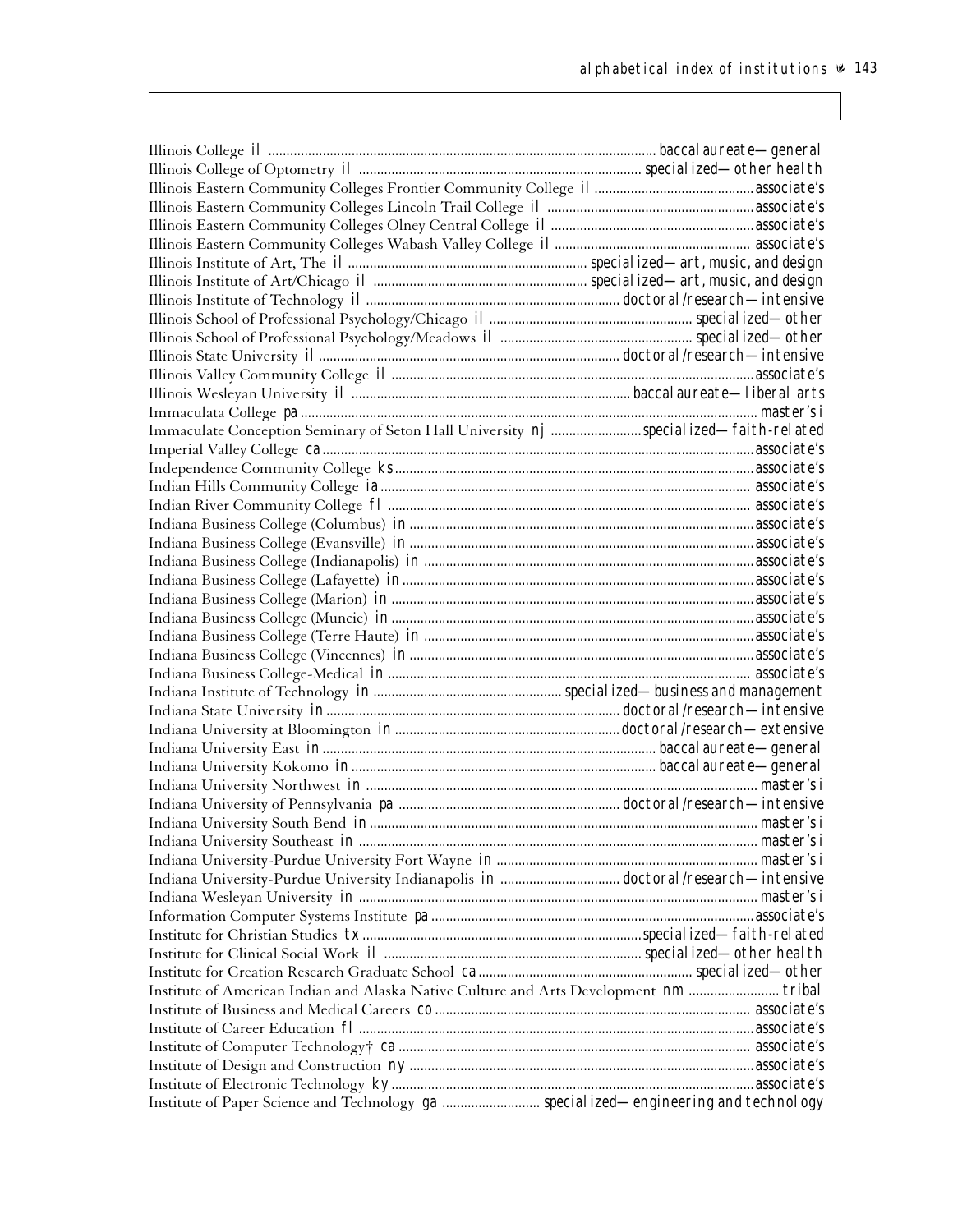| Inter American University of Puerto Rico Aguadilla Campus pr  baccalaureate-general       |  |
|-------------------------------------------------------------------------------------------|--|
| Inter American University of Puerto Rico Arecibo Campus pr baccalaureate-general          |  |
| Inter American University of Puerto Rico Barranquitas Campus pr  baccalaureate-general    |  |
| Inter American University of Puerto Rico Bayamon                                          |  |
|                                                                                           |  |
| Inter American University of Puerto Rico Fajardo Campus pr baccalaureate-general          |  |
| Inter American University of Puerto Rico Guayama Campus pr baccalaureate-general          |  |
|                                                                                           |  |
|                                                                                           |  |
|                                                                                           |  |
|                                                                                           |  |
| Inter American University of Puerto Rico School of Optometry pr  specialized-other health |  |
|                                                                                           |  |
|                                                                                           |  |
|                                                                                           |  |
|                                                                                           |  |
|                                                                                           |  |
| International Academy of Merchandising and Design il  specialized-art, music, and design  |  |
|                                                                                           |  |
|                                                                                           |  |
|                                                                                           |  |
|                                                                                           |  |
|                                                                                           |  |
|                                                                                           |  |
|                                                                                           |  |
|                                                                                           |  |
|                                                                                           |  |
|                                                                                           |  |
|                                                                                           |  |
|                                                                                           |  |
|                                                                                           |  |
|                                                                                           |  |
|                                                                                           |  |
|                                                                                           |  |
|                                                                                           |  |
|                                                                                           |  |
|                                                                                           |  |
|                                                                                           |  |
|                                                                                           |  |
|                                                                                           |  |
|                                                                                           |  |
|                                                                                           |  |
|                                                                                           |  |
|                                                                                           |  |
|                                                                                           |  |
|                                                                                           |  |
|                                                                                           |  |
|                                                                                           |  |
|                                                                                           |  |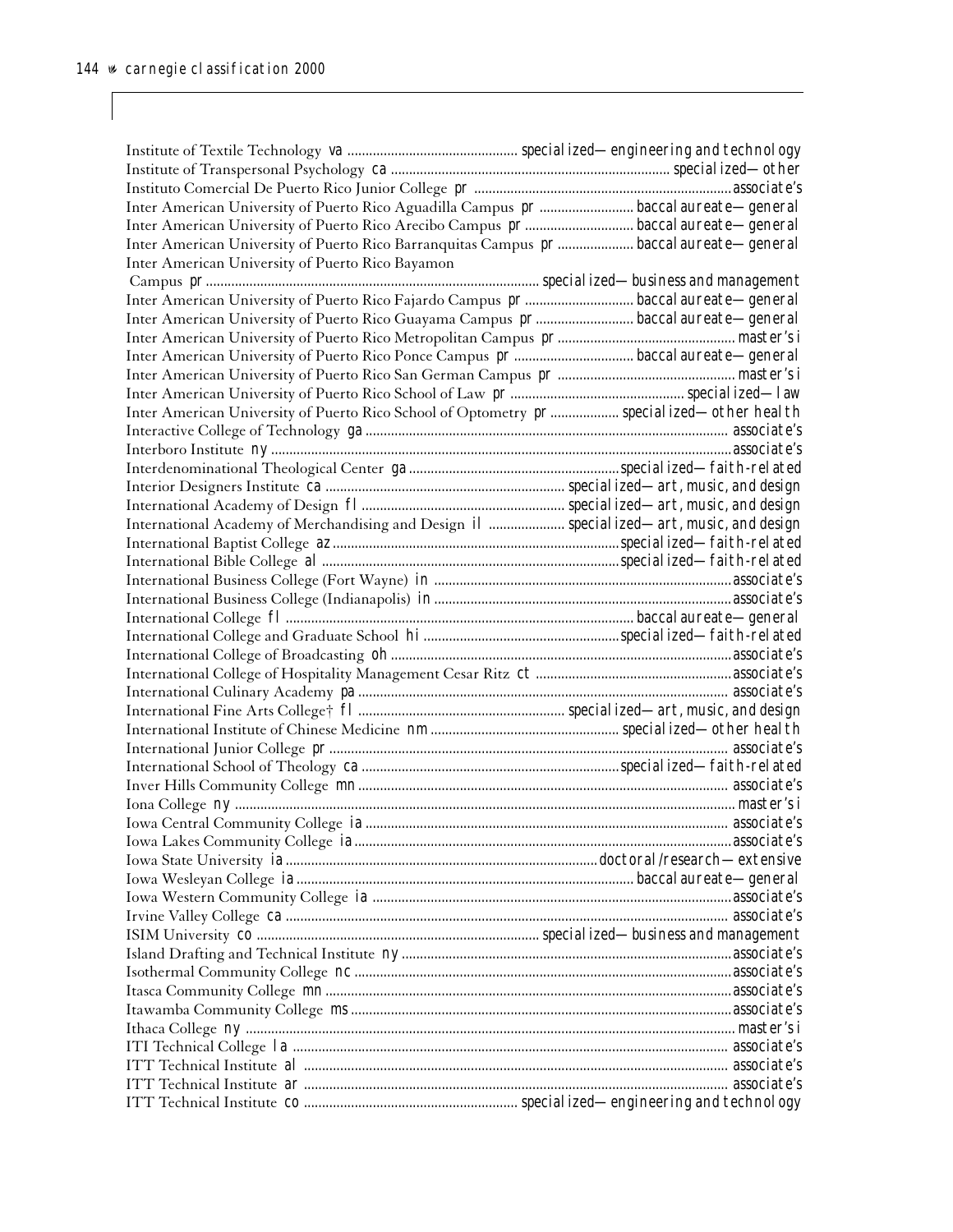| ITT Technical Institute (Hoffman Estates) il  specialized-engineering and technology |  |
|--------------------------------------------------------------------------------------|--|
|                                                                                      |  |
|                                                                                      |  |
|                                                                                      |  |
|                                                                                      |  |
|                                                                                      |  |
|                                                                                      |  |
|                                                                                      |  |
|                                                                                      |  |
|                                                                                      |  |
|                                                                                      |  |
|                                                                                      |  |
|                                                                                      |  |
|                                                                                      |  |
|                                                                                      |  |
|                                                                                      |  |
|                                                                                      |  |
|                                                                                      |  |
|                                                                                      |  |
|                                                                                      |  |
|                                                                                      |  |
|                                                                                      |  |
|                                                                                      |  |
|                                                                                      |  |
|                                                                                      |  |
|                                                                                      |  |
|                                                                                      |  |
|                                                                                      |  |
|                                                                                      |  |
|                                                                                      |  |
|                                                                                      |  |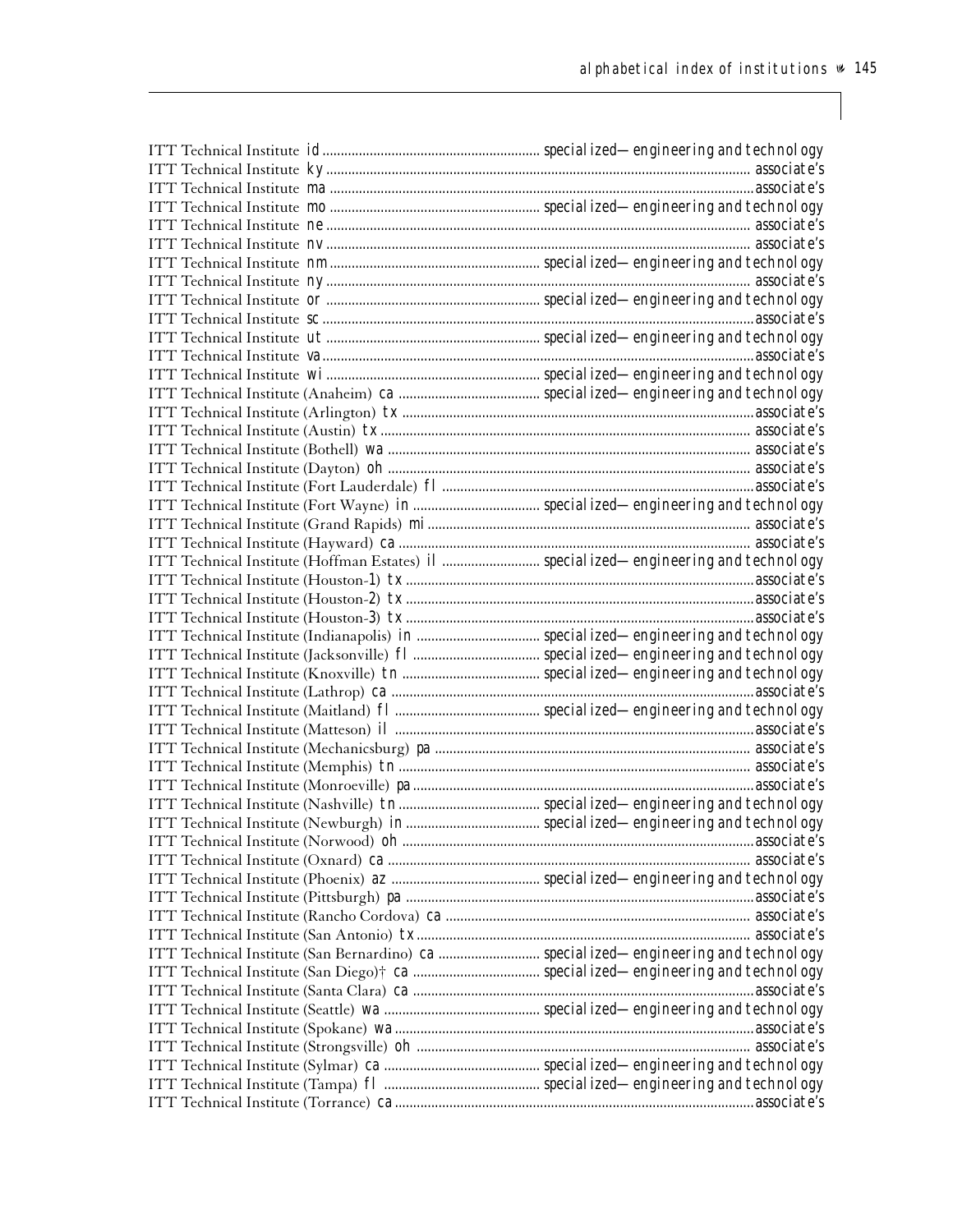| ITT Technical Institute (West Covina) <sup>†</sup> ca  specialized—engineering and technology |  |
|-----------------------------------------------------------------------------------------------|--|
|                                                                                               |  |
|                                                                                               |  |
|                                                                                               |  |
|                                                                                               |  |
|                                                                                               |  |
|                                                                                               |  |
|                                                                                               |  |
|                                                                                               |  |
|                                                                                               |  |
|                                                                                               |  |
|                                                                                               |  |
|                                                                                               |  |
|                                                                                               |  |
|                                                                                               |  |
|                                                                                               |  |
|                                                                                               |  |
|                                                                                               |  |
|                                                                                               |  |
|                                                                                               |  |
|                                                                                               |  |
|                                                                                               |  |
|                                                                                               |  |
|                                                                                               |  |
|                                                                                               |  |
|                                                                                               |  |
|                                                                                               |  |
|                                                                                               |  |
|                                                                                               |  |
|                                                                                               |  |
|                                                                                               |  |
|                                                                                               |  |
|                                                                                               |  |
|                                                                                               |  |
|                                                                                               |  |
|                                                                                               |  |
|                                                                                               |  |
|                                                                                               |  |
|                                                                                               |  |
|                                                                                               |  |
|                                                                                               |  |
|                                                                                               |  |
|                                                                                               |  |
|                                                                                               |  |
|                                                                                               |  |
|                                                                                               |  |
|                                                                                               |  |
|                                                                                               |  |
|                                                                                               |  |
|                                                                                               |  |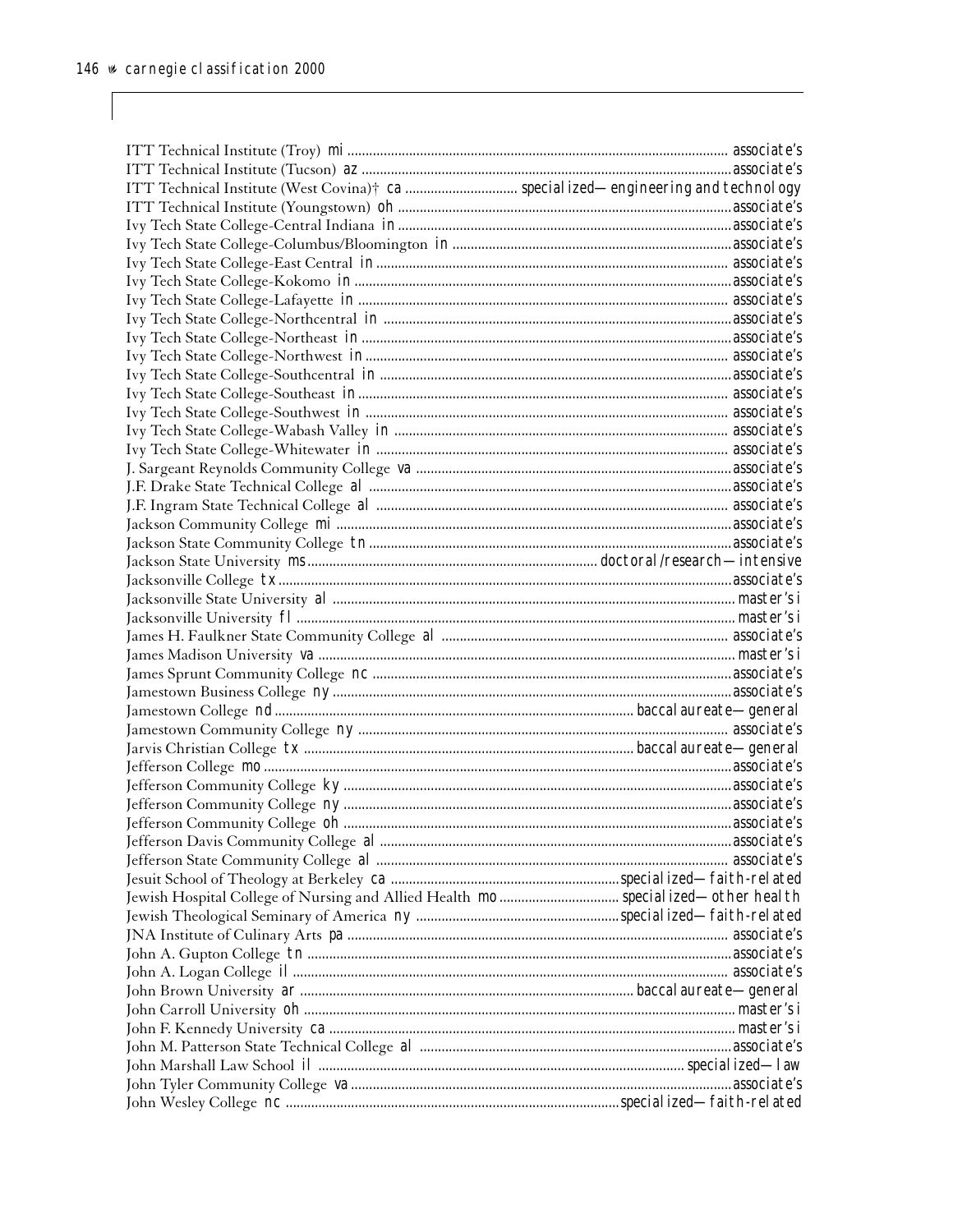| Kansas State University-Salina, College of Technology                            |  |
|----------------------------------------------------------------------------------|--|
|                                                                                  |  |
|                                                                                  |  |
|                                                                                  |  |
|                                                                                  |  |
|                                                                                  |  |
|                                                                                  |  |
|                                                                                  |  |
|                                                                                  |  |
|                                                                                  |  |
|                                                                                  |  |
|                                                                                  |  |
|                                                                                  |  |
|                                                                                  |  |
|                                                                                  |  |
|                                                                                  |  |
|                                                                                  |  |
|                                                                                  |  |
|                                                                                  |  |
|                                                                                  |  |
|                                                                                  |  |
|                                                                                  |  |
| Kenrick-Glennon Seminary-Kenrick School of Theology mo specialized-faith-related |  |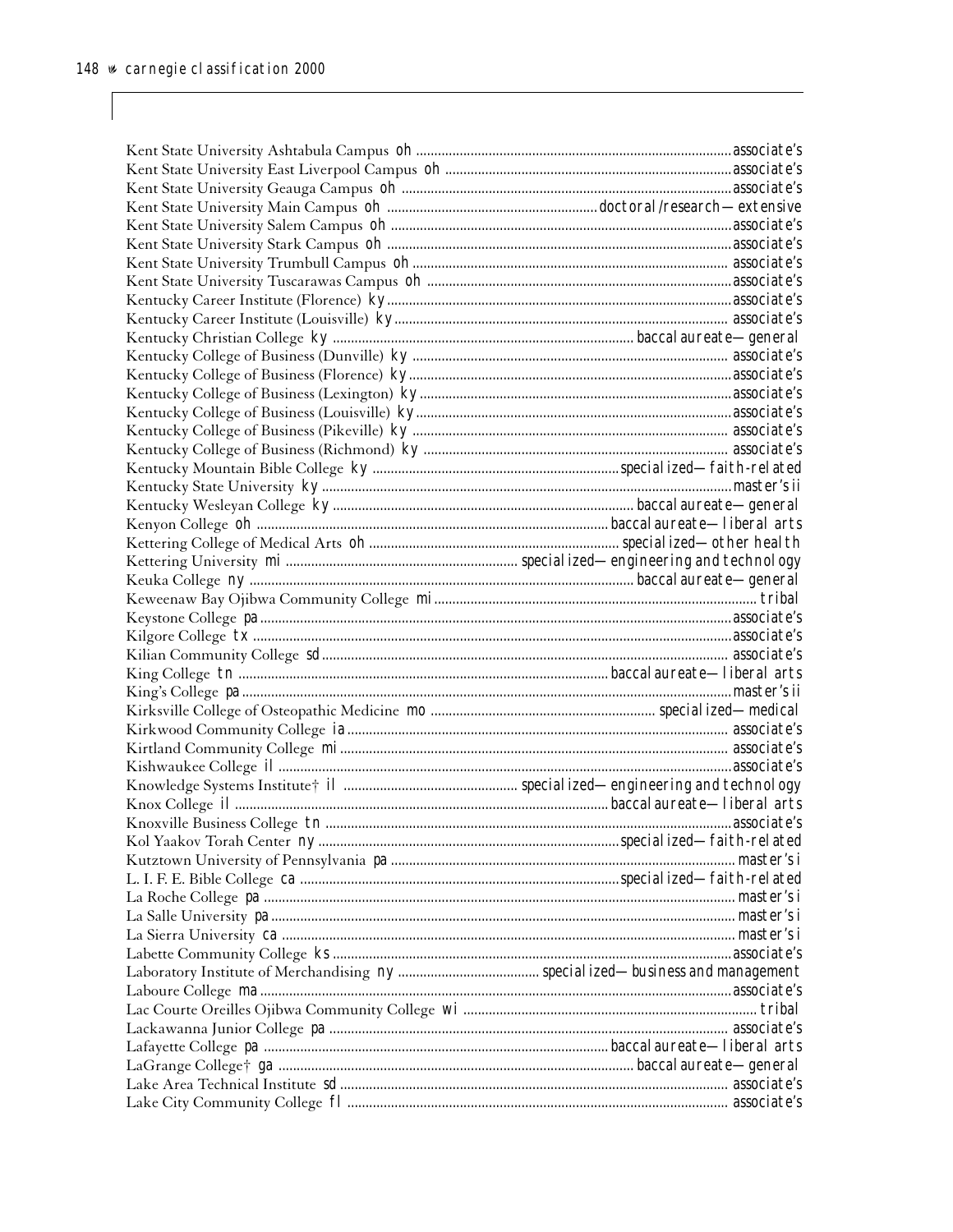| Lake Forest Graduate School of Management il  specialized-business and management |  |
|-----------------------------------------------------------------------------------|--|
|                                                                                   |  |
|                                                                                   |  |
|                                                                                   |  |
|                                                                                   |  |
|                                                                                   |  |
|                                                                                   |  |
|                                                                                   |  |
|                                                                                   |  |
|                                                                                   |  |
|                                                                                   |  |
|                                                                                   |  |
|                                                                                   |  |
|                                                                                   |  |
|                                                                                   |  |
|                                                                                   |  |
|                                                                                   |  |
|                                                                                   |  |
|                                                                                   |  |
|                                                                                   |  |
|                                                                                   |  |
|                                                                                   |  |
|                                                                                   |  |
|                                                                                   |  |
|                                                                                   |  |
|                                                                                   |  |
|                                                                                   |  |
|                                                                                   |  |
|                                                                                   |  |
|                                                                                   |  |
|                                                                                   |  |
|                                                                                   |  |
|                                                                                   |  |
|                                                                                   |  |
|                                                                                   |  |
|                                                                                   |  |
|                                                                                   |  |
|                                                                                   |  |
|                                                                                   |  |
|                                                                                   |  |
|                                                                                   |  |
|                                                                                   |  |
|                                                                                   |  |
|                                                                                   |  |
|                                                                                   |  |
|                                                                                   |  |
|                                                                                   |  |
|                                                                                   |  |
|                                                                                   |  |
|                                                                                   |  |
|                                                                                   |  |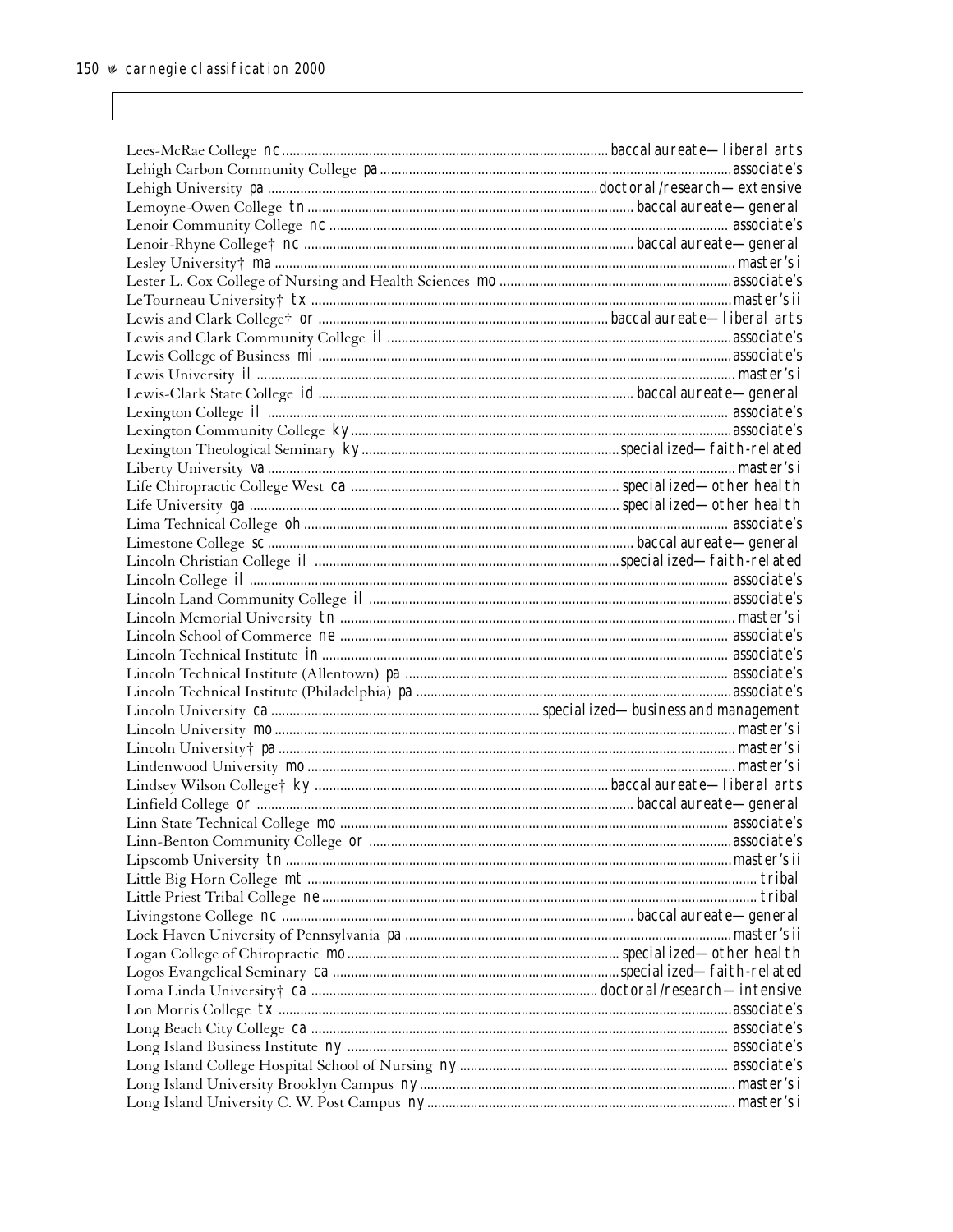| Louisiana State University and Agricultural and |  |
|-------------------------------------------------|--|
|                                                 |  |
|                                                 |  |
|                                                 |  |
|                                                 |  |
|                                                 |  |
|                                                 |  |
|                                                 |  |
|                                                 |  |
|                                                 |  |
|                                                 |  |
|                                                 |  |
|                                                 |  |
|                                                 |  |
|                                                 |  |
|                                                 |  |
|                                                 |  |
|                                                 |  |
|                                                 |  |
|                                                 |  |
|                                                 |  |
|                                                 |  |
|                                                 |  |
|                                                 |  |
|                                                 |  |
|                                                 |  |
|                                                 |  |
|                                                 |  |
|                                                 |  |
|                                                 |  |
|                                                 |  |
|                                                 |  |
|                                                 |  |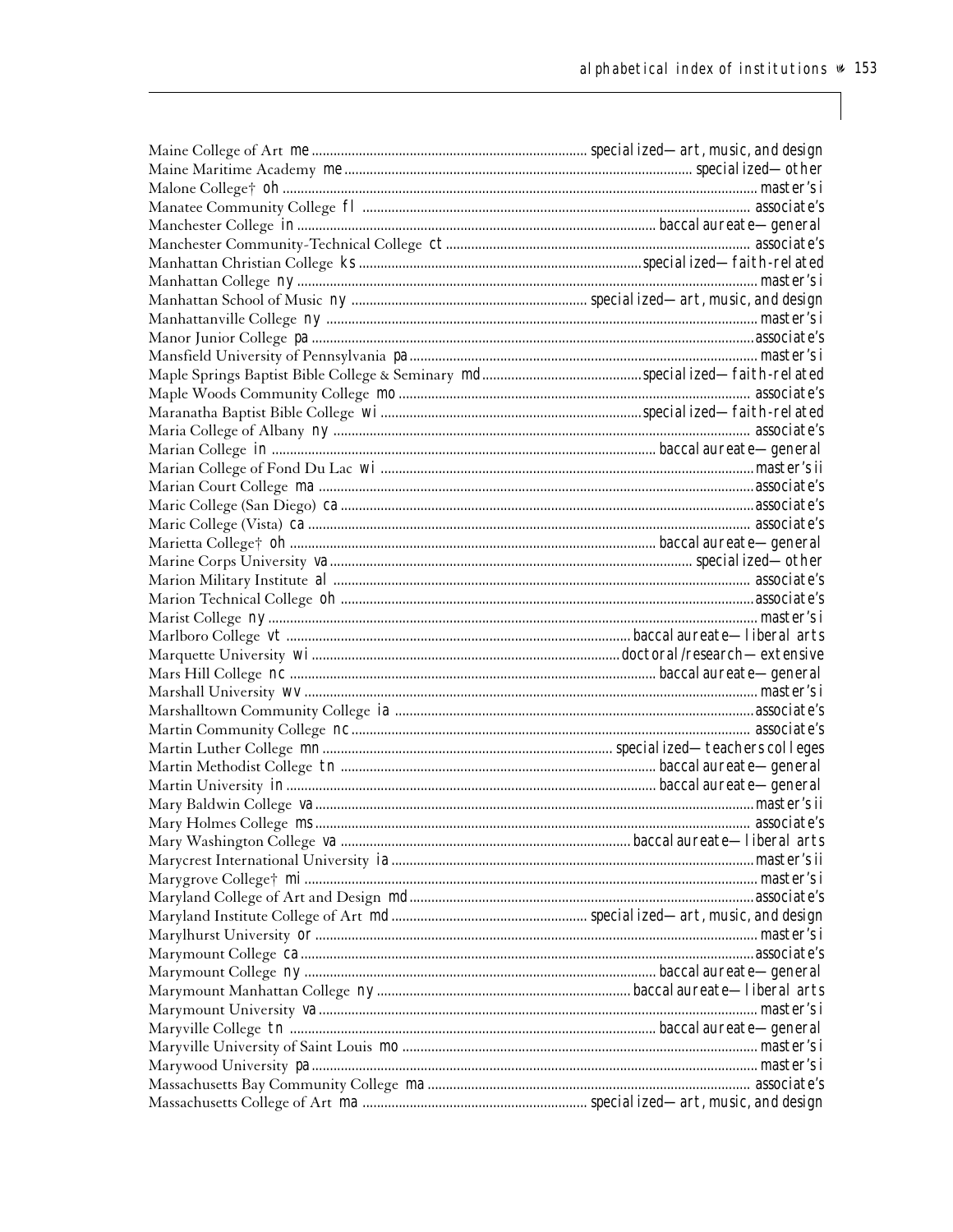| Massachusetts College of Pharmacy and Allied Health Sciences ma  specialized-other health |  |
|-------------------------------------------------------------------------------------------|--|
|                                                                                           |  |
|                                                                                           |  |
|                                                                                           |  |
|                                                                                           |  |
|                                                                                           |  |
|                                                                                           |  |
|                                                                                           |  |
|                                                                                           |  |
|                                                                                           |  |
|                                                                                           |  |
|                                                                                           |  |
|                                                                                           |  |
|                                                                                           |  |
|                                                                                           |  |
|                                                                                           |  |
|                                                                                           |  |
|                                                                                           |  |
|                                                                                           |  |
|                                                                                           |  |
|                                                                                           |  |
|                                                                                           |  |
|                                                                                           |  |
|                                                                                           |  |
|                                                                                           |  |
|                                                                                           |  |
|                                                                                           |  |
|                                                                                           |  |
|                                                                                           |  |
|                                                                                           |  |
|                                                                                           |  |
|                                                                                           |  |
|                                                                                           |  |
|                                                                                           |  |
|                                                                                           |  |
|                                                                                           |  |
|                                                                                           |  |
|                                                                                           |  |
|                                                                                           |  |
|                                                                                           |  |
|                                                                                           |  |
|                                                                                           |  |
|                                                                                           |  |
|                                                                                           |  |
|                                                                                           |  |
|                                                                                           |  |
|                                                                                           |  |
|                                                                                           |  |
|                                                                                           |  |
|                                                                                           |  |
|                                                                                           |  |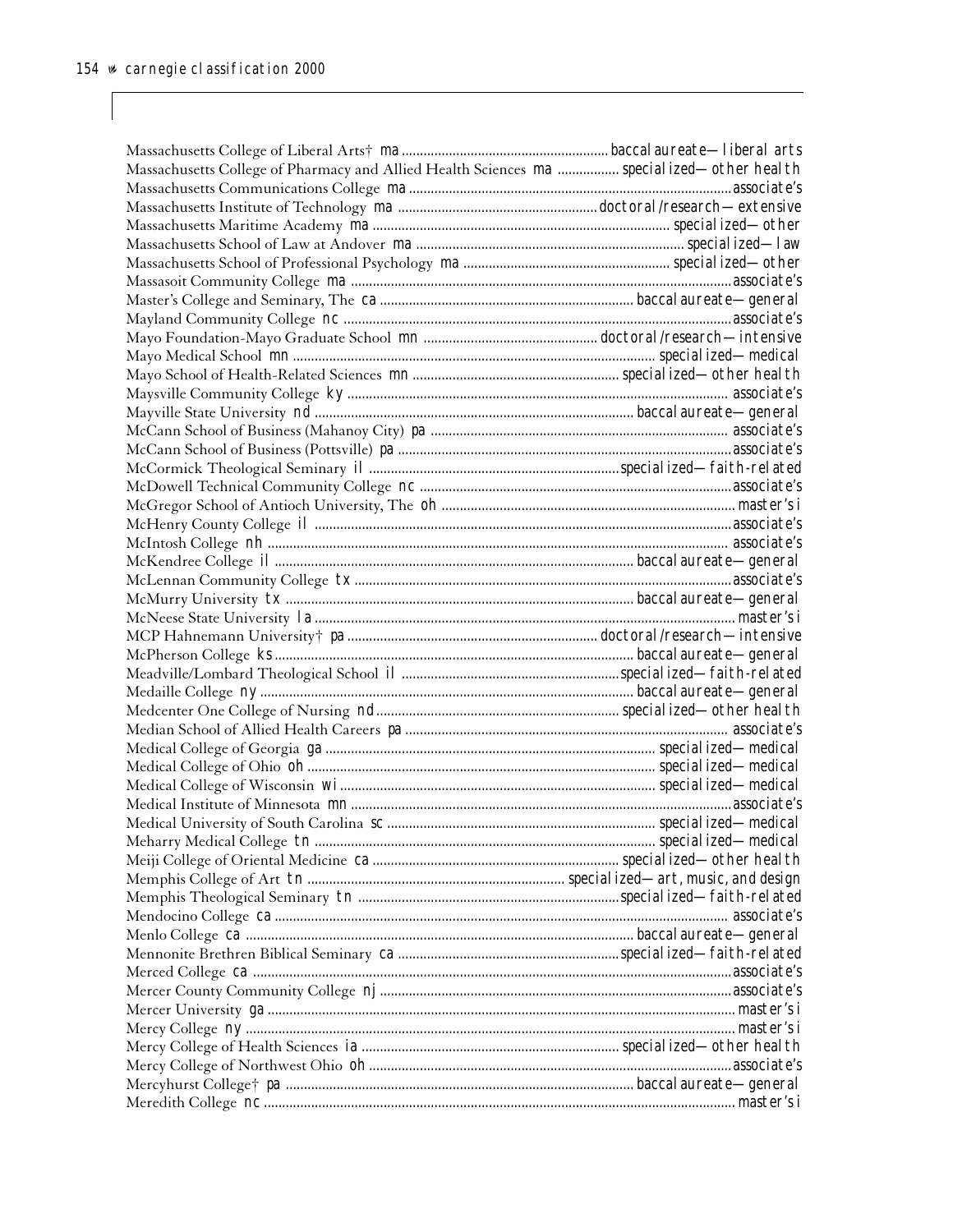| Mid America Baptist Theological Seminary Northeast Branch ny specialized-faith-related |  |
|----------------------------------------------------------------------------------------|--|
|                                                                                        |  |
|                                                                                        |  |
|                                                                                        |  |
|                                                                                        |  |
|                                                                                        |  |
|                                                                                        |  |
|                                                                                        |  |
|                                                                                        |  |
|                                                                                        |  |
|                                                                                        |  |
|                                                                                        |  |
|                                                                                        |  |
|                                                                                        |  |
|                                                                                        |  |
|                                                                                        |  |
|                                                                                        |  |
|                                                                                        |  |
|                                                                                        |  |
|                                                                                        |  |
|                                                                                        |  |
|                                                                                        |  |
|                                                                                        |  |
|                                                                                        |  |
|                                                                                        |  |
|                                                                                        |  |
|                                                                                        |  |
|                                                                                        |  |
|                                                                                        |  |
|                                                                                        |  |
|                                                                                        |  |
|                                                                                        |  |
|                                                                                        |  |
|                                                                                        |  |
|                                                                                        |  |
|                                                                                        |  |
|                                                                                        |  |
|                                                                                        |  |
|                                                                                        |  |
|                                                                                        |  |
|                                                                                        |  |
|                                                                                        |  |
|                                                                                        |  |
|                                                                                        |  |
|                                                                                        |  |
|                                                                                        |  |
|                                                                                        |  |
|                                                                                        |  |
|                                                                                        |  |
|                                                                                        |  |
|                                                                                        |  |
|                                                                                        |  |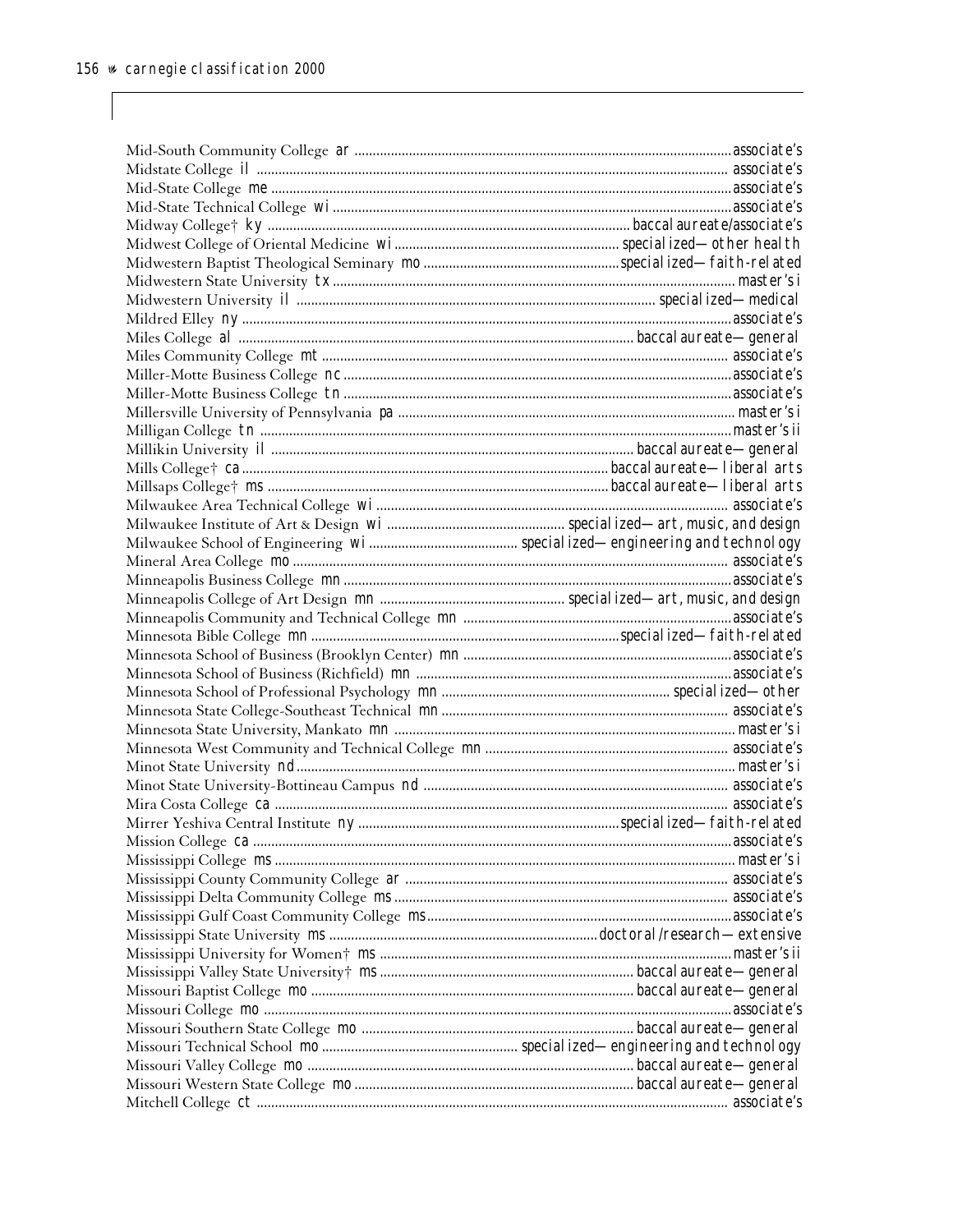| Montana Tech of The University of Montana mt  specialized—engineering and technology |  |
|--------------------------------------------------------------------------------------|--|
|                                                                                      |  |
|                                                                                      |  |
|                                                                                      |  |
|                                                                                      |  |
|                                                                                      |  |
|                                                                                      |  |
|                                                                                      |  |
|                                                                                      |  |
|                                                                                      |  |
|                                                                                      |  |
|                                                                                      |  |
|                                                                                      |  |
|                                                                                      |  |
|                                                                                      |  |
|                                                                                      |  |
|                                                                                      |  |
|                                                                                      |  |
|                                                                                      |  |
|                                                                                      |  |
|                                                                                      |  |
|                                                                                      |  |
|                                                                                      |  |
|                                                                                      |  |
|                                                                                      |  |
|                                                                                      |  |
|                                                                                      |  |
|                                                                                      |  |
|                                                                                      |  |
|                                                                                      |  |
|                                                                                      |  |
|                                                                                      |  |
|                                                                                      |  |
|                                                                                      |  |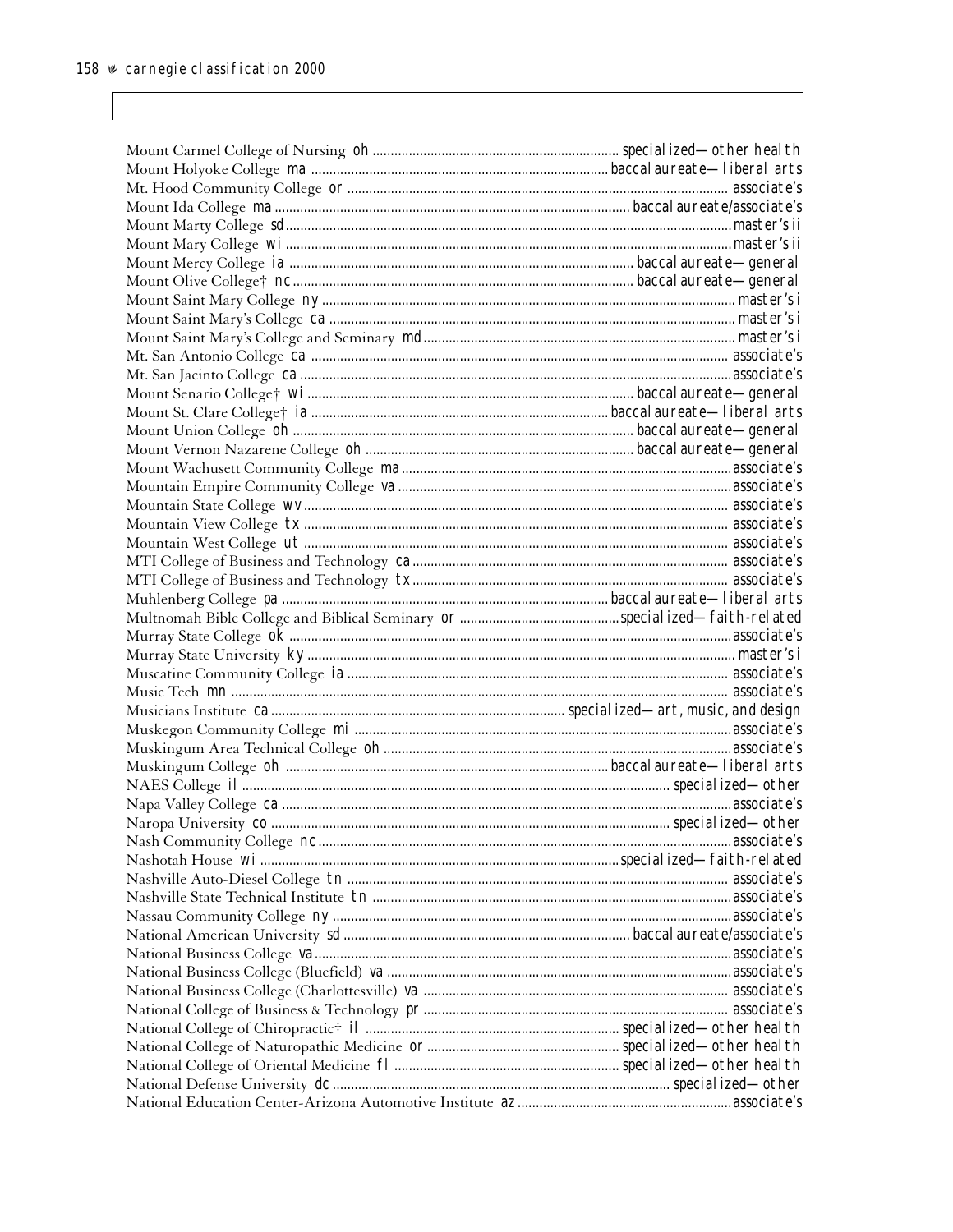| National Graduate School of Quality Management, The ma specialized—business and management |  |
|--------------------------------------------------------------------------------------------|--|
|                                                                                            |  |
|                                                                                            |  |
|                                                                                            |  |
|                                                                                            |  |
|                                                                                            |  |
|                                                                                            |  |
|                                                                                            |  |
|                                                                                            |  |
|                                                                                            |  |
|                                                                                            |  |
|                                                                                            |  |
|                                                                                            |  |
|                                                                                            |  |
|                                                                                            |  |
|                                                                                            |  |
| Nebraska Methodist College of Nursing and Allied Health ne  specialized-other health       |  |
|                                                                                            |  |
|                                                                                            |  |
|                                                                                            |  |
|                                                                                            |  |
|                                                                                            |  |
|                                                                                            |  |
|                                                                                            |  |
|                                                                                            |  |
|                                                                                            |  |
|                                                                                            |  |
|                                                                                            |  |
|                                                                                            |  |
|                                                                                            |  |
|                                                                                            |  |
|                                                                                            |  |
|                                                                                            |  |
|                                                                                            |  |
|                                                                                            |  |
|                                                                                            |  |
|                                                                                            |  |
|                                                                                            |  |
|                                                                                            |  |
|                                                                                            |  |
|                                                                                            |  |
|                                                                                            |  |
|                                                                                            |  |
|                                                                                            |  |
|                                                                                            |  |
|                                                                                            |  |
|                                                                                            |  |
|                                                                                            |  |
|                                                                                            |  |
|                                                                                            |  |
|                                                                                            |  |
|                                                                                            |  |
|                                                                                            |  |
|                                                                                            |  |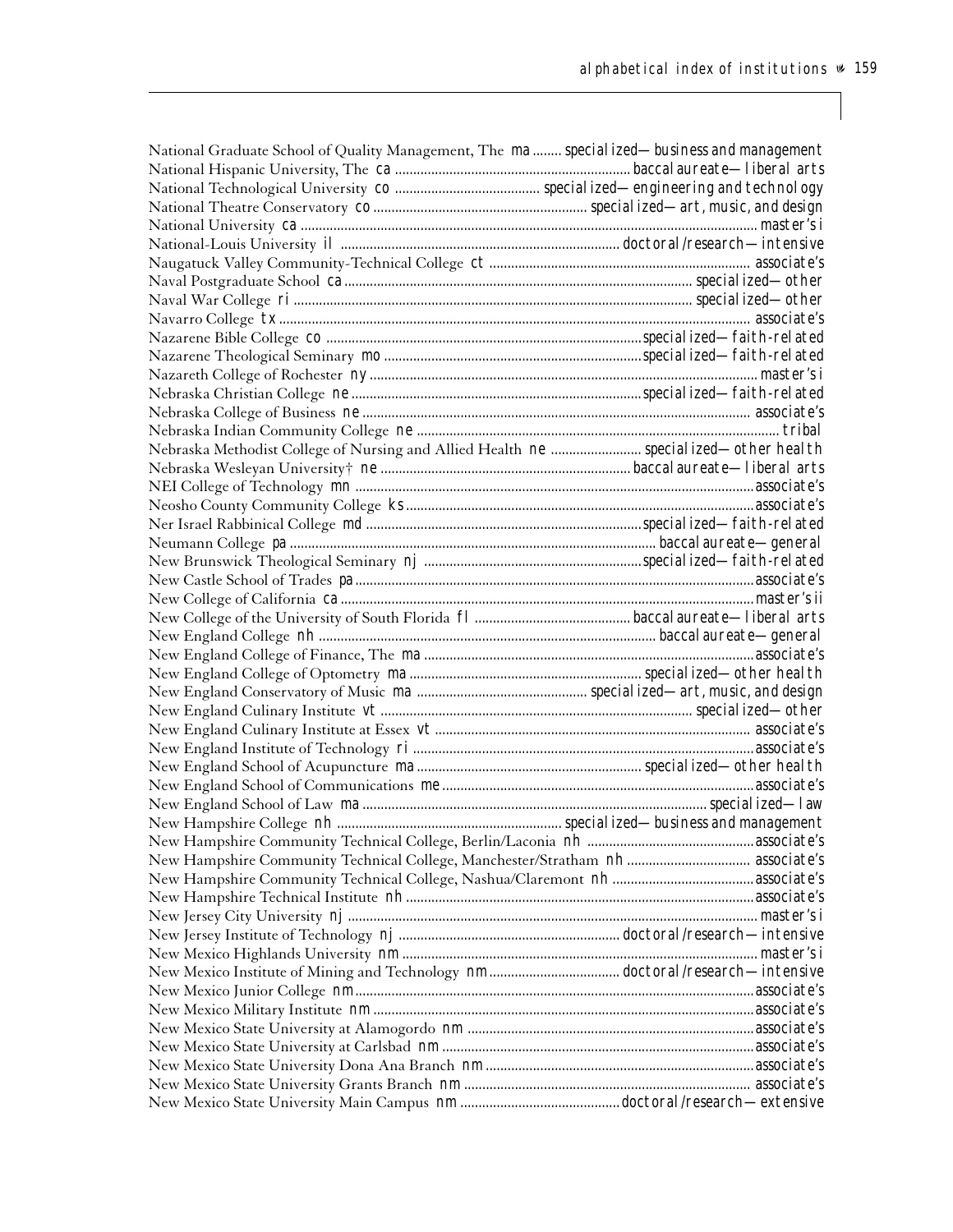| New York State College of Ceramics at Alfred University ny  specialized-art, music, and design |  |
|------------------------------------------------------------------------------------------------|--|
|                                                                                                |  |
|                                                                                                |  |
|                                                                                                |  |
|                                                                                                |  |
|                                                                                                |  |
|                                                                                                |  |
|                                                                                                |  |
|                                                                                                |  |
|                                                                                                |  |
|                                                                                                |  |
|                                                                                                |  |
|                                                                                                |  |
|                                                                                                |  |
|                                                                                                |  |
|                                                                                                |  |
|                                                                                                |  |
|                                                                                                |  |
|                                                                                                |  |
|                                                                                                |  |
|                                                                                                |  |
|                                                                                                |  |
|                                                                                                |  |
|                                                                                                |  |
|                                                                                                |  |
|                                                                                                |  |
|                                                                                                |  |
|                                                                                                |  |
|                                                                                                |  |
|                                                                                                |  |
|                                                                                                |  |
|                                                                                                |  |
|                                                                                                |  |
|                                                                                                |  |
|                                                                                                |  |
|                                                                                                |  |
|                                                                                                |  |
|                                                                                                |  |
|                                                                                                |  |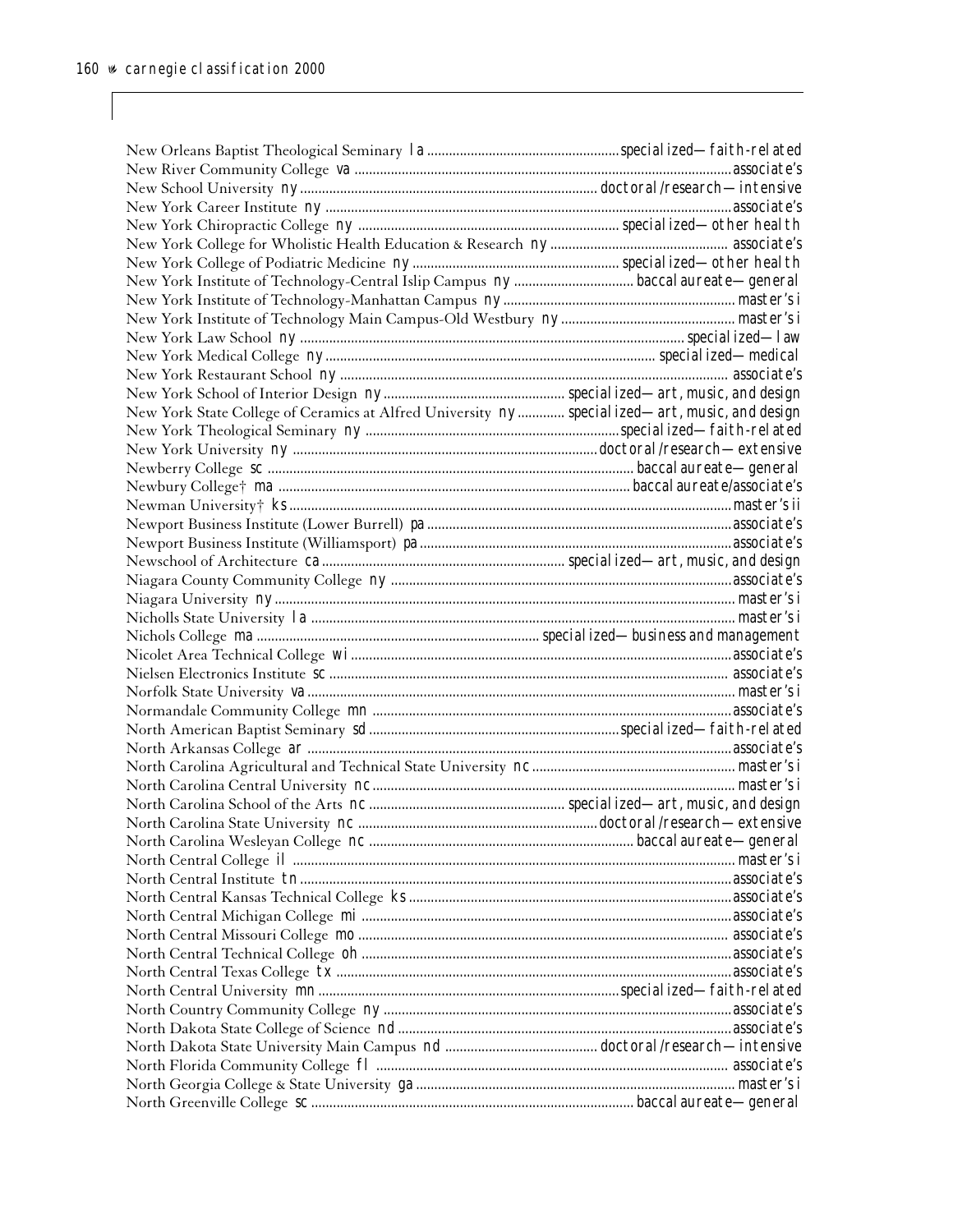| Northwest Institute of Acupuncture and Oriental Medicine wa  specialized-other health |  |
|---------------------------------------------------------------------------------------|--|
|                                                                                       |  |
|                                                                                       |  |
|                                                                                       |  |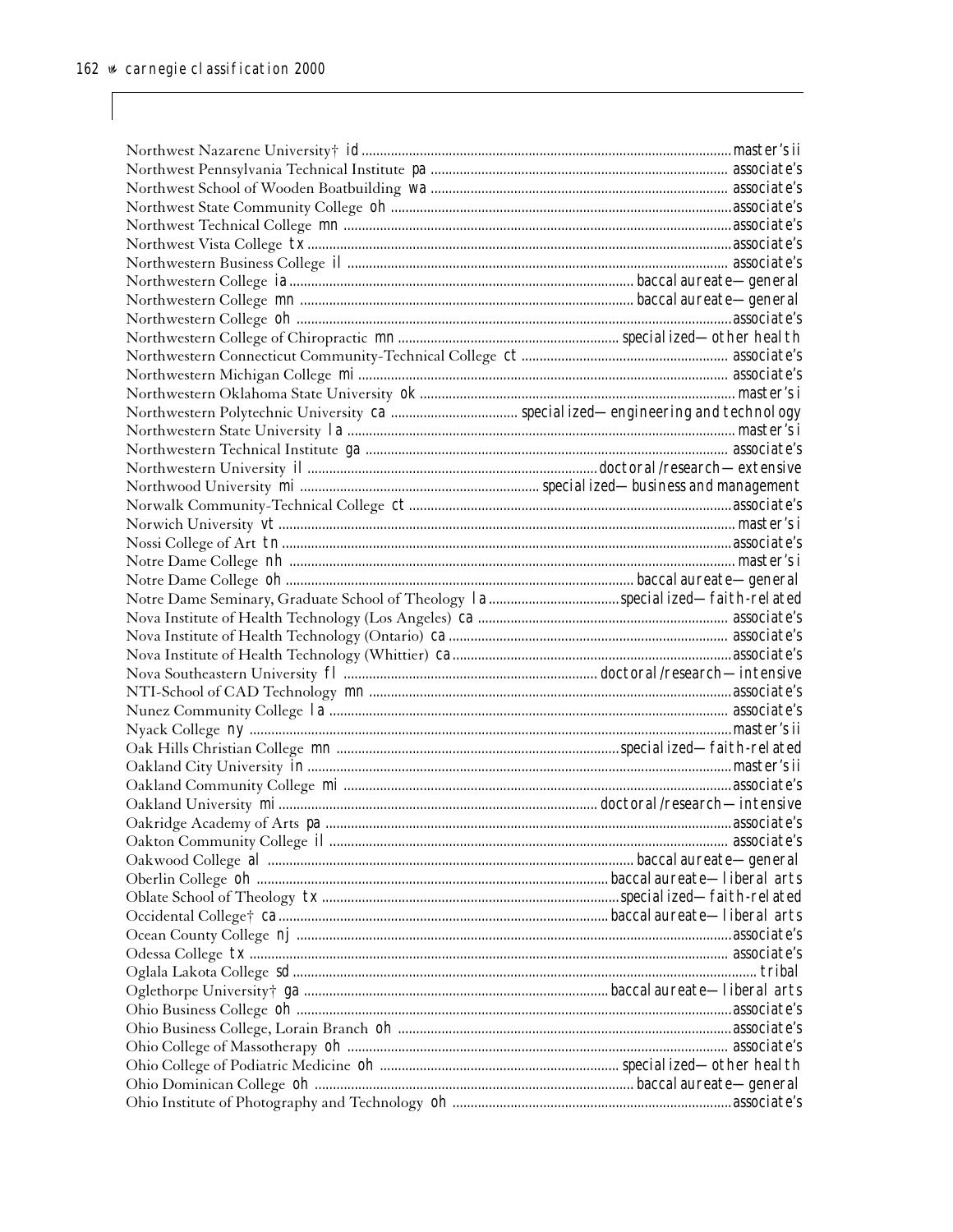| Oregon Graduate Institute of Science and Technology or  specialized-engineering and technology |  |
|------------------------------------------------------------------------------------------------|--|
|                                                                                                |  |
|                                                                                                |  |
|                                                                                                |  |
|                                                                                                |  |
|                                                                                                |  |
|                                                                                                |  |
|                                                                                                |  |
|                                                                                                |  |
|                                                                                                |  |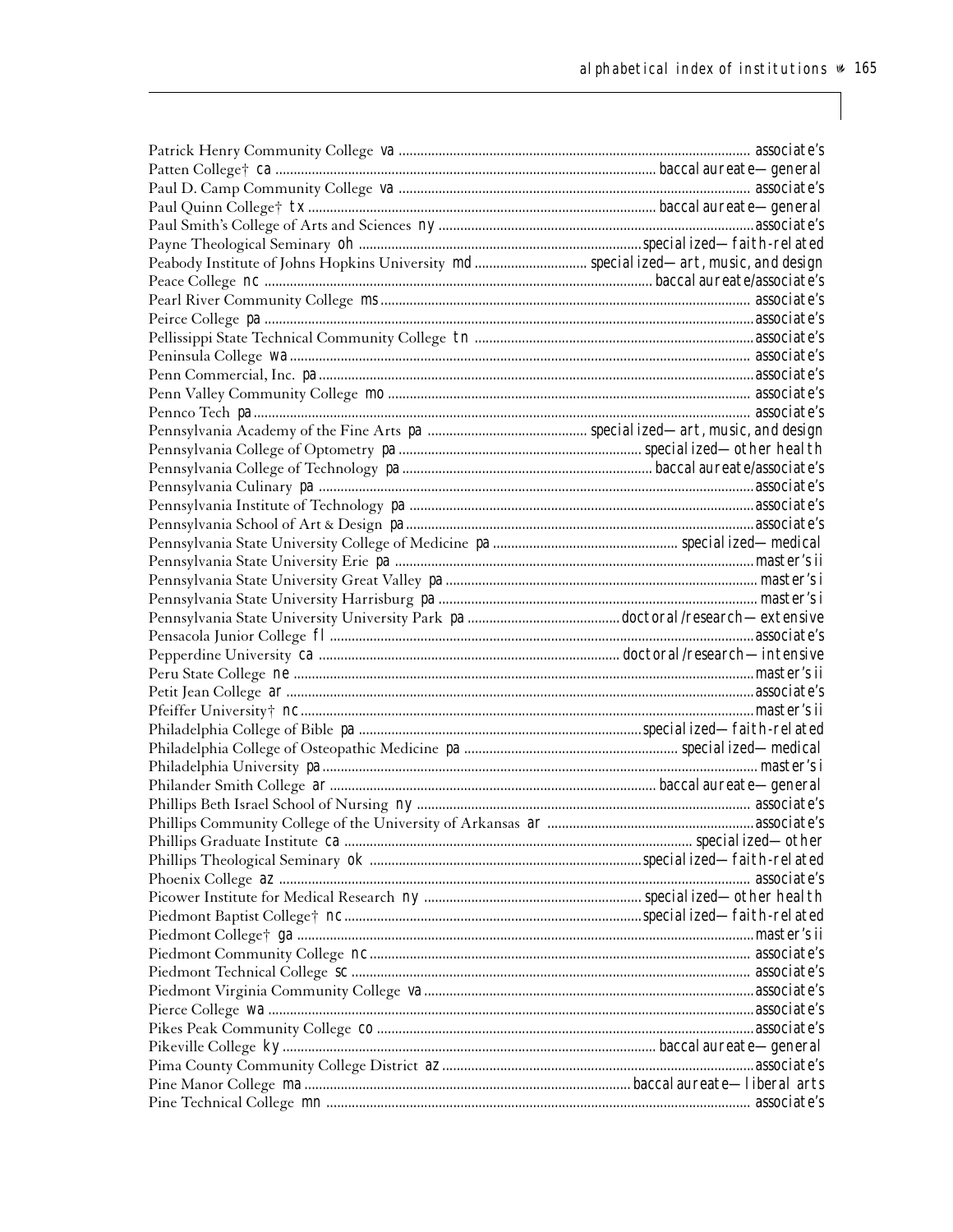| Pontifical Catholic University of Puerto Rico-Arecibo Campus pr  baccal aureate-general |  |
|-----------------------------------------------------------------------------------------|--|
| Pontifical Catholic University of Puerto Rico-Guayama Campus pr  baccal aureate-general |  |
| Pontifical Catholic University of Puerto Rico-Mayaguez Campus pr baccalaureate-general  |  |
|                                                                                         |  |
|                                                                                         |  |
|                                                                                         |  |
|                                                                                         |  |
|                                                                                         |  |
|                                                                                         |  |
|                                                                                         |  |
|                                                                                         |  |
|                                                                                         |  |
|                                                                                         |  |
|                                                                                         |  |
|                                                                                         |  |
|                                                                                         |  |
|                                                                                         |  |
|                                                                                         |  |
|                                                                                         |  |
|                                                                                         |  |
|                                                                                         |  |
|                                                                                         |  |
|                                                                                         |  |
|                                                                                         |  |
|                                                                                         |  |
|                                                                                         |  |
|                                                                                         |  |
|                                                                                         |  |
|                                                                                         |  |
|                                                                                         |  |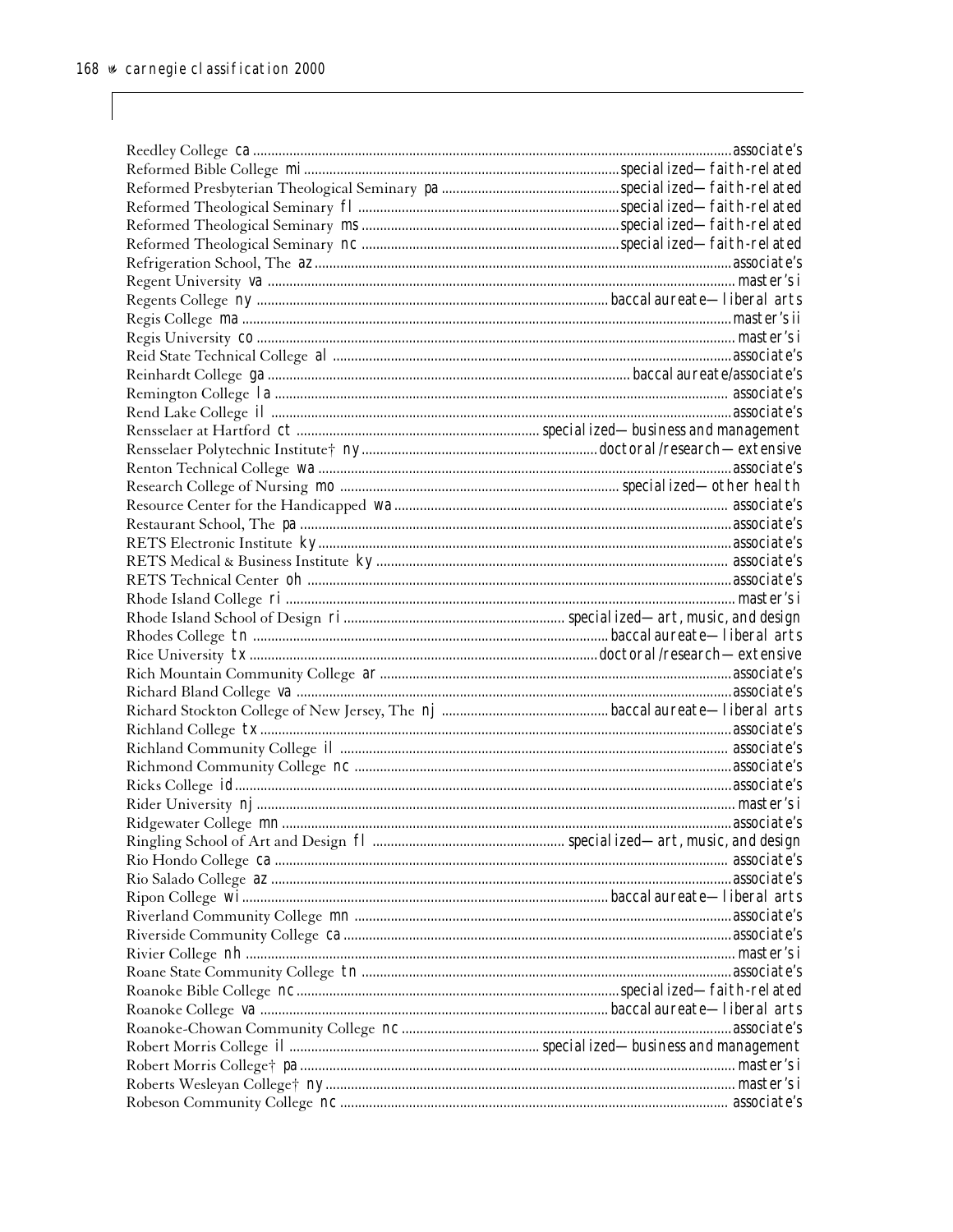| Rutgers, The State University of New Jersey, New Brunswick                                 |  |
|--------------------------------------------------------------------------------------------|--|
|                                                                                            |  |
| Rutgers, The State University of New Jersey, Newark Campus nj  doctoral/research-intensive |  |
|                                                                                            |  |
|                                                                                            |  |
|                                                                                            |  |
|                                                                                            |  |
|                                                                                            |  |
|                                                                                            |  |
|                                                                                            |  |
|                                                                                            |  |
|                                                                                            |  |
|                                                                                            |  |
|                                                                                            |  |
|                                                                                            |  |
|                                                                                            |  |
|                                                                                            |  |
|                                                                                            |  |
|                                                                                            |  |
|                                                                                            |  |
|                                                                                            |  |
|                                                                                            |  |
|                                                                                            |  |
|                                                                                            |  |
|                                                                                            |  |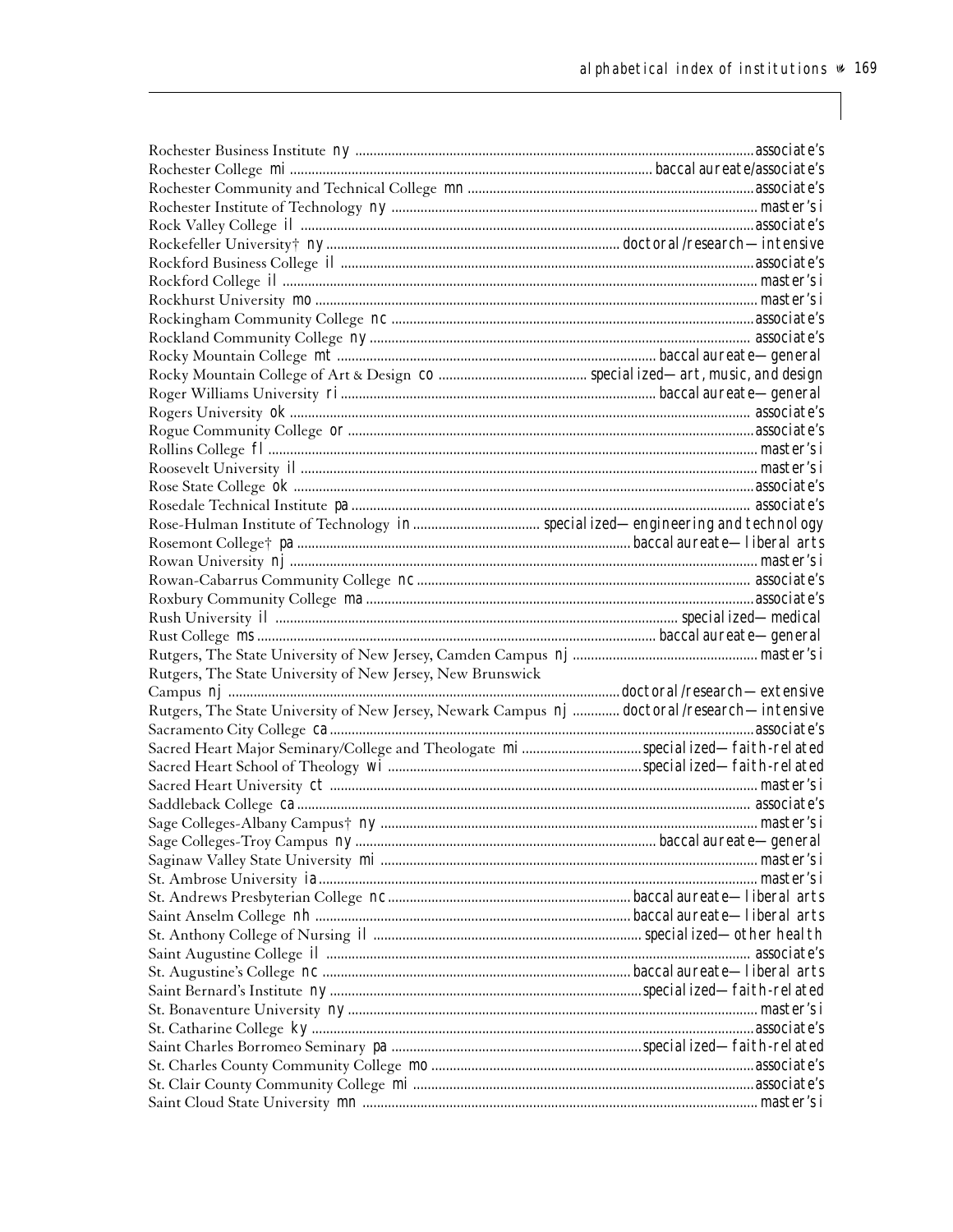| Saint Mary Seminary and Graduate School of Theology oh specialized-faith-related |  |
|----------------------------------------------------------------------------------|--|
|                                                                                  |  |
|                                                                                  |  |
|                                                                                  |  |
|                                                                                  |  |
|                                                                                  |  |
|                                                                                  |  |
|                                                                                  |  |
|                                                                                  |  |
|                                                                                  |  |
|                                                                                  |  |
|                                                                                  |  |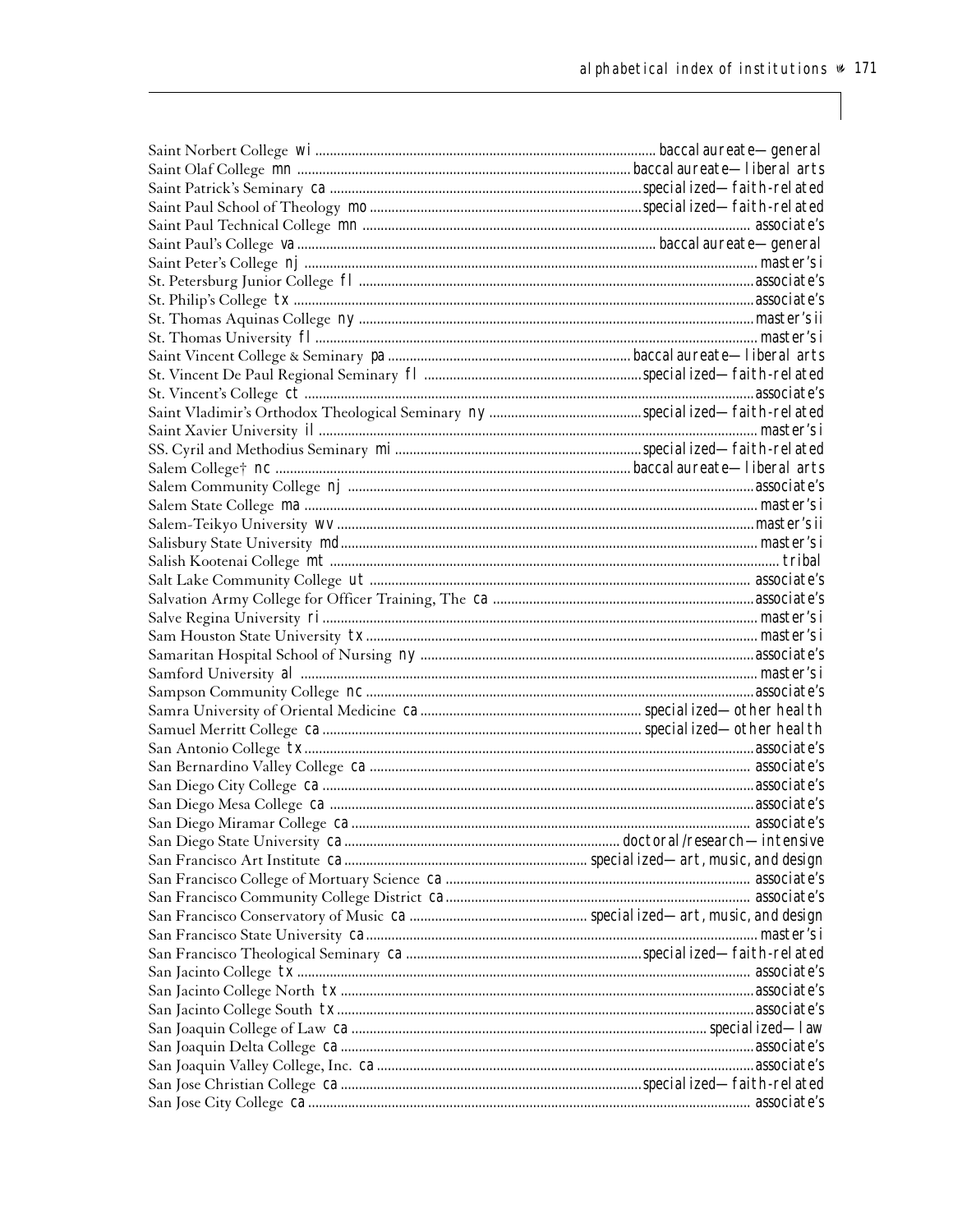| Seminary of the Immaculate Conception of the Diocese |  |
|------------------------------------------------------|--|
|                                                      |  |
|                                                      |  |
|                                                      |  |
|                                                      |  |
|                                                      |  |
|                                                      |  |
|                                                      |  |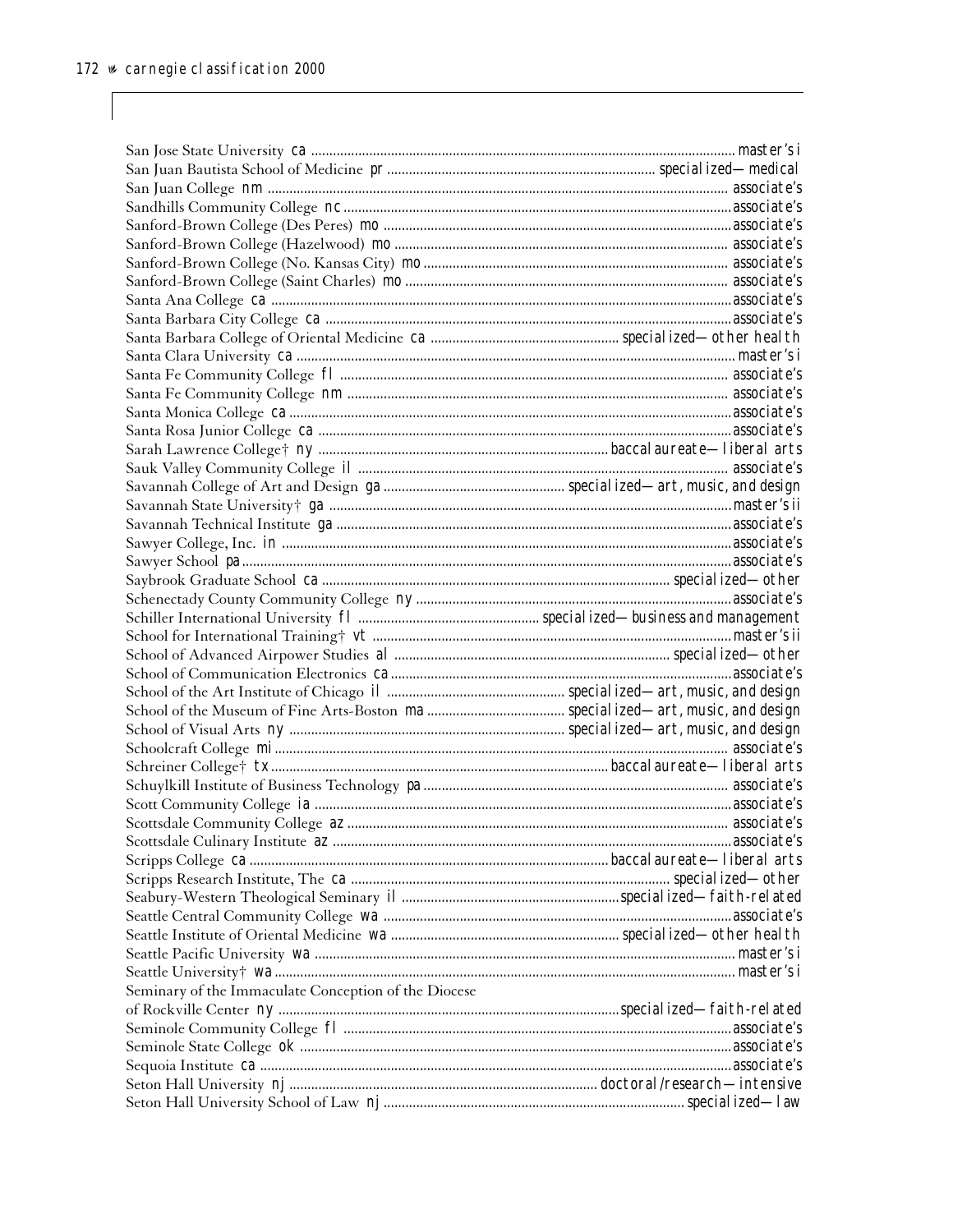| South Dakota School of Mines and Technology sd  specialized-engineering and technology |  |
|----------------------------------------------------------------------------------------|--|
|                                                                                        |  |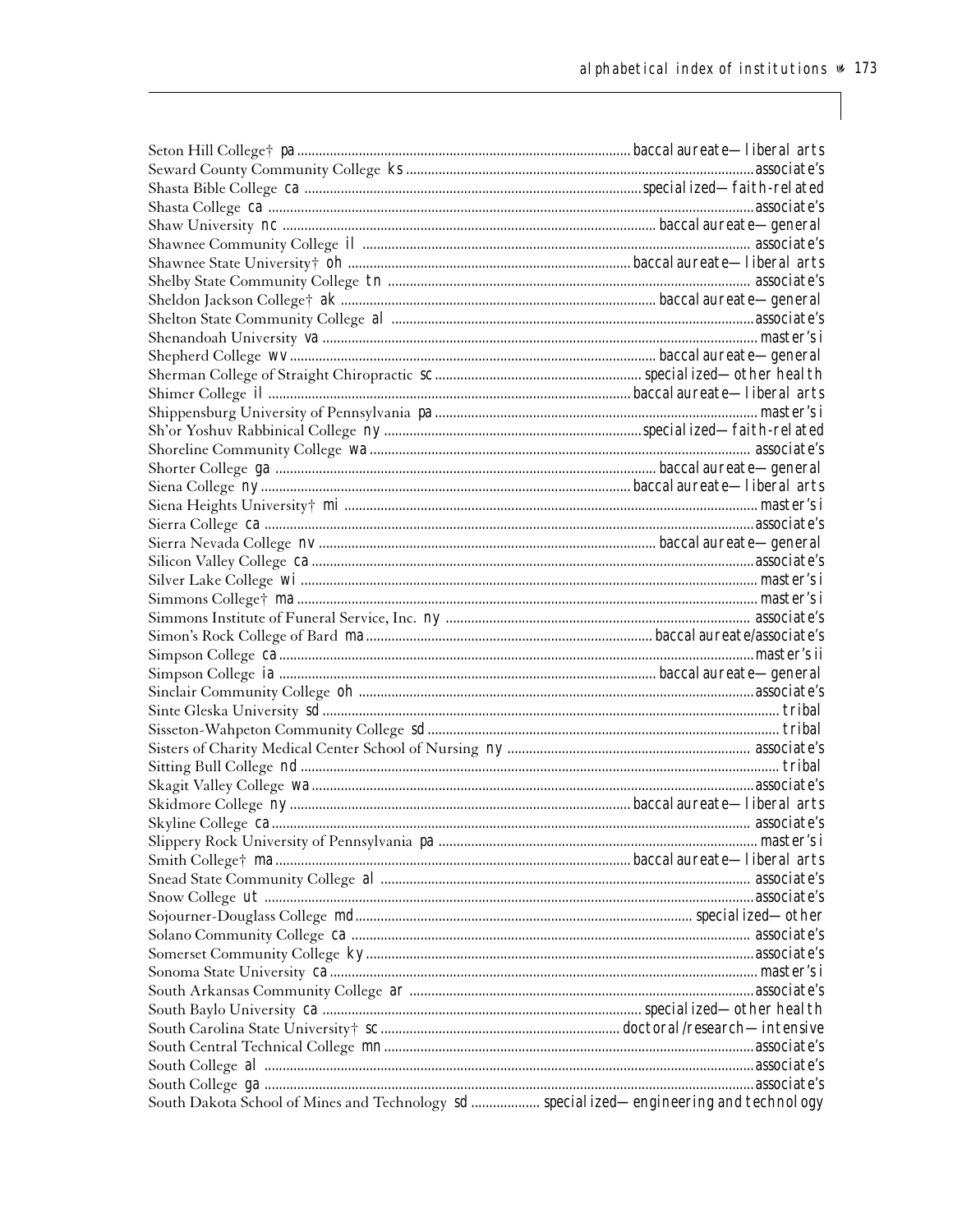| Southern California Institute of Technology ca  specialized-engineering and technology |  |
|----------------------------------------------------------------------------------------|--|
|                                                                                        |  |
|                                                                                        |  |
|                                                                                        |  |
|                                                                                        |  |
|                                                                                        |  |
|                                                                                        |  |
|                                                                                        |  |
|                                                                                        |  |
|                                                                                        |  |
|                                                                                        |  |
|                                                                                        |  |
|                                                                                        |  |
|                                                                                        |  |
|                                                                                        |  |
|                                                                                        |  |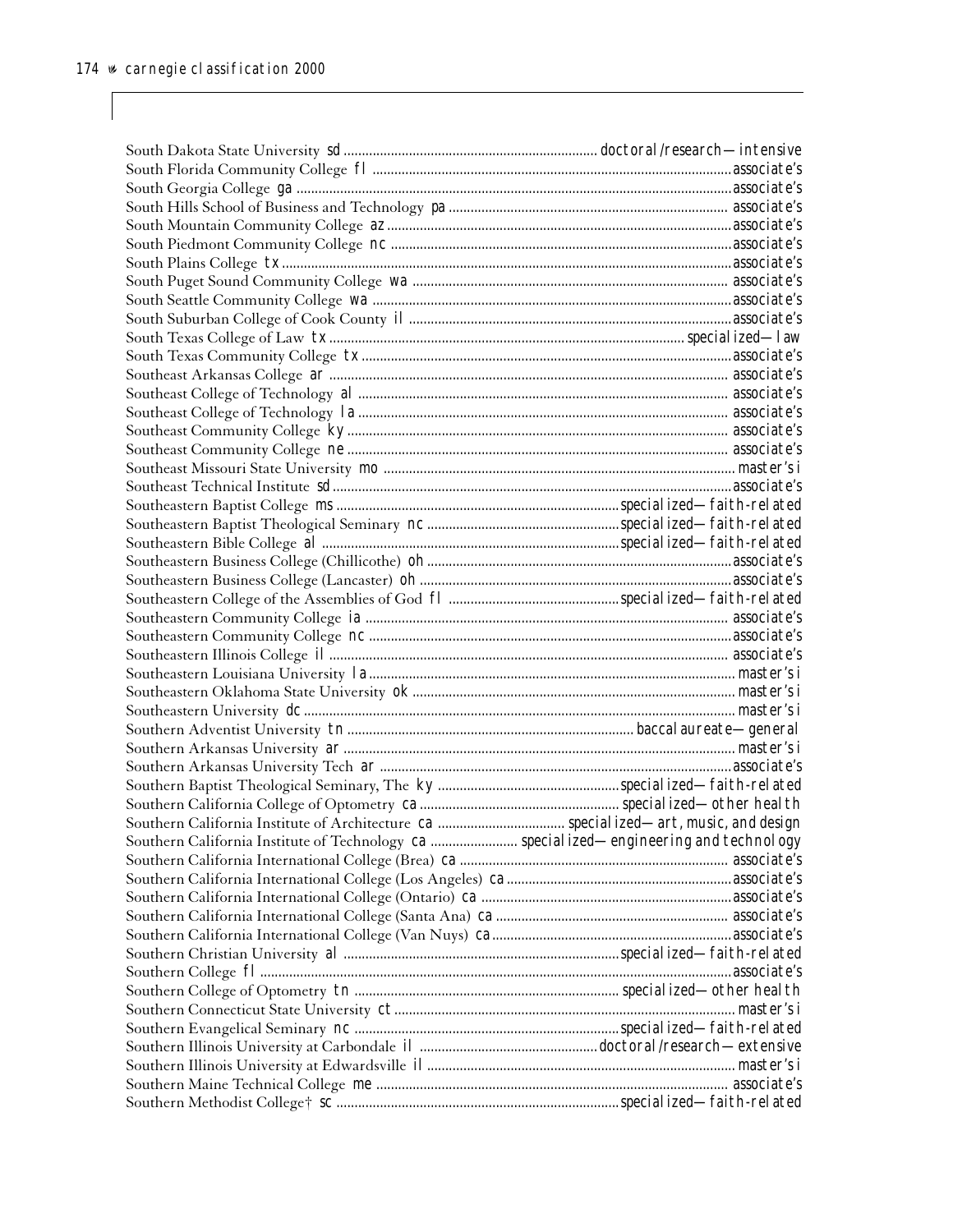| Southern University and Agricultural and Mechanical College at Baton Rouge la  master's i |  |
|-------------------------------------------------------------------------------------------|--|
|                                                                                           |  |
|                                                                                           |  |
|                                                                                           |  |
|                                                                                           |  |
|                                                                                           |  |
|                                                                                           |  |
|                                                                                           |  |
|                                                                                           |  |
|                                                                                           |  |
| Southwest College of Naturopathic Medicine & Health Sciences az  specialized-other health |  |
|                                                                                           |  |
|                                                                                           |  |
|                                                                                           |  |
|                                                                                           |  |
|                                                                                           |  |
|                                                                                           |  |
|                                                                                           |  |
|                                                                                           |  |
|                                                                                           |  |
|                                                                                           |  |
|                                                                                           |  |
|                                                                                           |  |
|                                                                                           |  |
|                                                                                           |  |
|                                                                                           |  |
|                                                                                           |  |
|                                                                                           |  |
|                                                                                           |  |
|                                                                                           |  |
|                                                                                           |  |
|                                                                                           |  |
|                                                                                           |  |
|                                                                                           |  |
|                                                                                           |  |
|                                                                                           |  |
|                                                                                           |  |
|                                                                                           |  |
|                                                                                           |  |
|                                                                                           |  |
|                                                                                           |  |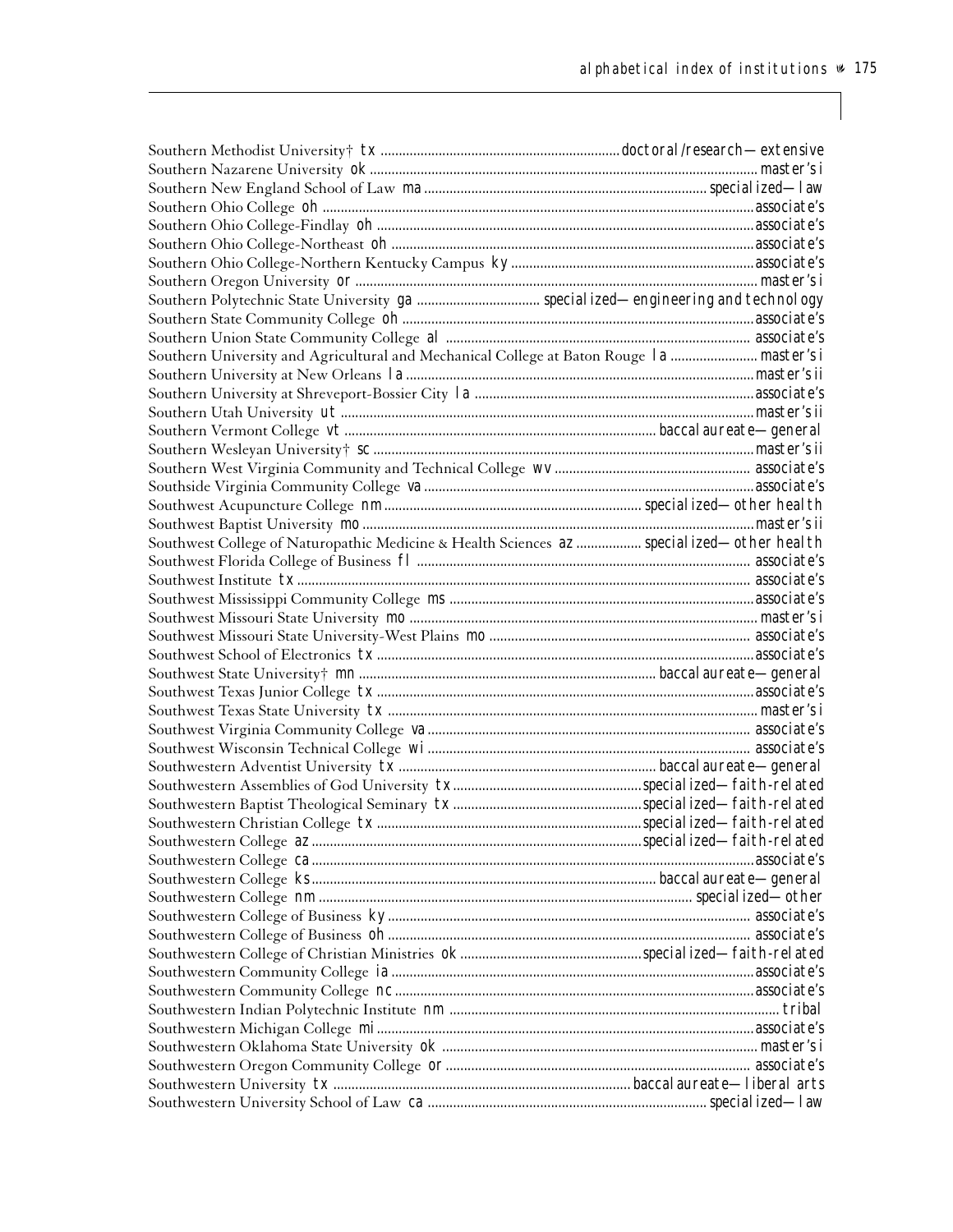| State University of New York College of Agriculture and                                |  |
|----------------------------------------------------------------------------------------|--|
|                                                                                        |  |
| State University of New York College of Agriculture and Technology                     |  |
|                                                                                        |  |
| State University of New York College of Environmental Science                          |  |
|                                                                                        |  |
|                                                                                        |  |
|                                                                                        |  |
|                                                                                        |  |
|                                                                                        |  |
|                                                                                        |  |
| State University of New York Health Science Center at Brooklyn ny  specialized-medical |  |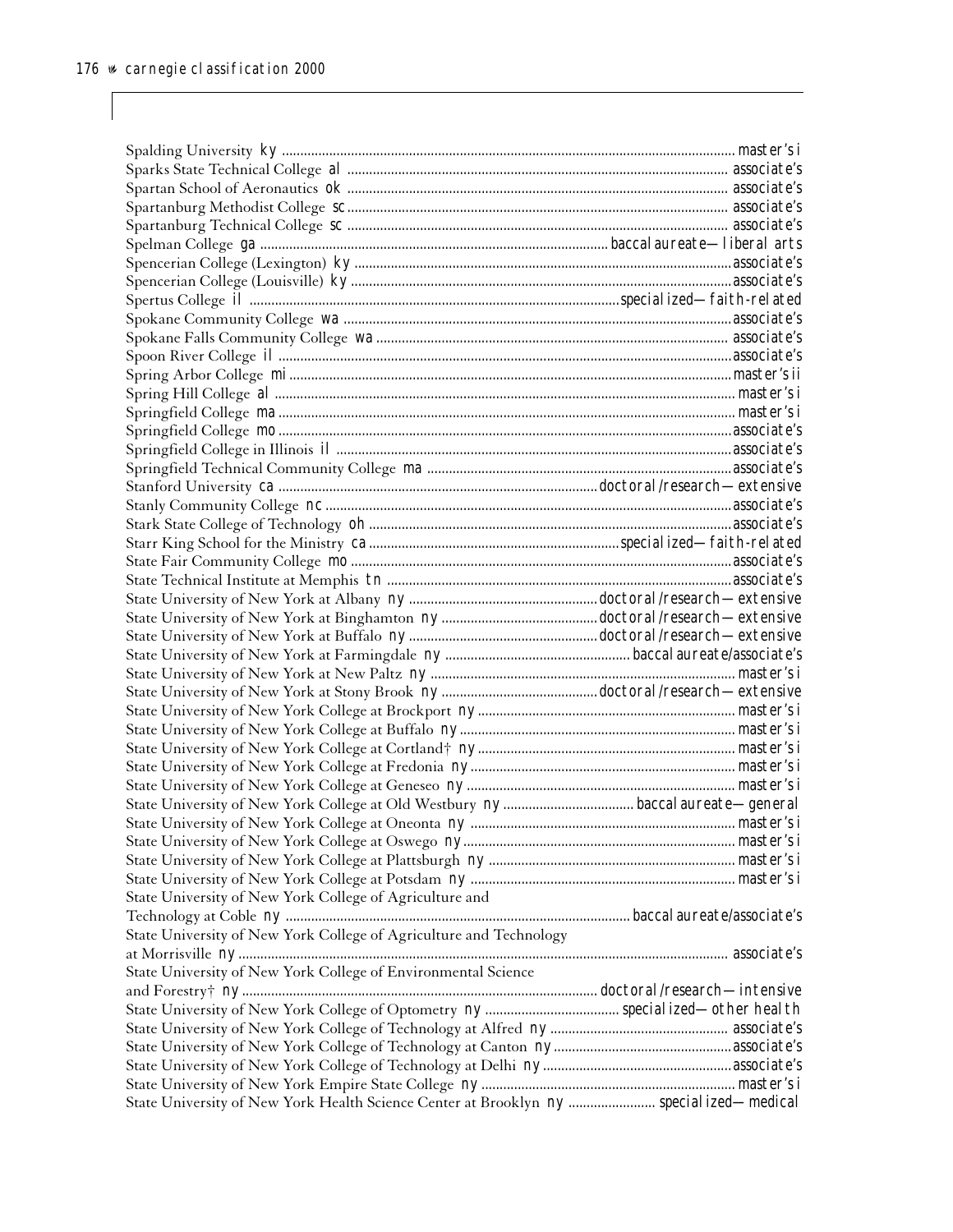| State University of New York Health Science Center at Stony Brook ny  specialized—medical  |  |
|--------------------------------------------------------------------------------------------|--|
| State University of New York Health Science Center at Syracuse ny  specialized—medical     |  |
|                                                                                            |  |
|                                                                                            |  |
|                                                                                            |  |
|                                                                                            |  |
|                                                                                            |  |
|                                                                                            |  |
|                                                                                            |  |
|                                                                                            |  |
|                                                                                            |  |
|                                                                                            |  |
|                                                                                            |  |
|                                                                                            |  |
|                                                                                            |  |
|                                                                                            |  |
|                                                                                            |  |
|                                                                                            |  |
|                                                                                            |  |
|                                                                                            |  |
|                                                                                            |  |
|                                                                                            |  |
|                                                                                            |  |
|                                                                                            |  |
|                                                                                            |  |
|                                                                                            |  |
|                                                                                            |  |
|                                                                                            |  |
|                                                                                            |  |
|                                                                                            |  |
|                                                                                            |  |
|                                                                                            |  |
|                                                                                            |  |
|                                                                                            |  |
|                                                                                            |  |
|                                                                                            |  |
|                                                                                            |  |
|                                                                                            |  |
| Tai Hsuan Foundation College of Acupuncture & Herbal Medicine hi  specialized-other health |  |
|                                                                                            |  |
|                                                                                            |  |
|                                                                                            |  |
|                                                                                            |  |
|                                                                                            |  |
|                                                                                            |  |
|                                                                                            |  |
|                                                                                            |  |
|                                                                                            |  |
|                                                                                            |  |
|                                                                                            |  |
|                                                                                            |  |
|                                                                                            |  |
|                                                                                            |  |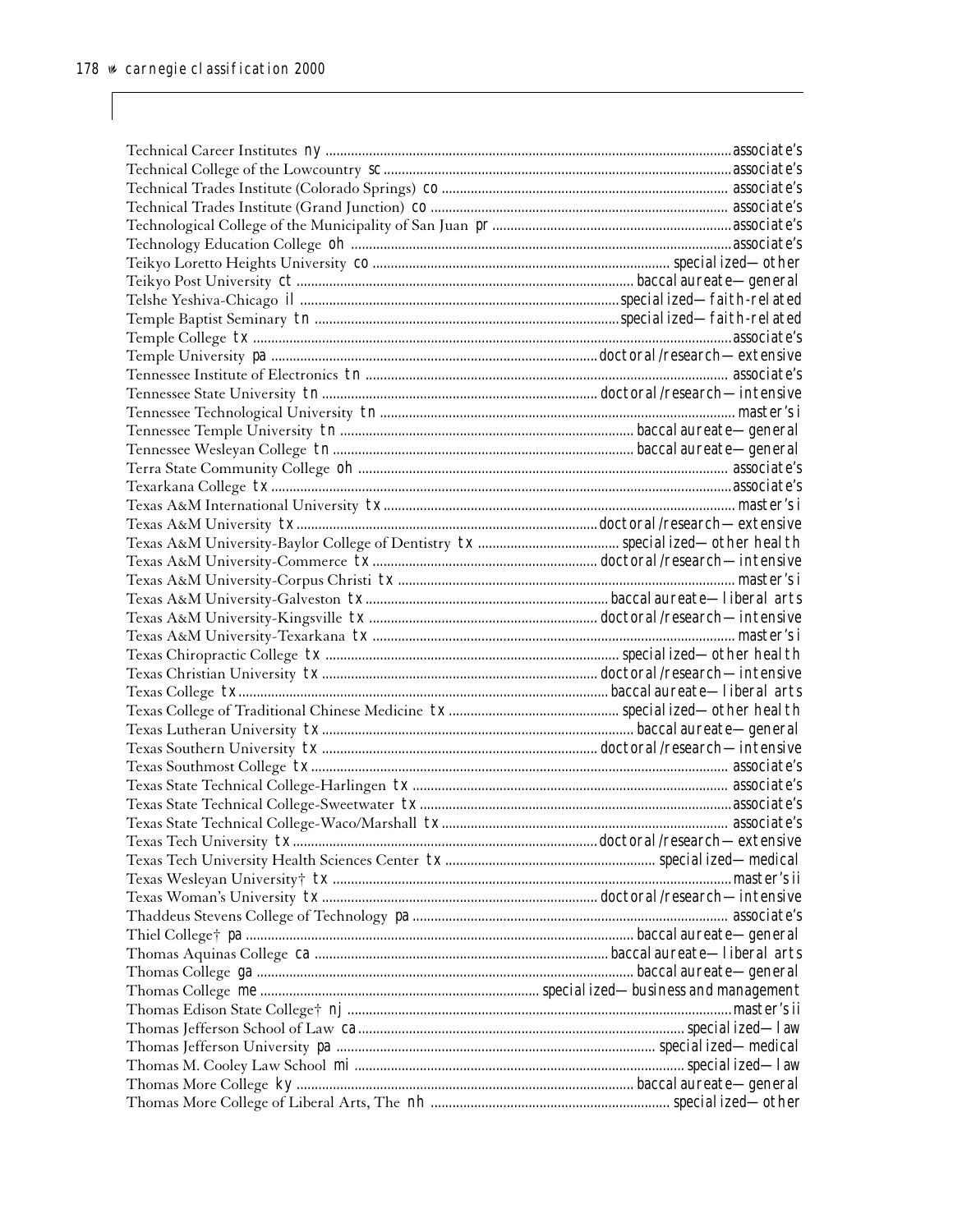| Thunderbird, The American Graduate School of |  |
|----------------------------------------------|--|
|                                              |  |
|                                              |  |
|                                              |  |
|                                              |  |
|                                              |  |
|                                              |  |
|                                              |  |
|                                              |  |
|                                              |  |
|                                              |  |
|                                              |  |
|                                              |  |
|                                              |  |
|                                              |  |
|                                              |  |
|                                              |  |
|                                              |  |
|                                              |  |
|                                              |  |
|                                              |  |
|                                              |  |
|                                              |  |
|                                              |  |
|                                              |  |
|                                              |  |
|                                              |  |
|                                              |  |
|                                              |  |
|                                              |  |
|                                              |  |
|                                              |  |
|                                              |  |
|                                              |  |
|                                              |  |
|                                              |  |
|                                              |  |
|                                              |  |
|                                              |  |
|                                              |  |
|                                              |  |
|                                              |  |
|                                              |  |
|                                              |  |
|                                              |  |
|                                              |  |
|                                              |  |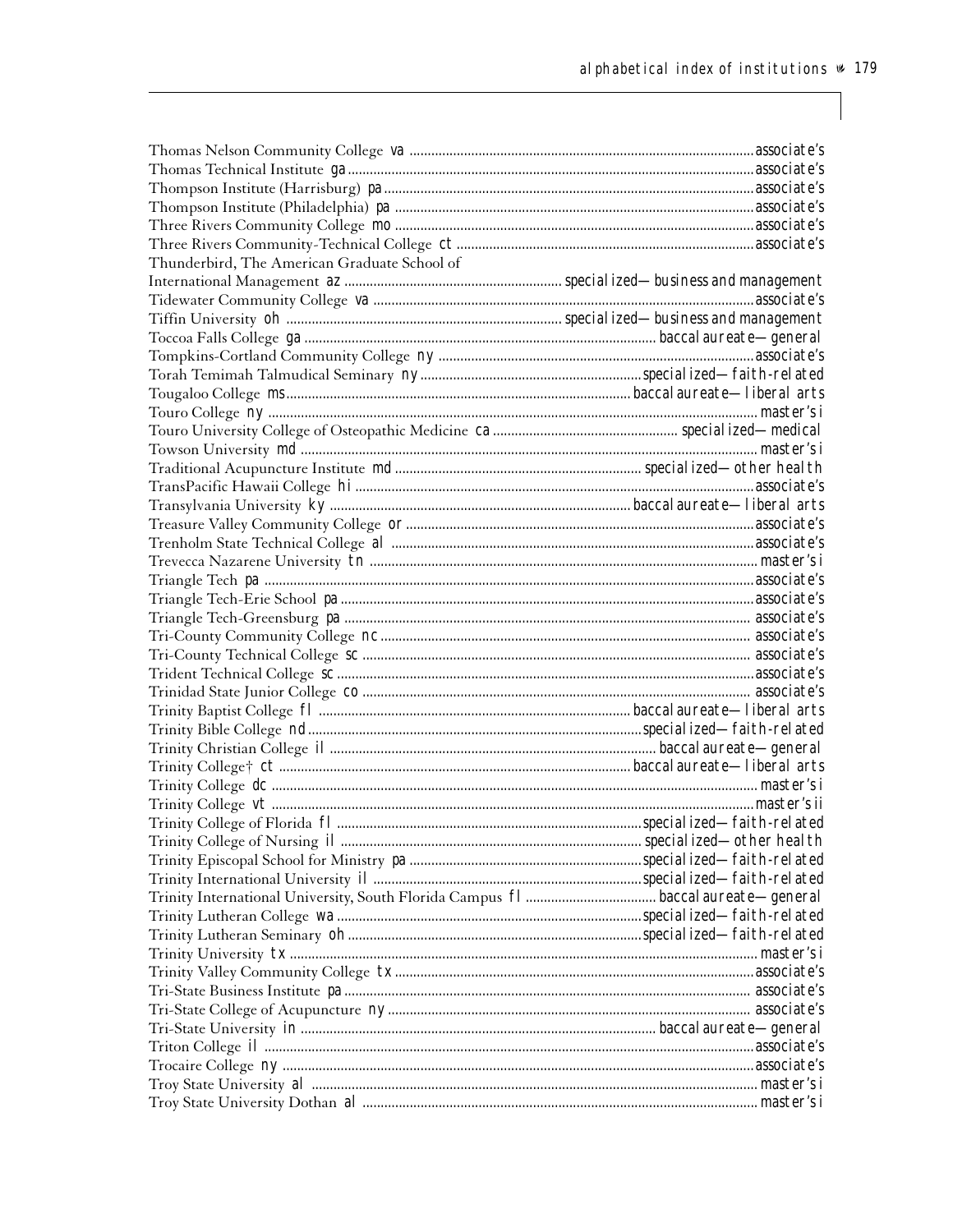| Union Theological Seminary and Presbyterian School                                     |  |
|----------------------------------------------------------------------------------------|--|
|                                                                                        |  |
|                                                                                        |  |
|                                                                                        |  |
|                                                                                        |  |
|                                                                                        |  |
|                                                                                        |  |
|                                                                                        |  |
|                                                                                        |  |
|                                                                                        |  |
|                                                                                        |  |
|                                                                                        |  |
|                                                                                        |  |
|                                                                                        |  |
|                                                                                        |  |
|                                                                                        |  |
|                                                                                        |  |
|                                                                                        |  |
|                                                                                        |  |
|                                                                                        |  |
|                                                                                        |  |
|                                                                                        |  |
|                                                                                        |  |
| University of Advancing Computer Technology az  specialized—engineering and technology |  |
|                                                                                        |  |
|                                                                                        |  |
|                                                                                        |  |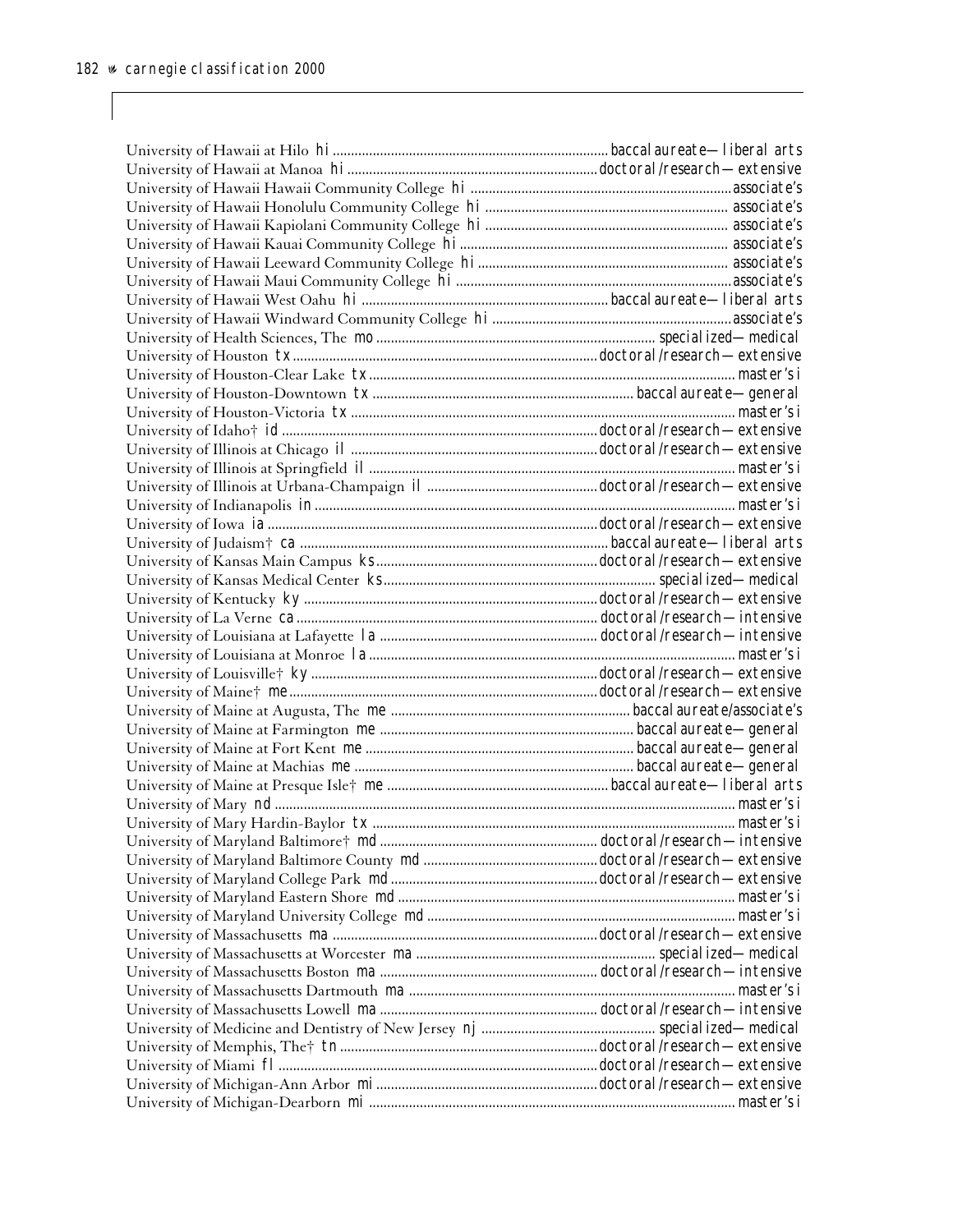| University of North Texas Health Science Center at Fort Worth tx  specialized—medical |  |
|---------------------------------------------------------------------------------------|--|
|                                                                                       |  |
|                                                                                       |  |
|                                                                                       |  |
|                                                                                       |  |
|                                                                                       |  |
|                                                                                       |  |
|                                                                                       |  |
|                                                                                       |  |
|                                                                                       |  |
|                                                                                       |  |
|                                                                                       |  |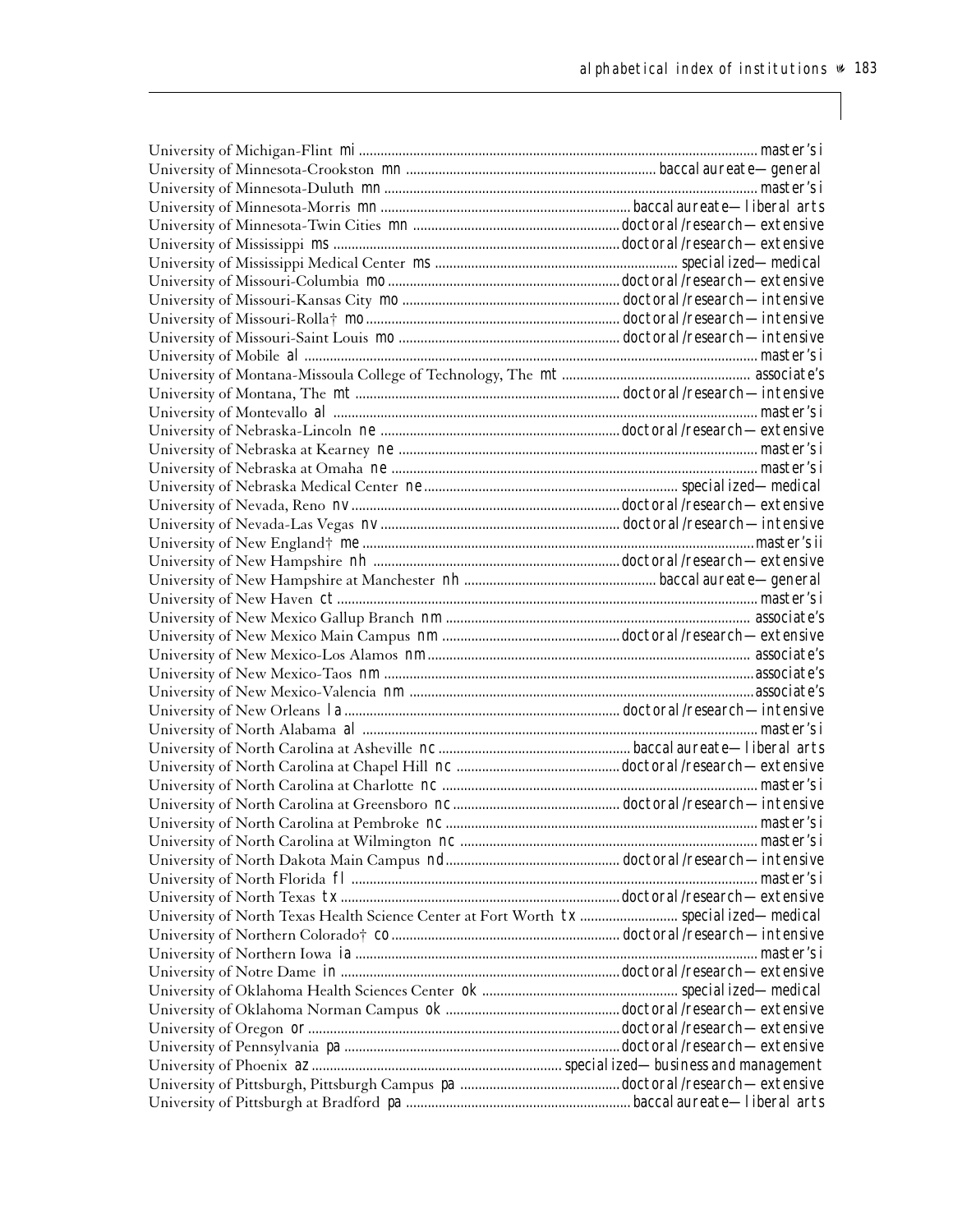| University of Saint Mary of the Lake-Mundelein Seminary il specialized-faith-related |  |
|--------------------------------------------------------------------------------------|--|
|                                                                                      |  |
|                                                                                      |  |
|                                                                                      |  |
|                                                                                      |  |
|                                                                                      |  |
|                                                                                      |  |
|                                                                                      |  |
|                                                                                      |  |
|                                                                                      |  |
|                                                                                      |  |
|                                                                                      |  |
|                                                                                      |  |
|                                                                                      |  |
|                                                                                      |  |
|                                                                                      |  |
|                                                                                      |  |
|                                                                                      |  |
|                                                                                      |  |
|                                                                                      |  |
|                                                                                      |  |
|                                                                                      |  |
|                                                                                      |  |
|                                                                                      |  |
|                                                                                      |  |
|                                                                                      |  |
|                                                                                      |  |
|                                                                                      |  |
|                                                                                      |  |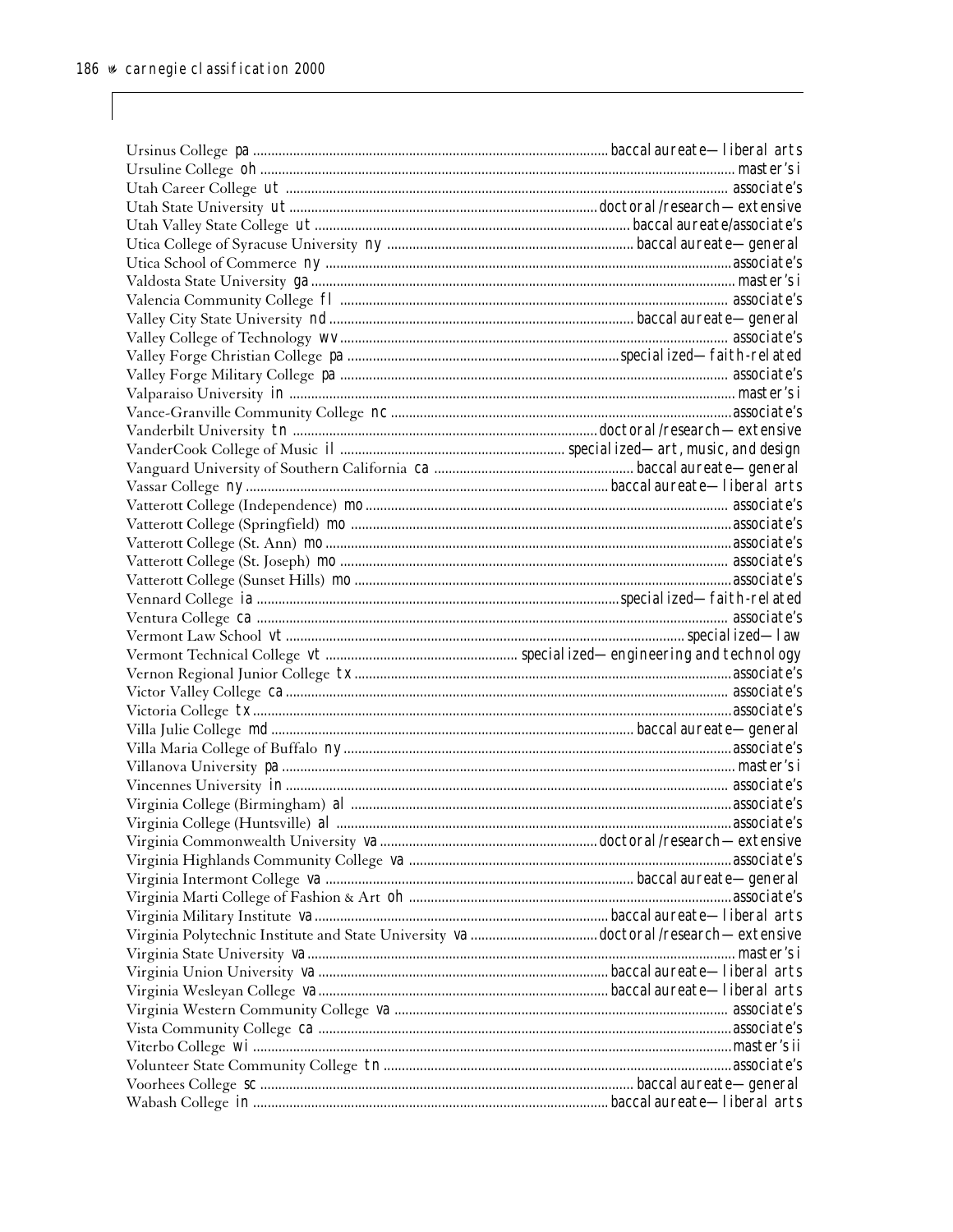I

| Walsh College of Accountancy and Business                                             |  |
|---------------------------------------------------------------------------------------|--|
|                                                                                       |  |
|                                                                                       |  |
|                                                                                       |  |
|                                                                                       |  |
|                                                                                       |  |
|                                                                                       |  |
|                                                                                       |  |
|                                                                                       |  |
|                                                                                       |  |
|                                                                                       |  |
|                                                                                       |  |
|                                                                                       |  |
|                                                                                       |  |
|                                                                                       |  |
|                                                                                       |  |
|                                                                                       |  |
|                                                                                       |  |
|                                                                                       |  |
|                                                                                       |  |
|                                                                                       |  |
| Watkins Institute College of Art & Design and The Watkins Film School tn  associate's |  |
|                                                                                       |  |
|                                                                                       |  |
|                                                                                       |  |
|                                                                                       |  |
|                                                                                       |  |
|                                                                                       |  |
|                                                                                       |  |
|                                                                                       |  |
|                                                                                       |  |
|                                                                                       |  |
|                                                                                       |  |
|                                                                                       |  |
|                                                                                       |  |
|                                                                                       |  |
|                                                                                       |  |
|                                                                                       |  |
|                                                                                       |  |
|                                                                                       |  |
|                                                                                       |  |
|                                                                                       |  |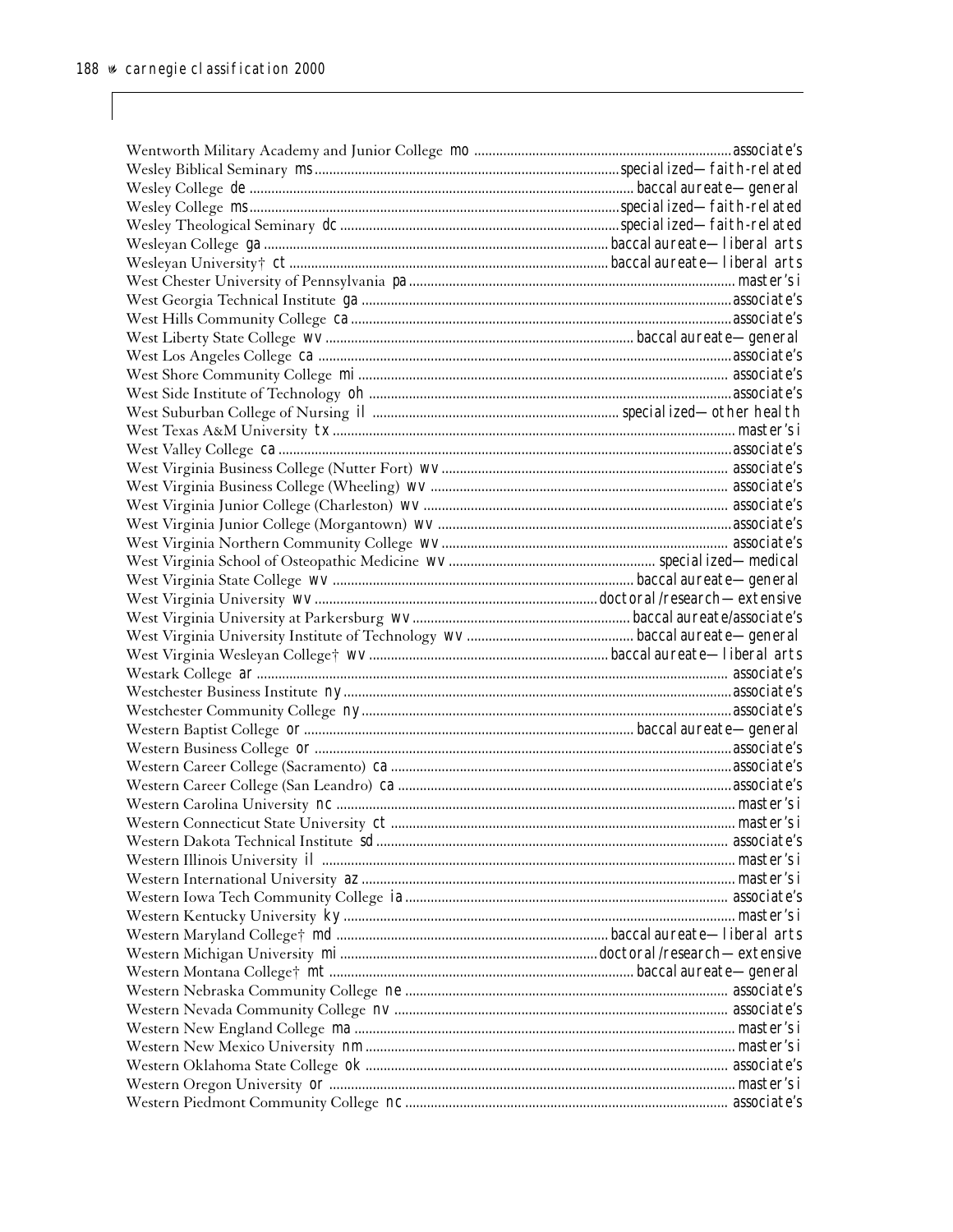$\overline{\phantom{a}}$ 

| Westminster Choir College of Rider University nj  specialized-art, music, and design |  |
|--------------------------------------------------------------------------------------|--|
|                                                                                      |  |
|                                                                                      |  |
|                                                                                      |  |
|                                                                                      |  |
|                                                                                      |  |
|                                                                                      |  |
|                                                                                      |  |
|                                                                                      |  |
|                                                                                      |  |
|                                                                                      |  |
|                                                                                      |  |
|                                                                                      |  |
|                                                                                      |  |
|                                                                                      |  |
|                                                                                      |  |
|                                                                                      |  |
|                                                                                      |  |
|                                                                                      |  |
|                                                                                      |  |
|                                                                                      |  |
|                                                                                      |  |
|                                                                                      |  |
|                                                                                      |  |
|                                                                                      |  |
|                                                                                      |  |
|                                                                                      |  |
|                                                                                      |  |
|                                                                                      |  |
|                                                                                      |  |
|                                                                                      |  |
|                                                                                      |  |
|                                                                                      |  |
|                                                                                      |  |
|                                                                                      |  |
|                                                                                      |  |
|                                                                                      |  |
|                                                                                      |  |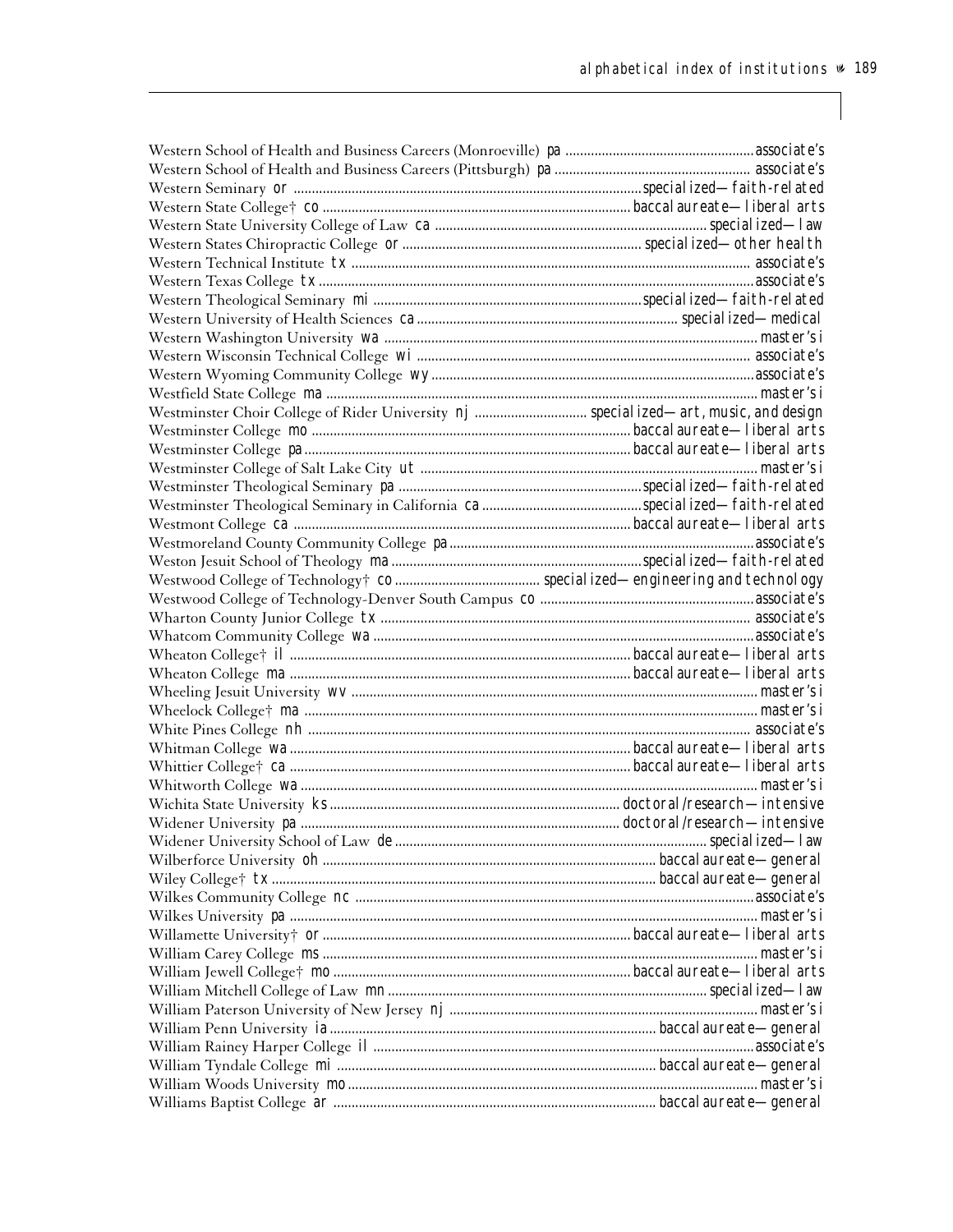| Yeshiva Beth Yehuda-Yeshiva Gedolah of Greater Detroit mi specialized-faith-related         |  |
|---------------------------------------------------------------------------------------------|--|
|                                                                                             |  |
|                                                                                             |  |
|                                                                                             |  |
|                                                                                             |  |
| Yeshiva Karlin Stolin Beth Aaron V'Israel Rabbinical Institute ny specialized-faith-related |  |
|                                                                                             |  |
|                                                                                             |  |
|                                                                                             |  |
| Yeshiva Ohr Elchonon Chabad/West Coast Talmudical Seminary ca specialized-faith-related     |  |
|                                                                                             |  |
|                                                                                             |  |
|                                                                                             |  |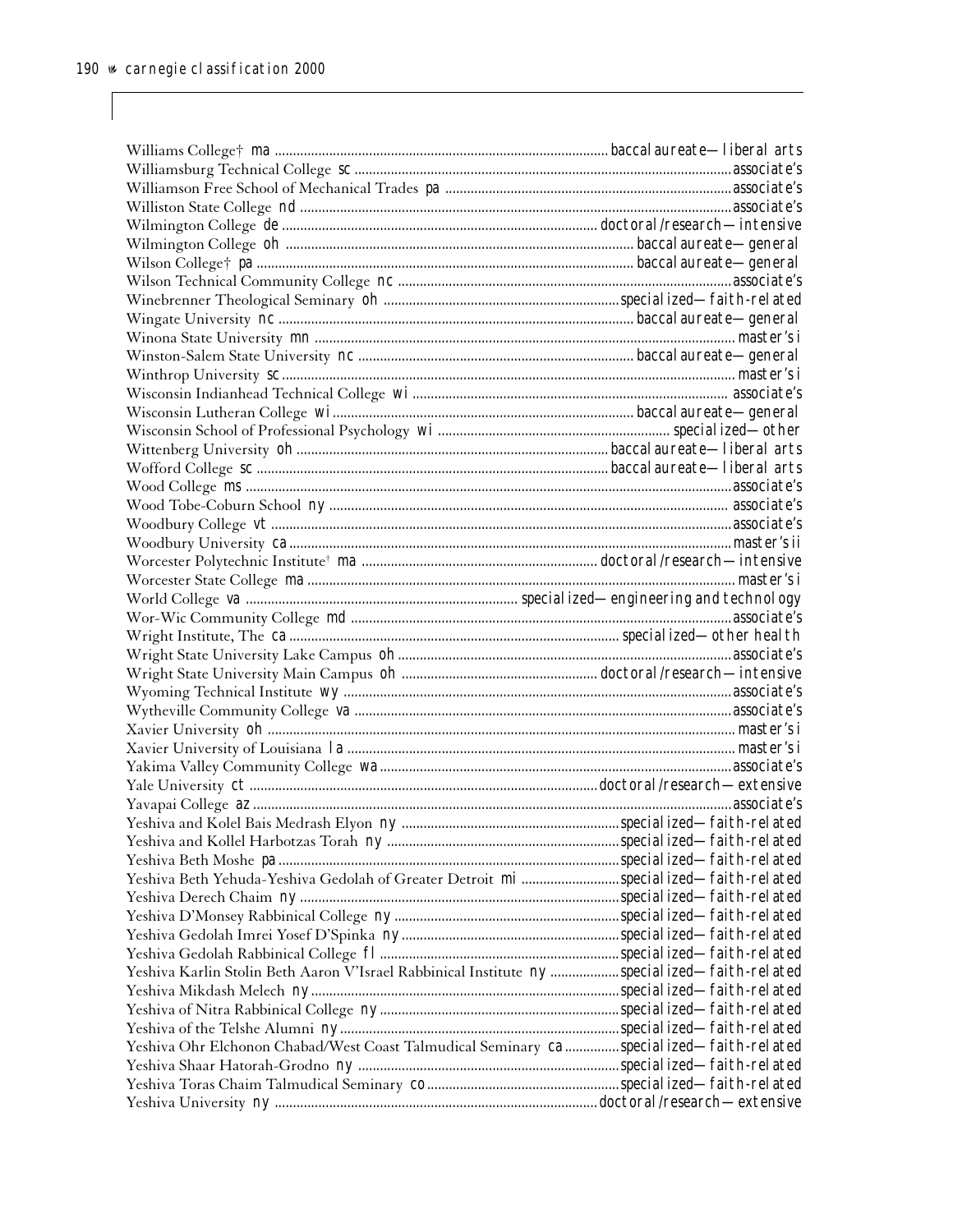† This institution was also eligible for inclusion in a different classification category under the procedures set forth in the Technical Notes.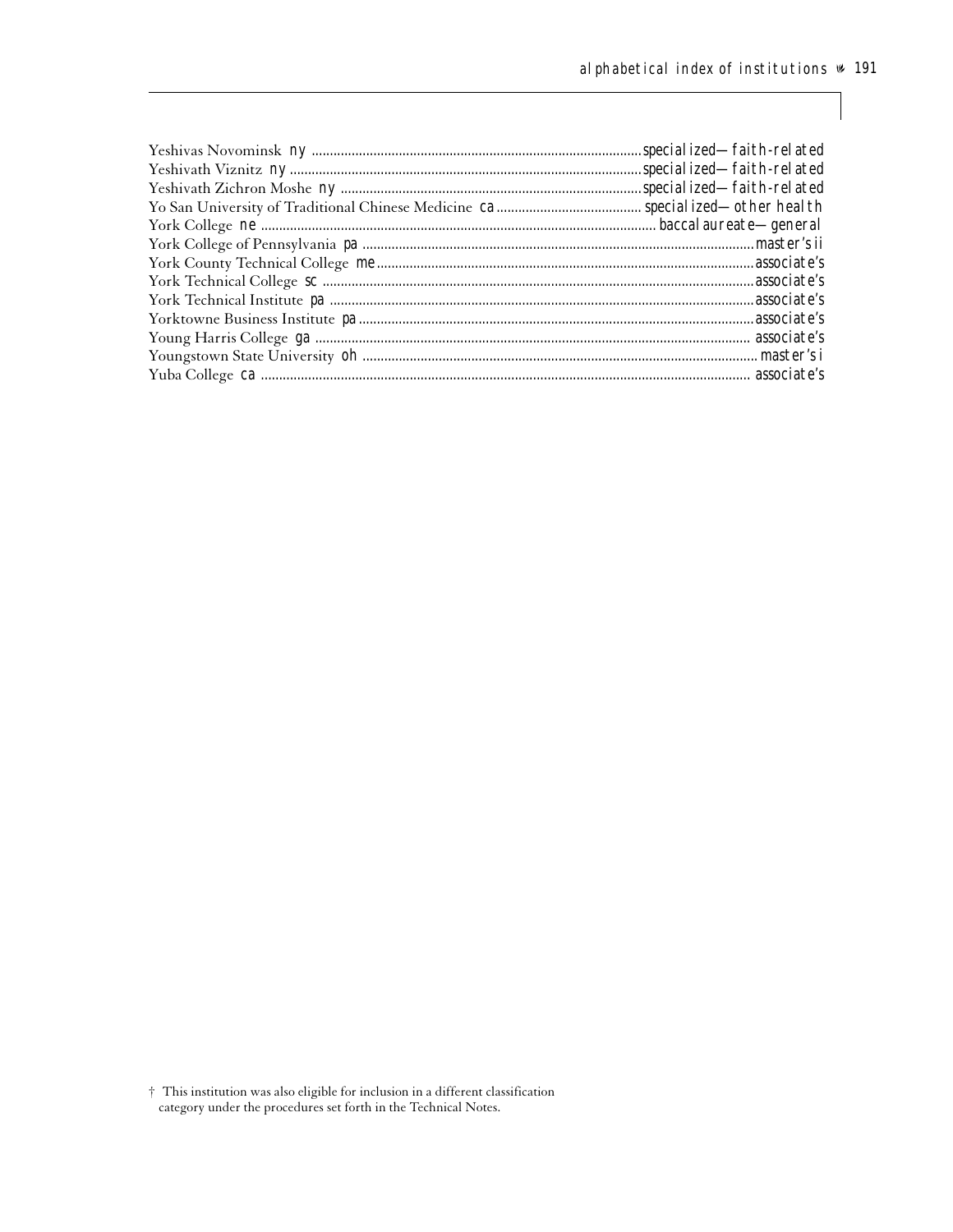١¢

## table A1 **CHANGING CRITERIA FOR DOCTORAL UNIVERSITIES: 1973–94**

### **YEAR DOCTORAL UNIVERSITIES <sup>I</sup>\* DOCTORAL UNIVERSITIES II\***

- These institutions awarded 40 or more Ph.D.s in 1969-70 (plus M.D.s if on the same campus) or received at least \$3 million in total federal financial support in either 1969-70 or 1970-71. No institution is included that granted fewer than 20 Ph.D.s (plus M.D.s if on the same campus), regardless of the amount of federal financial support it received. 1973
- These institutions awarded 40 or more Ph.D.s in at least five fields in 1973-74 (plus M.D.s if on the same campus) or received at least \$3 million in total federal support in either 1973-74 or 1974-75. No institution is included that granted less than 20 Ph.D.s (plus M.D.s if on the same campus) in at least five fields regardless of the amount of federal financial support it received. 1976
- In addition to offering a full range of baccalaureate programs, the mission of these institutions includes a commitment to graduate education through the doctorate degree. They award at least 40 Ph.D. degrees annually in five or more academic disciplines. 1987
- These institutions offer a full range of baccalaureate programs and are committed to graduate education through the doctorate. They award at least 40 doctoral degrees annually in five or more disciplines. 1994

These institutions awarded at least 10 Ph.D.s in 1969-70, with the exception of a few new doctoral-granting institutions that may be expected to increase the number of Ph.D.s awarded within a few years.

These institutions awarded at least 20 Ph.D.s in 1973-74 without regard to field, or 10 Ph.D.s in at least three fields. In addition, we include a few doctorate-granting institutions that may be expected to increase the number of Ph.D.s awarded within a few years.

In addition to offering a full range of baccalaureate programs, the mission of these institutions includes a commitment to graduate education through the doctorate degree. They award annually 20 or more Ph.D. degrees in at least one discipline or 10 or more Ph.D. degrees in three or more disciplines.

These institutions offer a full range of baccalaureate programs and are committed to graduate education through the doctorate. They award annually at least ten doctoral degrees—in three or more disciplines—or 20 or more doctoral degrees in one or more disciplines.

**SOURCES:** Carnegie Commission on Higher Education, 1973; Carnegie Council on Policy Studies in Higher Education, 1976; Carnegie Foundation for the Advancement of Teaching, 1987 and 1994.

\*In 1973 and 1976 these categories were labeled Doctoral-granting Universities, in 1987 Doctorate-Granting Colleges and Universities, and in 1994 Doctoral Universities.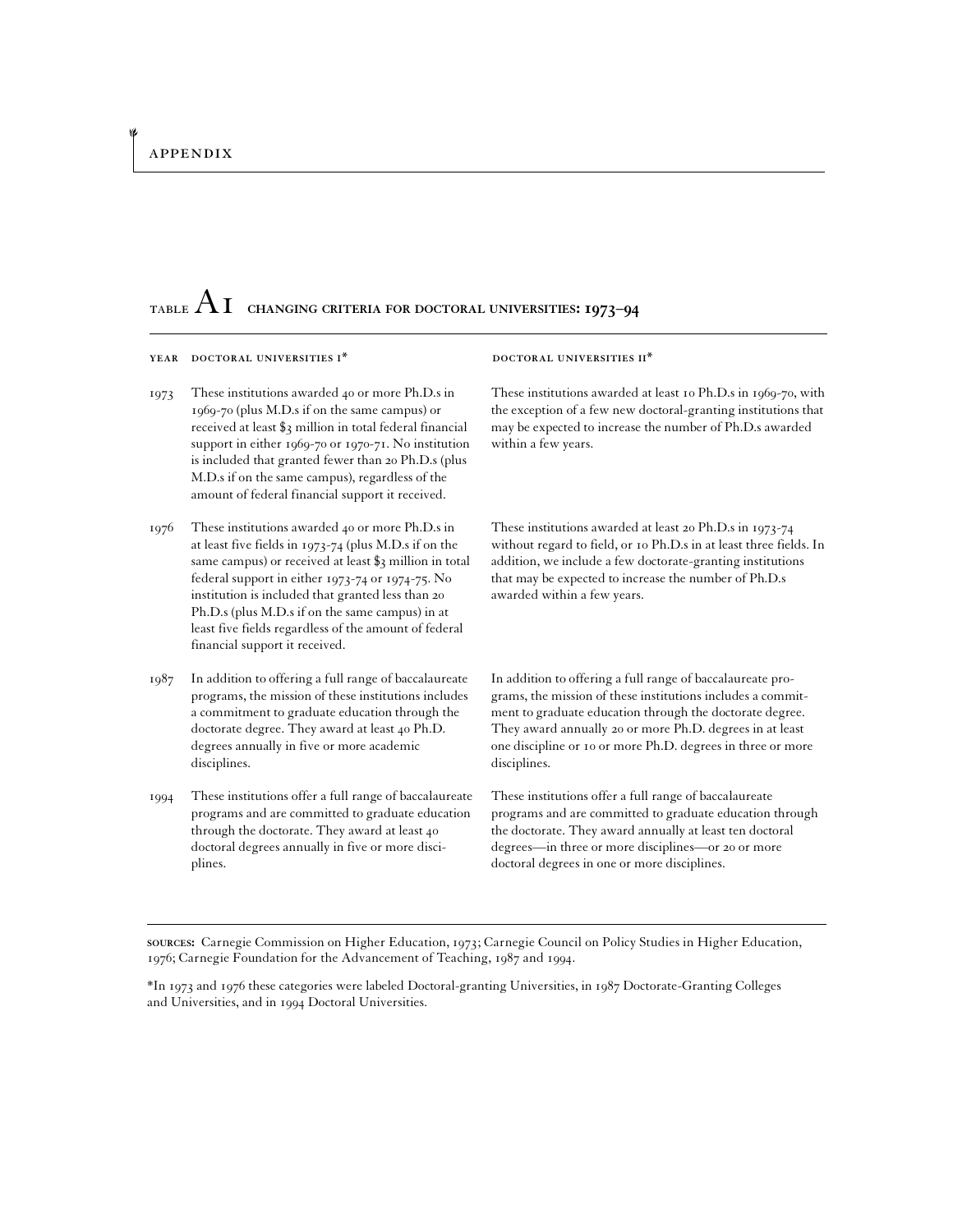## table A2 **CHANGING CRITERIA FOR COMPREHENSIVE AND MASTER'<sup>S</sup> INSTITUTIONS: 1973–94**

### **YEAR COMPREHENSIVE/MASTER'<sup>S</sup> <sup>I</sup>\* COMPREHENSIVE/MASTER'<sup>S</sup> II\***

- This group includes institutions that offered a liberal arts program as well as several other programs, such as engineering and business administration. Many of them offered master's degrees, but all lacked a doctoral program or had an extremely limited doctoral program. All institutions in this group had a least two professional or occupational programs and enrolled at least 2,000 students in 1970. If an institution's enrollment was smaller than this, it was not considered comprehensive. 1973
- This group includes institutions that offered a liberal arts program as well as several other programs, such as engineering and business administration. Many of them offered master's degrees, but all lacked a doctoral program or had an extremely limited doctoral program. All institutions in this group had at least two professional or occupational programs and enrolled at least 2,000 students in 1976. If an institution's enrollment was smaller than this, it was not considered very comprehensive. 1976
- These institutions offer baccalaureate programs and, with few exceptions, graduate education through the masters degree. More than half of their baccalaureate degrees are awarded in two or more occupational or professional disciplines such as engineering or business administration. All of the institutions in this group enroll at least 2,500 students. 1987
- These institutions offer a full range of baccalaureate programs and are committed to graduate education through the master's degree. They award 40 or more master's degrees annually in three or more disciplines. 1994

This list includes state colleges and some private colleges that offered a liberal arts program and at least one professional or occupational program such as teacher training or nursing. Many of the institutions in this group are former teachers colleges that have recently broadened their programs to include a liberal arts curriculum. Private institutions with fewer than 1,500 students and public institutions with fewer than 1,000 students in 1970 are not included even though they may offer a selection of programs, because they were not regarded as comprehensive with such small enrollments. Such institutions are classified as liberal arts colleges.

This list includes state colleges and private colleges that offered a liberal arts program and at least one professional or occupational program, such as teacher training or nursing. Many of the institutions in this group are former teachers colleges that have broadened their programs to include a liberal arts curriculum. In general, private institutions with less than 1,500 students and public institutions with less than 1,000 students in 1976 were not included even though they offered a selection of programs, because they were not regarded as comprehensive with such small enrollments. Such institutions are classified as liberal arts colleges.

These institutions award more than half of their baccalaureate degrees in two or more occupational or professional disciplines, such as engineering or business administration, and many also offer graduate education through the masters degree. All of the colleges and universities in this group enroll between 1,500 and 2,500 students.

These institutions offer a full range of baccalaureate programs and are committed to graduate education through the master's degree. They award 20 or more master's degrees annually in one or more disciplines.

**SOURCES:** Carnegie Commission on Higher Education, 1973; Carnegie Council on Policy Studies in Higher Education, 1976; Carnegie Foundation for the Advancement of Teaching, 1987 and 1994.

**NOTES:** Additional wording concerning exceptional cases and justification for enrollment thresholds (1973 and 1976) has been excluded.

\*In 1973 and 1976 these categories were labeled Comprehensive Universities and Colleges, in 1987 Comprehensive Colleges and Universities, and in 1994 Master's (Comprehensive) Colleges and Universities I and II.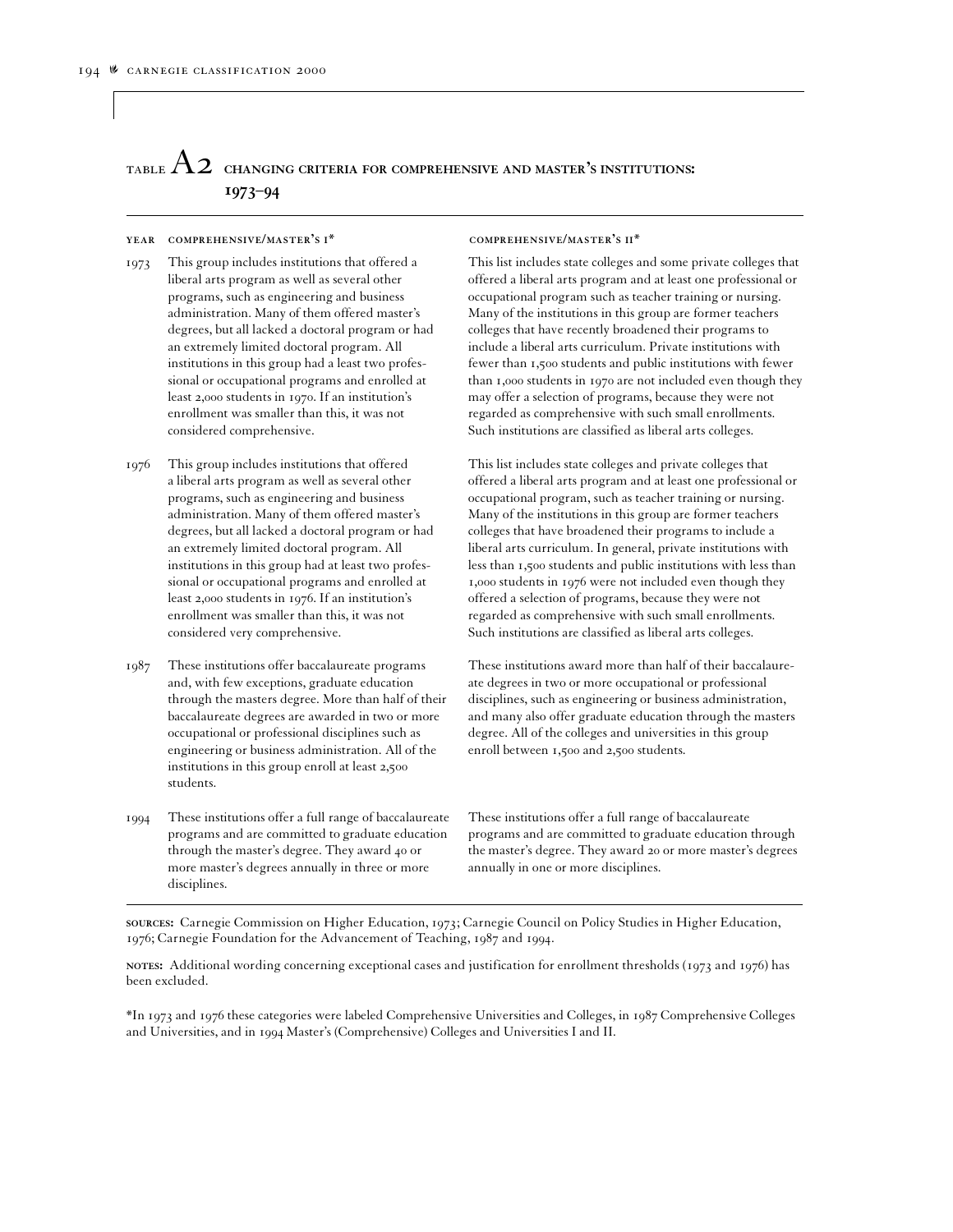## table A3 **CHANGING CRITERIA FOR LIBERAL ARTS AND BACCALAUREATE COLLEGES: 1973–94**

### **YEAR LIBERAL ARTS/BACCALAUREATE COLLEGES <sup>I</sup>\* LIBERAL ARTS/BACCALAUREATE COLLEGES II\***

- These colleges scored 5 or above on Astin's selectivity index or they were included among the 200 leading baccalaureate-granting institutions in terms of numbers of their graduates receiving Ph.D.s at 40 leading doctoral-granting institutions from 1920 to 1966. 1973
- These colleges scored 1030 or more on a selectivity index developed by Alexander W. Astin or they were included among the 200 leading baccalaureate-granting institutions in terms of numbers of their graduates receiving Ph.D.s at 40 leading doctorate-granting institutions from 1920 to 1966. 1976
- These highly selective institutions are primarily undergraduate colleges that award more than half of their baccalaureate degrees in arts and science fields. 1987
- These institutions are primarily undergraduate colleges with major emphasis on baccalaureate degree programs. They award 40 percent or more of their baccalaureate degrees in liberal arts fields and are restrictive in admissions. 1994

These institutions include all the liberal arts colleges that did not meet our criteria for inclusion in the first group of liberal arts colleges.

These institutions include all the liberal arts colleges that did not meet our criteria for inclusion in the first group of liberal arts colleges.

These institutions are primarily undergraduate colleges that are less selective and award more than half of their degrees in liberal arts fields. This category also includes a group of colleges that award less than half of their degrees in liberal arts fields but, with fewer than 1,500 students, are too small to be considered comprehensive.

These institutions are primarily undergraduate colleges with major emphasis on baccalaureate degree programs. They award less than 40 percent of their baccalaureate degrees in liberal arts fields or are less restrictive in admissions.

**SOURCES:** Carnegie Commission on Higher Education, 1973; Carnegie Council on Policy Studies in Higher Education, 1976; Carnegie Foundation for the Advancement of Teaching, 1987 and 1994.

**NOTES:** Additional wording concerning individual institutions and special judgments excluded.

\*From 1973 through 1987 these categories were labeled Liberal Arts Colleges I and II. In 1994, the labels were changed to Baccalaureate (Liberal Arts) Colleges I and Baccalaureate Colleges II.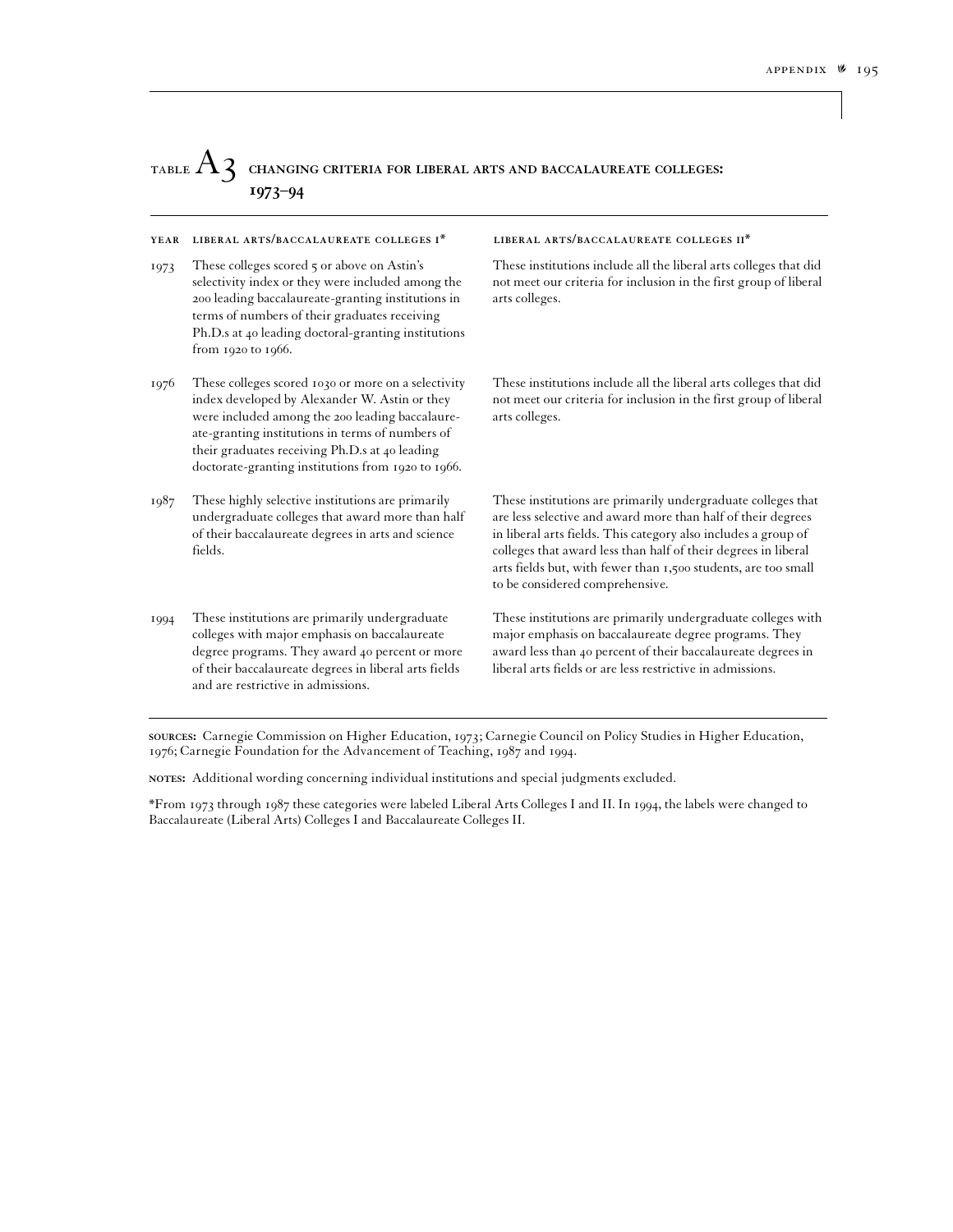| 1994 CARNEGIE CLASSIFICATION       | UNIVERSITIES<br><b>DOCTORAL</b><br><b>RESEARCH</b> | <b>COLLEGES AND</b><br>UNIVERSITIES<br>MASTER'S | LAUREATE<br>COLLEGES<br>BACCA- | ASSOCIATE'S<br>COLLEGES | <b>INSTITUTIONS</b><br>SPECIALIZED | COLLEGES AND<br>UNIVERSITIES<br>TRIBAL | UNIVERSE<br><b>NOT IN</b> | TOTAL |
|------------------------------------|----------------------------------------------------|-------------------------------------------------|--------------------------------|-------------------------|------------------------------------|----------------------------------------|---------------------------|-------|
| Doctorate-Granting Institutions    | 234                                                |                                                 |                                |                         |                                    |                                        |                           | 236   |
| Master's Colleges and Universities | 21                                                 | 492                                             | $\overline{12}$                |                         | r                                  |                                        | 3                         | 533   |
| Baccalaureate Colleges             |                                                    | $\overline{5}$                                  | 527                            |                         | 14                                 |                                        | 13                        | 645   |
| Associate of Arts Colleges         |                                                    |                                                 | 26                             | 1,292                   | $\ddot{34}$                        |                                        | 10                        | 1,463 |
| Specialized Institutions           | S                                                  | 17                                              | 25                             |                         | 589                                |                                        | 53                        | 690   |
| Tribal Colleges and Universities   |                                                    |                                                 |                                |                         |                                    | 25                                     | 4                         | 29    |
| Not in universe                    |                                                    | $\circ$                                         | $\mathcal{L}_{\mathbf{I}}$     | 376                     | 123                                | $\sim$                                 |                           | $528$ |
| Total                              | 26 <sub>I</sub>                                    | 611                                             | 606                            | 1,669                   | 994                                | 28                                     | 183                       | 4,124 |

table  $\Lambda_4$  changes in the carnege classification: 1994 to 2000

ŕ. ć, ¢  $\alpha$  is the strong only.

NOTES Totals for 1994 differ slightly from those previously published, reflecting a small number of revisions made in 1997.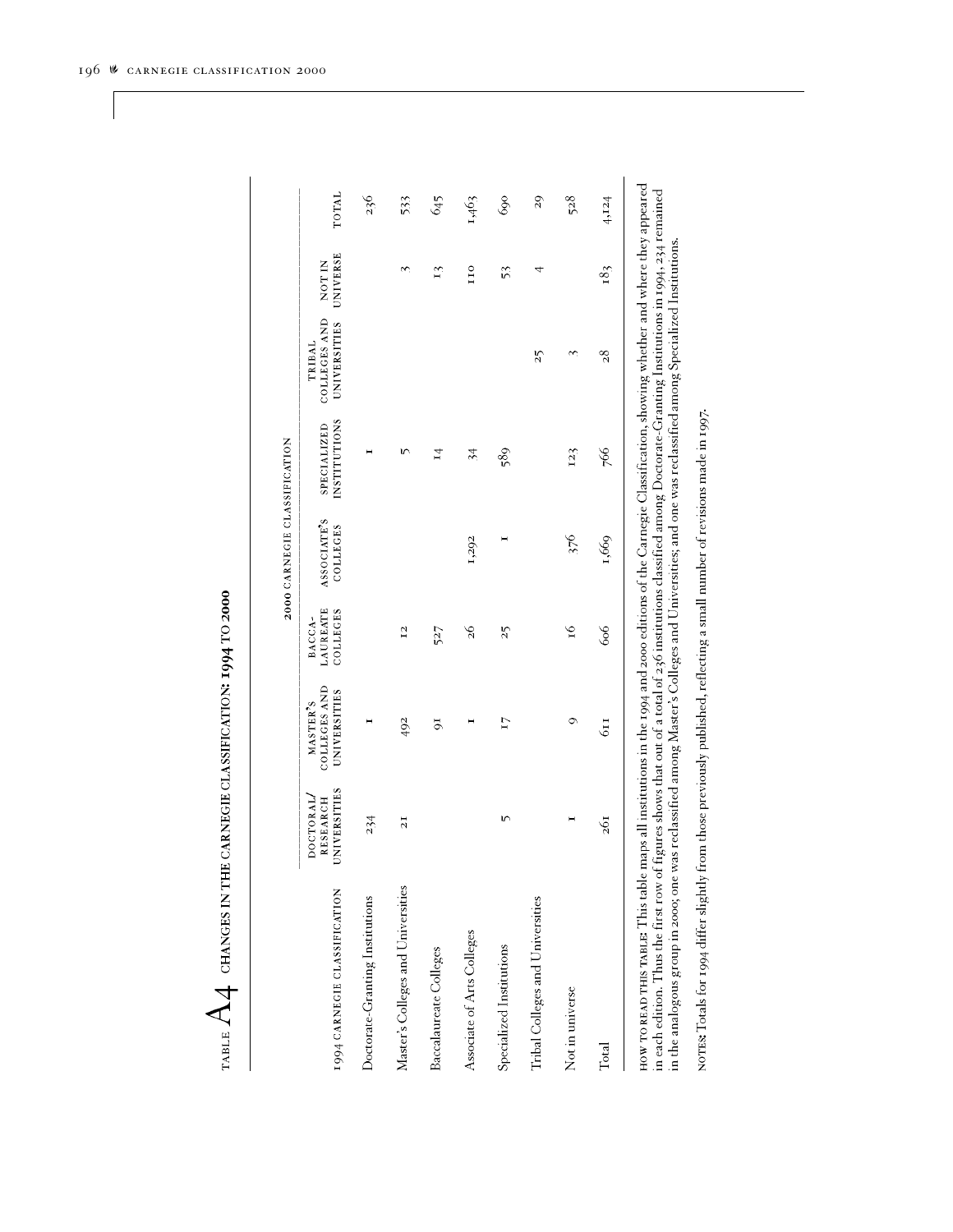|                                                     |                 | T7          |       |                |                | TI <sub>0</sub> |     | TII                                   |     |                  |              |
|-----------------------------------------------------|-----------------|-------------|-------|----------------|----------------|-----------------|-----|---------------------------------------|-----|------------------|--------------|
| CATEGORY                                            | т6              | TOTALS ARTS | LIB.  | $T8*$          | T <sub>Q</sub> |                 |     | DEGREES FIELDS DEGREES FIELDS TI2 TI3 |     |                  |              |
| Total                                               | 3,808           | 3,759       | 3,745 | 1,896          | 3,758          | 870             | 864 | 260                                   | 259 |                  | 739 489      |
| Doctoral/Research Universities<br>Doctoral/Research | 26I             | 260         | 260   | 254            | 261            | 26I             | 258 | 260                                   | 259 | 217              | 212          |
| Universities-Extensive<br>Doctoral/Research         | 151             | 151         | 151   | 149            | 151            | 151             | 151 | 151                                   | I5I | 128              | 127          |
| Universities-Intensive                              | 110             | 109         | 100   | 105            | 110            | 110             | 107 | 100                                   | 108 | 89               | 85           |
| Master's Colleges and Universities                  | 611             | 611         | 608   | 605            | 609            | 609             | 606 |                                       |     | 254              | 144          |
| Master's Colleges and Universities I                | 496             | 495         | 494   | 491            | 495            | 495             | 493 |                                       |     | 236              | 136          |
| Master's Colleges and Universities II               | II5             | 116         | II4   | II4            | II4            | II4             | II3 |                                       |     | T8               | 8            |
| Baccalaureate Colleges<br>Baccalaureate Colleges    | 60 I            | 595         | 594   | 594            | 595            |                 |     |                                       |     | 160              | 70           |
| -Liberal Arts                                       | 226             | 226         | 226   | 226            | 226            |                 |     |                                       |     | $\mathbf{I}$ I I | 46           |
| Baccalaureate Colleges-General                      | 319             | 317         | 316   | 316            | 317            |                 |     |                                       |     | 47               | 24           |
| Baccalaureate/Associate's Colleges                  | 56              | 52          | 52    | 52             | 52             |                 |     |                                       |     | $\overline{2}$   | $\Omega$     |
| Associate's Colleges                                | 1,596           | 1,557       | 1,557 |                | II 1,557       |                 |     |                                       |     | 37               | $\mathbf{O}$ |
| Specialized Institutions                            | 7 <sub>14</sub> | 713         | 702   | 428            | 713            |                 |     |                                       |     | 67               | 63           |
| Tribal Colleges and Universities                    | 25              | 24          | 24    | $\overline{4}$ | 24             |                 |     |                                       |     | $\overline{4}$   | $\mathbf{O}$ |

# table A5 **NUMBER OF INSTITUTIONS INCLUDED IN TEXT TABLES 6–13**

\* Ns reported for table 8 refer to institution-level data (second column of figures). Ns for category totals are the same as for table 7.

—Not applicable.